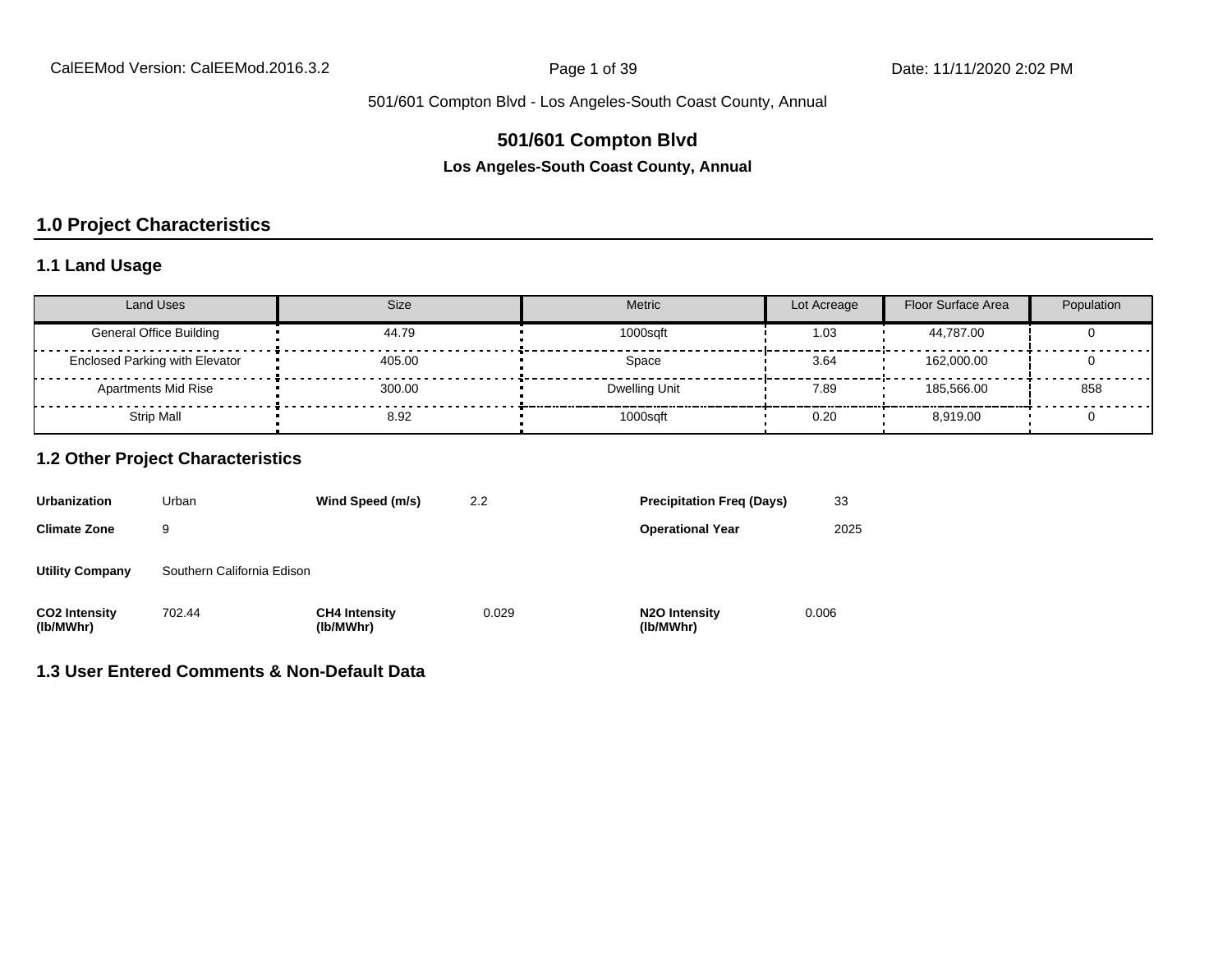CalEEMod Version: CalEEMod.2016.3.2 **Page 2 of 39 Date: 11/11/2020 2:02 PM** 

#### 501/601 Compton Blvd - Los Angeles-South Coast County, Annual

Project Characteristics -

Land Use - Land uses and sizes provided.

Construction Phase - Construction schedule provided.

Off-road Equipment -

Off-road Equipment - construction equipment estimates provided

Off-road Equipment - construction equipment estimates provided.

Off-road Equipment - construction equipment estimates provided.

Off-road Equipment - construction equipment estimates provided.

Trips and VMT - round trip from site to disposal site is 68.4, therefore each trip will be approximately 34.2 miles

Demolition -

Grading -

Vehicle Trips - Vehicle trips per Focused TIA by Iteris, Inc.

Vehicle Emission Factors -

Vehicle Emission Factors -

Vehicle Emission Factors -

Woodstoves - Per SCAMQD Rule 445 which prohibits installing a wood-burning device into any new development, see: http://www.aqmd.gov/docs/defaultsource/rule-book/rule-iv/rule-445.pdf

Construction Off-road Equipment Mitigation - SCAQMD Rule 403

Fleet Mix -

| Table Name             | Column Name                  | Default Value | New Value |
|------------------------|------------------------------|---------------|-----------|
| tblConstDustMitigation | WaterUnpavedRoadVehicleSpeed |               | 15        |
| tblConstructionPhase   | <b>NumDays</b>               | 20.00         | 33.00     |
| tblConstructionPhase   | NumDays                      | 30.00         | 185.00    |
| tblConstructionPhase   | <b>NumDays</b>               | 300.00        | 283.00    |
| tblConstructionPhase   | <b>NumDays</b>               | 20.00         | 88.00     |
| tblConstructionPhase   | <b>NumDays</b>               | 20.00         | 132.00    |
| tblFireplaces          | FireplaceWoodMass            | 1.019.20      | 0.00      |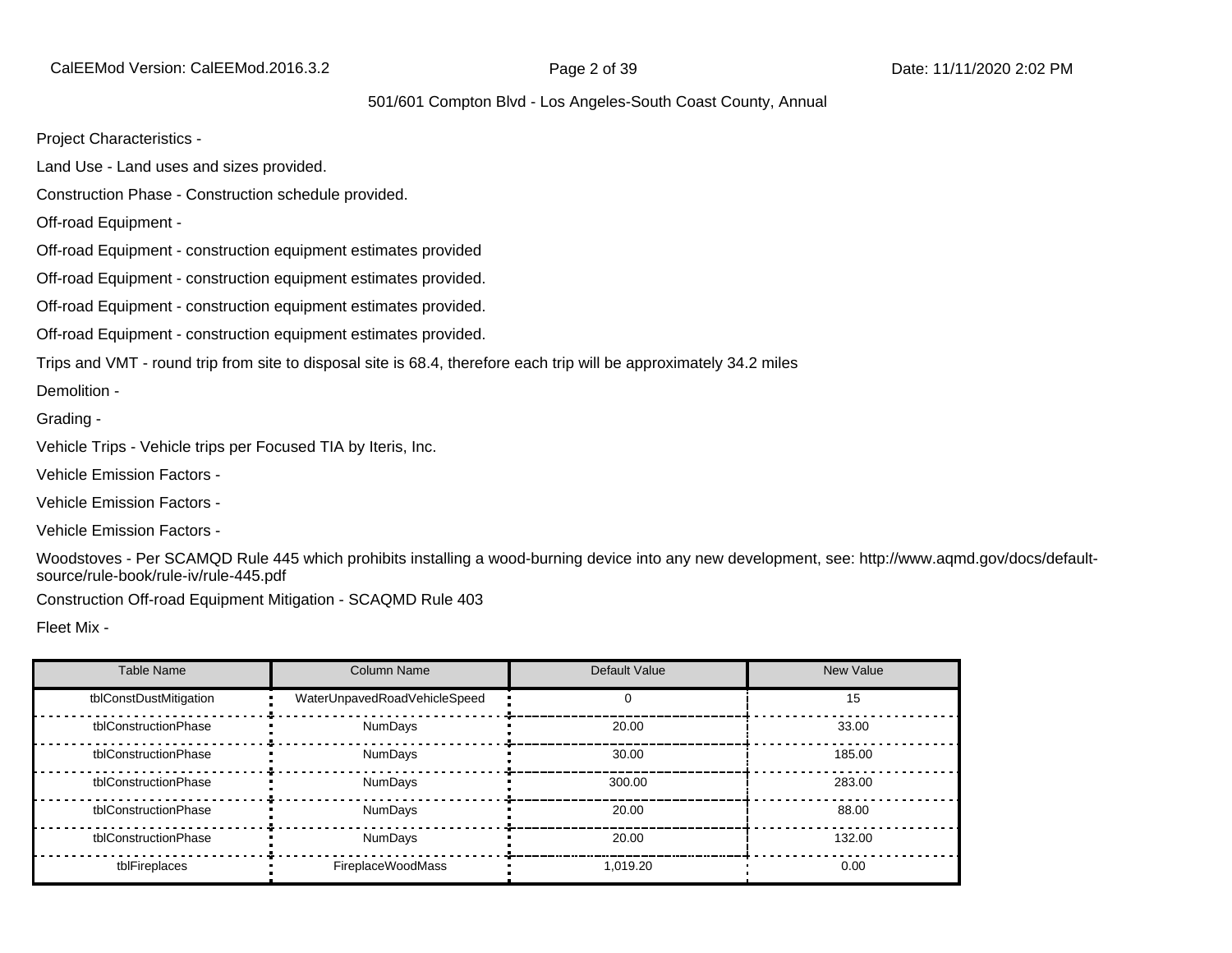| tblFireplaces       | NumberWood                 | 15.00      | 0.00       |
|---------------------|----------------------------|------------|------------|
| tblGrading          | MaterialExported           | 0.00       | 18,406.00  |
| tblLandUse          | LandUseSquareFeet          | 44,790.00  | 44,787.00  |
| tblLandUse          | LandUseSquareFeet          | 300,000.00 | 185,566.00 |
| tblLandUse          | LandUseSquareFeet          | 8,920.00   | 8,919.00   |
| tblOffRoadEquipment | OffRoadEquipmentUnitAmount | 1.00       | 4.00       |
| tblOffRoadEquipment | OffRoadEquipmentUnitAmount | 1.00       | 3.00       |
| tblOffRoadEquipment | OffRoadEquipmentUnitAmount | 3.00       | 4.00       |
| tblOffRoadEquipment | OffRoadEquipmentUnitAmount | 3.00       | 0.00       |
| tblOffRoadEquipment | OffRoadEquipmentUnitAmount | 1.00       | 0.00       |
| tblOffRoadEquipment | OffRoadEquipmentUnitAmount | 1.00       | 0.00       |
| tblOffRoadEquipment | OffRoadEquipmentUnitAmount | 2.00       | 0.00       |
| tblOffRoadEquipment | OffRoadEquipmentUnitAmount | 2.00       | 3.00       |
| tblOffRoadEquipment | OffRoadEquipmentUnitAmount | 2.00       | 3.00       |
| tblOffRoadEquipment | OffRoadEquipmentUnitAmount | 2.00       | 4.00       |
| tblOffRoadEquipment | OffRoadEquipmentUnitAmount | 1.00       | 0.00       |
| tblOffRoadEquipment | OffRoadEquipmentUnitAmount | 2.00       | 0.00       |
| tblOffRoadEquipment | OffRoadEquipmentUnitAmount | 3.00       | 2.00       |
| tblOffRoadEquipment | OffRoadEquipmentUnitAmount | 1.00       | 0.00       |
| tblOffRoadEquipment | UsageHours                 | 8.00       | 2.80       |
| tblOffRoadEquipment | UsageHours                 | 8.00       | 2.80       |
| tblOffRoadEquipment | UsageHours                 | 8.00       | 6.40       |
| tblTripsAndVMT      | HaulingTripLength          | 20.00      | 34.20      |
| tblTripsAndVMT      | HaulingTripLength          | 20.00      | 34.20      |
| tblVehicleTrips     | ST_TR                      | 6.39       | 1.97       |
| tblVehicleTrips     | ST_TR                      | 2.46       | 8.11       |
| tblVehicleTrips     | ST_TR                      | 42.04      | 37.76      |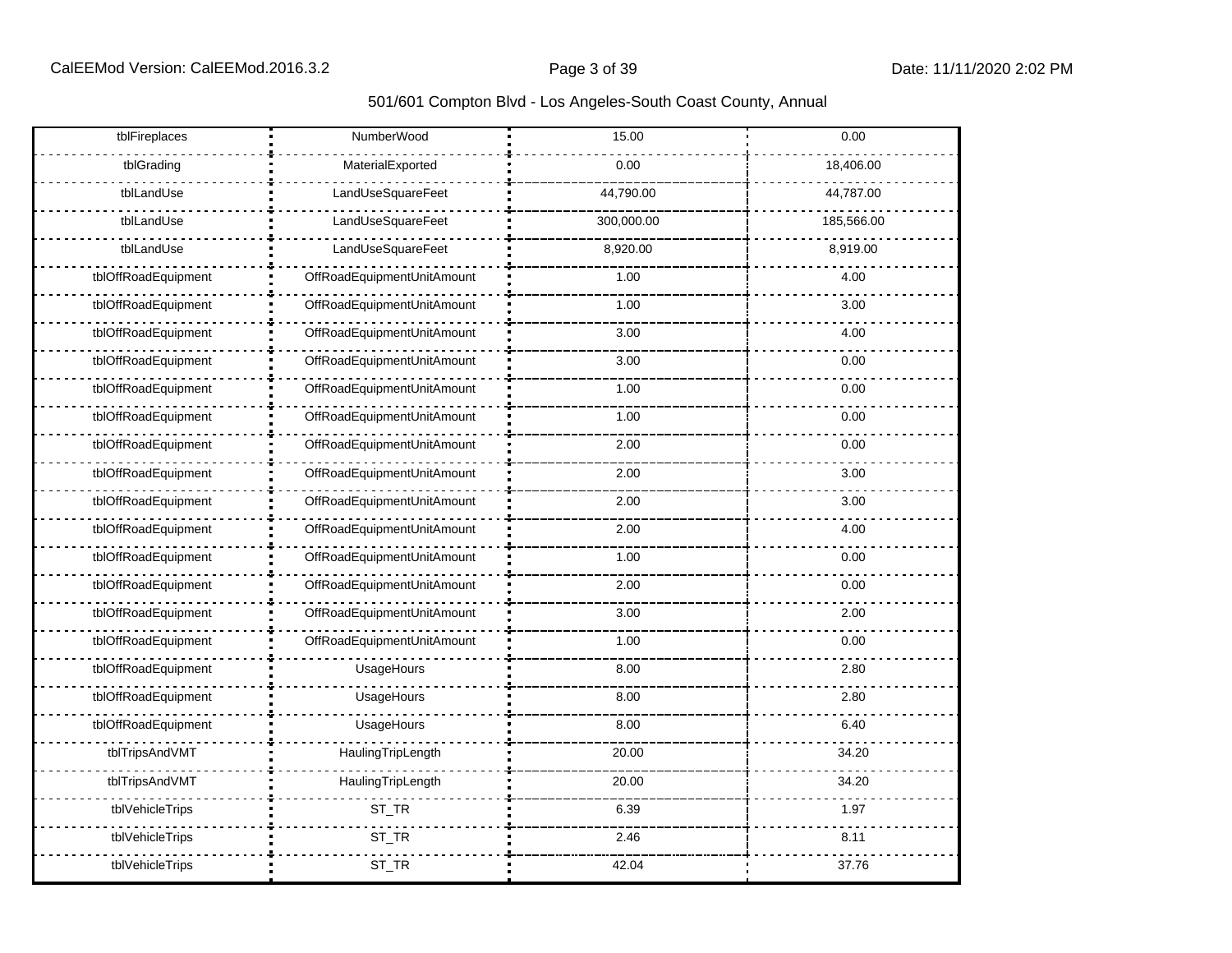| tblVehicleTrips | SU TR | 5.86  | 1.97  |
|-----------------|-------|-------|-------|
| tblVehicleTrips | SU TR | 1.05  | 8.11  |
| tblVehicleTrips | SU TR | 20.43 | 37.76 |
| tblVehicleTrips | WD TR | 6.65  | 1.97  |
| tblVehicleTrips | WD TR | 11.03 | 8.11  |
| tblVehicleTrips | WD TR | 44.32 | 37.76 |

# **2.0 Emissions Summary**

## **2.1 Overall Construction**

#### **Unmitigated Construction**

|                | ROG    | <b>NO<sub>x</sub></b> | <b>CO</b> | SO <sub>2</sub>    | Fugitive<br><b>PM10</b> | Exhaust<br><b>PM10</b> | <b>PM10</b><br>Total | Fugitive<br>PM2.5 | Exhaust<br><b>PM2.5</b> | PM2.5<br>Total  |        | Bio- CO2 NBio- CO2 Total CO2 |                       | CH <sub>4</sub>        | <b>N2O</b> | CO <sub>2e</sub> |
|----------------|--------|-----------------------|-----------|--------------------|-------------------------|------------------------|----------------------|-------------------|-------------------------|-----------------|--------|------------------------------|-----------------------|------------------------|------------|------------------|
| Year           |        |                       |           |                    |                         | tons/yr                |                      |                   |                         |                 |        |                              |                       | MT/yr                  |            |                  |
| 2022           | 0.1197 | 1.1861                | 0.8290    | 2.1000e-<br>003    | 0.0782                  | 0.0500                 | 0.1282               | 0.0164            | 0.0468                  | 0.0632          | 0.0000 | $185.9272$ 185.9272          |                       | 0.0406                 | 0.0000     | $+186.9425$      |
| 2023           | 0.7842 | 6.6786                | 7.8986    | 0.0210             | 0.4780                  | 0.2614                 | 0.7394               | 0.1282            | 0.2468                  | 0.3750          | 0.0000 | $1,869.797$ $1,869.797$      |                       | 0.3421                 | 0.0000     | 1,878.349        |
| 2024           | 1.0828 | .8970                 | 2.3584    | 6.0700e-<br>003    | 0.1678                  | 0.0764                 | 0.2441               | 0.0449            | 0.0709                  | 0.1157          | 0.0000 | 535.7681 535.7681            |                       | 0.1158<br>$\mathbf{L}$ | 0.0000     | $-538.6627$      |
| 2025           | 0.0149 | 0.1190                | 0.1819    | $.3.1000e-$<br>004 | $3.7800e -$<br>003      | 5.6500e-<br>003        | 9.4300e-<br>003      | 1.0000e-<br>003   | $5.2800e -$<br>003      | 6.2800e-<br>003 | 0.0000 | 26.3338<br>$\blacksquare$    | 26.3338               | 6.9500e-<br>003        | 0.0000     | 26.5076          |
| <b>Maximum</b> | 1.0828 | 6.6786                | 7.8986    | 0.0210             | 0.4780                  | 0.2614                 | 0.7394               | 0.1282            | 0.2468                  | 0.3750          | 0.0000 |                              | 1,869.797   1,869.797 | 0.3421                 | 0.0000     | 1,878.349        |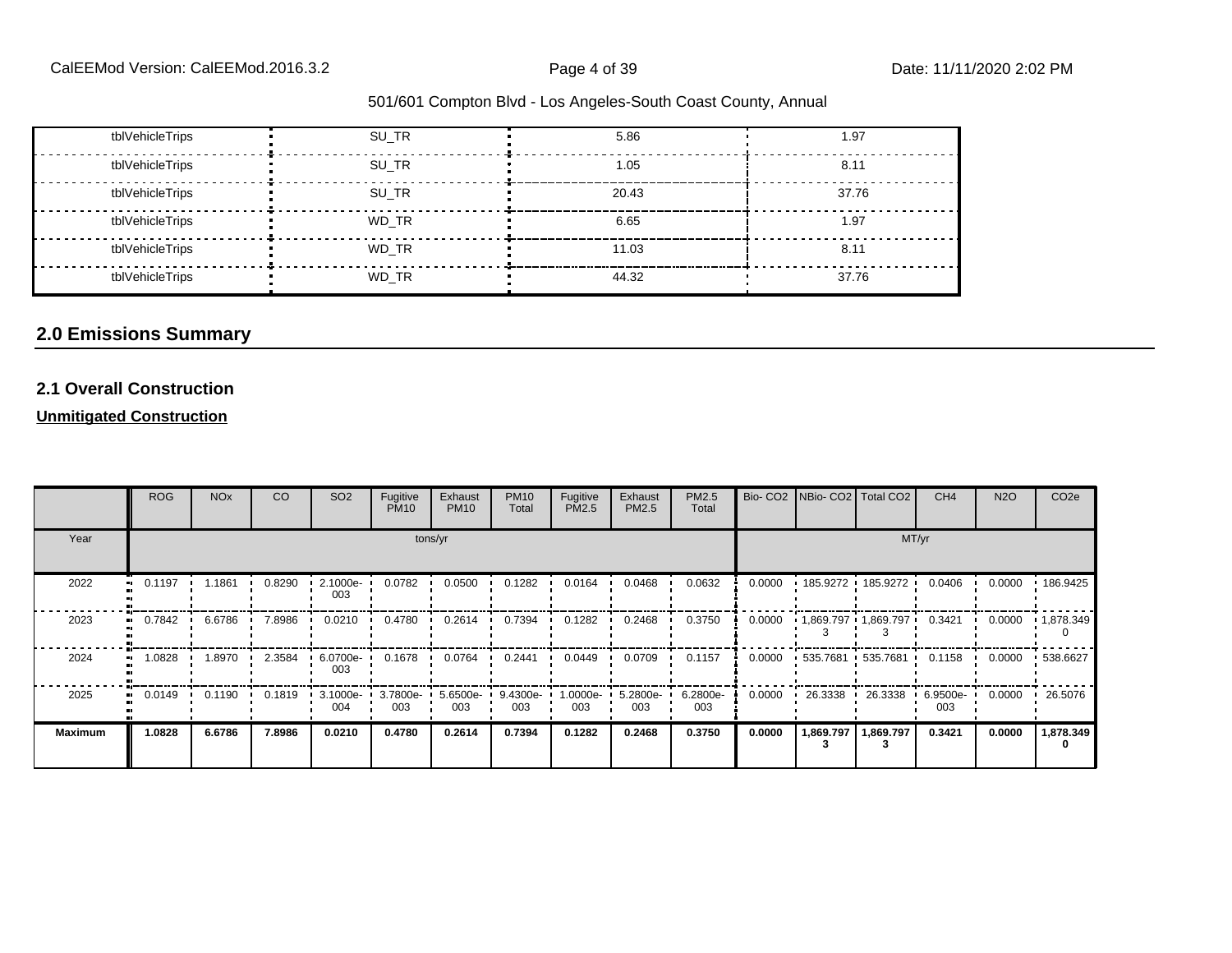### **2.1 Overall Construction**

# **Mitigated Construction**

|                      | <b>ROG</b>                              | <b>NO<sub>x</sub></b>  | CO     | SO <sub>2</sub> | Fugitive<br><b>PM10</b>        | Exhaust<br><b>PM10</b>                       | <b>PM10</b><br>Total        | Fugitive<br><b>PM2.5</b>        | Exhaust<br>PM2.5               | PM2.5<br>Total               |                |                    | Bio- CO2   NBio- CO2   Total CO2           | CH <sub>4</sub> | <b>N2O</b> | CO <sub>2e</sub> |
|----------------------|-----------------------------------------|------------------------|--------|-----------------|--------------------------------|----------------------------------------------|-----------------------------|---------------------------------|--------------------------------|------------------------------|----------------|--------------------|--------------------------------------------|-----------------|------------|------------------|
| Year                 |                                         |                        |        |                 |                                | tons/yr                                      |                             |                                 |                                |                              |                |                    |                                            | MT/yr           |            |                  |
| 2022                 | 0.1197                                  | 1.1861                 | 0.8290 | 2.1000e-<br>003 | 0.0592                         | 0.0500                                       | 0.1092                      | 0.0135                          | 0.0468                         | 0.0604                       | 0.0000         | 185.9270           | 185.9270                                   | 0.0406          | 0.0000     | 186.9424         |
| 2023                 | 0.7842                                  | 6.6786                 | 7.8986 | 0.0210          | 0.4774                         | 0.2614                                       | 0.7388                      | 0.1281                          | 0.2468                         | 0.3749                       | 0.0000         | 8                  | 1,869.795 1,869.795<br>8                   | 0.3421          | 0.0000     | 1,878.347<br>5   |
| 2024                 | 1.0828                                  | 1.8970                 | 2.3584 | 6.0700e-<br>003 | 0.1678                         | 0.0764                                       | 0.2441                      | 0.0449                          | 0.0709                         | 0.1157                       | 0.0000         | 535.7677           | 535.7677                                   | 0.1158          | 0.0000     | 538.6622         |
| 2025                 | 0.0149<br>$\bullet$<br>$\bullet\bullet$ | 0.1190                 | 0.1819 | 3.1000e-<br>004 | 3.7800e-<br>003                | $5.6500e - 1$<br>$\cdot$<br>003              | 9.4300e-<br>003             | 1.0000e-<br>003                 | 5.2800e-<br>003                | 6.2800e-<br>$\cdot$<br>003   | 0.0000         | 26.3337            | 26.3337                                    | 6.9500e-<br>003 | 0.0000     | 26.5075          |
| <b>Maximum</b>       | 1.0828                                  | 6.6786                 | 7.8986 | 0.0210          | 0.4774                         | 0.2614                                       | 0.7388                      | 0.1281                          | 0.2468                         | 0.3749                       | 0.0000         | 1,869.795<br>8     | 1,869.795<br>8                             | 0.3421          | 0.0000     | 1,878.347<br>5   |
|                      | <b>ROG</b>                              | <b>NOx</b>             | co     | <b>SO2</b>      | <b>Fugitive</b><br><b>PM10</b> | <b>Exhaust</b><br><b>PM10</b>                | <b>PM10</b><br><b>Total</b> | <b>Fugitive</b><br><b>PM2.5</b> | <b>Exhaust</b><br><b>PM2.5</b> | <b>PM2.5</b><br><b>Total</b> | <b>Bio-CO2</b> | NBio-CO2 Total CO2 |                                            | CH <sub>4</sub> | <b>N20</b> | CO <sub>2e</sub> |
| Percent<br>Reduction | 0.00                                    | 0.00                   | 0.00   | 0.00            | 2.68                           | 0.00                                         | 1.74                        | 1.55                            | 0.00                           | 0.53                         | 0.00           | 0.00               | 0.00                                       | 0.00            | 0.00       | 0.00             |
| Quarter              |                                         | <b>Start Date</b>      |        | <b>End Date</b> |                                | Maximum Unmitigated ROG + NOX (tons/quarter) |                             |                                 |                                |                              |                |                    | Maximum Mitigated ROG + NOX (tons/quarter) |                 |            |                  |
| $\mathbf{1}$         |                                         | 11-1-2022              |        | 1-31-2023       |                                |                                              | 1.6281                      |                                 |                                |                              |                | 1.6281             |                                            |                 |            |                  |
| $\mathbf{2}$         |                                         | 2-1-2023               |        | 4-30-2023       |                                |                                              | 1.9371                      |                                 |                                |                              |                | 1.9371             |                                            |                 |            |                  |
| 3                    |                                         | $5 - 1 - 2023$         |        | 7-31-2023       |                                |                                              | 2.4473                      |                                 |                                |                              |                | 2.4473             |                                            |                 |            |                  |
| 4                    |                                         | $8 - 1 - 2023$         |        | 10-31-2023      | 1.7728                         |                                              |                             |                                 |                                | 1.7728                       |                |                    |                                            |                 |            |                  |
| 5                    |                                         | 11-1-2023              |        | 1-31-2024       |                                | 1.4137                                       |                             |                                 |                                | 1.4137                       |                |                    |                                            |                 |            |                  |
| 6                    |                                         | $2 - 1 - 2024$         |        | 4-30-2024       |                                |                                              | 1.1231                      |                                 |                                |                              |                | 1.1231             |                                            |                 |            |                  |
| $\overline{7}$       |                                         | $5 - 1 - 2024$         |        | 7-31-2024       | 0.6936<br>0.6936               |                                              |                             |                                 |                                |                              |                |                    |                                            |                 |            |                  |
| 8                    |                                         | 8-1-2024<br>10-31-2024 |        |                 |                                | 0.4164                                       |                             |                                 |                                | 0.4164                       |                |                    |                                            |                 |            |                  |
|                      |                                         |                        |        |                 |                                |                                              |                             |                                 |                                |                              |                |                    |                                            |                 |            |                  |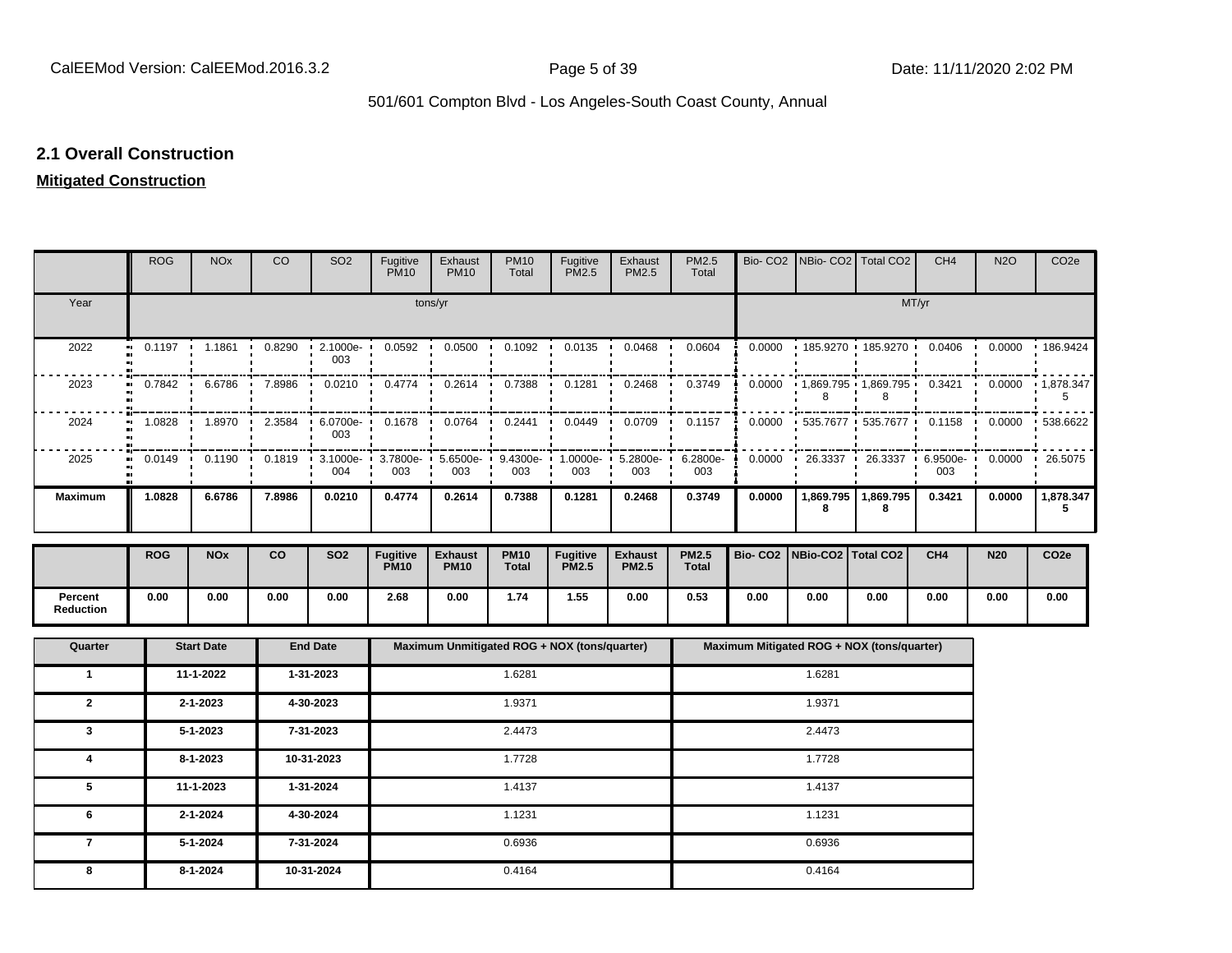| 11-1-2024 | l-31-2025 | 0.4054 | 0.4054 |
|-----------|-----------|--------|--------|
|           | Highest   | 2.4473 | 2.4473 |

### **2.2 Overall Operational**

### **Unmitigated Operational**

|              | <b>ROG</b> | <b>NO<sub>x</sub></b> | CO.    | SO <sub>2</sub> | Fugitive<br><b>PM10</b> | Exhaust<br><b>PM10</b> | <b>PM10</b><br>Total | Fugitive<br>PM2.5 | Exhaust<br>PM2.5 | PM2.5<br>Total |         |                   | Bio- CO2   NBio- CO2   Total CO2          | CH <sub>4</sub>  | <b>N2O</b>              | CO <sub>2</sub> e |
|--------------|------------|-----------------------|--------|-----------------|-------------------------|------------------------|----------------------|-------------------|------------------|----------------|---------|-------------------|-------------------------------------------|------------------|-------------------------|-------------------|
| Category     |            |                       |        |                 | tons/yr                 |                        | MT/yr                |                   |                  |                |         |                   |                                           |                  |                         |                   |
| Area         | 1.1610<br> | $0.1035 -$            | 4.0383 | 3.5000e-<br>003 |                         | 0.1714<br>$\mathbf{r}$ | 0.1714               |                   | 0.1714           | 0.1714         |         | 20.0770 66.3000 ' | 86.3771 .                                 | 0.0999           | 1.1200e- 89.2091<br>003 |                   |
| Energy       | 0.0243     | 0.2088                | 0.0986 | 1.3200e-<br>003 |                         | 0.0168                 | 0.0168               |                   | 0.0168           | 0.0168         | 0.0000  |                   | $1,153.278$ $1,153.278$                   | 0.0423           | 0.0122                  | $-1,157.971$      |
| Mobile       | 0.3099     | 1.4630                | 4.0331 | 0.0162          | 1.4535                  | 0.0124                 | 1.4660               | 0.3895            | 0.0116           | 0.4011         |         |                   | $0.0000$ $1,503.487$ $1,503.487$ $0.0707$ |                  | 0.0000                  | 1,505.253         |
| Waste        |            |                       |        |                 |                         | 0.0000                 | 0.0000               |                   | 0.0000           | 0.0000         | 38.3694 | 0.0000            | 38.3694                                   | $2.2676$ $\cdot$ | 0.0000                  | 95.0585           |
| Water        |            |                       |        |                 |                         | 0.0000                 | 0.0000               |                   | 0.0000           | 0.0000         | 8.9363  |                   | • 179.1867 • 188.1230 •                   | 0.9252           | 0.0232                  | .218.1684         |
| <b>Total</b> | 1.4951     | 1.7753                | 8.1700 | 0.0211          | 1.4535                  | 0.2006                 | 1.6541               | 0.3895            | 0.1997           | 0.5892         | 67.3827 |                   | 2,902.252 2,969.634                       | 3.4057           | 0.0365                  | 3,065.661         |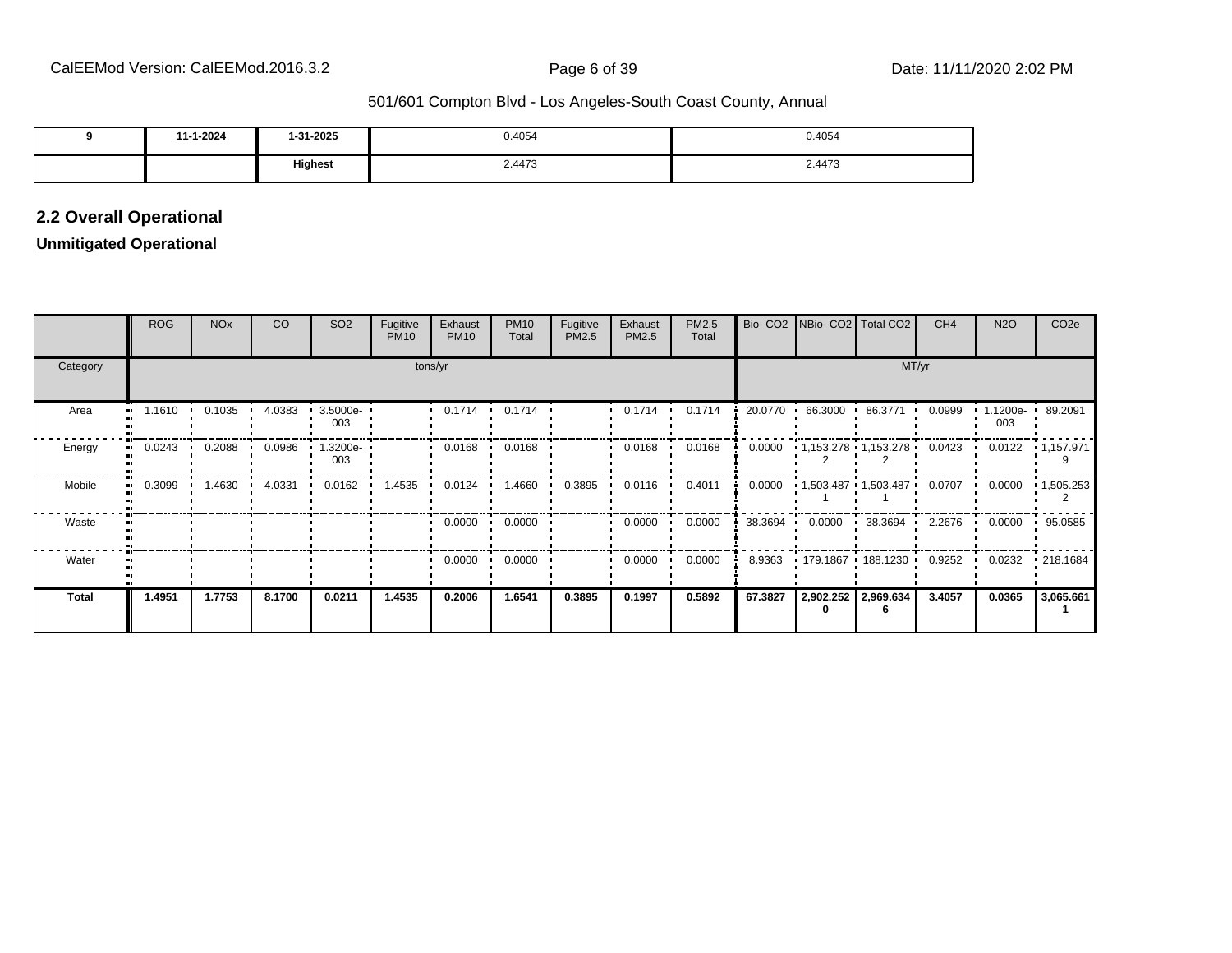#### **2.2 Overall Operational**

#### **Mitigated Operational**

|                             | <b>ROG</b>                 | <b>NO<sub>x</sub></b> |                       | <b>CO</b> | <b>SO2</b>             | Fugitive<br><b>PM10</b> |                         | Exhaust<br><b>PM10</b> | <b>PM10</b><br>Total          |                             | Fugitive<br><b>PM2.5</b>        | Exhaust<br>PM2.5        | PM2.5<br>Total                 |                              | Bio-CO <sub>2</sub> | INBio- CO2   Total CO2            |      |         | CH <sub>4</sub> |                 | <b>N2O</b> | CO <sub>2e</sub>                                      |
|-----------------------------|----------------------------|-----------------------|-----------------------|-----------|------------------------|-------------------------|-------------------------|------------------------|-------------------------------|-----------------------------|---------------------------------|-------------------------|--------------------------------|------------------------------|---------------------|-----------------------------------|------|---------|-----------------|-----------------|------------|-------------------------------------------------------|
| Category                    |                            |                       |                       |           |                        |                         | tons/yr                 |                        |                               |                             |                                 |                         |                                |                              |                     |                                   |      | MT/yr   |                 |                 |            |                                                       |
| Area                        | 1.1610<br>$\bullet\bullet$ | 0.1035                |                       | 4.0383    | $3.5000e-$<br>003      |                         |                         | $0.1714$ $\cdot$       | 0.1714                        |                             |                                 | $0.1714$ $\blacksquare$ | 0.1714                         |                              |                     | 20.0770 66.3000 '                 |      | 86.3771 | 0.0999          |                 | 003        | 1.1200e- 89.2091                                      |
| Energy                      | 0.0243                     | 0.2088                |                       | 0.0986    | 1.3200e-<br>003        |                         |                         | 0.0168                 | 0.0168                        |                             |                                 | 0.0168                  | 0.0168                         |                              | 0.0000              | $1.153.278$ $1.153.278$           |      |         | 0.0423          |                 |            | $0.0122 + 1.157.971$                                  |
| Mobile                      | $0.3099$ 1.4630            |                       |                       |           | 4.0331  0.0162  1.4535 |                         |                         |                        | $0.0124$ 1.4660 0.3895        |                             | $\mathbf{r}$                    | $0.0116$ $\cdot$        | 0.4011                         |                              | 0.0000              |                                   |      |         |                 |                 |            | $1,503.487$ $1,503.487$ $0.0707$ $0.0000$ $1,505.253$ |
| Waste                       |                            |                       |                       |           |                        |                         |                         |                        | $0.0000 \cdot 0.0000$         |                             |                                 | $0.0000$ $\blacksquare$ | 0.0000                         |                              | 38.3694             | $0.0000$ $38.3694$ $\blacksquare$ |      |         |                 |                 |            | 2.2676 0.0000 95.0585                                 |
| Water                       |                            |                       |                       |           |                        |                         |                         | 0.0000                 | 0.0000<br>$\cdot$             |                             |                                 | 0.0000                  | 0.0000                         |                              | 8.9363              | 179.1867 188.1230                 |      |         | 0.9252          |                 |            | $0.0232$ $\cdot$ 218.1684                             |
| <b>Total</b>                | 1.4951                     | 1.7753                |                       | 8.1700    | 0.0211                 | 1.4535                  |                         | 0.2006                 | 1.6541                        |                             | 0.3895                          | 0.1997                  | 0.5892                         |                              | 67.3827             | 2,902.252   2,969.634             |      |         | 3.4057          |                 | 0.0365     | 3,065.661                                             |
|                             | <b>ROG</b>                 |                       | <b>NO<sub>x</sub></b> |           | <b>CO</b>              | <b>SO2</b>              | Fugitive<br><b>PM10</b> |                        | <b>Exhaust</b><br><b>PM10</b> | <b>PM10</b><br><b>Total</b> | <b>Fugitive</b><br><b>PM2.5</b> |                         | <b>Exhaust</b><br><b>PM2.5</b> | <b>PM2.5</b><br><b>Total</b> |                     | Bio- CO2   NBio-CO2   Total CO2   |      |         |                 | CH <sub>4</sub> | <b>N20</b> | CO <sub>2e</sub>                                      |
| Percent<br><b>Reduction</b> | 0.00                       |                       | 0.00                  |           | 0.00                   | 0.00                    | 0.00                    |                        | 0.00                          | 0.00                        | 0.00                            |                         | 0.00                           | 0.00                         | 0.00                |                                   | 0.00 | 0.00    |                 | 0.00            | 0.00       | 0.00                                                  |

# **3.0 Construction Detail**

**Construction Phase**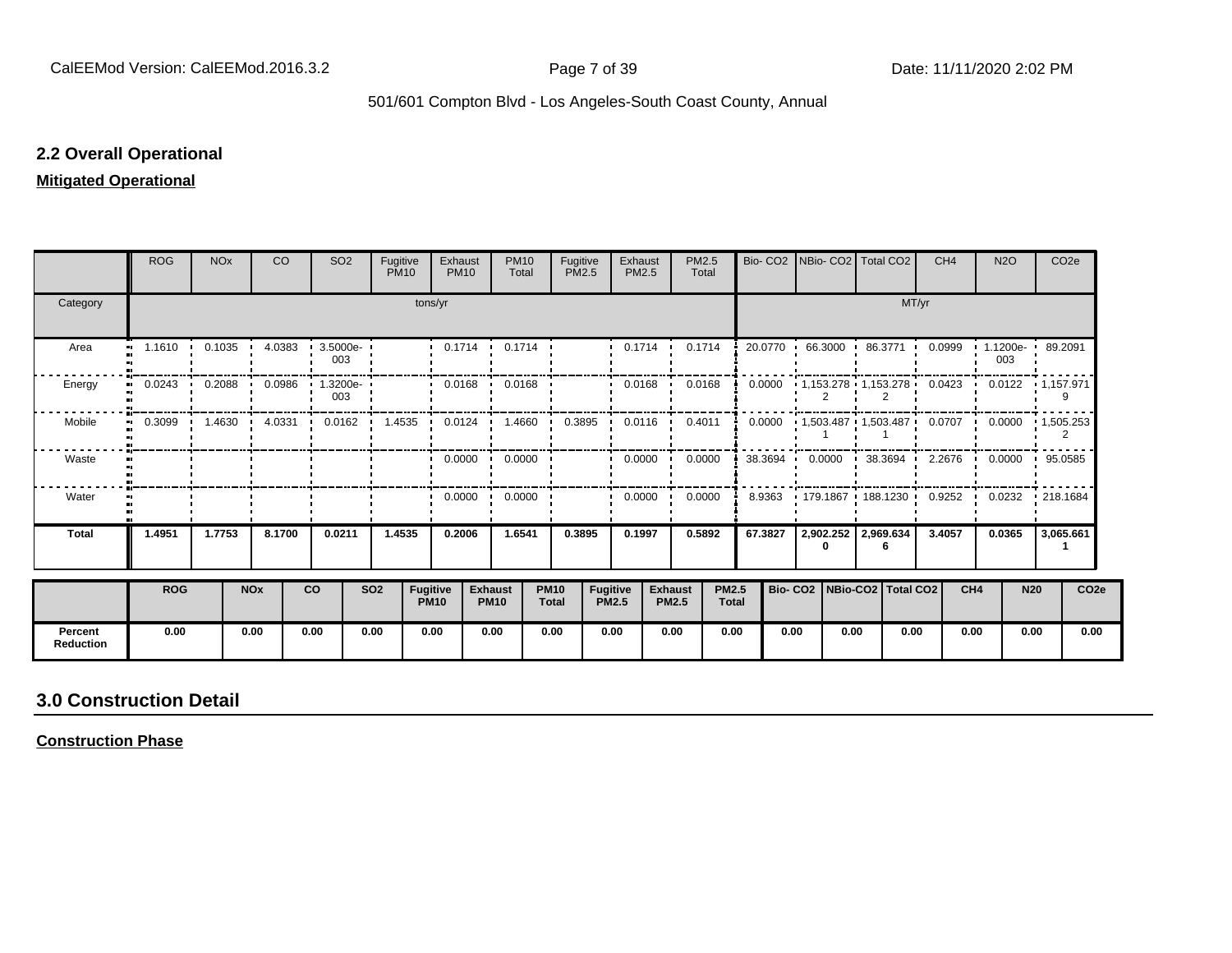| Phase<br>Number | <b>Phase Name</b>            | Phase Type                   | <b>Start Date</b> | End Date    | Num Days Num Days<br>Week |         | <b>Phase Description</b> |
|-----------------|------------------------------|------------------------------|-------------------|-------------|---------------------------|---------|--------------------------|
|                 | •Demolition                  | •Demolition                  | 11/1/2022         | !12/15/2022 |                           | 33!     |                          |
|                 | •Grading                     | •Grading                     | 12/16/2022        | !8/31/2023  |                           | 185!    |                          |
|                 | <b>Building Construction</b> | <b>Building Construction</b> | 13/1/2023         | !3/31/2024  |                           | 283.    |                          |
| 14              | • Architectural Coating      | • Architectural Coating      | 14/1/2024         | !7/31/2024  |                           | 88      |                          |
|                 | • Paving                     | •Paving                      | .8/1/2024         | 1/31/2025   | 5'                        | $132 -$ |                          |

#### **Acres of Grading (Site Preparation Phase): 0**

#### **Acres of Grading (Grading Phase): 0**

#### **Acres of Paving: 3.64**

**Residential Indoor: 375,771; Residential Outdoor: 125,257; Non-Residential Indoor: 80,559; Non-Residential Outdoor: 26,853; Striped Parking**  Area: 9,720 (Architectural Coating - sqft)

#### **OffRoad Equipment**

| <b>Phase Name</b> | <b>Offroad Equipment Type</b> | Amount | <b>Usage Hours</b> | <b>Horse Power</b> | Load Factor |
|-------------------|-------------------------------|--------|--------------------|--------------------|-------------|
| Demolition        | •Concrete/Industrial Saws     |        | 2.80               | 81'                | 0.73        |
| Demolition        | •Crawler Tractors             |        | 6.40               | 212'               | 0.43        |
| Demolition        | • Excavators                  |        | $2.80 \cdot$       | 158!               | 0.38        |
| Demolition        | .Rubber Tired Dozers          |        | 6.40               | 247!               | 0.40        |
| Demolition        | .Rubber Tired Loaders         |        | 6.40               | 203                | 0.36        |
| Demolition        | Signal Boards                 |        | $6.40 -$           | 6'                 | 0.82        |
| Demolition        | ·Tractors/Loaders/Backhoes    |        | $6.40 \cdot$       | 97'                | 0.37        |
| Grading           | •Concrete/Industrial Saws     |        | 8.00               | 81                 | 0.73        |
| Grading           | •Crushing/Proc. Equipment     |        | $8.00 \cdot$       | 85'                | 0.78        |
| Grading           | •Excavators                   |        | 8.00               | 158!               | 0.38        |
| Grading           | •Graders                      |        | 8.00               | 187                | 0.41        |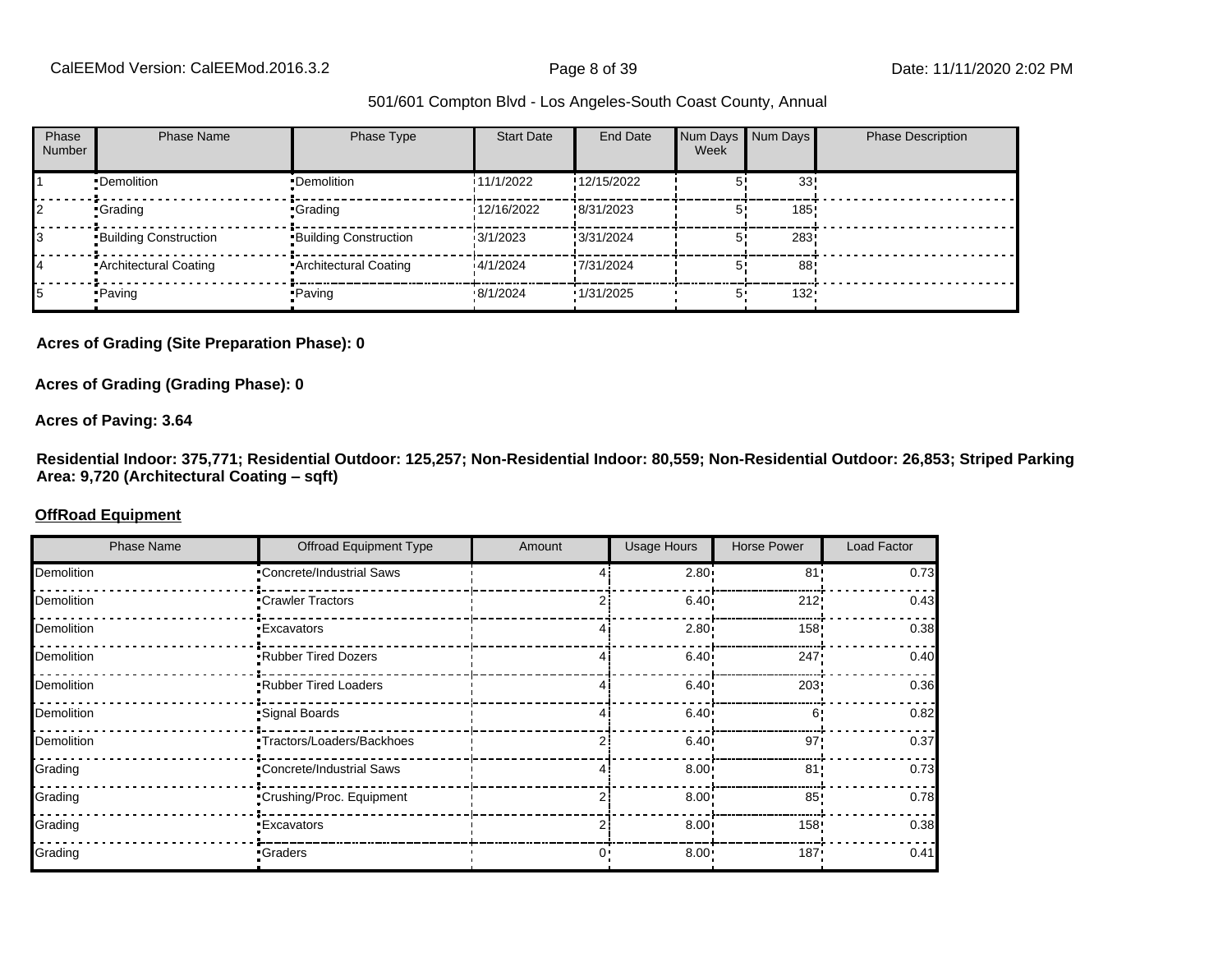| Grading                      | Rubber Tired Dozers        | $^{0}$         | 8.00              | 247             | 0.40 |
|------------------------------|----------------------------|----------------|-------------------|-----------------|------|
|                              |                            |                |                   |                 |      |
| Grading                      | <i>Scrapers</i>            | 0              | 8.00              | 367             | 0.48 |
| Grading                      | Signal Boards              | 6              | 8.00 <sub>1</sub> | 6:              | 0.82 |
| Grading                      | •Tractors/Loaders/Backhoes | 2              | 8.00              | 97 <sub>1</sub> | 0.37 |
| <b>Building Construction</b> | Bore/Drill Rigs            | 2              | 8.00 <sup>1</sup> | 221             | 0.50 |
| <b>Building Construction</b> | •Cranes                    | 3              | 7.00 <sub>1</sub> | 231             | 0.29 |
| <b>Building Construction</b> | ·Forklifts                 | $\Omega$       | 8.00              | 89              | 0.20 |
| <b>Building Construction</b> | <b>Cenerator Sets</b>      | 0              | 8.00              | 84:             | 0.74 |
| <b>Building Construction</b> | Rough Terrain Forklifts    | $\overline{2}$ | 8.00 <sub>1</sub> | 100             | 0.40 |
| <b>Building Construction</b> | Skid Steer Loaders         | 3              | 8.00 <sup>1</sup> | 65!             | 0.37 |
| <b>Building Construction</b> | Surfacing Equipment        | 4              | 8.00 <sub>1</sub> | 263             | 0.30 |
| <b>Building Construction</b> | Tractors/Loaders/Backhoes  | 2              | 7.00              | 97'             | 0.37 |
| <b>Building Construction</b> | Trenchers                  |                | 8.00              | 78              | 0.50 |
| <b>Building Construction</b> | .Welders                   | 0              | 8.00 <sup>1</sup> | 46              | 0.45 |
| Paving                       | • Pavers                   | 0              | 8.00              | 130             | 0.42 |
| Paving                       | Paving Equipment           | 3              | 8.00              | 132!            | 0.36 |
| Paving                       | Rollers                    | 3              | 8.00 <sub>1</sub> | 80;             | 0.38 |
| Paving                       | Signal Boards              | 6              | 8.00 <sub>1</sub> | 6!              | 0.82 |
| <b>Architectural Coating</b> | Air Compressors            |                | 6.00 <sub>1</sub> | 78:             | 0.48 |

**Trips and VMT**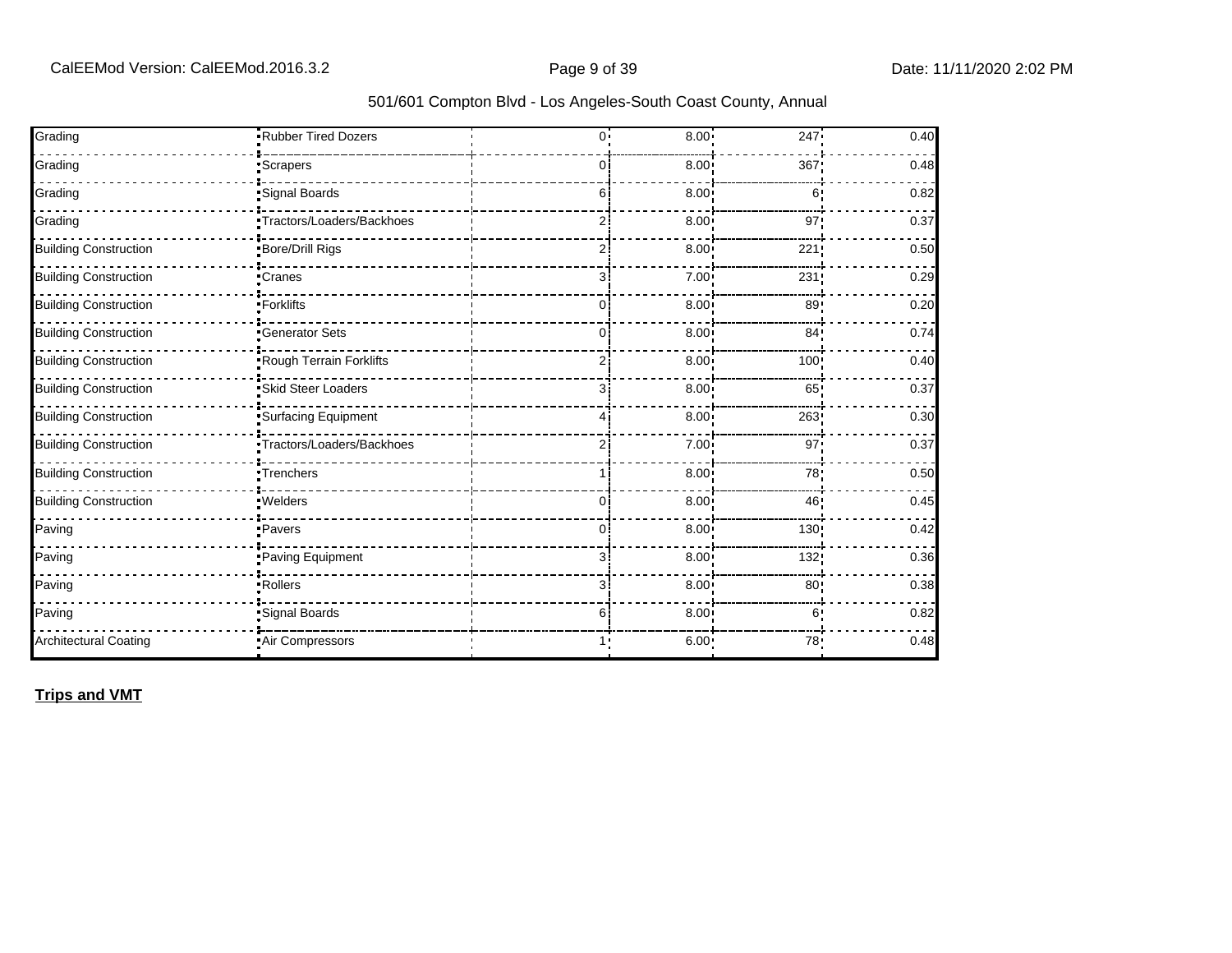CalEEMod Version: CalEEMod.2016.3.2 **Page 10 of 39** Page 10 of 39 Date: 11/11/2020 2:02 PM

#### 501/601 Compton Blvd - Los Angeles-South Coast County, Annual

| <b>Phase Name</b>            | <b>Offroad Equipment</b><br>Count | <b>Worker Trip</b><br><b>Number</b> | Vendor Trip<br><b>Number</b> | <b>Hauling Trip</b><br><b>Number</b> | <b>Worker Trip</b><br>Length | Vendor Trip<br>Length | <b>Hauling Trip</b><br>Length | <b>Worker Vehicle</b><br>Class | Vendor         | Hauling<br>Vehicle Class Vehicle Class |
|------------------------------|-----------------------------------|-------------------------------------|------------------------------|--------------------------------------|------------------------------|-----------------------|-------------------------------|--------------------------------|----------------|----------------------------------------|
| Demolition                   | 24i                               | 60.00                               | 0.00                         | $309.00 \cdot$                       | 14.70i                       | 6.90!                 |                               | 34.20 LD Mix                   | <b>HDT Mix</b> | !ННDТ                                  |
| Grading                      | 16i                               | 40.00                               | 0.00                         | $2,301.00 \cdot$                     | 14.70 <sup>i</sup>           | 6.90!                 |                               | 34.20 LD Mix                   | <b>HDT Mix</b> | ! ННDТ                                 |
| <b>Building Construction</b> | 171                               | 301.00                              | 67.00                        | $0.00 \cdot$                         | 14.70 <sup>i</sup>           | 6.90!                 |                               | 20.00 LD Mix                   | <b>HDT_Mix</b> | ! ННDТ                                 |
| Paving                       | 121                               | 30.00                               | 0.00                         | $0.00 \cdot$                         | 14.70 <sup>i</sup>           | 6.90!                 |                               | 20.00 LD Mix                   | <b>HDT Mix</b> | !HHDT                                  |
| Architectural Coating        |                                   | 60.00                               | $0.00 -$                     | $0.00 \cdot$                         | $14.70 \cdot$                | 6.90                  |                               | 20.00 LD Mix                   | <b>HDT Mix</b> | <b>HHDT</b>                            |

#### **3.1 Mitigation Measures Construction**

Water Exposed Area

Reduce Vehicle Speed on Unpaved Roads

#### **3.2 Demolition - 2022**

|                      | <b>ROG</b> | <b>NO<sub>x</sub></b> | CO     | SO <sub>2</sub> | Fugitive<br><b>PM10</b> | Exhaust<br><b>PM10</b> | <b>PM10</b><br>Total | Fugitive<br>PM2.5 | Exhaust<br>PM2.5 | PM2.5<br>Total  |        | Bio- CO2   NBio- CO2   Total CO2 |                   | CH <sub>4</sub> | <b>N2O</b> | CO <sub>2e</sub> |
|----------------------|------------|-----------------------|--------|-----------------|-------------------------|------------------------|----------------------|-------------------|------------------|-----------------|--------|----------------------------------|-------------------|-----------------|------------|------------------|
| Category             |            |                       |        |                 |                         | tons/yr                |                      |                   |                  |                 |        |                                  |                   | MT/yr           |            |                  |
| <b>Fugitive Dust</b> |            |                       |        |                 | 0.0334                  | 0.0000                 | 0.0334               | 5.0600e-<br>003   | 0.0000           | 5.0600e-<br>003 | 0.0000 | 0.0000                           | 0.0000            | 0.0000          | 0.0000     | 0.0000           |
| Off-Road             | 0.0929     | 0.9516                | 0.5659 | 1.3700e-<br>003 |                         | 0.0420                 | 0.0420               |                   | 0.0389           | 0.0389          | 0.0000 |                                  | 119.2788 119.2788 | 0.0347          | 0.0000     | 120.1468         |
| <b>Total</b>         | 0.0929     | 0.9516                | 0.5659 | 1.3700e-<br>003 | 0.0334                  | 0.0420                 | 0.0753               | 5.0600e-<br>003   | 0.0389           | 0.0440          | 0.0000 | 119,2788                         | 119.2788          | 0.0347          | 0.0000     | 120.1468         |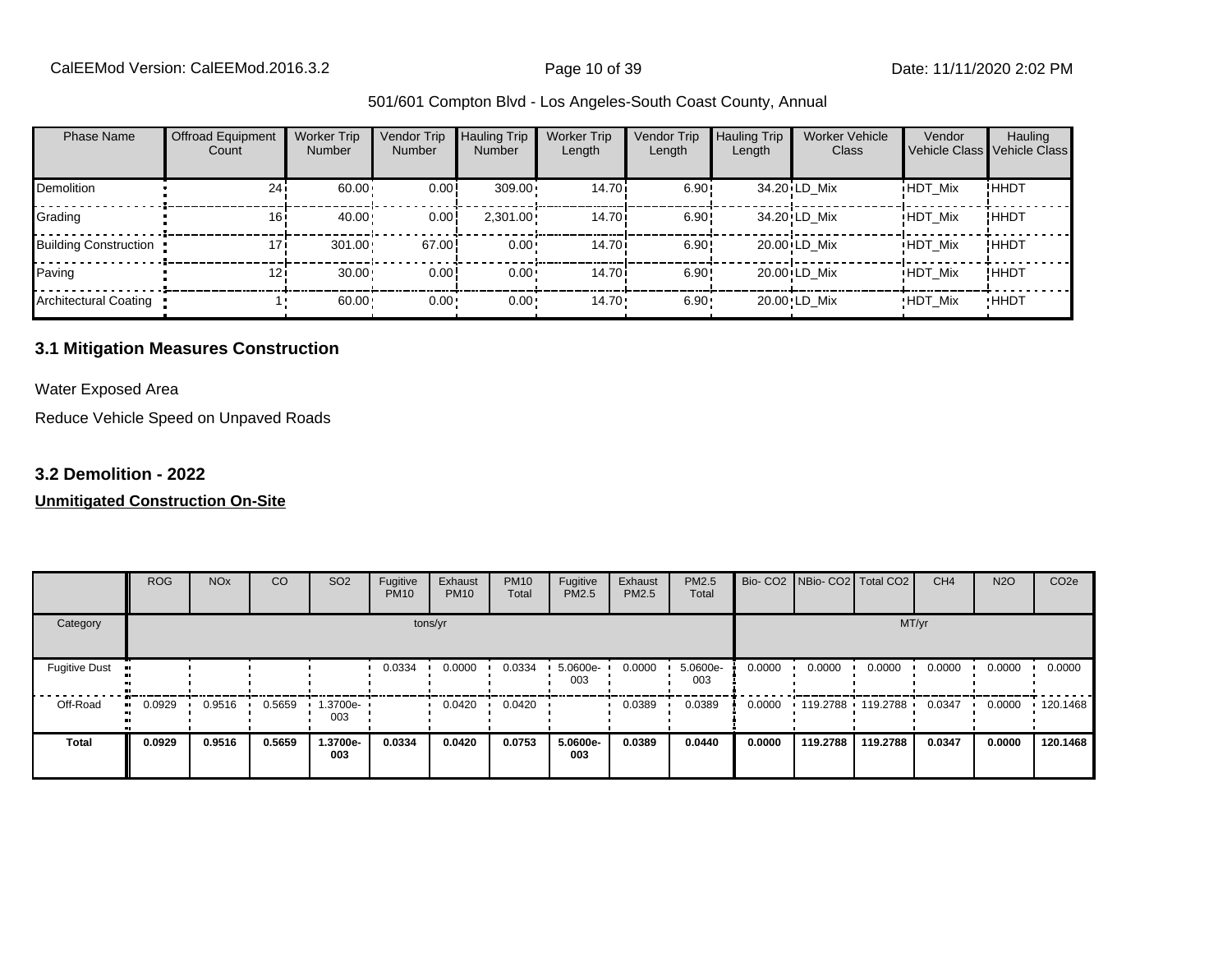#### **3.2 Demolition - 2022**

#### **Unmitigated Construction Off-Site**

|              | <b>ROG</b>      | <b>NO<sub>x</sub></b> | CO     | SO <sub>2</sub> | Fugitive<br><b>PM10</b> | Exhaust<br><b>PM10</b> | <b>PM10</b><br>Total | Fugitive<br><b>PM2.5</b> | Exhaust<br><b>PM2.5</b> | <b>PM2.5</b><br>Total |        | Bio- CO2   NBio- CO2   Total CO2 |         | CH <sub>4</sub> | <b>N2O</b> | CO <sub>2e</sub> |
|--------------|-----------------|-----------------------|--------|-----------------|-------------------------|------------------------|----------------------|--------------------------|-------------------------|-----------------------|--------|----------------------------------|---------|-----------------|------------|------------------|
| Category     |                 |                       |        |                 |                         | tons/yr                |                      |                          |                         |                       |        |                                  | MT/yr   |                 |            |                  |
| Hauling      | -9500e.<br>003  | 0.0581                | 0.0154 | .9000e-<br>004  | 4.5400e-<br>003         | 1.9000e-<br>004        | 4.7300e-<br>003      | .2500e-<br>003           | -8000e.<br>004          | 1.4200e-<br>003       | 0.0000 | 18.8327                          | 18.8327 | .2200e-<br>003  | 0.0000     | 18.8632          |
| Vendor       | 0.0000<br>œ     | 0.0000                | 0.0000 | 0.0000          | 0.0000                  | 0.0000                 | 0.0000               | 0.0000                   | 0.0000                  | 0.0000                | 0.0000 | 0.0000                           | 0.0000  | 0.0000          | 0.0000     | 0.0000           |
| Worker       | 3.9900e-<br>003 | 3.0000e-<br>003       | 0.0345 | -.0000e<br>004  | 0.0109                  | $9.0000e -$<br>005     | 0.0109               | 2.8800e-<br>003          | 8.0000e-<br>005         | 2.9600e-<br>003       | 0.0000 | 9.4461                           | 9.4461  | 2.6000e-<br>004 | 0.0000     | 9.4526           |
| <b>Total</b> | 5.9400e-<br>003 | 0.0611                | 0.0499 | 2.9000e-<br>004 | 0.0154                  | 2.8000e-<br>004        | 0.0157               | 4.1300e-<br>003          | 2.6000e-<br>004         | 4.3800e-<br>003       | 0.0000 | 28.2788                          | 28.2788 | 1.4800e-<br>003 | 0.0000     | 28.3158          |

|                      | <b>ROG</b> | <b>NO<sub>x</sub></b> | CO     | SO <sub>2</sub> | Fugitive<br><b>PM10</b> | Exhaust<br><b>PM10</b> | <b>PM10</b><br>Total | Fugitive<br>PM2.5 | Exhaust<br><b>PM2.5</b> | PM2.5<br>Total  |        |          | Bio- CO2   NBio- CO2   Total CO2 | CH <sub>4</sub> | <b>N2O</b> | CO <sub>2e</sub> |
|----------------------|------------|-----------------------|--------|-----------------|-------------------------|------------------------|----------------------|-------------------|-------------------------|-----------------|--------|----------|----------------------------------|-----------------|------------|------------------|
| Category             |            |                       |        |                 |                         | tons/yr                |                      |                   |                         |                 |        |          | MT/yr                            |                 |            |                  |
| <b>Fugitive Dust</b> |            |                       |        |                 | 0.0150                  | 0.0000                 | 0.0150               | 2.2800e-<br>003   | 0.0000                  | 2.2800e-<br>003 | 0.0000 | 0.0000   | 0.0000                           | 0.0000          | 0.0000     | 0.0000           |
| Off-Road             | 0.0929     | 0.9516                | 0.5659 | 1.3700e-<br>003 |                         | 0.0420                 | 0.0420               |                   | 0.0389                  | 0.0389          | 0.0000 | 119.2787 | 119.2787                         | 0.0347          | 0.0000     | $\cdot$ 120.1466 |
| <b>Total</b>         | 0.0929     | 0.9516                | 0.5659 | 1.3700e-<br>003 | 0.0150                  | 0.0420                 | 0.0570               | 2.2800e-<br>003   | 0.0389                  | 0.0412          | 0.0000 | 119,2787 | 119,2787                         | 0.0347          | 0.0000     | 120.1466         |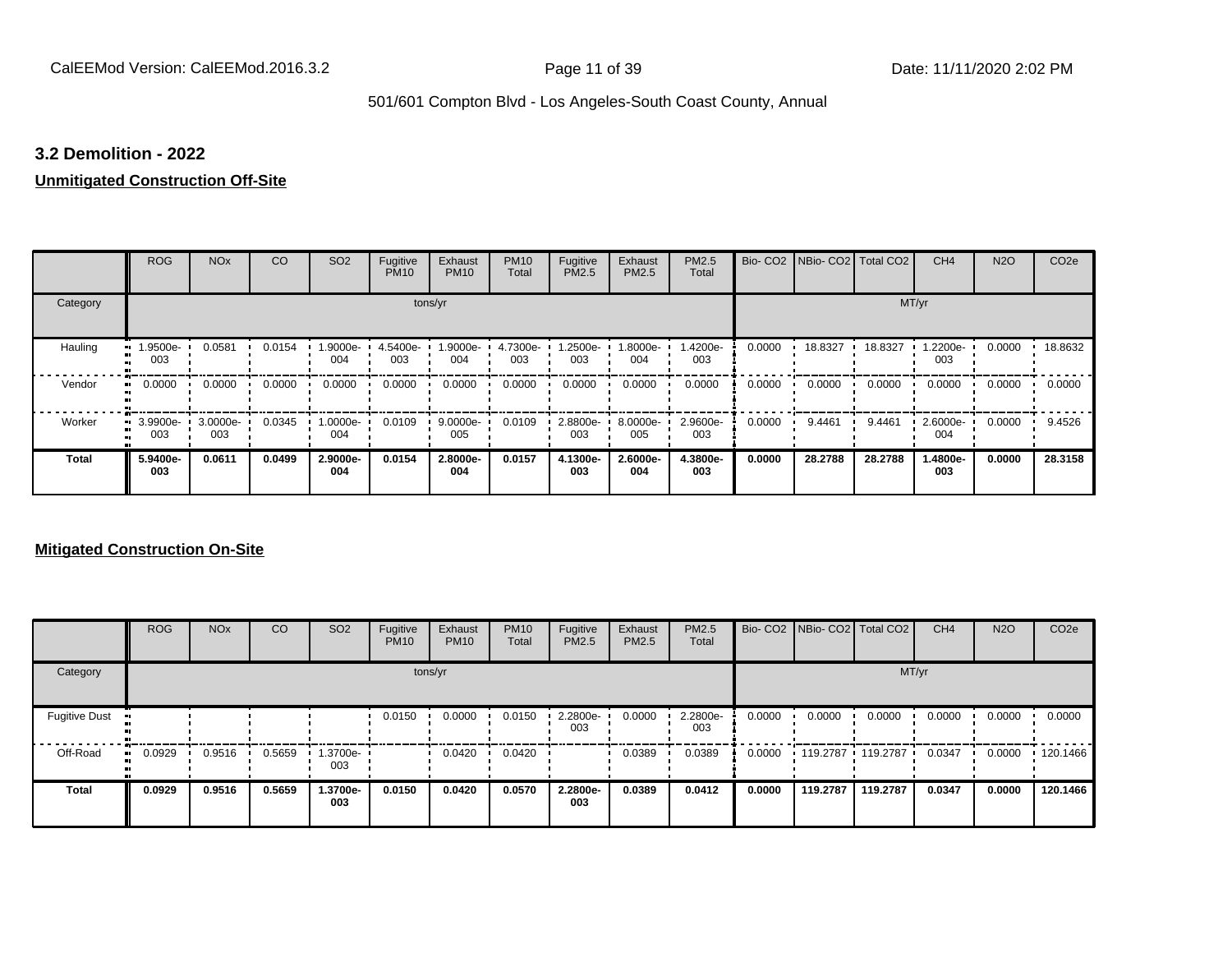#### **3.2 Demolition - 2022**

# **Mitigated Construction Off-Site**

|                           | <b>ROG</b>      | <b>NO<sub>x</sub></b> | CO     | SO <sub>2</sub> | Fugitive<br><b>PM10</b> | Exhaust<br><b>PM10</b> | <b>PM10</b><br>Total | Fugitive<br><b>PM2.5</b> | Exhaust<br>PM2.5 | PM2.5<br>Total  |        | Bio- CO2   NBio- CO2   Total CO2 |         | CH <sub>4</sub> | <b>N2O</b> | CO <sub>2e</sub> |
|---------------------------|-----------------|-----------------------|--------|-----------------|-------------------------|------------------------|----------------------|--------------------------|------------------|-----------------|--------|----------------------------------|---------|-----------------|------------|------------------|
| Category                  |                 |                       |        |                 | tons/yr                 |                        |                      |                          |                  |                 |        |                                  | MT/yr   |                 |            |                  |
| Hauling<br>$\blacksquare$ | 1.9500e-<br>003 | 0.0581                | 0.0154 | 1.9000e-<br>004 | 4.5400e-<br>003         | 1.9000e-<br>004        | 4.7300e-<br>003      | -2500e.<br>003           | .8000e-<br>004   | 1.4200e-<br>003 | 0.0000 | 18.8327                          | 18.8327 | -2200e-<br>003  | 0.0000     | 18.8632          |
| Vendor<br>$\bullet$       | 0.0000          | 0.0000                | 0.0000 | 0.0000          | 0.0000                  | 0.0000                 | 0.0000               | 0.0000                   | 0.0000           | 0.0000          | 0.0000 | 0.0000                           | 0.0000  | 0.0000          | 0.0000     | 0.0000           |
| Worker<br>$\bullet$       | 3.9900e-<br>003 | 3.0000e-<br>003       | 0.0345 | 1.0000e-<br>004 | 0.0109                  | 9.0000e-<br>005        | 0.0109               | 2.8800e-<br>003          | 8.0000e-<br>005  | 2.9600e-<br>003 | 0.0000 | 9.4461                           | 9.4461  | 2.6000e-<br>004 | 0.0000     | 9.4526           |
| <b>Total</b>              | 5.9400e-<br>003 | 0.0611                | 0.0499 | 2.9000e-<br>004 | 0.0154                  | 2.8000e-<br>004        | 0.0157               | 4.1300e-<br>003          | 2.6000e-<br>004  | 4.3800e-<br>003 | 0.0000 | 28.2788                          | 28.2788 | 1.4800e-<br>003 | 0.0000     | 28.3158          |

**3.3 Grading - 2022**

|                      | <b>ROG</b> | <b>NO<sub>x</sub></b> | CO     | SO <sub>2</sub>    | Fugitive<br><b>PM10</b> | Exhaust<br><b>PM10</b> | <b>PM10</b><br>Total | Fugitive<br>PM2.5 | Exhaust<br><b>PM2.5</b> | PM2.5<br>Total  |        | Bio- CO2   NBio- CO2   Total CO2 |         | CH <sub>4</sub> | <b>N2O</b> | CO <sub>2e</sub> |
|----------------------|------------|-----------------------|--------|--------------------|-------------------------|------------------------|----------------------|-------------------|-------------------------|-----------------|--------|----------------------------------|---------|-----------------|------------|------------------|
| Category             |            |                       |        |                    |                         | tons/yr                |                      |                   |                         |                 |        |                                  | MT/yr   |                 |            |                  |
| <b>Fugitive Dust</b> |            |                       |        |                    | 1.0400e-<br>003         | 0.0000                 | 1.0400e-<br>003      | 1.6000e-<br>004   | 0.0000                  | 1.6000e-<br>004 | 0.0000 | 0.0000                           | 0.0000  | 0.0000          | 0.0000     | 0.0000           |
| Off-Road             | 0.0191     | 0.1469                | 0.1986 | $3.3000e -$<br>004 |                         | 7.6800e-<br>003        | 7.6800e-<br>003      |                   | 7.5300e-<br>003         | 7.5300e-<br>003 | 0.0000 | 27.9319                          | 27.9319 | 3.8200e-<br>003 | 0.0000     | 28.0273          |
| <b>Total</b>         | 0.0191     | 0.1469                | 0.1986 | 3.3000e-<br>004    | 1.0400e-<br>003         | 7.6800e-<br>003        | 8.7200e-<br>003      | 1.6000e-<br>004   | 7.5300e-<br>003         | 7.6900e-<br>003 | 0.0000 | 27.9319                          | 27.9319 | 3.8200e-<br>003 | 0.0000     | 28.0273          |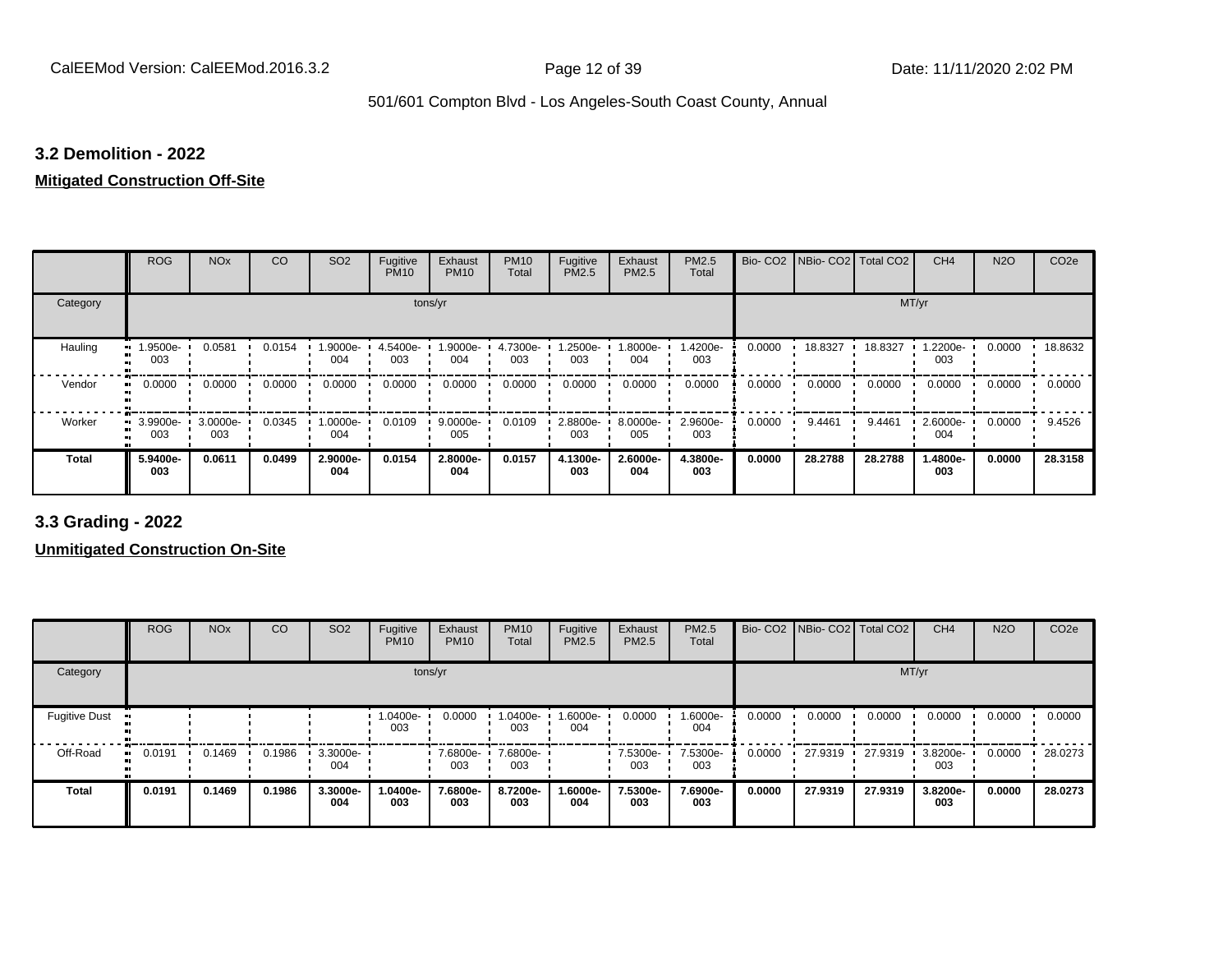#### **3.3 Grading - 2022**

### **Unmitigated Construction Off-Site**

|              | <b>ROG</b>          | <b>NO<sub>x</sub></b> | CO              | SO <sub>2</sub> | Fugitive<br><b>PM10</b> | Exhaust<br><b>PM10</b> | <b>PM10</b><br>Total | Fugitive<br><b>PM2.5</b> | Exhaust<br>PM2.5 | <b>PM2.5</b><br>Total |        | Bio- CO2   NBio- CO2   Total CO2 |         | CH <sub>4</sub> | <b>N2O</b> | CO <sub>2e</sub> |
|--------------|---------------------|-----------------------|-----------------|-----------------|-------------------------|------------------------|----------------------|--------------------------|------------------|-----------------------|--------|----------------------------------|---------|-----------------|------------|------------------|
| Category     |                     |                       |                 |                 | tons/yr                 |                        |                      |                          |                  |                       |        |                                  |         | MT/yr           |            |                  |
| Hauling      | 8.6000e-<br>004     | 0.0257                | 6.8400e-<br>003 | 8.0000e-<br>005 | 0.0259                  | 8.0000e-<br>005        | 0.0260               | 6.4200e-<br>003          | 8.0000e-<br>005  | 6.5000e-<br>003       | 0.0000 | 8.3386                           | 8.3386  | 5.4000e-<br>004 | 0.0000     | 8.3521           |
| Vendor       | 0.0000<br>$\bullet$ | 0.0000                | 0.0000          | 0.0000          | 0.0000                  | 0.0000                 | 0.0000               | 0.0000                   | 0.0000           | 0.0000                | 0.0000 | 0.0000                           | 0.0000  | 0.0000          | 0.0000     | 0.0000           |
| Worker       | $-8.9000e-$<br>004  | 6.7000e-<br>004       | 7.6700e-<br>003 | 2.0000e-<br>005 | 2.4100e-<br>003         | 2.0000e-<br>005        | 2.4300e-<br>003      | 6.4000e-<br>004          | 2.0000e-<br>005  | 6.6000e-<br>004       | 0.0000 | 2.0991                           | 2.0991  | 6.0000e-<br>005 | 0.0000     | 2.1006           |
| <b>Total</b> | 1.7500e-<br>003     | 0.0264                | 0.0145          | 1.0000e-<br>004 | 0.0283                  | 1.0000e-<br>004        | 0.0284               | 7.0600e-<br>003          | -.0000e<br>004   | 7.1600e-<br>003       | 0.0000 | 10.4377                          | 10.4377 | 6.0000e-<br>004 | 0.0000     | 10.4527          |

|                      | <b>ROG</b>   | <b>NO<sub>x</sub></b> | CO     | SO <sub>2</sub> | Fugitive<br><b>PM10</b> | Exhaust<br><b>PM10</b> | <b>PM10</b><br>Total | Fugitive<br><b>PM2.5</b> | Exhaust<br><b>PM2.5</b> | PM2.5<br>Total  |        | Bio- CO2   NBio- CO2   Total CO2 |         | CH <sub>4</sub> | <b>N2O</b> | CO <sub>2e</sub> |
|----------------------|--------------|-----------------------|--------|-----------------|-------------------------|------------------------|----------------------|--------------------------|-------------------------|-----------------|--------|----------------------------------|---------|-----------------|------------|------------------|
| Category             |              |                       |        |                 |                         | tons/yr                |                      |                          |                         |                 |        |                                  | MT/yr   |                 |            |                  |
| <b>Fugitive Dust</b> |              |                       |        |                 | 4.7000e-<br>004         | 0.0000                 | 4.7000e-<br>004      | 7.0000e-<br>005          | 0.0000                  | 7.0000e-<br>005 | 0.0000 | 0.0000                           | 0.0000  | 0.0000          | 0.0000     | 0.0000           |
| Off-Road             | 0.0191<br>ш. | 0.1469                | 0.1986 | 3.3000e-<br>004 |                         | 7.6800e-<br>003        | 7.6800e-<br>003      |                          | 7.5300e-<br>003         | 7.5300e-<br>003 | 0.0000 | 27.9318                          | 27.9318 | 3.8200e-<br>003 | 0.0000     | 28.0272          |
| Total                | 0.0191       | 0.1469                | 0.1986 | 3.3000e-<br>004 | 4.7000e-<br>004         | 7.6800e-<br>003        | 8.1500e-<br>003      | 7.0000e-<br>005          | 7.5300e-<br>003         | 7.6000e-<br>003 | 0.0000 | 27.9318                          | 27.9318 | 3.8200e-<br>003 | 0.0000     | 28.0272          |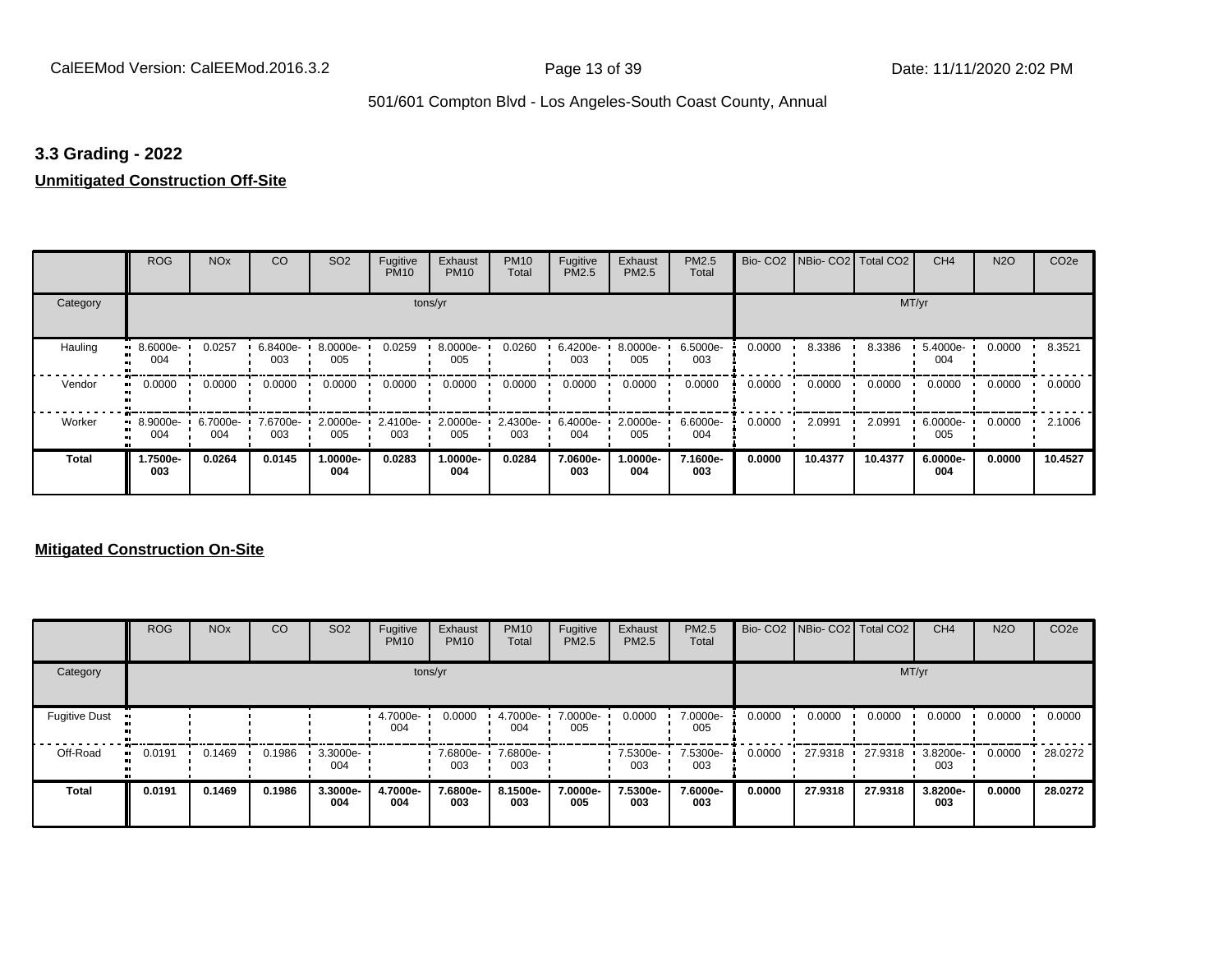#### **3.3 Grading - 2022**

#### **Mitigated Construction Off-Site**

|                           | <b>ROG</b>      | <b>NO<sub>x</sub></b> | CO              | SO <sub>2</sub> | Fugitive<br><b>PM10</b>      | Exhaust<br><b>PM10</b> | <b>PM10</b><br>Total | Fugitive<br>PM2.5 | Exhaust<br>PM2.5   | PM2.5<br>Total  |        | Bio- CO2   NBio- CO2   Total CO2 |         | CH <sub>4</sub> | <b>N2O</b> | CO <sub>2e</sub> |
|---------------------------|-----------------|-----------------------|-----------------|-----------------|------------------------------|------------------------|----------------------|-------------------|--------------------|-----------------|--------|----------------------------------|---------|-----------------|------------|------------------|
| Category                  |                 |                       |                 |                 | tons/yr                      |                        |                      |                   |                    |                 |        |                                  | MT/yr   |                 |            |                  |
| Hauling<br>$\blacksquare$ | 8.6000e-<br>004 | 0.0257                | 6.8400e-<br>003 | 8.0000e-<br>005 | 0.0259                       | 8.0000e-<br>005        | 0.0260               | 6.4200e-<br>003   | 8.0000e-<br>005    | 6.5000e-<br>003 | 0.0000 | 8.3386                           | 8.3386  | 5.4000e-<br>004 | 0.0000     | 8.3521           |
| Vendor<br>$\blacksquare$  | 0.0000          | 0.0000                | 0.0000          | 0.0000          | 0.0000                       | 0.0000                 | 0.0000               | 0.0000            | 0.0000             | 0.0000          | 0.0000 | 0.0000                           | 0.0000  | 0.0000          | 0.0000     | 0.0000           |
| Worker                    | 8.9000e-<br>004 | 6.7000e-<br>004       | 7.6700e-<br>003 | 005             | 2.0000e- 1 2.4100e- 1<br>003 | 2.0000e-<br>005        | $2.4300e -$<br>003   | 6.4000e-<br>004   | $2.0000e -$<br>005 | 6.6000e-<br>004 | 0.0000 | 2.0991                           | 2.0991  | 6.0000e-<br>005 | 0.0000     | 2.1006           |
| <b>Total</b>              | -.7500e<br>003  | 0.0264                | 0.0145          | 1.0000e-<br>004 | 0.0283                       | 1.0000e-<br>004        | 0.0284               | 7.0600e-<br>003   | .0000e-<br>004     | 7.1600e-<br>003 | 0.0000 | 10.4377                          | 10.4377 | 6.0000e-<br>004 | 0.0000     | 10.4527          |

**3.3 Grading - 2023**

|                      | <b>ROG</b> | <b>NO<sub>x</sub></b> | CO     | SO <sub>2</sub>    | Fugitive<br><b>PM10</b> | Exhaust<br><b>PM10</b> | <b>PM10</b><br>Total | Fugitive<br><b>PM2.5</b> | Exhaust<br><b>PM2.5</b> | PM2.5<br>Total  |        |          | Bio- CO2   NBio- CO2   Total CO2 | CH <sub>4</sub> | <b>N2O</b> | CO <sub>2e</sub> |
|----------------------|------------|-----------------------|--------|--------------------|-------------------------|------------------------|----------------------|--------------------------|-------------------------|-----------------|--------|----------|----------------------------------|-----------------|------------|------------------|
| Category             |            |                       |        |                    |                         | tons/yr                |                      |                          |                         |                 |        |          | MT/yr                            |                 |            |                  |
| <b>Fugitive Dust</b> |            |                       |        |                    | 1.0400e-<br>003         | 0.0000                 | 1.0400e-<br>003      | -.6000e<br>004           | 0.0000                  | 1.6000e-<br>004 | 0.0000 | 0.0000   | 0.0000                           | 0.0000          | 0.0000     | 0.0000           |
| Off-Road             | 0.2836     | 2.1428                | 3.1378 | $5.2000e -$<br>003 |                         | 0.1052                 | 0.1052               |                          | 0.1031                  | 0.1031          | 0.0000 |          | 441.8990 441.8990                | 0.0589          | 0.0000     | $+443.3702$      |
| <b>Total</b>         | 0.2836     | 2.1428                | 3.1378 | 5.2000e-<br>003    | 1.0400e-<br>003         | 0.1052                 | 0.1062               | 1.6000e-<br>004          | 0.1031                  | 0.1032          | 0.0000 | 441.8990 | 441.8990                         | 0.0589          | 0.0000     | 443.3702         |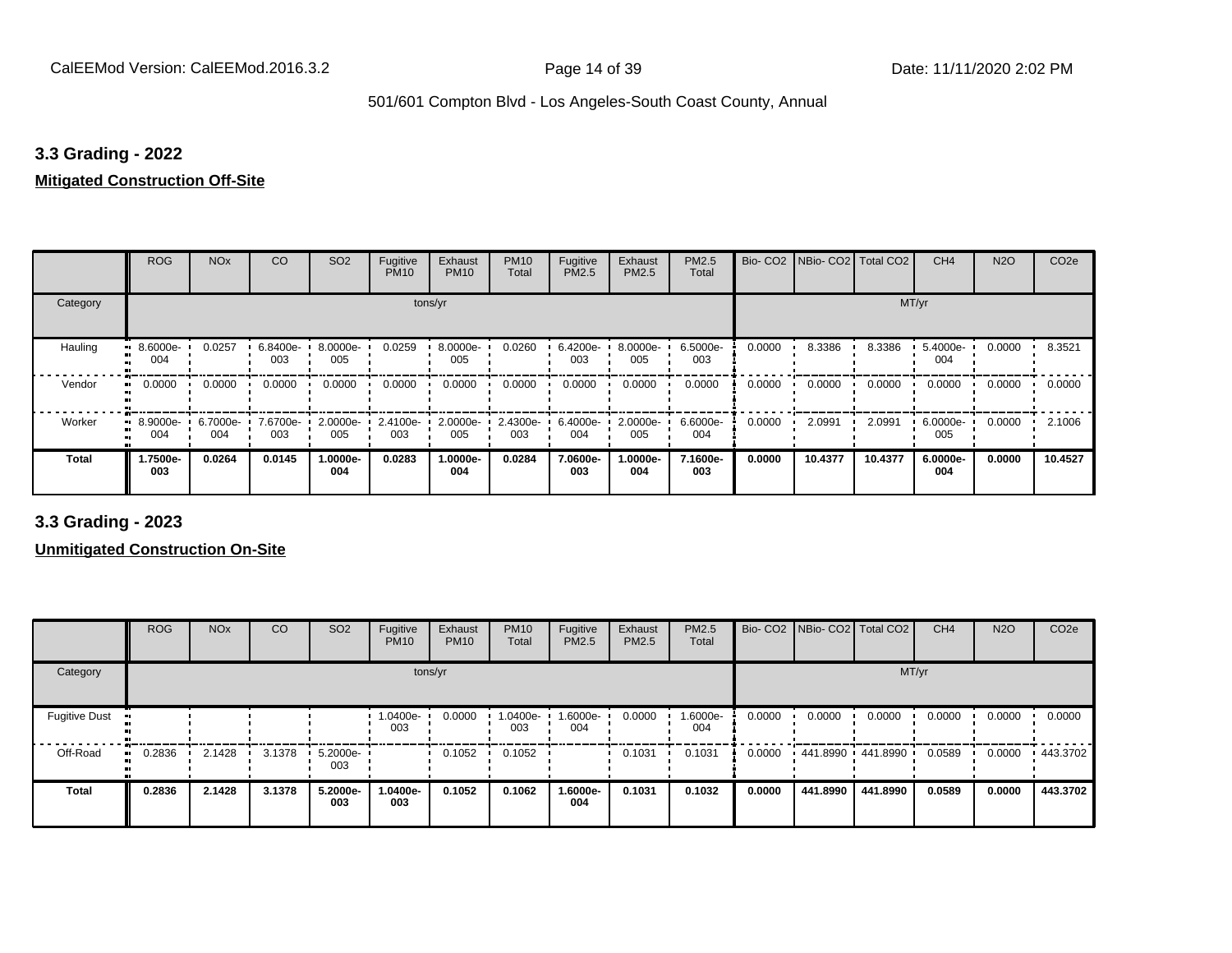#### **3.3 Grading - 2023**

### **Unmitigated Construction Off-Site**

|              | <b>ROG</b>          | <b>NO<sub>x</sub></b> | CO     | SO <sub>2</sub> | Fugitive<br><b>PM10</b> | Exhaust<br><b>PM10</b> | <b>PM10</b><br>Total | Fugitive<br>PM2.5 | Exhaust<br>PM2.5 | PM2.5<br>Total  | Bio-CO <sub>2</sub> | NBio- CO2   Total CO2 |          | CH <sub>4</sub> | <b>N2O</b> | CO <sub>2e</sub> |
|--------------|---------------------|-----------------------|--------|-----------------|-------------------------|------------------------|----------------------|-------------------|------------------|-----------------|---------------------|-----------------------|----------|-----------------|------------|------------------|
| Category     |                     |                       |        |                 |                         | tons/yr                |                      |                   |                  |                 |                     |                       | MT/yr    |                 |            |                  |
| Hauling      | 8.8800e-<br>003     | 0.2543                | 0.0986 | 1.2800e-<br>003 | 0.0333                  | 5.4000e-<br>004        | 0.0338               | 9.1000e-<br>003   | 5.2000e-<br>004  | 9.6200e-<br>003 | 0.0000              | 126.4513              | 126.4513 | 8.0900e-<br>003 | 0.0000     | 126.6536         |
| Vendor       | 0.0000<br>$\bullet$ | 0.0000                | 0.0000 | 0.0000          | 0.0000                  | 0.0000                 | 0.0000               | 0.0000            | 0.0000           | 0.0000          | 0.0000              | 0.0000                | 0.0000   | 0.0000          | 0.0000     | 0.0000           |
| Worker       | 0.0132<br>$\bullet$ | 9.5200e-<br>003       | 0.1115 | 3.5000e-<br>004 | 0.0381                  | 3.0000e-<br>004        | 0.0384               | 0.0101            | 2.7000e-<br>004  | 0.0104          | 0.0000              | 31.9895               | 31.9895  | 8.2000e-<br>004 | 0.0000     | 32.0101          |
| <b>Total</b> | 0.0221              | 0.2638                | 0.2101 | 1.6300e-<br>003 | 0.0714                  | 8.4000e-<br>004        | 0.0723               | 0.0192            | 7.9000e-<br>004  | 0.0200          | 0.0000              | 158,4409              | 158,4409 | 8.9100e-<br>003 | 0.0000     | 158.6637         |

|                      | <b>ROG</b> | <b>NO<sub>x</sub></b> | CO     | SO <sub>2</sub> | Fugitive<br><b>PM10</b> | Exhaust<br><b>PM10</b> | <b>PM10</b><br>Total | Fugitive<br><b>PM2.5</b> | Exhaust<br>PM2.5 | <b>PM2.5</b><br>Total |        |          | Bio- CO2   NBio- CO2   Total CO2 | CH <sub>4</sub> | <b>N2O</b> | CO <sub>2e</sub> |
|----------------------|------------|-----------------------|--------|-----------------|-------------------------|------------------------|----------------------|--------------------------|------------------|-----------------------|--------|----------|----------------------------------|-----------------|------------|------------------|
| Category             |            |                       |        |                 |                         | tons/yr                |                      |                          |                  |                       |        |          | MT/yr                            |                 |            |                  |
| <b>Fugitive Dust</b> |            |                       |        |                 | 4.7000e-<br>004         | 0.0000                 | 4.7000e-<br>004      | 7.0000e-<br>005          | 0.0000           | 7.0000e-<br>005       | 0.0000 | 0.0000   | 0.0000                           | 0.0000          | 0.0000     | 0.0000           |
| Off-Road             | 0.2836     | 2.1428                | 3.1378 | 5.2000e-<br>003 |                         | 0.1052                 | 0.1052               |                          | 0.1031           | 0.1031                | 0.0000 |          | 441.8985 441.8985                | 0.0589          | 0.0000     | ▪ 443.3696       |
| <b>Total</b>         | 0.2836     | 2.1428                | 3.1378 | 5.2000e-<br>003 | 4.7000e-<br>004         | 0.1052                 | 0.1056               | 7.0000e-<br>005          | 0.1031           | 0.1031                | 0.0000 | 441.8985 | 441.8985                         | 0.0589          | 0.0000     | 443.3696         |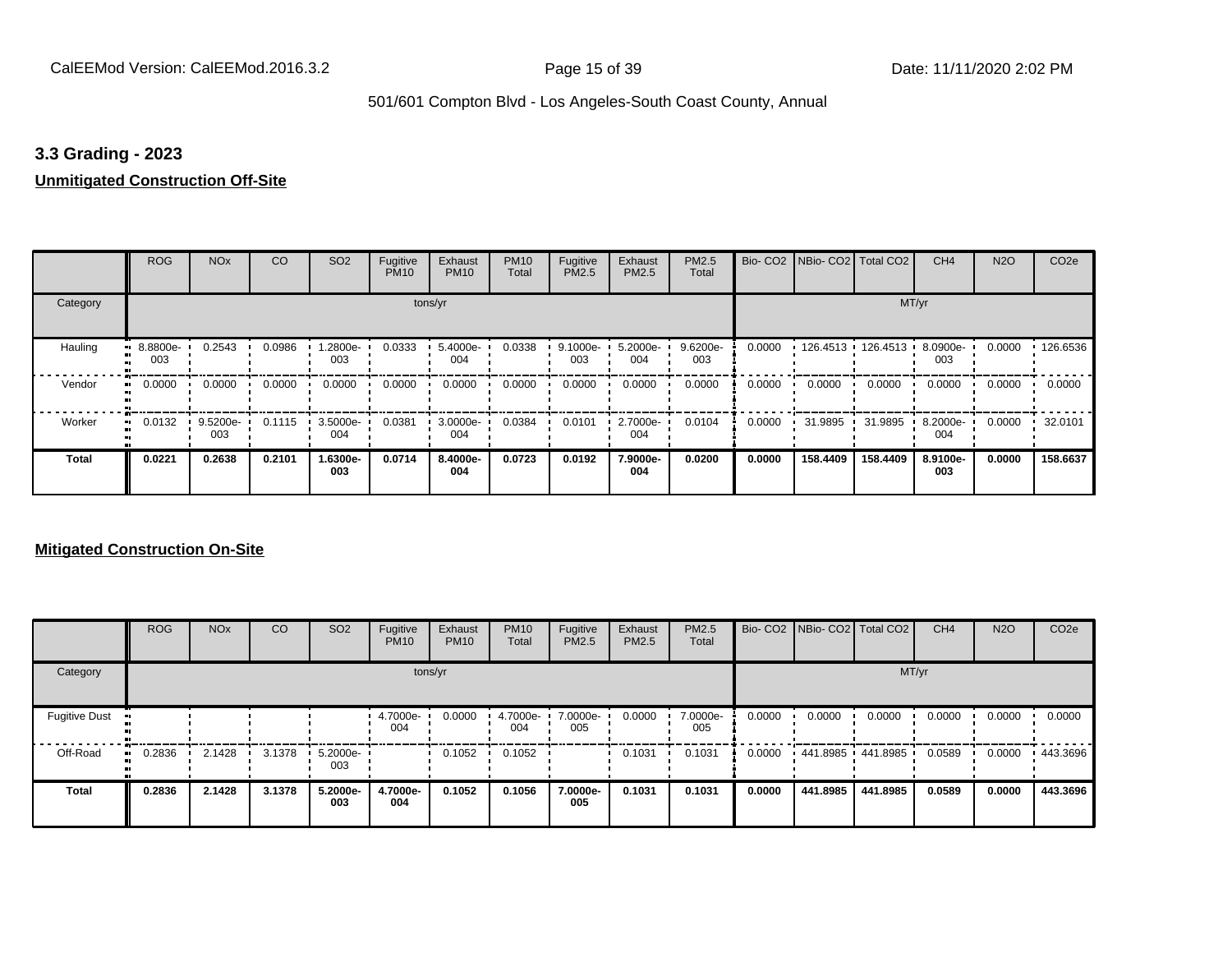#### **3.3 Grading - 2023**

#### **Mitigated Construction Off-Site**

|                     | <b>ROG</b>      | <b>NO<sub>x</sub></b> | CO     | SO <sub>2</sub> | Fugitive<br><b>PM10</b> | Exhaust<br><b>PM10</b> | <b>PM10</b><br>Total | Fugitive<br>PM2.5 | Exhaust<br>PM2.5 | PM2.5<br>Total  | Bio-CO <sub>2</sub> | NBio- CO2   Total CO2 |          | CH <sub>4</sub> | <b>N2O</b> | CO <sub>2e</sub> |
|---------------------|-----------------|-----------------------|--------|-----------------|-------------------------|------------------------|----------------------|-------------------|------------------|-----------------|---------------------|-----------------------|----------|-----------------|------------|------------------|
| Category            |                 |                       |        |                 |                         | tons/yr                |                      |                   |                  |                 |                     |                       | MT/yr    |                 |            |                  |
| Hauling             | 8.8800e-<br>003 | 0.2543                | 0.0986 | .2800e-<br>003  | 0.0333                  | 5.4000e-<br>004        | 0.0338               | 9.1000e-<br>003   | 5.2000e-<br>004  | 9.6200e-<br>003 | 0.0000              | 126.4513              | 126.4513 | 8.0900e-<br>003 | 0.0000     | 126.6536         |
| Vendor<br>$\bullet$ | 0.0000          | 0.0000                | 0.0000 | 0.0000          | 0.0000                  | 0.0000                 | 0.0000               | 0.0000            | 0.0000           | 0.0000          | 0.0000              | 0.0000                | 0.0000   | 0.0000          | 0.0000     | 0.0000           |
| Worker              | 0.0132          | 9.5200e-<br>003       | 0.1115 | 3.5000e-<br>004 | 0.0381                  | 3.0000e-<br>004        | 0.0384               | 0.0101            | 2.7000e-<br>004  | 0.0104          | 0.0000              | 31.9895               | 31.9895  | 8.2000e-<br>004 | 0.0000     | 32.0101          |
| <b>Total</b>        | 0.0221          | 0.2638                | 0.2101 | 1.6300e-<br>003 | 0.0714                  | 8.4000e-<br>004        | 0.0723               | 0.0192            | 7.9000e-<br>004  | 0.0200          | 0.0000              | 158,4409              | 158,4409 | 8.9100e-<br>003 | 0.0000     | 158.6637         |

**3.4 Building Construction - 2023**

|              | <b>ROG</b>          | <b>NO<sub>x</sub></b> | CO     | SO <sub>2</sub>    | Fugitive<br><b>PM10</b> | Exhaust<br><b>PM10</b> | <b>PM10</b><br>Total | Fugitive<br><b>PM2.5</b> | Exhaust<br>PM2.5 | <b>PM2.5</b><br>Total |        |          | Bio- CO2 NBio- CO2 Total CO2 | CH <sub>4</sub> | <b>N2O</b> | CO <sub>2e</sub> |
|--------------|---------------------|-----------------------|--------|--------------------|-------------------------|------------------------|----------------------|--------------------------|------------------|-----------------------|--------|----------|------------------------------|-----------------|------------|------------------|
| Category     |                     |                       |        |                    |                         | tons/yr                |                      |                          |                  |                       |        |          | MT/yr                        |                 |            |                  |
| Off-Road     | 0.3382<br>$\bullet$ | 3.6648                | 3.3336 | $9.0500e -$<br>003 |                         | 0.1520                 | 0.1520               |                          | 0.1398           | 0.1398                | 0.0000 |          | 795.0150 795.0150            | 0.2571          | 0.0000     | 801.4431         |
| <b>Total</b> | 0.3382              | 3.6648                | 3.3336 | 9.0500e-<br>003    |                         | 0.1520                 | 0.1520               |                          | 0.1398           | 0.1398                | 0.0000 | 795.0150 | 795.0150                     | 0.2571          | 0.0000     | 801.4431         |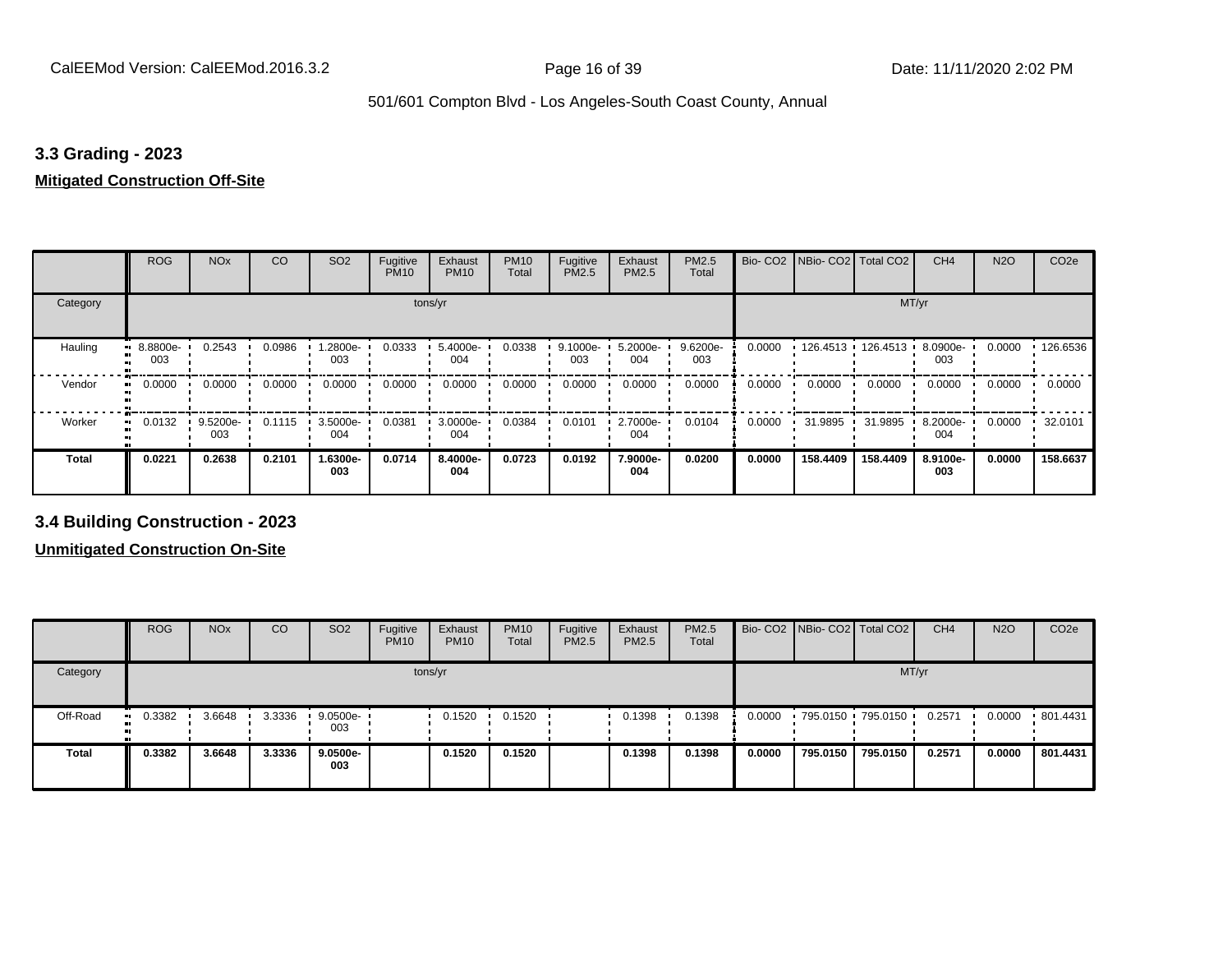# **3.4 Building Construction - 2023**

### **Unmitigated Construction Off-Site**

|                        | <b>ROG</b> | <b>NO<sub>x</sub></b> | CO     | SO <sub>2</sub> | Fugitive<br><b>PM10</b> | Exhaust<br><b>PM10</b> | <b>PM10</b><br>Total | Fugitive<br><b>PM2.5</b> | Exhaust<br>PM2.5 | PM2.5<br>Total |        | Bio- CO2   NBio- CO2   Total CO2 |          | CH <sub>4</sub> | <b>N2O</b> | CO <sub>2e</sub> |
|------------------------|------------|-----------------------|--------|-----------------|-------------------------|------------------------|----------------------|--------------------------|------------------|----------------|--------|----------------------------------|----------|-----------------|------------|------------------|
| Category               |            |                       |        |                 |                         | tons/yr                |                      |                          |                  |                |        |                                  | MT/yr    |                 |            |                  |
| Hauling<br>œ           | 0.0000     | 0.0000                | 0.0000 | 0.0000          | 0.0000                  | 0.0000                 | 0.0000               | 0.0000                   | 0.0000           | 0.0000         | 0.0000 | 0.0000                           | 0.0000   | 0.0000          | 0.0000     | 0.0000           |
| Vendor<br>œ            | 0.0158     | 0.5173                | 0.1659 | .7800e-<br>003  | 0.0460                  | 6.0000e-<br>004        | 0.0466               | 0.0133                   | 5.8000e-<br>004  | 0.0139         | 0.0000 | 172.8492 172.8492                |          | 9.4200e-<br>003 | 0.0000     | .173.0846        |
| Worker<br>$\mathbf{u}$ | 0.1245     | 0.0898                | 1.0512 | 3.3400e-<br>003 | 0.3595                  | 2.7900e-<br>003        | 0.3623               | 0.0955                   | 2.5700e-<br>003  | 0.0981         | 0.0000 | 301.5933 301.5933                |          | 7.7600e-<br>003 | 0.0000     | ▪ 301.7874       |
| <b>Total</b>           | 0.1403     | 0.6071                | 1.2171 | 5.1200e-<br>003 | 0.4055                  | 3.3900e-<br>003        | 0.4089               | 0.1088                   | 3.1500e-<br>003  | 0.1119         | 0.0000 | 474.4425                         | 474.4425 | 0.0172          | 0.0000     | 474.8720         |

|              | <b>ROG</b>    | <b>NO<sub>x</sub></b> | CO     | SO <sub>2</sub>    | Fugitive<br><b>PM10</b> | Exhaust<br><b>PM10</b> | <b>PM10</b><br><b>Total</b> | Fugitive<br><b>PM2.5</b> | Exhaust<br><b>PM2.5</b> | <b>PM2.5</b><br>Total |        |          | Bio- CO2 NBio- CO2 Total CO2 | CH <sub>4</sub> | <b>N2O</b> | CO <sub>2e</sub> |
|--------------|---------------|-----------------------|--------|--------------------|-------------------------|------------------------|-----------------------------|--------------------------|-------------------------|-----------------------|--------|----------|------------------------------|-----------------|------------|------------------|
| Category     |               |                       |        |                    |                         | tons/yr                |                             |                          |                         |                       |        |          | MT/yr                        |                 |            |                  |
| Off-Road     | 0.3382<br>. . | 3.6648                | 3.3336 | $9.0500e -$<br>003 |                         | 0.1520                 | 0.1520                      |                          | 0.1398                  | 0.1398                | 0.0000 |          | 795.0140 795.0140            | 0.2571          | 0.0000     | .801.4421        |
| <b>Total</b> | 0.3382        | 3.6648                | 3.3336 | 9.0500e-<br>003    |                         | 0.1520                 | 0.1520                      |                          | 0.1398                  | 0.1398                | 0.0000 | 795.0140 | 795.0140                     | 0.2571          | 0.0000     | 801.4421         |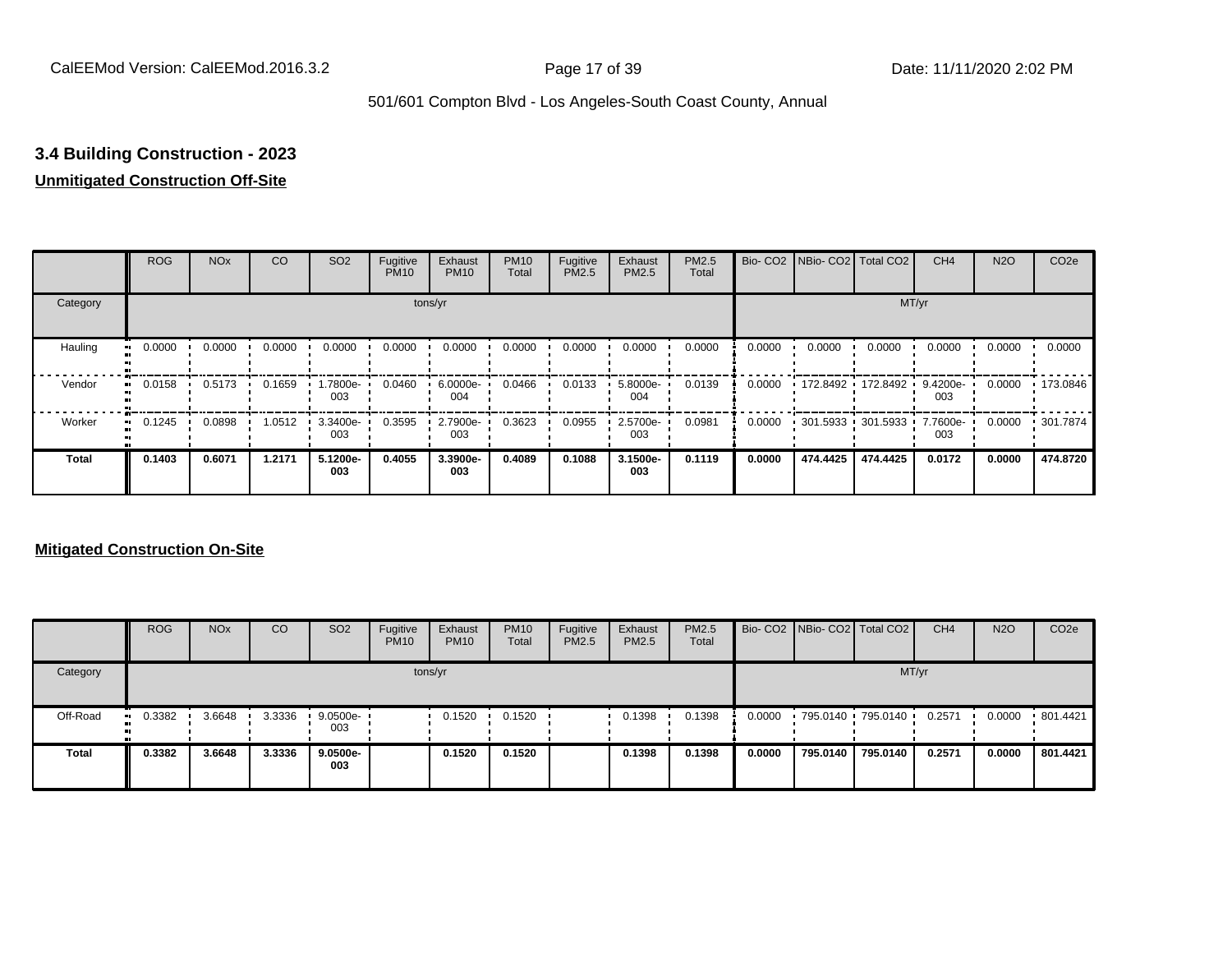## **3.4 Building Construction - 2023**

### **Mitigated Construction Off-Site**

|                           | <b>ROG</b>                 | <b>NO<sub>x</sub></b> | CO     | SO <sub>2</sub> | Fugitive<br><b>PM10</b> | Exhaust<br><b>PM10</b> | <b>PM10</b><br>Total | Fugitive<br>PM2.5 | Exhaust<br>PM2.5 | PM2.5<br>Total | Bio-CO <sub>2</sub> | NBio- CO2   Total CO2 |          | CH <sub>4</sub> | <b>N2O</b> | CO <sub>2e</sub> |
|---------------------------|----------------------------|-----------------------|--------|-----------------|-------------------------|------------------------|----------------------|-------------------|------------------|----------------|---------------------|-----------------------|----------|-----------------|------------|------------------|
| Category                  |                            |                       |        |                 |                         | tons/yr                |                      |                   |                  |                |                     |                       | MT/yr    |                 |            |                  |
| Hauling<br>$\blacksquare$ | 0.0000                     | 0.0000                | 0.0000 | 0.0000          | 0.0000                  | 0.0000                 | 0.0000               | 0.0000            | 0.0000           | 0.0000         | 0.0000              | 0.0000                | 0.0000   | 0.0000          | 0.0000     | 0.0000           |
| Vendor                    | 0.0158<br>$\bullet\bullet$ | 0.5173                | 0.1659 | 1.7800e-<br>003 | 0.0460                  | 6.0000e-<br>004        | 0.0466               | 0.0133            | 5.8000e-<br>004  | 0.0139         | 0.0000              | 172.8492              | 172.8492 | 9.4200e-<br>003 | 0.0000     | $+173.0846$      |
| Worker<br>$\bullet$       | 0.1245                     | 0.0898                | 1.0512 | 3.3400e-<br>003 | 0.3595                  | 2.7900e-<br>003        | 0.3623               | 0.0955            | 2.5700e-<br>003  | 0.0981         | 0.0000              | 301.5933 301.5933     |          | 7.7600e-<br>003 | 0.0000     | .301.7874        |
| <b>Total</b>              | 0.1403                     | 0.6071                | 1.2171 | 5.1200e-<br>003 | 0.4055                  | 3.3900e-<br>003        | 0.4089               | 0.1088            | 3.1500e-<br>003  | 0.1119         | 0.0000              | 474.4425              | 474.4425 | 0.0172          | 0.0000     | 474.8720         |

**3.4 Building Construction - 2024**

|              | <b>ROG</b>          | <b>NO<sub>x</sub></b> | CO     | SO <sub>2</sub>         | Fugitive<br><b>PM10</b> | Exhaust<br><b>PM10</b> | <b>PM10</b><br>Total | Fugitive<br><b>PM2.5</b> | Exhaust<br>PM2.5 | <b>PM2.5</b><br>Total |        |          | Bio- CO2 NBio- CO2 Total CO2 | CH <sub>4</sub> | <b>N2O</b> | CO <sub>2e</sub> |
|--------------|---------------------|-----------------------|--------|-------------------------|-------------------------|------------------------|----------------------|--------------------------|------------------|-----------------------|--------|----------|------------------------------|-----------------|------------|------------------|
| Category     |                     |                       |        |                         |                         | tons/yr                |                      |                          |                  |                       |        |          |                              | MT/yr           |            |                  |
| Off-Road     | 0.0982<br>$\bullet$ | 1.0432                | 0.9903 | $\cdot$ 2.7000e-<br>003 |                         | 0.0428                 | 0.0428               |                          | 0.0394           | 0.0394                | 0.0000 |          | 237.1522 237.1522            | 0.0767          | 0.0000     | 239.0697         |
| <b>Total</b> | 0.0982              | 1.0432                | 0.9903 | 2.7000e-<br>003         |                         | 0.0428                 | 0.0428               |                          | 0.0394           | 0.0394                | 0.0000 | 237.1522 | 237.1522                     | 0.0767          | 0.0000     | 239.0697         |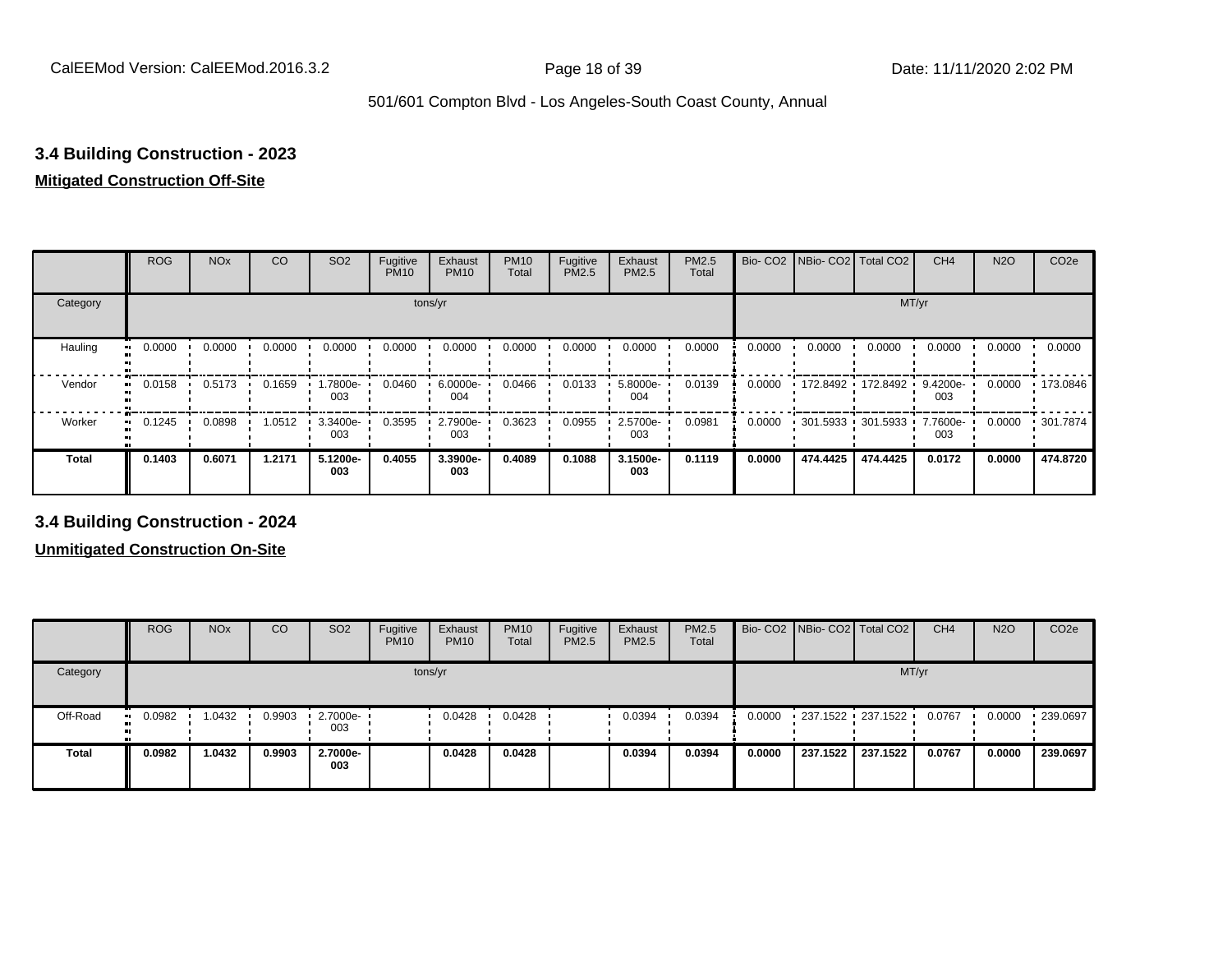## **3.4 Building Construction - 2024**

### **Unmitigated Construction Off-Site**

|                     | <b>ROG</b>      | <b>NO<sub>x</sub></b> | CO     | SO <sub>2</sub> | Fugitive<br><b>PM10</b> | Exhaust<br><b>PM10</b> | <b>PM10</b><br>Total | Fugitive<br><b>PM2.5</b> | Exhaust<br>PM2.5 | <b>PM2.5</b><br>Total |        | Bio- CO2   NBio- CO2   Total CO2 |          | CH <sub>4</sub> | <b>N2O</b> | CO <sub>2e</sub> |
|---------------------|-----------------|-----------------------|--------|-----------------|-------------------------|------------------------|----------------------|--------------------------|------------------|-----------------------|--------|----------------------------------|----------|-----------------|------------|------------------|
| Category            |                 |                       |        |                 |                         | tons/yr                |                      |                          |                  |                       |        |                                  |          | MT/yr           |            |                  |
| Hauling             | 0.0000<br>œ     | 0.0000                | 0.0000 | 0.0000          | 0.0000                  | 0.0000                 | 0.0000               | 0.0000                   | 0.0000           | 0.0000                | 0.0000 | 0.0000                           | 0.0000   | 0.0000          | 0.0000     | 0.0000           |
| Vendor              | 4.6000e-<br>003 | 0.1537                | 0.0479 | 5.3000e-<br>004 | 0.0137                  | --8000e.<br>004        | 0.0139               | 3.9600e-<br>003          | -.7000e<br>004   | 4.1300e-<br>003       | 0.0000 | 51.3323                          | 51.3323  | 2.7700e-<br>003 | 0.0000     | 51.4015          |
| Worker<br>$\bullet$ | 0.0352          | 0.0244                | 0.2919 | 9.6000e-<br>004 | 0.1072                  | 8.2000e-<br>004        | 0.1080               | 0.0285                   | 7.5000e-<br>004  | 0.0292                | 0.0000 | 87.1364                          | 87.1364  | 2.1200e-<br>003 | 0.0000     | 87.1894          |
| <b>Total</b>        | 0.0398          | 0.1781                | 0.3398 | 1.4900e-<br>003 | 0.1209                  | 1.0000e-<br>003        | 0.1219               | 0.0324                   | 9.2000e-<br>004  | 0.0334                | 0.0000 | 138,4687                         | 138.4687 | 4.8900e-<br>003 | 0.0000     | 138.5909         |

|              | <b>ROG</b>    | <b>NO<sub>x</sub></b> | CO     | SO <sub>2</sub>                 | Fugitive<br><b>PM10</b> | Exhaust<br><b>PM10</b> | <b>PM10</b><br><b>Total</b> | Fugitive<br><b>PM2.5</b> | Exhaust<br><b>PM2.5</b> | <b>PM2.5</b><br>Total |        |          | Bio- CO2 NBio- CO2 Total CO2 | CH <sub>4</sub> | <b>N2O</b> | CO <sub>2e</sub> |
|--------------|---------------|-----------------------|--------|---------------------------------|-------------------------|------------------------|-----------------------------|--------------------------|-------------------------|-----------------------|--------|----------|------------------------------|-----------------|------------|------------------|
| Category     |               |                       |        |                                 |                         | tons/yr                |                             |                          |                         |                       |        |          |                              | MT/yr           |            |                  |
| Off-Road     | 0.0982<br>. . | 1.0432                | 0.9903 | $\cdot$ 2.7000e- $\cdot$<br>003 |                         | 0.0428                 | 0.0428                      |                          | 0.0394                  | 0.0394                | 0.0000 |          | 237.1519 237.1519            | 0.0767          | 0.0000     | .239.0694        |
| <b>Total</b> | 0.0982        | 1.0432                | 0.9903 | 2.7000e-<br>003                 |                         | 0.0428                 | 0.0428                      |                          | 0.0394                  | 0.0394                | 0.0000 | 237.1519 | 237.1519                     | 0.0767          | 0.0000     | 239.0694         |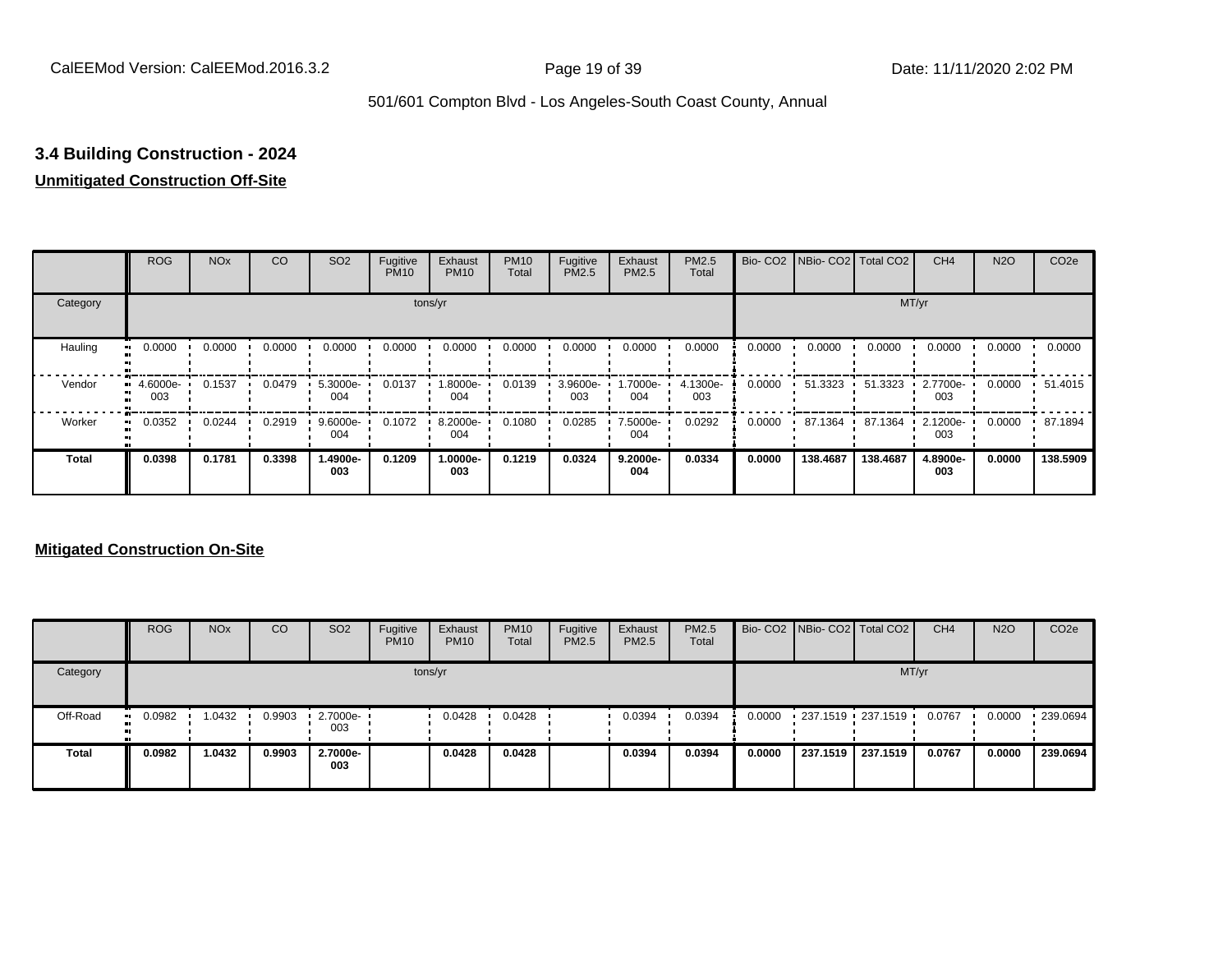### **3.4 Building Construction - 2024**

### **Mitigated Construction Off-Site**

|                           | <b>ROG</b>         | <b>NO<sub>x</sub></b> | CO     | SO <sub>2</sub> | Fugitive<br><b>PM10</b> | Exhaust<br><b>PM10</b> | <b>PM10</b><br>Total | Fugitive<br>PM2.5 | Exhaust<br>PM2.5 | PM2.5<br><b>Total</b> |        | Bio- CO2   NBio- CO2   Total CO2 |          | CH <sub>4</sub> | <b>N2O</b> | CO <sub>2e</sub> |
|---------------------------|--------------------|-----------------------|--------|-----------------|-------------------------|------------------------|----------------------|-------------------|------------------|-----------------------|--------|----------------------------------|----------|-----------------|------------|------------------|
| Category                  |                    |                       |        |                 |                         | tons/yr                |                      |                   |                  |                       |        |                                  | MT/yr    |                 |            |                  |
| Hauling<br>$\blacksquare$ | 0.0000             | 0.0000                | 0.0000 | 0.0000          | 0.0000                  | 0.0000                 | 0.0000               | 0.0000            | 0.0000           | 0.0000                | 0.0000 | 0.0000                           | 0.0000   | 0.0000          | 0.0000     | 0.0000           |
| Vendor                    | $-4.6000e-$<br>003 | 0.1537                | 0.0479 | 5.3000e-<br>004 | 0.0137                  | 1.8000e-<br>004        | 0.0139               | 3.9600e-<br>003   | .7000e-<br>004   | 4.1300e-<br>003       | 0.0000 | 51.3323                          | 51.3323  | 2.7700e-<br>003 | 0.0000     | 51.4015          |
| Worker<br>$\bullet$       | 0.0352             | 0.0244                | 0.2919 | 9.6000e-<br>004 | 0.1072                  | 8.2000e-<br>004        | 0.1080               | 0.0285            | 7.5000e-<br>004  | 0.0292                | 0.0000 | 87.1364                          | 87.1364  | 2.1200e-<br>003 | 0.0000     | 87.1894          |
| <b>Total</b>              | 0.0398             | 0.1781                | 0.3398 | 1.4900e-<br>003 | 0.1209                  | 1.0000e-<br>003        | 0.1219               | 0.0324            | 9.2000e-<br>004  | 0.0334                | 0.0000 | 138,4687                         | 138.4687 | 4.8900e-<br>003 | 0.0000     | 138.5909         |

**3.5 Architectural Coating - 2024**

|                 | <b>ROG</b>         | <b>NO<sub>x</sub></b> | CO     | SO <sub>2</sub> | Fugitive<br><b>PM10</b> | Exhaust<br><b>PM10</b> | <b>PM10</b><br>Total | Fugitive<br><b>PM2.5</b> | Exhaust<br><b>PM2.5</b> | <b>PM2.5</b><br>Total |        | Bio- CO2   NBio- CO2   Total CO2 |         | CH <sub>4</sub> | <b>N2O</b> | CO <sub>2e</sub> |
|-----------------|--------------------|-----------------------|--------|-----------------|-------------------------|------------------------|----------------------|--------------------------|-------------------------|-----------------------|--------|----------------------------------|---------|-----------------|------------|------------------|
| Category        |                    |                       |        |                 |                         | tons/yr                |                      |                          |                         |                       |        |                                  | MT/yr   |                 |            |                  |
| Archit. Coating | 0.8520             |                       |        |                 |                         | 0.0000                 | 0.0000               |                          | 0.0000                  | 0.0000                | 0.0000 | 0.0000                           | 0.0000  | 0.0000          | 0.0000     | 0.0000           |
| Off-Road        | $-7.9500e-$<br>003 | 0.0536                | 0.0797 | 1.3000e-<br>004 |                         | 2.6800e-<br>003        | 2.6800e-<br>003      |                          | 2.6800e-<br>003         | 2.6800e-<br>003       | 0.0000 | 11.2343                          | 11.2343 | 6.3000e-<br>004 | 0.0000     | 11.2501          |
| <b>Total</b>    | 0.8600             | 0.0536                | 0.0797 | 1.3000e-<br>004 |                         | 2.6800e-<br>003        | 2.6800e-<br>003      |                          | 2.6800e-<br>003         | 2.6800e-<br>003       | 0.0000 | 11.2343                          | 11.2343 | 6.3000e-<br>004 | 0.0000     | 11.2501          |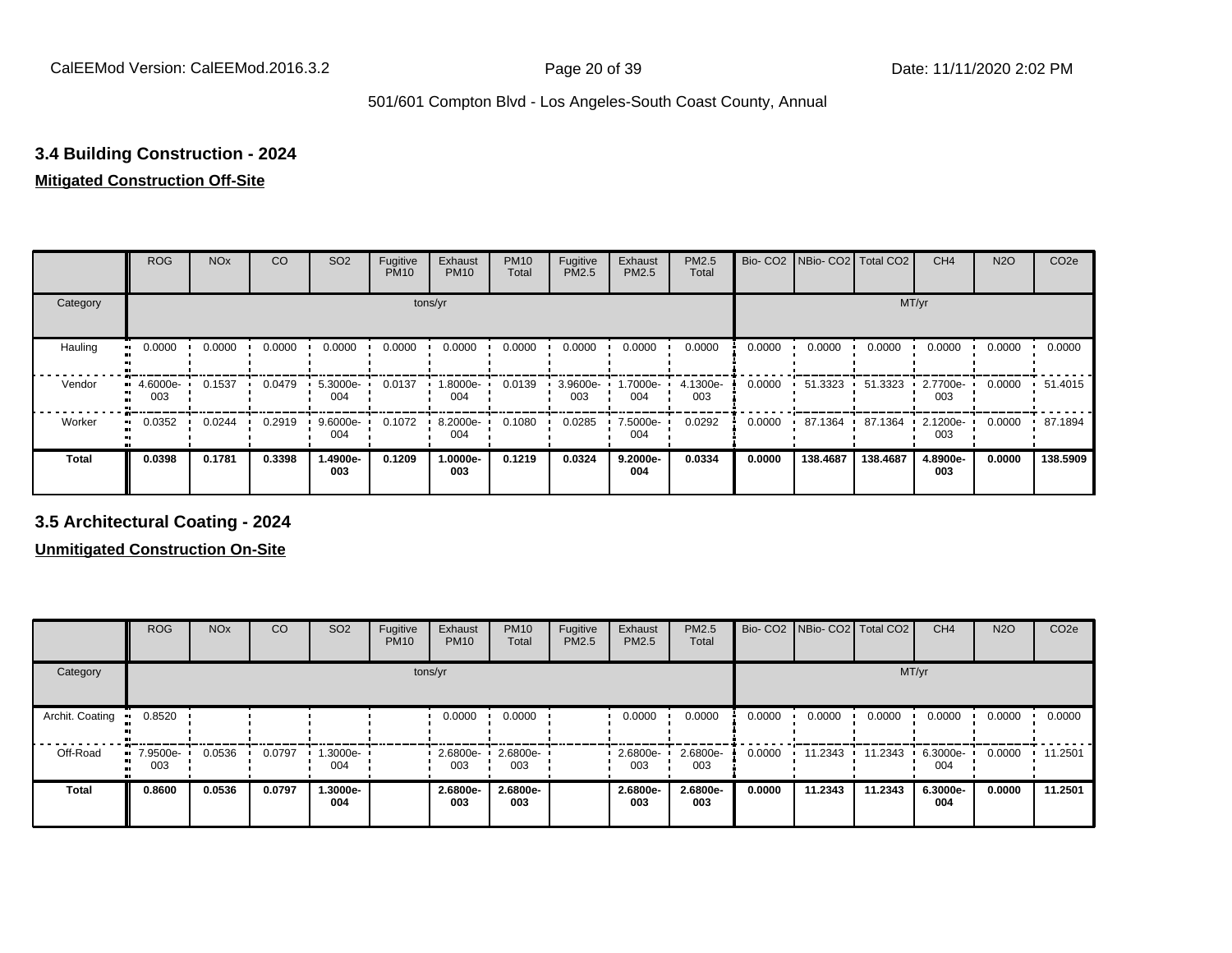# **3.5 Architectural Coating - 2024**

#### **Unmitigated Construction Off-Site**

|              | <b>ROG</b>          | <b>NO<sub>x</sub></b> | CO     | SO <sub>2</sub> | Fugitive<br><b>PM10</b> | Exhaust<br><b>PM10</b> | <b>PM10</b><br>Total | Fugitive<br><b>PM2.5</b> | Exhaust<br>PM2.5 | <b>PM2.5</b><br>Total |        | Bio- CO2   NBio- CO2   Total CO2 |         | CH <sub>4</sub> | <b>N2O</b> | CO <sub>2e</sub> |
|--------------|---------------------|-----------------------|--------|-----------------|-------------------------|------------------------|----------------------|--------------------------|------------------|-----------------------|--------|----------------------------------|---------|-----------------|------------|------------------|
| Category     |                     |                       |        |                 |                         | tons/yr                |                      |                          |                  |                       |        |                                  | MT/yr   |                 |            |                  |
| Hauling      | 0.0000<br>œ         | 0.0000                | 0.0000 | 0.0000          | 0.0000                  | 0.0000                 | 0.0000               | 0.0000                   | 0.0000           | 0.0000                | 0.0000 | 0.0000                           | 0.0000  | 0.0000          | 0.0000     | 0.0000           |
| Vendor       | 0.0000<br>$\bullet$ | 0.0000                | 0.0000 | 0.0000          | 0.0000                  | 0.0000                 | 0.0000               | 0.0000                   | 0.0000           | 0.0000                | 0.0000 | 0.0000                           | 0.0000  | 0.0000          | 0.0000     | 0.0000           |
| Worker       | $9.4900e-$<br>003   | 6.5900e-<br>003       | 0.0788 | 2.6000e-<br>004 | 0.0289                  | 2.2000e-<br>004        | 0.0292               | 7.6800e-<br>003          | 2.0000e-<br>004  | 7.8900e-<br>003       | 0.0000 | 23.5155                          | 23.5155 | 5.7000e-<br>004 | 0.0000     | 23.5298          |
| <b>Total</b> | 9.4900e-<br>003     | 6.5900e-<br>003       | 0.0788 | 2.6000e-<br>004 | 0.0289                  | 2.2000e-<br>004        | 0.0292               | 7.6800e-<br>003          | 2.0000e-<br>004  | 7.8900e-<br>003       | 0.0000 | 23.5155                          | 23.5155 | 5.7000e-<br>004 | 0.0000     | 23.5298          |

|                 | <b>ROG</b>                     | <b>NO<sub>x</sub></b> | CO     | SO <sub>2</sub> | Fugitive<br><b>PM10</b> | Exhaust<br><b>PM10</b> | <b>PM10</b><br>Total | Fugitive<br><b>PM2.5</b> | Exhaust<br><b>PM2.5</b> | PM2.5<br>Total  |        | Bio- CO2 NBio- CO2 Total CO2 |         | CH <sub>4</sub> | <b>N2O</b> | CO <sub>2e</sub> |
|-----------------|--------------------------------|-----------------------|--------|-----------------|-------------------------|------------------------|----------------------|--------------------------|-------------------------|-----------------|--------|------------------------------|---------|-----------------|------------|------------------|
| Category        |                                |                       |        |                 |                         | tons/yr                |                      |                          |                         |                 |        |                              |         | MT/yr           |            |                  |
| Archit. Coating | 0.8520                         |                       |        |                 |                         | 0.0000                 | 0.0000               |                          | 0.0000                  | 0.0000          | 0.0000 | 0.0000                       | 0.0000  | 0.0000          | 0.0000     | 0.0000           |
| Off-Road        | $\blacksquare$ 7.9500e-<br>003 | 0.0536                | 0.0797 | --3000e.<br>004 |                         | 2.6800e-<br>003        | 2.6800e-<br>003      |                          | $.6800e-$<br>003        | 2.6800e-<br>003 | 0.0000 | 11.2343                      | 11.2343 | 6.3000e-<br>004 | 0.0000     | 11.2501          |
| Total           | 0.8600                         | 0.0536                | 0.0797 | 1.3000e-<br>004 |                         | 2.6800e-<br>003        | 2.6800e-<br>003      |                          | 2.6800e-<br>003         | 2.6800e-<br>003 | 0.0000 | 11.2343                      | 11.2343 | 6.3000e-<br>004 | 0.0000     | 11.2501          |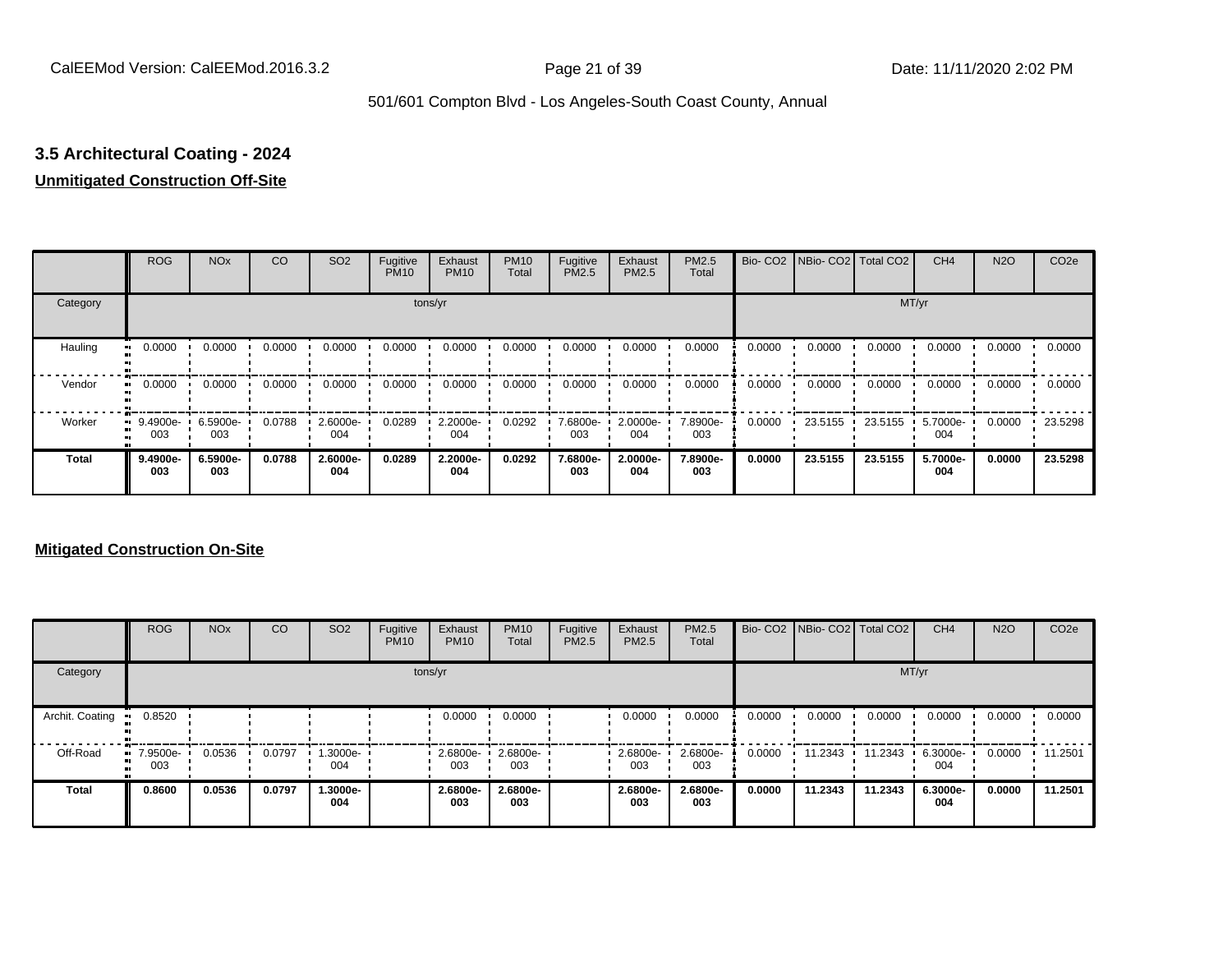# **3.5 Architectural Coating - 2024**

### **Mitigated Construction Off-Site**

|              | <b>ROG</b>               | <b>NO<sub>x</sub></b> | CO     | SO <sub>2</sub> | Fugitive<br><b>PM10</b> | Exhaust<br><b>PM10</b> | <b>PM10</b><br>Total | Fugitive<br>PM2.5 | Exhaust<br>PM2.5 | <b>PM2.5</b><br>Total |        | Bio- CO2   NBio- CO2   Total CO2 |         | CH <sub>4</sub>   | N <sub>2</sub> O | CO <sub>2e</sub> |
|--------------|--------------------------|-----------------------|--------|-----------------|-------------------------|------------------------|----------------------|-------------------|------------------|-----------------------|--------|----------------------------------|---------|-------------------|------------------|------------------|
| Category     |                          |                       |        |                 |                         | tons/yr                |                      |                   |                  |                       |        |                                  | MT/yr   |                   |                  |                  |
| Hauling      | 0.0000<br>$\blacksquare$ | 0.0000                | 0.0000 | 0.0000          | 0.0000                  | 0.0000                 | 0.0000               | 0.0000            | 0.0000           | 0.0000                | 0.0000 | 0.0000                           | 0.0000  | 0.0000            | 0.0000           | 0.0000           |
| Vendor       | 0.0000                   | 0.0000                | 0.0000 | 0.0000          | 0.0000                  | 0.0000                 | 0.0000               | 0.0000            | 0.0000           | 0.0000                | 0.0000 | 0.0000                           | 0.0000  | 0.0000            | 0.0000           | 0.0000           |
| Worker       | 9.4900e-<br>ш<br>003     | 6.5900e-<br>003       | 0.0788 | 2.6000e-<br>004 | 0.0289                  | 2.2000e-<br>004        | 0.0292               | 7.6800e-<br>003   | 2.0000e-<br>004  | 7.8900e-<br>003       | 0.0000 | 23.5155                          | 23.5155 | $5.7000e-$<br>004 | 0.0000           | 23.5298          |
| <b>Total</b> | 9.4900e-<br>003          | 6.5900e-<br>003       | 0.0788 | 2.6000e-<br>004 | 0.0289                  | 2.2000e-<br>004        | 0.0292               | 7.6800e-<br>003   | 2.0000e-<br>004  | 7.8900e-<br>003       | 0.0000 | 23.5155                          | 23.5155 | 5.7000e-<br>004   | 0.0000           | 23.5298          |

**3.6 Paving - 2024**

|          | <b>ROG</b>          | <b>NO<sub>x</sub></b> | CO     | SO <sub>2</sub> | Fugitive<br><b>PM10</b> | Exhaust<br><b>PM10</b> | <b>PM10</b><br>Total | Fugitive<br><b>PM2.5</b> | Exhaust<br>PM2.5 | <b>PM2.5</b><br>Total |        |          | Bio- CO2   NBio- CO2   Total CO2 | CH <sub>4</sub> | <b>N2O</b> | CO <sub>2e</sub> |
|----------|---------------------|-----------------------|--------|-----------------|-------------------------|------------------------|----------------------|--------------------------|------------------|-----------------------|--------|----------|----------------------------------|-----------------|------------|------------------|
| Category |                     |                       |        |                 | tons/yr                 |                        |                      |                          |                  |                       |        |          | MT/yr                            |                 |            |                  |
| Off-Road | 0.0695              | 0.6114                | 0.8211 | 1.3200e-<br>003 |                         | 0.0296                 | 0.0296               |                          | 0.0276           | 0.0276                | 0.0000 |          | 110.8339 110.8339                | 0.0326          | 0.0000     | 111.6498         |
| Paving   | 0.0000<br>$\bullet$ |                       |        |                 |                         | 0.0000                 | 0.0000               |                          | 0.0000           | 0.0000                | 0.0000 | 0.0000   | 0.0000                           | 0.0000          | 0.0000     | 0.0000           |
| Total    | 0.0695              | 0.6114                | 0.8211 | 1.3200e-<br>003 |                         | 0.0296                 | 0.0296               |                          | 0.0276           | 0.0276                | 0.0000 | 110.8339 | 110.8339                         | 0.0326          | 0.0000     | 111.6498         |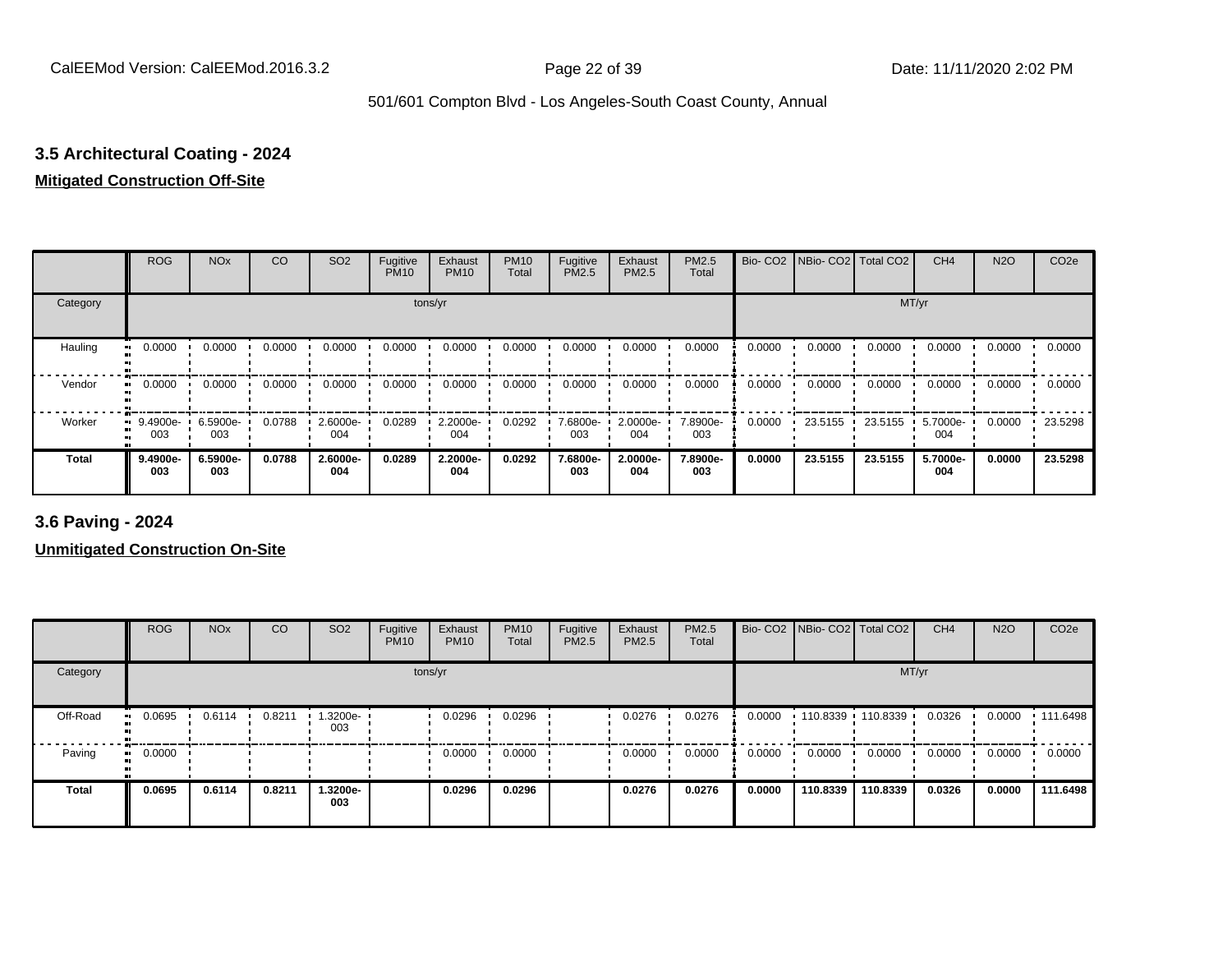#### **3.6 Paving - 2024**

#### **Unmitigated Construction Off-Site**

|              | <b>ROG</b>                   | <b>NO<sub>x</sub></b> | CO     | SO <sub>2</sub> | Fugitive<br><b>PM10</b> | Exhaust<br><b>PM10</b> | <b>PM10</b><br>Total | Fugitive<br><b>PM2.5</b> | Exhaust<br>PM2.5 | PM2.5<br>Total  |        | Bio- CO2   NBio- CO2   Total CO2 |         | CH <sub>4</sub> | <b>N2O</b> | CO <sub>2e</sub> |
|--------------|------------------------------|-----------------------|--------|-----------------|-------------------------|------------------------|----------------------|--------------------------|------------------|-----------------|--------|----------------------------------|---------|-----------------|------------|------------------|
| Category     |                              |                       |        |                 |                         | tons/yr                |                      |                          |                  |                 |        |                                  | MT/yr   |                 |            |                  |
| Hauling      | 0.0000<br>œ                  | 0.0000                | 0.0000 | 0.0000          | 0.0000                  | 0.0000                 | 0.0000               | 0.0000                   | 0.0000           | 0.0000          | 0.0000 | 0.0000                           | 0.0000  | 0.0000          | 0.0000     | 0.0000           |
| Vendor       | 0.0000<br>$\bullet$          | 0.0000                | 0.0000 | 0.0000          | 0.0000                  | 0.0000                 | 0.0000               | 0.0000                   | 0.0000           | 0.0000          | 0.0000 | 0.0000                           | 0.0000  | 0.0000          | 0.0000     | 0.0000           |
| Worker       | 5.8800e-<br>$\bullet$<br>003 | 4.0800e-<br>003       | 0.0488 | -6000e.<br>004  | 0.0179                  | 1.4000e-<br>004        | 0.0181               | 4.7600e-<br>003          | 1.3000e-<br>004  | 4.8800e-<br>003 | 0.0000 | 14.5636                          | 14.5636 | 3.5000e-<br>004 | 0.0000     | 14.5724          |
| <b>Total</b> | 5.8800e-<br>003              | 4.0800e-<br>003       | 0.0488 | 1.6000e-<br>004 | 0.0179                  | 1.4000e-<br>004        | 0.0181               | 4.7600e-<br>003          | -.3000e<br>004   | 4.8800e-<br>003 | 0.0000 | 14.5636                          | 14.5636 | 3.5000e-<br>004 | 0.0000     | 14.5724          |

|          | <b>ROG</b> | <b>NO<sub>x</sub></b> | CO     | SO <sub>2</sub> | Fugitive<br><b>PM10</b> | Exhaust<br><b>PM10</b> | <b>PM10</b><br>Total | Fugitive<br><b>PM2.5</b> | Exhaust<br><b>PM2.5</b> | PM2.5<br>Total |        |          | Bio- CO2   NBio- CO2   Total CO2 | CH <sub>4</sub> | <b>N2O</b> | CO <sub>2e</sub> |
|----------|------------|-----------------------|--------|-----------------|-------------------------|------------------------|----------------------|--------------------------|-------------------------|----------------|--------|----------|----------------------------------|-----------------|------------|------------------|
| Category |            |                       |        |                 |                         | tons/yr                |                      |                          |                         |                |        |          | MT/yr                            |                 |            |                  |
| Off-Road | 0.0695     | 0.6114                | 0.8211 | .3200e-<br>003  |                         | 0.0296                 | 0.0296               |                          | 0.0276                  | 0.0276         | 0.0000 | 110.8338 | 110.8338                         | 0.0326          | 0.0000     | $+111.6496$      |
| Paving   | 0.0000     |                       |        |                 |                         | 0.0000                 | 0.0000               |                          | 0.0000                  | 0.0000         | 0.0000 | 0.0000   | 0.0000                           | 0.0000          | 0.0000     | 0.0000           |
| Total    | 0.0695     | 0.6114                | 0.8211 | 1.3200e-<br>003 |                         | 0.0296                 | 0.0296               |                          | 0.0276                  | 0.0276         | 0.0000 | 110.8338 | 110.8338                         | 0.0326          | 0.0000     | 111.6496         |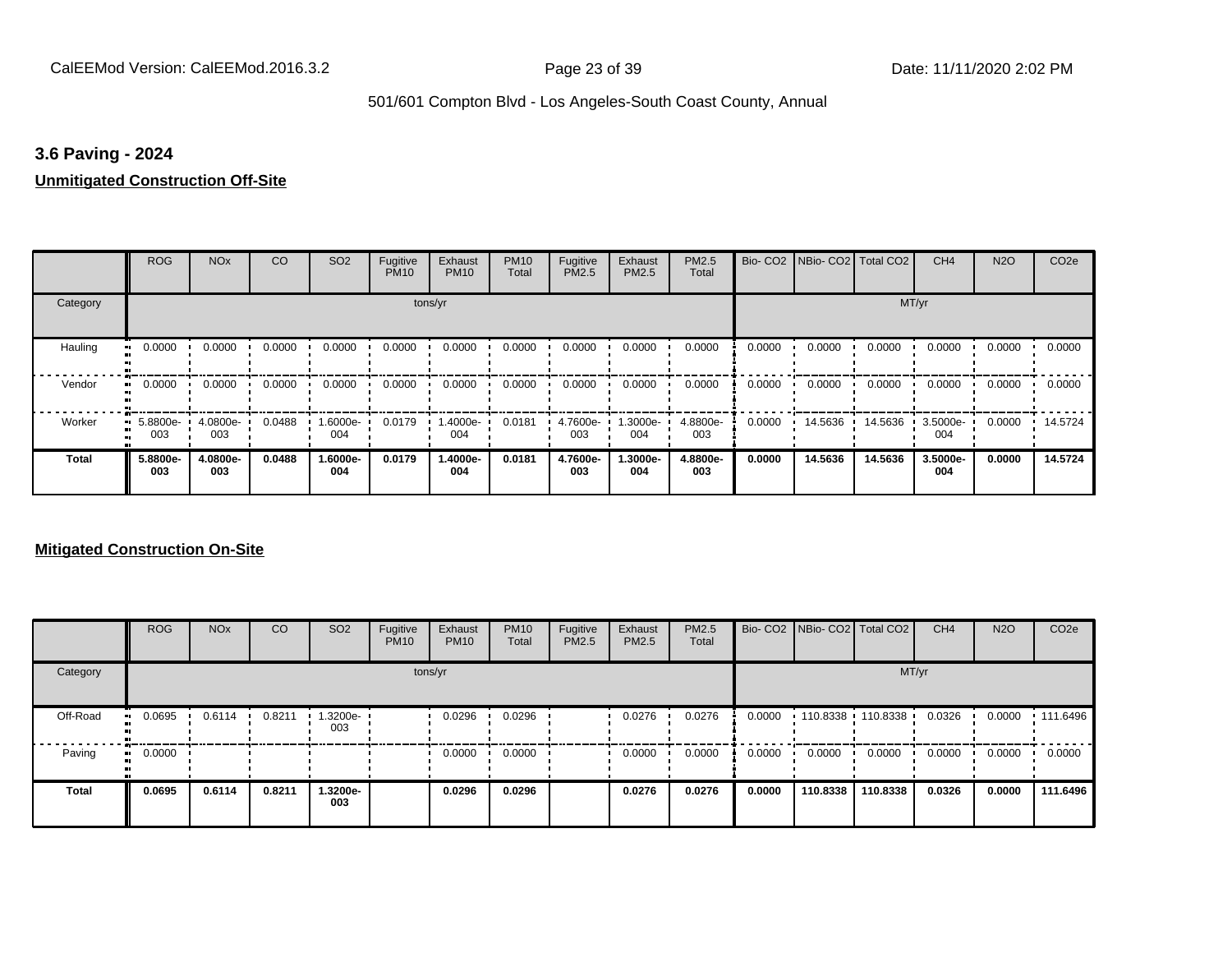#### **3.6 Paving - 2024**

#### **Mitigated Construction Off-Site**

|                     | <b>ROG</b>      | <b>NO<sub>x</sub></b> | CO     | SO <sub>2</sub> | Fugitive<br><b>PM10</b> | Exhaust<br><b>PM10</b> | <b>PM10</b><br>Total | Fugitive<br>PM2.5 | Exhaust<br>PM2.5 | PM2.5<br>Total  |        | Bio- CO2   NBio- CO2   Total CO2 |         | CH <sub>4</sub> | <b>N2O</b> | CO <sub>2e</sub> |
|---------------------|-----------------|-----------------------|--------|-----------------|-------------------------|------------------------|----------------------|-------------------|------------------|-----------------|--------|----------------------------------|---------|-----------------|------------|------------------|
| Category            |                 |                       |        |                 | tons/yr                 |                        |                      |                   |                  |                 |        |                                  | MT/yr   |                 |            |                  |
| Hauling<br>. .      | 0.0000          | 0.0000                | 0.0000 | 0.0000          | 0.0000                  | 0.0000                 | 0.0000               | 0.0000            | 0.0000           | 0.0000          | 0.0000 | 0.0000                           | 0.0000  | 0.0000          | 0.0000     | 0.0000           |
| Vendor<br>$\bullet$ | 0.0000          | 0.0000                | 0.0000 | 0.0000          | 0.0000                  | 0.0000                 | 0.0000               | 0.0000            | 0.0000           | 0.0000          | 0.0000 | 0.0000                           | 0.0000  | 0.0000          | 0.0000     | 0.0000           |
| Worker<br>$\bullet$ | 5.8800e-<br>003 | 4.0800e-<br>003       | 0.0488 | 1.6000e-<br>004 | 0.0179                  | 1.4000e-<br>004        | 0.0181               | 4.7600e-<br>003   | .3000e-<br>004   | 4.8800e-<br>003 | 0.0000 | 14.5636                          | 14.5636 | 3.5000e-<br>004 | 0.0000     | 14.5724          |
| <b>Total</b>        | 5.8800e-<br>003 | 4.0800e-<br>003       | 0.0488 | 1.6000e-<br>004 | 0.0179                  | 1.4000e-<br>004        | 0.0181               | 4.7600e-<br>003   | -.3000e<br>004   | 4.8800e-<br>003 | 0.0000 | 14.5636                          | 14.5636 | 3.5000e-<br>004 | 0.0000     | 14.5724          |

**3.6 Paving - 2025**

|              | <b>ROG</b>          | <b>NO<sub>x</sub></b> | CO     | SO <sub>2</sub> | Fugitive<br><b>PM10</b> | Exhaust<br><b>PM10</b> | <b>PM10</b><br>Total | Fugitive<br>PM2.5 | Exhaust<br><b>PM2.5</b> | PM2.5<br>Total  |        | Bio- CO2   NBio- CO2   Total CO2 |         | CH <sub>4</sub> | <b>N2O</b> | CO <sub>2e</sub> |
|--------------|---------------------|-----------------------|--------|-----------------|-------------------------|------------------------|----------------------|-------------------|-------------------------|-----------------|--------|----------------------------------|---------|-----------------|------------|------------------|
| Category     |                     |                       |        |                 |                         | tons/yr                |                      |                   |                         |                 |        |                                  | MT/yr   |                 |            |                  |
| Off-Road     | 0.0138              | 0.1182                | 0.1723 | 2.8000e-<br>004 |                         | $5.6300e-$<br>003      | 5.6300e-<br>003      |                   | 5.2500e-<br>003         | 5.2500e-<br>003 | 0.0000 | 23.3797                          | 23.3797 | 6.8800e-<br>003 | 0.0000     | 23.5518          |
| Paving       | 0.0000<br>$\bullet$ |                       |        |                 |                         | 0.0000                 | 0.0000               |                   | 0.0000                  | 0.0000          | 0.0000 | 0.0000                           | 0.0000  | 0.0000          | 0.0000     | 0.0000           |
| <b>Total</b> | 0.0138              | 0.1182                | 0.1723 | 2.8000e-<br>004 |                         | 5.6300e-<br>003        | 5.6300e-<br>003      |                   | 5.2500e-<br>003         | 5.2500e-<br>003 | 0.0000 | 23.3797                          | 23.3797 | 6.8800e-<br>003 | 0.0000     | 23.5518          |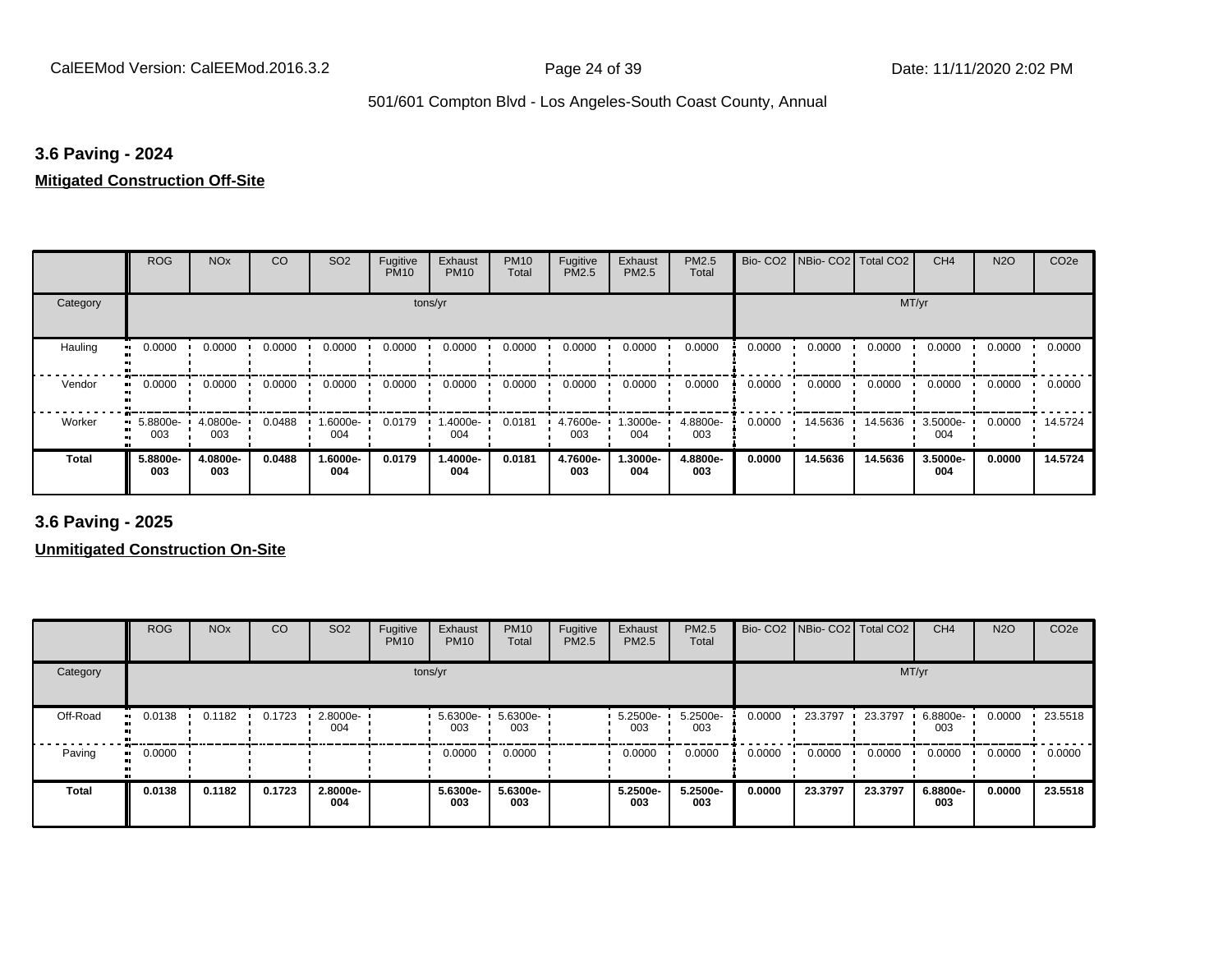#### **3.6 Paving - 2025**

#### **Unmitigated Construction Off-Site**

|               | <b>ROG</b>                   | <b>NO<sub>x</sub></b> | CO              | SO <sub>2</sub> | Fugitive<br><b>PM10</b> | Exhaust<br><b>PM10</b> | <b>PM10</b><br>Total | Fugitive<br><b>PM2.5</b> | Exhaust<br>PM2.5 | <b>PM2.5</b><br>Total |        | Bio- CO2   NBio- CO2   Total CO2 |        | CH <sub>4</sub> | <b>N2O</b> | CO <sub>2e</sub> |
|---------------|------------------------------|-----------------------|-----------------|-----------------|-------------------------|------------------------|----------------------|--------------------------|------------------|-----------------------|--------|----------------------------------|--------|-----------------|------------|------------------|
| Category      |                              |                       |                 |                 | tons/yr                 |                        |                      |                          |                  |                       |        |                                  | MT/yr  |                 |            |                  |
| Hauling<br>81 | 0.0000                       | 0.0000                | 0.0000          | 0.0000          | 0.0000                  | 0.0000                 | 0.0000               | 0.0000                   | 0.0000           | 0.0000                | 0.0000 | 0.0000                           | 0.0000 | 0.0000          | 0.0000     | 0.0000           |
| Vendor        | 0.0000<br>$\bullet$          | 0.0000                | 0.0000          | 0.0000          | 0.0000                  | 0.0000                 | 0.0000               | 0.0000                   | 0.0000           | 0.0000                | 0.0000 | 0.0000                           | 0.0000 | 0.0000          | 0.0000     | 0.0000           |
| Worker        | 1.1800e-<br>$\bullet$<br>003 | 7.9000e-<br>004       | 9.5500e-<br>003 | 3.0000e-<br>005 | 3.7800e-<br>003         | 3.0000e-<br>005        | 3.8100e-<br>003      | 1.0000e-<br>003          | 3.0000e-<br>005  | 1.0300e-<br>003       | 0.0000 | 2.9541                           | 2.9541 | 7.0000e-<br>005 | 0.0000     | 2.9558           |
| <b>Total</b>  | -1800e.<br>003               | 7.9000e-<br>004       | 9.5500e-<br>003 | 3.0000e-<br>005 | 3.7800e-<br>003         | 3.0000e-<br>005        | 3.8100e-<br>003      | 1.0000e-<br>003          | 3.0000e-<br>005  | 1.0300e-<br>003       | 0.0000 | 2.9541                           | 2.9541 | 7.0000e-<br>005 | 0.0000     | 2.9558           |

|              | <b>ROG</b>   | <b>NO<sub>x</sub></b> | CO     | SO <sub>2</sub> | Fugitive<br><b>PM10</b> | Exhaust<br><b>PM10</b> | <b>PM10</b><br>Total | Fugitive<br><b>PM2.5</b> | Exhaust<br><b>PM2.5</b> | PM2.5<br>Total  |        | Bio- CO2 NBio- CO2 Total CO2 |         | CH <sub>4</sub> | <b>N2O</b> | CO <sub>2e</sub> |
|--------------|--------------|-----------------------|--------|-----------------|-------------------------|------------------------|----------------------|--------------------------|-------------------------|-----------------|--------|------------------------------|---------|-----------------|------------|------------------|
| Category     |              |                       |        |                 |                         | tons/yr                |                      |                          |                         |                 |        |                              | MT/yr   |                 |            |                  |
| Off-Road     | 0.0138       | 0.1182                | 0.1723 | 2.8000e-<br>004 |                         | $5.6300e -$<br>003     | 5.6300e<br>003       |                          | 5.2500e-<br>003         | 5.2500e-<br>003 | 0.0000 | 23.3797                      | 23.3797 | 6.8800e-<br>003 | 0.0000     | 23.5518          |
| Paving       | 0.0000<br>ш. |                       |        |                 |                         | 0.0000                 | 0.0000               |                          | 0.0000                  | 0.0000          | 0.0000 | 0.0000                       | 0.0000  | 0.0000          | 0.0000     | 0.0000           |
| <b>Total</b> | 0.0138       | 0.1182                | 0.1723 | 2.8000e-<br>004 |                         | 5.6300e-<br>003        | 5.6300e-<br>003      |                          | 5.2500e-<br>003         | 5.2500e-<br>003 | 0.0000 | 23.3797                      | 23.3797 | 6.8800e-<br>003 | 0.0000     | 23,5518          |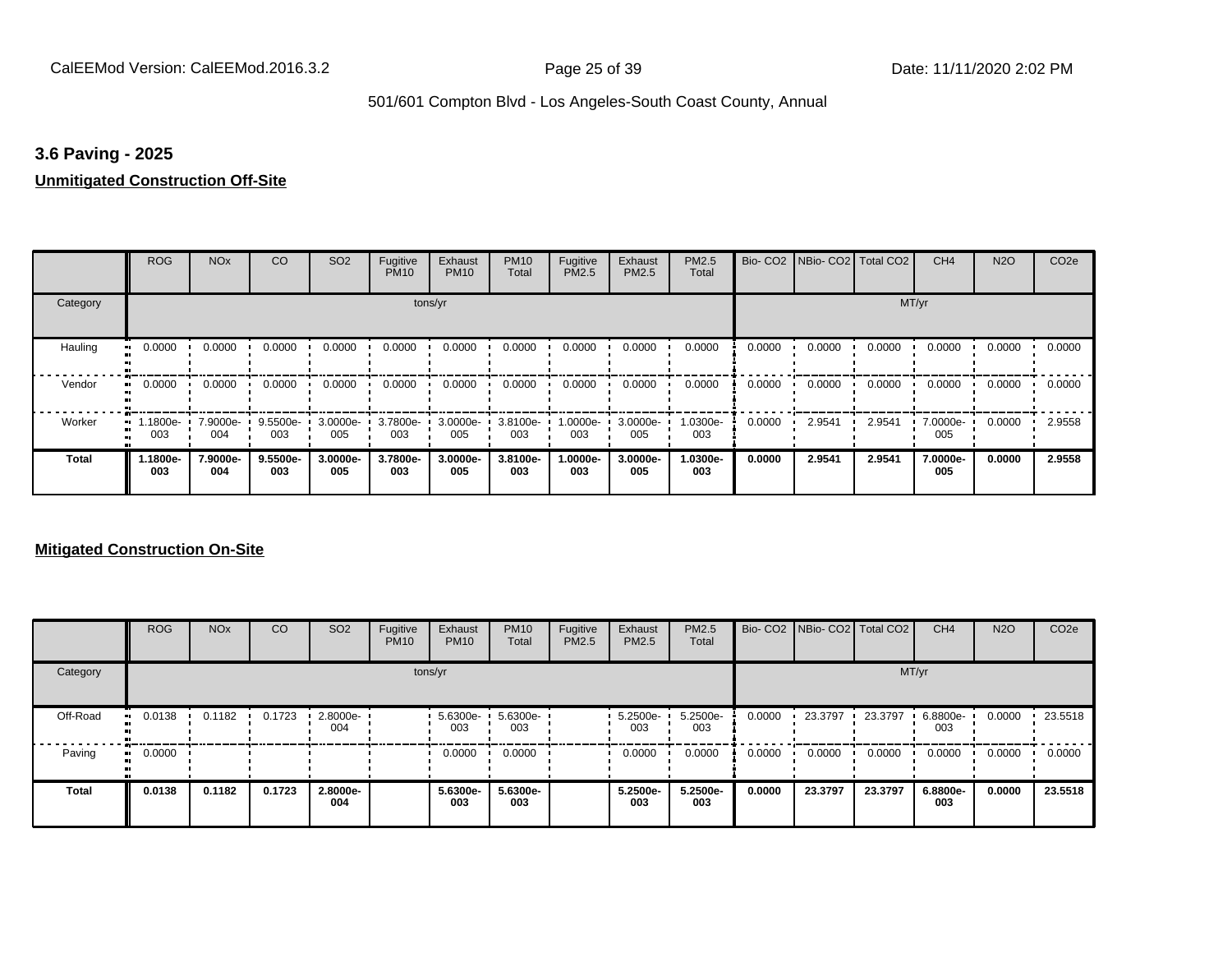#### **3.6 Paving - 2025**

#### **Mitigated Construction Off-Site**

|              | <b>ROG</b>                   | <b>NO<sub>x</sub></b> | CO              | SO <sub>2</sub> | Fugitive<br><b>PM10</b> | Exhaust<br><b>PM10</b> | <b>PM10</b><br>Total | Fugitive<br><b>PM2.5</b> | Exhaust<br>PM2.5 | <b>PM2.5</b><br>Total |        | Bio- CO2   NBio- CO2   Total CO2 |        | CH <sub>4</sub> | <b>N2O</b> | CO <sub>2e</sub> |
|--------------|------------------------------|-----------------------|-----------------|-----------------|-------------------------|------------------------|----------------------|--------------------------|------------------|-----------------------|--------|----------------------------------|--------|-----------------|------------|------------------|
| Category     |                              |                       |                 |                 |                         | tons/yr                |                      |                          |                  |                       |        |                                  | MT/yr  |                 |            |                  |
| Hauling      | 0.0000<br>ш                  | 0.0000                | 0.0000          | 0.0000          | 0.0000                  | 0.0000                 | 0.0000               | 0.0000                   | 0.0000           | 0.0000                | 0.0000 | 0.0000                           | 0.0000 | 0.0000          | 0.0000     | 0.0000           |
| Vendor       | 0.0000<br>$\bullet$          | 0.0000                | 0.0000          | 0.0000          | 0.0000                  | 0.0000                 | 0.0000               | 0.0000                   | 0.0000           | 0.0000                | 0.0000 | 0.0000                           | 0.0000 | 0.0000          | 0.0000     | 0.0000           |
| Worker       | 1.1800e-<br>$\bullet$<br>003 | 7.9000e-<br>004       | 9.5500e-<br>003 | 3.0000e-<br>005 | 3.7800e-<br>003         | 3.0000e-<br>005        | 3.8100e-<br>003      | 1.0000e-<br>003          | 3.0000e-<br>005  | 1.0300e-<br>003       | 0.0000 | 2.9541                           | 2.9541 | 7.0000e-<br>005 | 0.0000     | 2.9558           |
| <b>Total</b> | 1.1800e-<br>003              | 7.9000e-<br>004       | 9.5500e-<br>003 | 3.0000e-<br>005 | 3.7800e-<br>003         | 3.0000e-<br>005        | 3.8100e-<br>003      | 1.0000e-<br>003          | 3.0000e-<br>005  | 1.0300e-<br>003       | 0.0000 | 2.9541                           | 2.9541 | 7.0000e-<br>005 | 0.0000     | 2.9558           |

### **4.0 Operational Detail - Mobile**

**4.1 Mitigation Measures Mobile**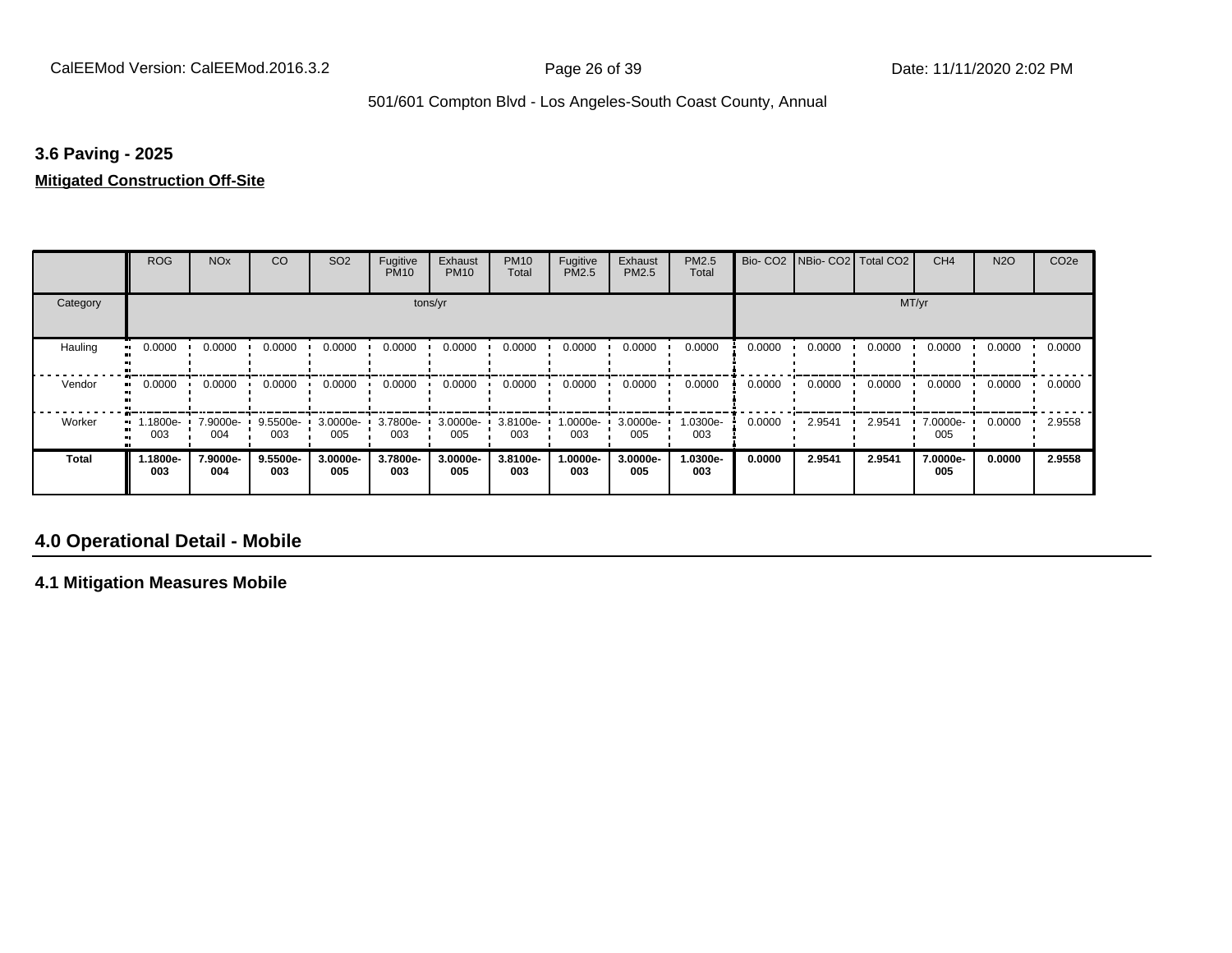|             | <b>ROG</b> | <b>NO<sub>x</sub></b> | CO     | SO <sub>2</sub> | Fugitive<br><b>PM10</b> | Exhaust<br><b>PM10</b> | <b>PM10</b><br>Total | Fugitive<br><b>PM2.5</b> | Exhaust<br>PM2.5 | <b>PM2.5</b><br>Total |  | Bio- CO2 NBio- CO2   Total CO2   | CH <sub>4</sub> | <b>N2O</b> | CO <sub>2e</sub>  |
|-------------|------------|-----------------------|--------|-----------------|-------------------------|------------------------|----------------------|--------------------------|------------------|-----------------------|--|----------------------------------|-----------------|------------|-------------------|
| Category    |            |                       |        |                 |                         | tons/yr                |                      |                          |                  |                       |  | MT/yr                            |                 |            |                   |
| Mitigated   | 0.3099     | .4630                 | 4.0331 | 0.0162          | 1.4535                  | 0.0124                 | <b>.4660</b>         | 0.3895                   | 0.0116           | 0.4011                |  | 0.0000  1.503.487  1.503.487     | 0.0707          | 0.0000     | $-1,505.253$      |
| Unmitigated | 0.3099     | .4630                 | 4.0331 | 0.0162          | 1.4535                  | 0.0124                 | 1.4660               | 0.3895                   | 0.0116           | 0.4011                |  | $0.0000$ $1,503.487$ $1,503.487$ | 0.0707          | 0.0000     | $\cdot$ 1,505.253 |

### **4.2 Trip Summary Information**

|                                       |         | Average Daily Trip Rate |          | Unmitigated       | Mitigated         |
|---------------------------------------|---------|-------------------------|----------|-------------------|-------------------|
| Land Use                              | Weekdav | Saturdav                | Sunday   | <b>Annual VMT</b> | <b>Annual VMT</b> |
| <b>Apartments Mid Rise</b>            | 591.00  | 591.00                  | 591.00   | 2.019.537         | 2.019.537         |
| <b>Enclosed Parking with Elevator</b> | 0.00    | 0.00                    | 0.00     |                   |                   |
| <b>General Office Building</b>        | 363.25  | 363.25                  | 363.25   | 1.170.186         | 1.170.186         |
| Strip Mall                            | 336.82  | 336.82                  | 336.82   | 640.831           | 640.831           |
| Total                                 | .291.07 | 1.291.07                | 1.291.07 | 3,830,553         | 3.830.553         |

#### **4.3 Trip Type Information**

|                                |            | <b>Miles</b> |                                                          |       | Trip % |       |         | Trip Purpose %  |         |
|--------------------------------|------------|--------------|----------------------------------------------------------|-------|--------|-------|---------|-----------------|---------|
| Land Use                       | H-W or C-W |              | H-S or C-C H-O or C-NW H-W or C-W H-S or C-C H-O or C-NW |       |        |       | Primary | <b>Diverted</b> | Pass-by |
| <b>Apartments Mid Rise</b>     | 14.70      | 5.90         | 8.70                                                     | 40.20 | 19.20  | 40.60 | 86      |                 |         |
| Enclosed Parking with Elevator | 16.60      | 8.40         | 6.90                                                     | 0.00  | 0.00   | 0.00  |         |                 |         |
| General Office Building        | 16.60      | 8.40         | 6.90                                                     | 33.00 | 48.00  | 19.00 |         |                 |         |
| <b>Strip Mall</b>              | 16.60      | 8.40         | 6.90                                                     | 16.60 | 64.40  | 19.00 | 45      | 40              | ם ו     |

**4.4 Fleet Mix**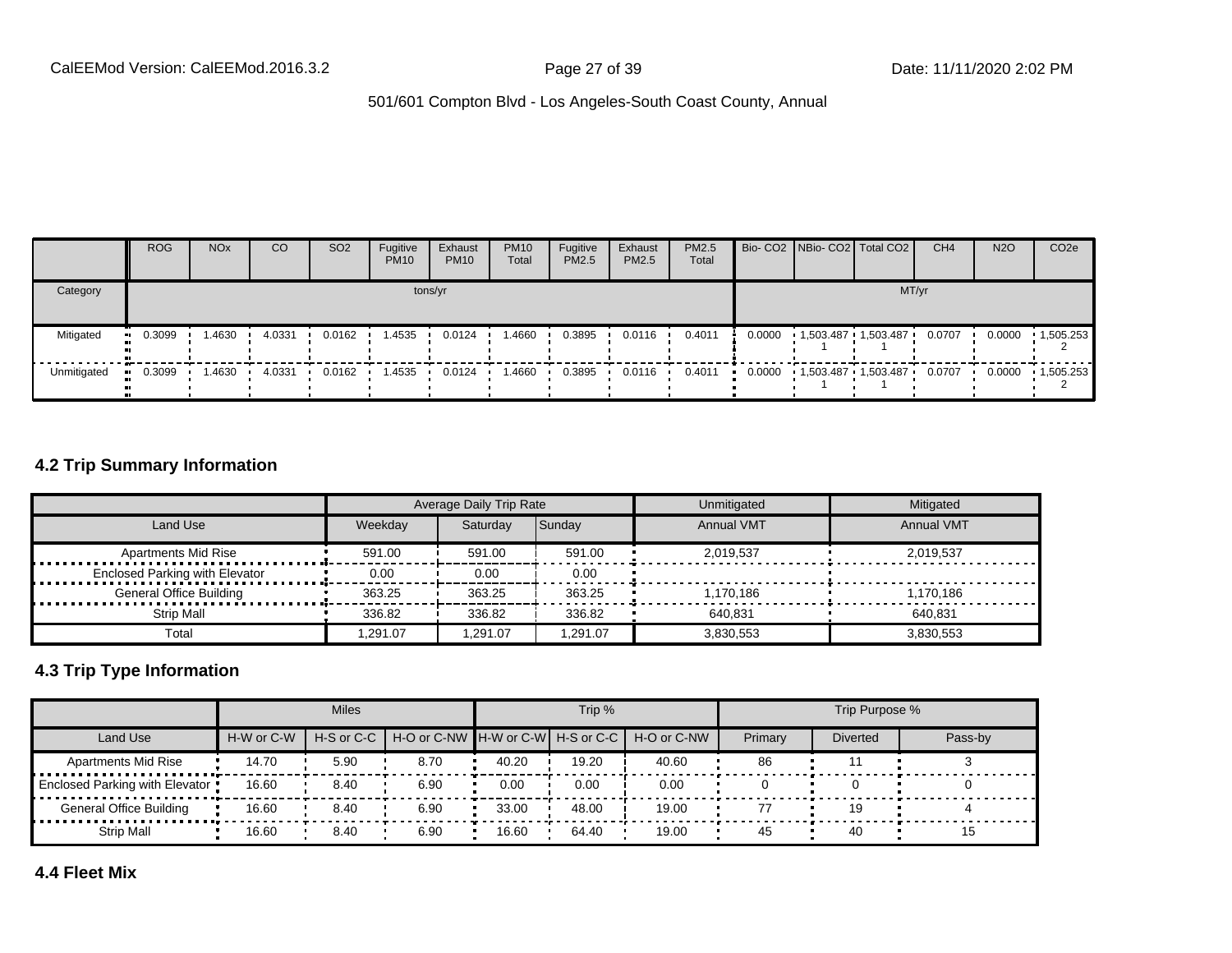| Land Use                                                                                                                                            | LDA | LDT <sub>1</sub> | LDT <sub>2</sub>                                                                                                                               | <b>MDV</b> | LHD1 | LHD <sub>2</sub> | <b>MHD</b> | <b>HHD</b> | <b>OBUS</b> | <b>UBUS</b> | <b>MCY</b> | <b>SBUS</b>                   | <b>MH</b> |
|-----------------------------------------------------------------------------------------------------------------------------------------------------|-----|------------------|------------------------------------------------------------------------------------------------------------------------------------------------|------------|------|------------------|------------|------------|-------------|-------------|------------|-------------------------------|-----------|
| <b>Apartments Mid Rise</b>                                                                                                                          |     |                  | 0.544880   0.044491i   0.207704i   0.117752i   0.014693i   0.006272i   0.020732i   0.032141i   0.002572i                                       |            |      |                  |            |            |             |             |            | 0.0019841 0.0052391 0.0007001 | 0.000841  |
| Enclosed Parking with Elevator 0.544880 0.044491 0.207704 0.117752 0.014693 0.006272 0.020732 0.032141 0.002572 0.001984 0.005239 0.000700 0.000841 |     |                  |                                                                                                                                                |            |      |                  |            |            |             |             |            |                               |           |
| General Office Building                                                                                                                             |     |                  | 0.544880 0.044491 0.207704 0.117752 0.014693 0.006272 0.020732 0.032141 0.002572 0.001984 0.005239 0.000700 0.000841                           |            |      |                  |            |            |             |             |            |                               |           |
| <b>Strip Mall</b>                                                                                                                                   |     |                  | $0.544880$ $0.044491$ $0.207704$ $0.117752$ $0.014693$ $0.006272$ $0.020732$ $0.032141$ $0.002572$ $0.001984$ $0.005239$ $0.000700$ $0.000841$ |            |      |                  |            |            |             |             |            |                               |           |

## **5.0 Energy Detail**

### Historical Energy Use: N

## **5.1 Mitigation Measures Energy**

|                            | <b>ROG</b> | <b>NO<sub>x</sub></b> | CO     | SO <sub>2</sub> | Fugitive<br><b>PM10</b> | Exhaust<br><b>PM10</b> | <b>PM10</b><br>Total | Fugitive<br>PM2.5 | Exhaust<br>PM2.5 | PM2.5<br>Total |        | Bio- CO2   NBio- CO2   Total CO2 |                     | CH <sub>4</sub> | <b>N2O</b> | CO <sub>2e</sub>  |
|----------------------------|------------|-----------------------|--------|-----------------|-------------------------|------------------------|----------------------|-------------------|------------------|----------------|--------|----------------------------------|---------------------|-----------------|------------|-------------------|
| Category                   |            |                       |        |                 |                         | tons/yr                |                      |                   |                  |                |        |                                  | MT/yr               |                 |            |                   |
| Electricity<br>Mitigated   |            |                       |        |                 |                         | 0.0000                 | 0.0000               |                   | 0.0000           | 0.0000         | 0.0000 | 913.1565 913.1565                |                     | 0.0377          | 003        | 7.8000e- 916.4233 |
| Electricity<br>Unmitigated |            |                       |        |                 |                         | 0.0000                 | 0.0000               |                   | 0.0000           | 0.0000         | 0.0000 |                                  | 913.1565 913.1565 ' | 0.0377          | 003        | 7.8000e- 916.4233 |
| NaturalGas<br>Mitigated    | 0.0243     | 0.2088                | 0.0986 | 1.3200e-<br>003 |                         | 0.0168                 | 0.0168               |                   | 0.0168           | 0.0168         | 0.0000 | $240.1217 - 240.1217$            |                     | 4.6000e-<br>003 | 003        | 4.4000e 241.5486  |
| NaturalGas<br>Unmitigated  | 0.0243     | 0.2088                | 0.0986 | 1.3200e-<br>003 |                         | 0.0168                 | 0.0168               |                   | 0.0168           | 0.0168         | 0.0000 | 240.1217 240.1217                |                     | 4.6000e-<br>003 | 003        | 4.4000e- 241.5486 |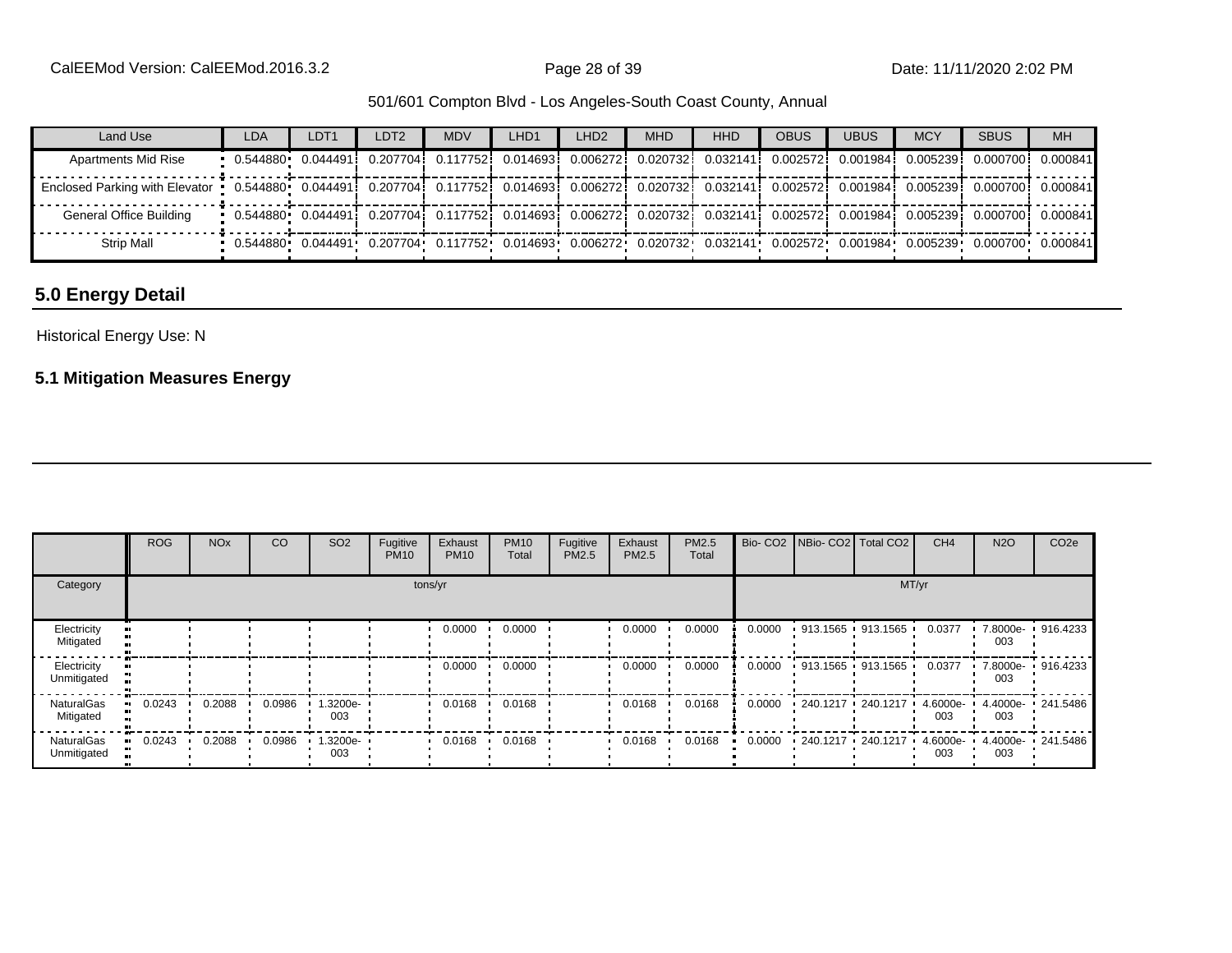# **5.2 Energy by Land Use - NaturalGas**

## **Unmitigated**

|                                   | NaturalGa<br>s Use | <b>ROG</b>      | <b>NO<sub>x</sub></b> | CO              | SO <sub>2</sub> | Fugitive<br><b>PM10</b> | Exhaust<br><b>PM10</b> | <b>PM10</b><br>Total | Fugitive<br>PM2.5 | Exhaust<br>PM2.5 | PM2.5<br>Total  | Bio-CO <sub>2</sub> | NBio- CO2   Total CO2 |                   | CH <sub>4</sub> | <b>N2O</b>      | CO <sub>2e</sub> |
|-----------------------------------|--------------------|-----------------|-----------------------|-----------------|-----------------|-------------------------|------------------------|----------------------|-------------------|------------------|-----------------|---------------------|-----------------------|-------------------|-----------------|-----------------|------------------|
| Land Use                          | kBTU/yr            |                 |                       |                 |                 |                         | tons/yr                |                      |                   |                  |                 |                     |                       | MT/yr             |                 |                 |                  |
| Apartments Mid<br>Rise            | 4.01885e<br>$+006$ | 0.0217          | 0.1852                | 0.0788          | 1.1800e-<br>003 |                         | 0.0150                 | 0.0150               |                   | 0.0150           | 0.0150          | 0.0000              |                       | 214.4612 214.4612 | 4.1100e-<br>003 | 3.9300e-<br>003 | .215.7356        |
| Enclosed Parking<br>with Elevator | $\mathbf{0}$       | 0.0000          | 0.0000                | 0.0000          | 0.0000          |                         | 0.0000                 | 0.0000               |                   | 0.0000           | 0.0000          | 0.0000              | 0.0000                | 0.0000            | 0.0000          | 0.0000          | 0.0000           |
| General Office<br><b>Building</b> | 466233             | 2.5100e-<br>003 | 0.0229                | 0.0192          | 1.4000e-<br>004 |                         | 1.7400e-<br>003        | 1.7400e-<br>003      |                   | 1.7400e-<br>003  | .7400e-<br>003  | 0.0000              | 24.8800               | 24.8800           | 4.8000e-<br>004 | 4.6000e-<br>004 | 25.0278          |
| <b>Strip Mall</b>                 | 14627.2            | 8.0000e-<br>005 | 7.2000e-<br>004       | 6.0000e-<br>004 | 0.0000          |                         | 5.0000e-<br>005        | 5.0000e-<br>005      |                   | 5.0000e-<br>005  | 5.0000e-<br>005 | 0.0000              | 0.7806                | 0.7806            | 1.0000e-<br>005 | 1.0000e-<br>005 | 0.7852           |
| <b>Total</b>                      |                    | 0.0243          | 0.2088                | 0.0986          | 1.3200e-<br>003 |                         | 0.0168                 | 0.0168               |                   | 0.0168           | 0.0168          | 0.0000              | 240.1217              | 240.1217          | 4.6000e-<br>003 | 4.4000e-<br>003 | 241.5486         |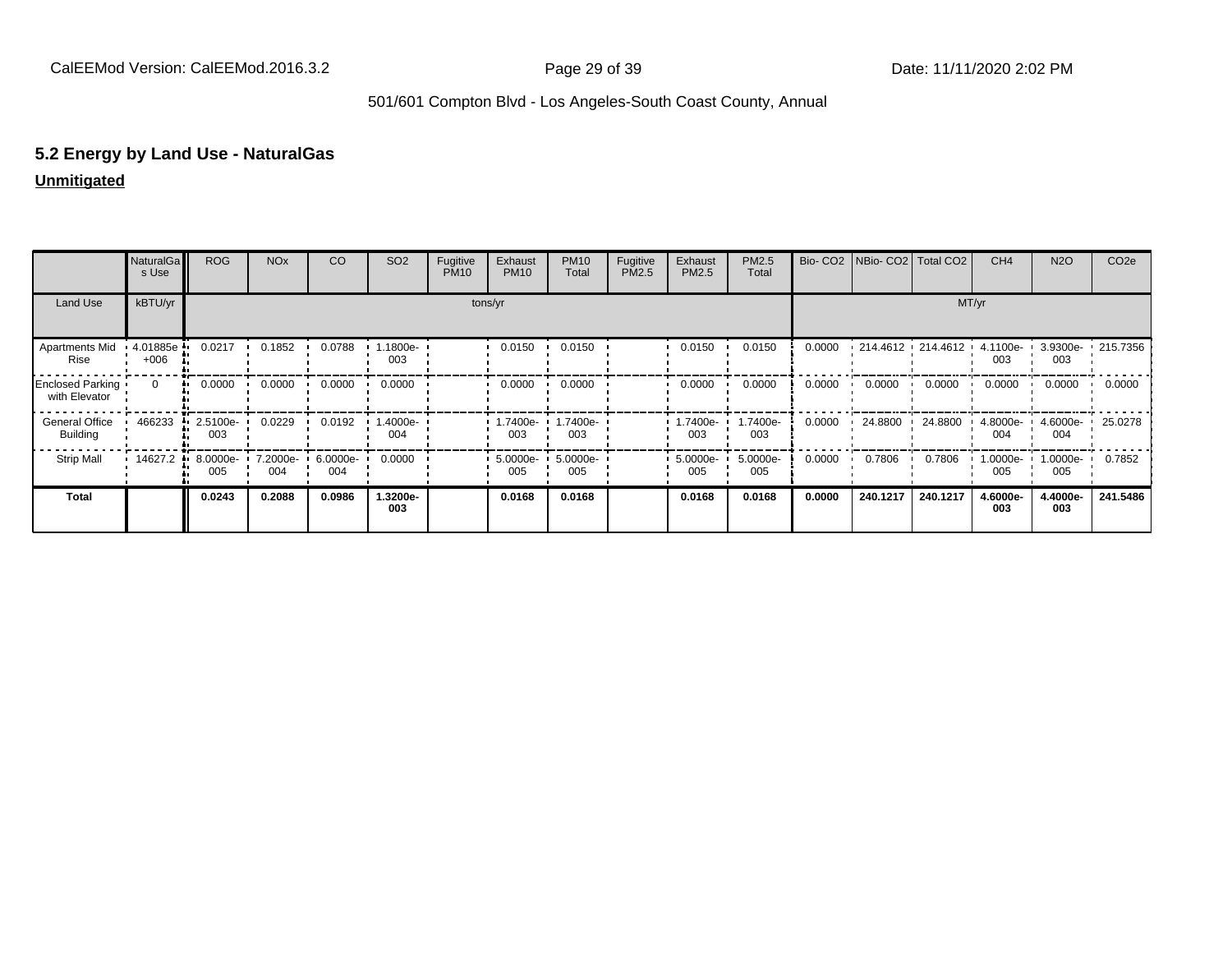# **5.2 Energy by Land Use - NaturalGas**

### **Mitigated**

|                                   | <b>NaturalGa</b><br>s Use | <b>ROG</b>      | <b>NO<sub>x</sub></b> | CO              | SO <sub>2</sub> | Fugitive<br><b>PM10</b> | Exhaust<br><b>PM10</b> | <b>PM10</b><br>Total | Fugitive<br>PM2.5 | Exhaust<br>PM2.5 | PM2.5<br>Total  |        | Bio- CO2   NBio- CO2   Total CO2 |          | CH <sub>4</sub> | <b>N2O</b>         | CO <sub>2e</sub> |
|-----------------------------------|---------------------------|-----------------|-----------------------|-----------------|-----------------|-------------------------|------------------------|----------------------|-------------------|------------------|-----------------|--------|----------------------------------|----------|-----------------|--------------------|------------------|
| Land Use                          | kBTU/yr                   |                 |                       |                 |                 |                         | tons/yr                |                      |                   |                  |                 |        |                                  | MT/yr    |                 |                    |                  |
| Apartments Mid<br>Rise            | 4.01885e<br>$+006$        | 0.0217          | 0.1852                | 0.0788          | 1.1800e-<br>003 |                         | 0.0150                 | 0.0150               |                   | 0.0150           | 0.0150          | 0.0000 | $-214.4612 - 214.4612 -$         |          | 4.1100e-<br>003 | 3.9300e-<br>003    | $\cdot$ 215.7356 |
| Enclosed Parking<br>with Elevator | $\Omega$                  | 0.0000          | 0.0000                | 0.0000          | 0.0000          |                         | 0.0000                 | 0.0000               |                   | 0.0000           | 0.0000          | 0.0000 | 0.0000                           | 0.0000   | 0.0000          | 0.0000             | 0.0000           |
| General Office<br><b>Building</b> | 466233                    | 2.5100e-<br>003 | 0.0229                | 0.0192          | 1.4000e-<br>004 |                         | 1.7400e-<br>003        | 1.7400e-<br>003      |                   | 1.7400e-<br>003  | -.7400e<br>003  | 0.0000 | 24.8800                          | 24.8800  | 4.8000e-<br>004 | $4.6000e -$<br>004 | 25.0278          |
| <b>Strip Mall</b>                 | 14627.2                   | 8.0000e-<br>005 | 7.2000e-<br>004       | 6.0000e-<br>004 | 0.0000          |                         | 5.0000e-<br>005        | 5.0000e-<br>005      |                   | 5.0000e-<br>005  | 5.0000e-<br>005 | 0.0000 | 0.7806                           | 0.7806   | 1.0000e-<br>005 | 1.0000e-<br>005    | 0.7852           |
| <b>Total</b>                      |                           | 0.0243          | 0.2088                | 0.0986          | 1.3200e-<br>003 |                         | 0.0168                 | 0.0168               |                   | 0.0168           | 0.0168          | 0.0000 | 240.1217                         | 240.1217 | 4.6000e-<br>003 | 4.4000e-<br>003    | 241.5486         |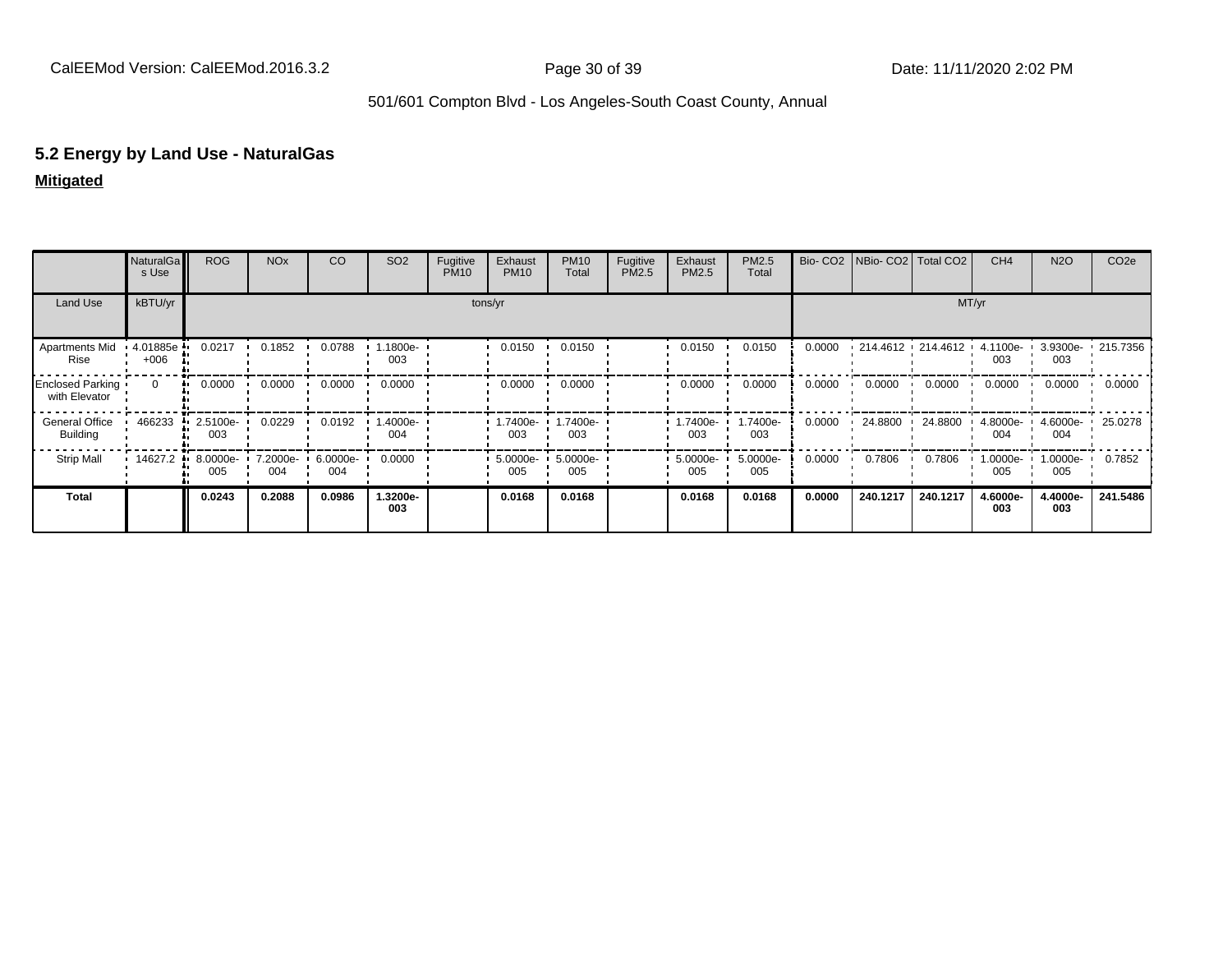# **5.3 Energy by Land Use - Electricity Unmitigated**

|                                   | Electricity<br><b>Use</b> | <b>Total CO2</b> | CH <sub>4</sub> | <b>N2O</b>      | CO <sub>2e</sub> |
|-----------------------------------|---------------------------|------------------|-----------------|-----------------|------------------|
| Land Use                          | kWh/yr                    |                  | MT/yr           |                 |                  |
| Apartments Mid<br>Rise            | 1.21445e<br>$+006$        | 386.9501         | 0.0160          | 3.3100e-<br>003 | 388.3344         |
| Enclosed Parking<br>with Elevator | 949320                    | 302.4737         | 0.0125          | 2.5800e-<br>003 | 303.5558         |
| General Office<br><b>Building</b> | 581783                    | 185.3686         | 7.6500e-<br>003 | 1.5800e-<br>003 | 186.0317         |
| <b>Strip Mall</b>                 | 120407                    | 38.3641          | 1.5800e-<br>003 | 3.3000e-<br>004 | 38.5013          |
| Total                             |                           | 913.1565         | 0.0377          | 7.8000e-<br>003 | 916.4233         |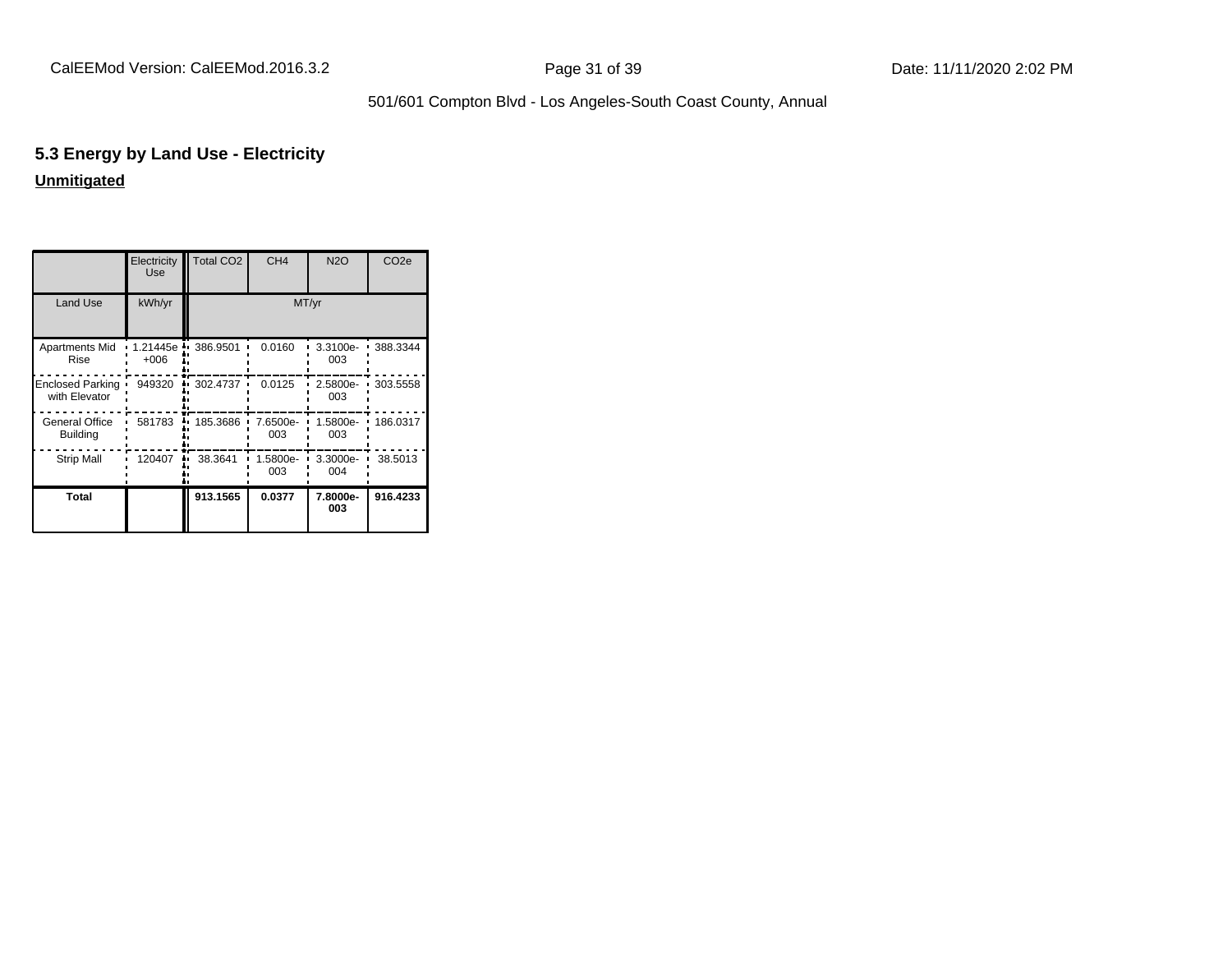# **5.3 Energy by Land Use - Electricity Mitigated**

|                                          | Electricity<br><b>Use</b> | <b>Total CO2</b> | CH <sub>4</sub> | <b>N2O</b>      | CO <sub>2e</sub> |
|------------------------------------------|---------------------------|------------------|-----------------|-----------------|------------------|
| <b>Land Use</b>                          | kWh/yr                    |                  |                 | MT/yr           |                  |
| Apartments Mid<br>Rise                   | 1.21445e<br>$+006$        | 386.9501         | 0.0160          | 3.3100e-<br>003 | 388.3344         |
| <b>Enclosed Parking</b><br>with Elevator | 949320                    | 302.4737         | 0.0125          | 2.5800e-<br>003 | 303.5558         |
| General Office<br><b>Building</b>        | 581783                    | 185.3686         | 7.6500e-<br>003 | 1.5800e-<br>003 | 186.0317         |
| <b>Strip Mall</b>                        | 120407                    | 38.3641          | 1.5800e-<br>003 | 3.3000e-<br>004 | 38.5013          |
| Total                                    |                           | 913.1565         | 0.0377          | 7.8000e-<br>003 | 916.4233         |

# **6.0 Area Detail**

**6.1 Mitigation Measures Area**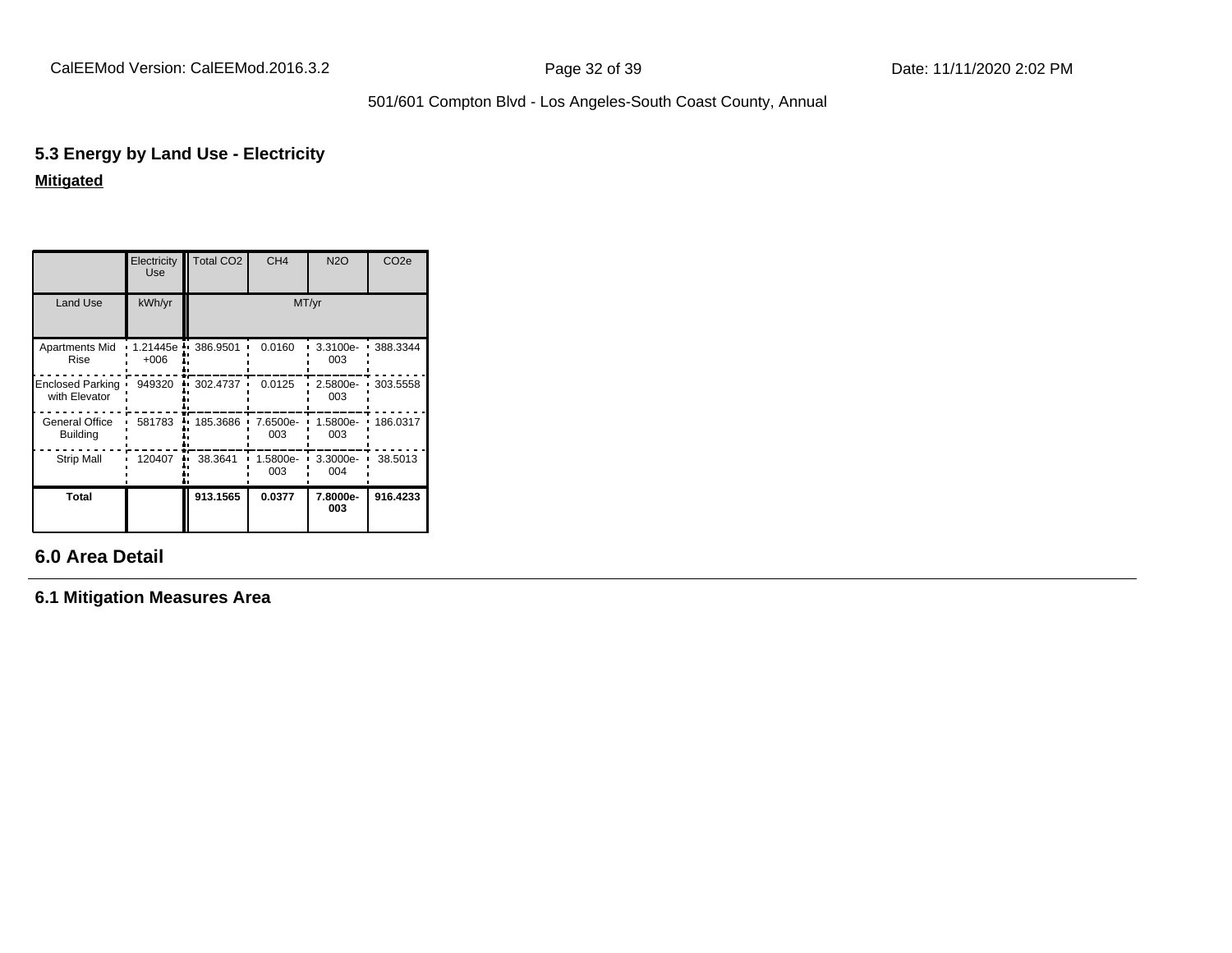|             | <b>ROG</b> | <b>NO<sub>x</sub></b> | CO     | SO <sub>2</sub>     | Fugitive<br><b>PM10</b> | Exhaust<br><b>PM10</b> | <b>PM10</b><br>Total | Fugitive<br>PM2.5 | Exhaust<br>PM2.5 | PM2.5<br>Total |           |                      | Bio- CO2 NBio- CO2   Total CO2 | CH <sub>4</sub> | <b>N2O</b>      | CO <sub>2e</sub> |
|-------------|------------|-----------------------|--------|---------------------|-------------------------|------------------------|----------------------|-------------------|------------------|----------------|-----------|----------------------|--------------------------------|-----------------|-----------------|------------------|
| Category    |            |                       |        |                     |                         | tons/yr                |                      |                   |                  |                |           |                      |                                | MT/yr           |                 |                  |
| Mitigated   | 1.1610     | 0.1035                | 4.0383 | 3.5000e-<br>003     |                         | $0.1714$ $\cdot$       | 0.1714               |                   | 0.1714           | 0.1714         | 20.0770 · | 66.3000              | 86.3771                        | 0.0999          | 1.1200e-<br>003 | 89.2091          |
| Unmitigated | 1.1610     | 0.1035                | 4.0383 | $-3.5000e -$<br>003 |                         |                        | $0.1714$ $0.1714$    |                   | 0.1714           | 0.1714         |           | $-20.0770 - 66.3000$ | 86.3771                        | 0.0999          | 003             | 1.1200e- 89.2091 |

### **6.2 Area by SubCategory**

#### **Unmitigated**

|                          | ROG    | <b>NO<sub>x</sub></b> | CO     | SO <sub>2</sub>    | Fugitive<br><b>PM10</b> | Exhaust<br><b>PM10</b> | <b>PM10</b><br>Total | Fugitive<br>PM2.5 | Exhaust<br>PM2.5 | PM2.5<br>Total |         | Bio- CO2   NBio- CO2   Total CO2 |                         | CH <sub>4</sub> | <b>N2O</b>      | CO <sub>2e</sub> |
|--------------------------|--------|-----------------------|--------|--------------------|-------------------------|------------------------|----------------------|-------------------|------------------|----------------|---------|----------------------------------|-------------------------|-----------------|-----------------|------------------|
| SubCategory              |        |                       |        |                    |                         | tons/yr                |                      |                   |                  |                |         |                                  |                         | MT/yr           |                 |                  |
| Architectural<br>Coating | 0.0852 |                       |        |                    |                         | 0.0000                 | 0.0000               |                   | 0.0000           | 0.0000         | 0.0000  | 0.0000                           | 0.0000                  | 0.0000          | 0.0000          | 0.0000           |
| Consumer<br>Products     | 0.8751 |                       |        |                    |                         | 0.0000                 | 0.0000               |                   | 0.0000           | 0.0000         | 0.0000  | 0.0000                           | 0.0000                  | 0.0000          | 0.0000          | 0.0000           |
| Hearth                   | 0.1074 | 0.0679                | 0.9416 | $3.3400e -$<br>003 |                         | 0.1542                 | 0.1542               |                   | 0.1542           | 0.1542         |         |                                  | 20.0770 61.2350 81.3120 | 0.0950          | .1200e-<br>003  | 84.0223          |
| Landscaping              | 0.0933 | 0.0357                | 3.0967 | 1.6000e-<br>004    |                         | 0.0172                 | 0.0172               |                   | 0.0172           | 0.0172         | 0.0000  | 5.0651                           | 5.0651                  | 4.8700e-<br>003 | 0.0000          | 5.1868           |
| <b>Total</b>             | 1.1610 | 0.1035                | 4.0383 | 3.5000e-<br>003    |                         | 0.1714                 | 0.1714               |                   | 0.1714           | 0.1714         | 20.0770 | 66.3000                          | 86.3771                 | 0.0999          | 1.1200e-<br>003 | 89.2091          |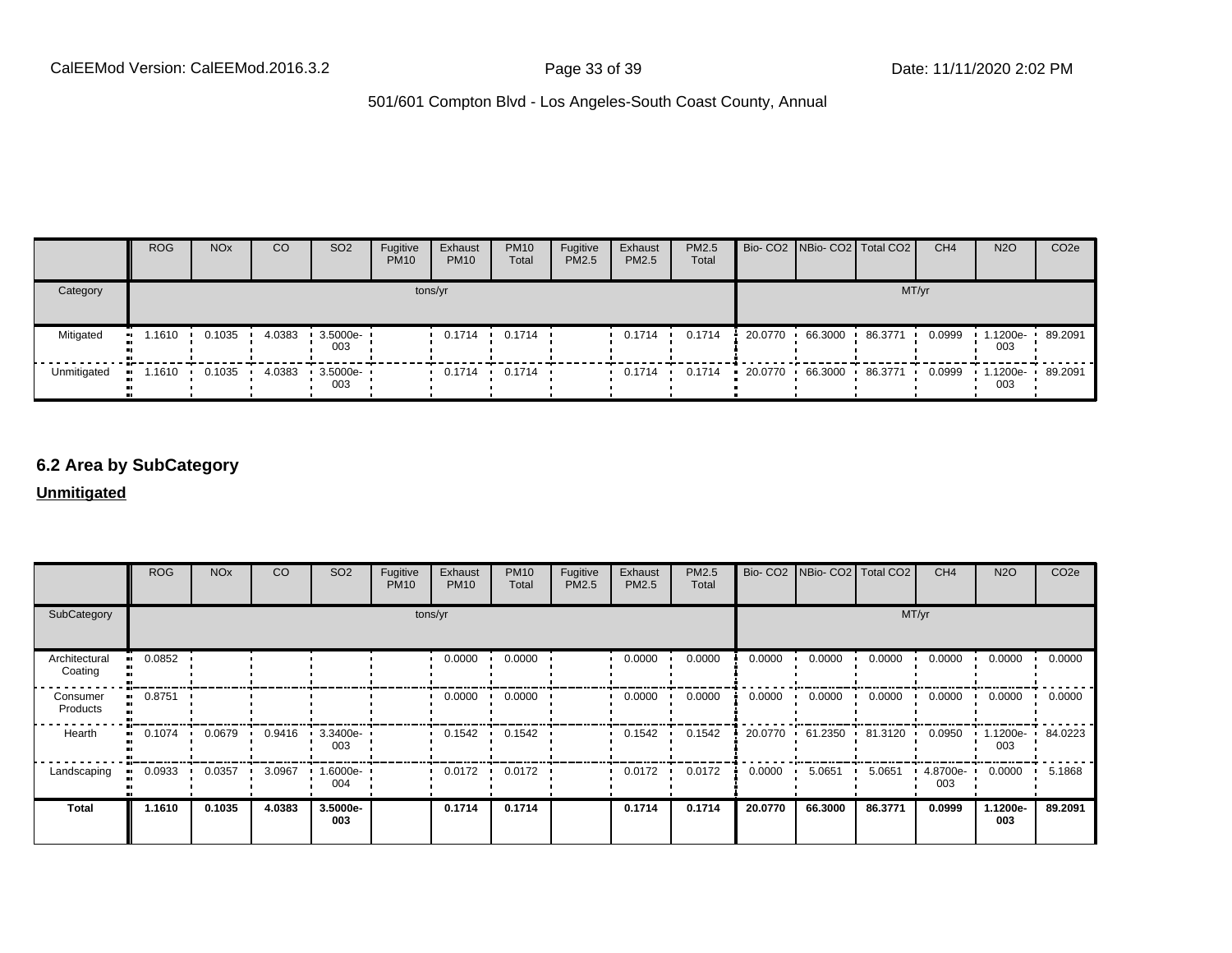#### **6.2 Area by SubCategory**

**Mitigated**

|                          | <b>ROG</b> | <b>NO<sub>x</sub></b> | CO     | SO <sub>2</sub> | Fugitive<br><b>PM10</b> | Exhaust<br><b>PM10</b> | <b>PM10</b><br>Total | Fugitive<br>PM2.5 | Exhaust<br>PM2.5 | PM2.5<br>Total |         | Bio- CO2 NBio- CO2 Total CO2 |         | CH <sub>4</sub> | <b>N2O</b>      | CO <sub>2</sub> e |
|--------------------------|------------|-----------------------|--------|-----------------|-------------------------|------------------------|----------------------|-------------------|------------------|----------------|---------|------------------------------|---------|-----------------|-----------------|-------------------|
| SubCategory              |            |                       |        |                 |                         | tons/yr                |                      |                   |                  |                |         |                              | MT/yr   |                 |                 |                   |
| Architectural<br>Coating | 0.0852     |                       |        |                 |                         | 0.0000                 | 0.0000               |                   | 0.0000           | 0.0000         | 0.0000  | 0.0000                       | 0.0000  | 0.0000          | 0.0000          | 0.0000            |
| Consumer<br>Products     | 0.8751     |                       |        |                 |                         | 0.0000                 | 0.0000               |                   | 0.0000           | 0.0000         | 0.0000  | 0.0000                       | 0.0000  | 0.0000          | 0.0000          | 0.0000            |
| Hearth                   | 0.1074     | 0.0679                | 0.9416 | 3.3400e-<br>003 |                         | 0.1542                 | 0.1542               |                   | 0.1542           | 0.1542         |         | 20.0770 61.2350              | 81.3120 | 0.0950          | .1200e-<br>003  | 84.0223           |
| Landscaping              | 0.0933     | 0.0357                | 3.0967 | .6000e-<br>004  |                         | $0.0172$ $\cdot$       | 0.0172               |                   | 0.0172           | 0.0172         | 0.0000  | 5.0651<br>$\mathbf{r}$       | 5.0651  | 4.8700e-<br>003 | 0.0000          | 5.1868            |
| <b>Total</b>             | 1.1610     | 0.1035                | 4.0383 | 3.5000e-<br>003 |                         | 0.1714                 | 0.1714               |                   | 0.1714           | 0.1714         | 20.0770 | 66.3000                      | 86.3771 | 0.0999          | 1.1200e-<br>003 | 89.2091           |

# **7.0 Water Detail**

**7.1 Mitigation Measures Water**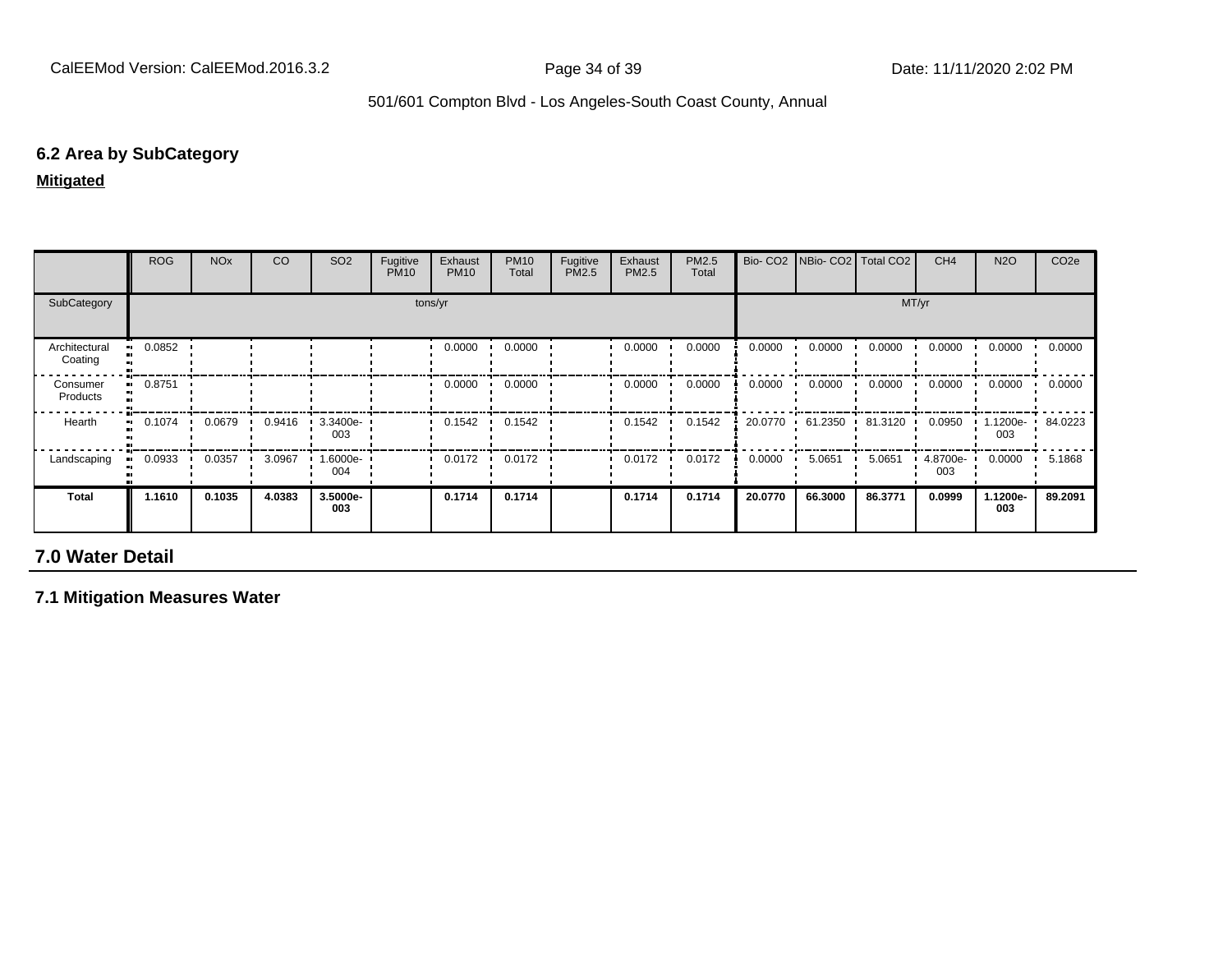|             | <b>Total CO2</b>            | CH <sub>4</sub> | <b>N2O</b> | CO <sub>2e</sub> |
|-------------|-----------------------------|-----------------|------------|------------------|
| Category    |                             |                 | MT/yr      |                  |
| Mitigated   | 188.1230<br>ш.<br><br><br>┅ | 0.9252          | 0.0232     | $-218.1684$      |
| Unmitigated | $-188.1230$<br><br><br>ш    | 0.9252          | 0.0232     | $-218.1684$      |

## **7.2 Water by Land Use**

**Unmitigated**

|                                          | Indoor/Out<br>door Use       | <b>Total CO2</b> | CH <sub>4</sub> | <b>N2O</b>      | CO <sub>2e</sub> |
|------------------------------------------|------------------------------|------------------|-----------------|-----------------|------------------|
| <b>Land Use</b>                          | Mgal                         |                  |                 | MT/yr           |                  |
| Apartments Mid<br>Rise                   | .19.5462/<br>12.3226         | 130.9144         | 0.6421          | 0.0161          | 151.7650         |
| <b>Enclosed Parking</b><br>with Elevator | 0/0                          | 0.0000           | 0.0000          | 0.0000          | 0.0000           |
| General Office<br><b>Building</b>        | 7.96069/<br>4.87914          | 52.8242          | 0.2615          | 6.5500e-<br>003 | 61.3144          |
| <b>Strip Mall</b>                        | $-0.660727/$<br>$0.404962$ . | 4.3843           | 0.0217          | 5.4000e-<br>004 | 5.0890           |
| <b>Total</b>                             |                              | 188.1230         | 0.9252          | 0.0232          | 218.1684         |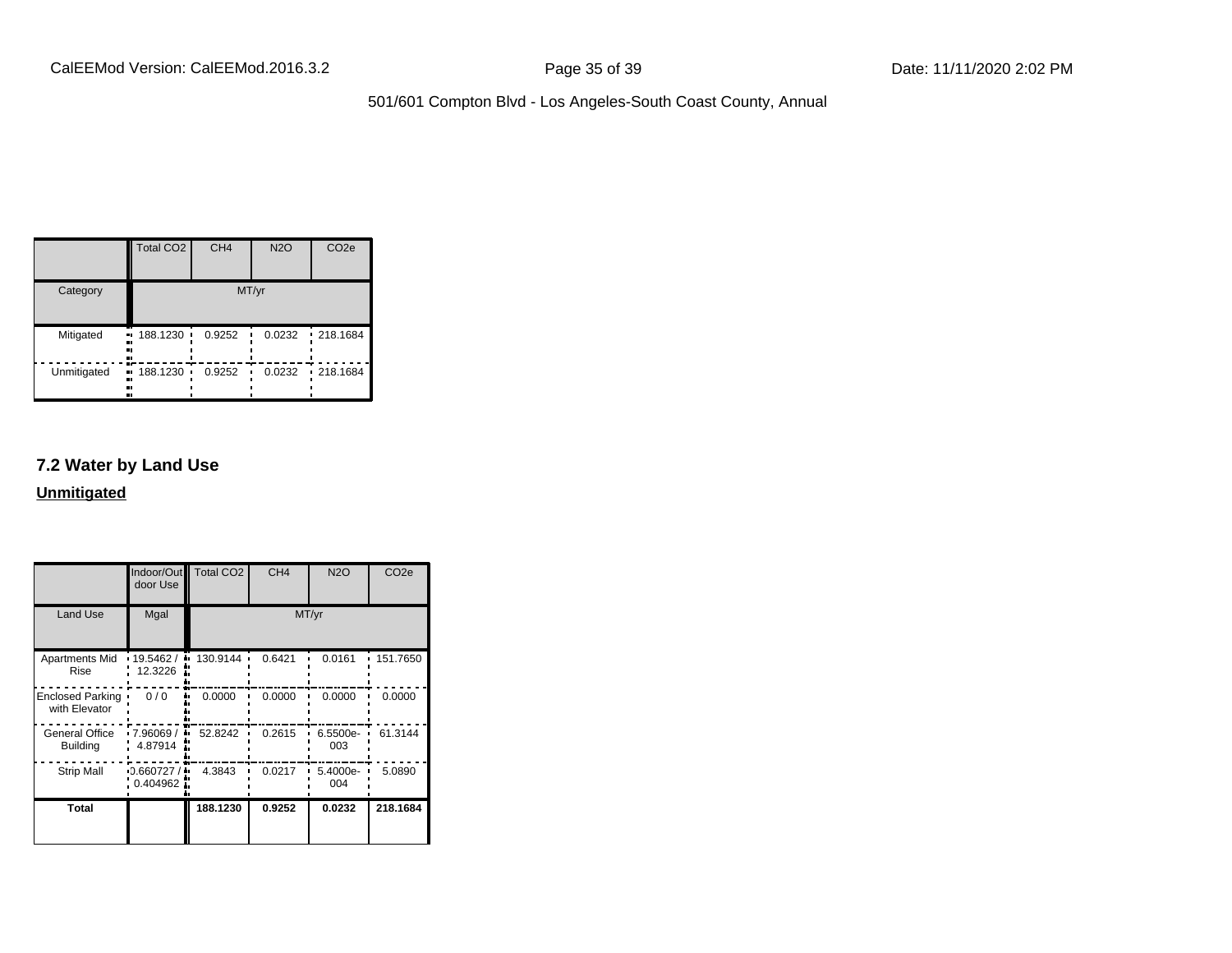#### **7.2 Water by Land Use**

**Mitigated**

|                                          | Indoor/Out<br>door Use | <b>Total CO2</b> | CH <sub>4</sub> | <b>N2O</b>      | CO <sub>2e</sub> |
|------------------------------------------|------------------------|------------------|-----------------|-----------------|------------------|
| <b>Land Use</b>                          | Mgal                   | MT/yr            |                 |                 |                  |
| <b>Apartments Mid</b><br>Rise            | 19.5462 /<br>12.3226   | 130.9144         | 0.6421          | 0.0161          | 151.7650         |
| <b>Enclosed Parking</b><br>with Elevator | 0/0                    | 0.0000           | 0.0000          | 0.0000          | 0.0000           |
| General Office<br><b>Building</b>        | 7.96069/<br>4.87914    | 52.8242          | 0.2615          | 6.5500e-<br>003 | 61.3144          |
| <b>Strip Mall</b>                        | 0.660727/<br>0.404962  | 4.3843           | 0.0217          | 5.4000e-<br>004 | 5.0890           |
| Total                                    |                        | 188.1230         | 0.9252          | 0.0232          | 218.1684         |

## **8.0 Waste Detail**

**8.1 Mitigation Measures Waste**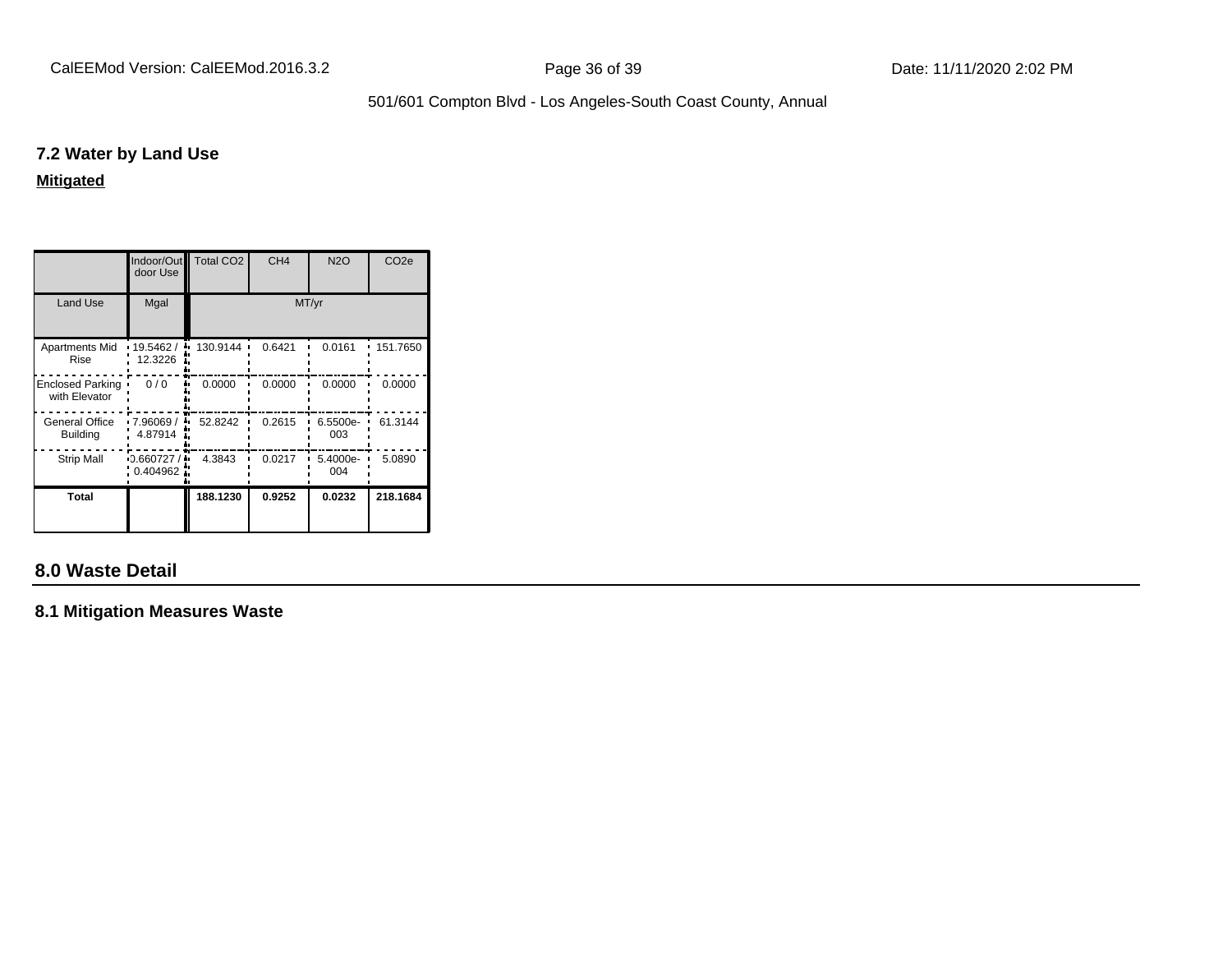CalEEMod Version: CalEEMod.2016.3.2 **Page 37 of 39** Page 37 of 39 Date: 11/11/2020 2:02 PM

501/601 Compton Blvd - Los Angeles-South Coast County, Annual

## **Category/Year**

|             | <b>Total CO2</b>            | CH <sub>4</sub> | <b>N2O</b> | CO <sub>2e</sub> |
|-------------|-----------------------------|-----------------|------------|------------------|
|             |                             |                 | MT/yr      |                  |
| Mitigated   | 38.3694<br>ш.<br><br><br>   | 2.2676          | 0.0000     | 95.0585          |
| Unmitigated | 38.3694<br>ш,<br><br><br>., | 2.2676          | 0.0000     | 95.0585          |

## **8.2 Waste by Land Use**

**Unmitigated**

|                                          | Waste<br><b>Disposed</b> | <b>Total CO2</b> | CH <sub>4</sub> | <b>N2O</b> | CO <sub>2e</sub> |
|------------------------------------------|--------------------------|------------------|-----------------|------------|------------------|
| <b>Land Use</b>                          | tons                     |                  | MT/yr           |            |                  |
| Apartments Mid<br>Rise                   | 138                      | 28.0128          | 1.6555          | 0.0000     | 69.4004          |
| <b>Enclosed Parking</b><br>with Elevator | $\Omega$                 | 0.0000           | 0.0000          | 0.0000     | 0.0000           |
| <b>General Office</b><br><b>Building</b> | 41.65                    | 8.4546           | 0.4997          | 0.0000     | 20.9459          |
| <b>Strip Mall</b>                        | 9.37                     | 1.9020           | 0.1124          | 0.0000     | 4.7122           |
| <b>Total</b>                             |                          | 38.3694          | 2.2676          | 0.0000     | 95.0585          |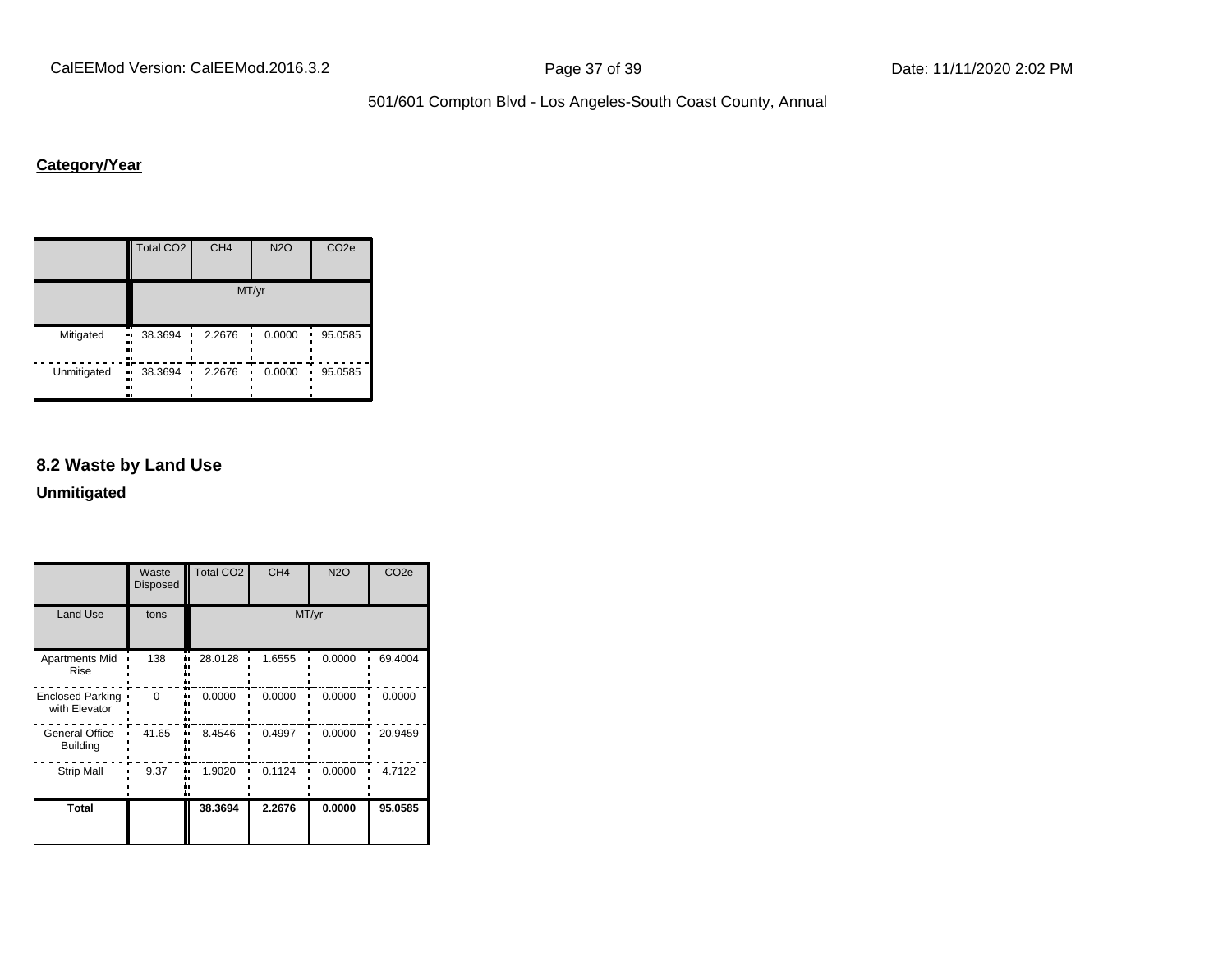#### **8.2 Waste by Land Use**

**Mitigated**

|                                          | Waste<br><b>Disposed</b> | <b>Total CO2</b> | CH <sub>4</sub> | <b>N2O</b> | CO <sub>2e</sub> |
|------------------------------------------|--------------------------|------------------|-----------------|------------|------------------|
| <b>Land Use</b>                          | tons                     |                  | MT/yr           |            |                  |
| <b>Apartments Mid</b><br>Rise            | 138                      | 28.0128          | 1.6555          | 0.0000     | 69.4004          |
| <b>Enclosed Parking</b><br>with Elevator | $\Omega$                 | 0.0000           | 0.0000          | 0.0000     | 0.0000           |
| General Office<br><b>Building</b>        | 41.65                    | 8.4546           | 0.4997          | 0.0000     | 20.9459          |
| <b>Strip Mall</b>                        | 9.37                     | 1.9020           | 0.1124          | 0.0000     | 4.7122           |
| Total                                    |                          | 38.3694          | 2.2676          | 0.0000     | 95.0585          |

## **9.0 Operational Offroad**

| Equipment Type | Number | Hours/Dav | Days/Year | Horse Power | Load Factor | <b>Fuel Type</b> |
|----------------|--------|-----------|-----------|-------------|-------------|------------------|
|                |        |           |           |             |             |                  |

## **10.0 Stationary Equipment**

#### **Fire Pumps and Emergency Generators**

|  | Equipment Type | Number | Hours/Day | Hours/Year | Horse Power | $\cdot$ $-$<br>Load Factor | <b>Fuel Type</b> |
|--|----------------|--------|-----------|------------|-------------|----------------------------|------------------|
|--|----------------|--------|-----------|------------|-------------|----------------------------|------------------|

#### **Boilers**

| Equipment Type | Number | Heat Input/Dav | Heat Input/Year | <b>Boiler Rating</b> | Fuel $\tau$<br>Tvpe |
|----------------|--------|----------------|-----------------|----------------------|---------------------|
|----------------|--------|----------------|-----------------|----------------------|---------------------|

**User Defined Equipment**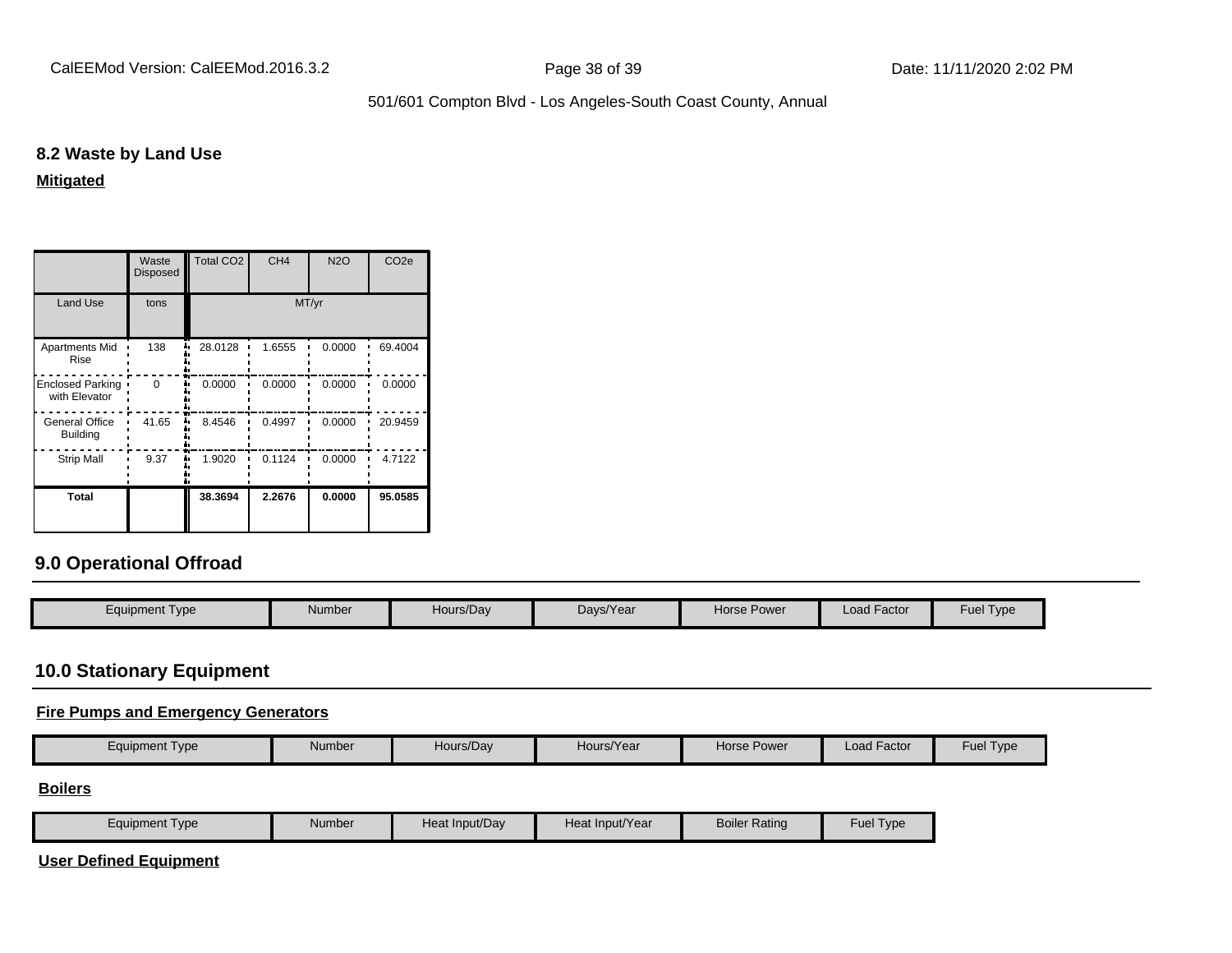CalEEMod Version: CalEEMod.2016.3.2 **Page 39 of 39** Page 39 of 39 Date: 11/11/2020 2:02 PM

501/601 Compton Blvd - Los Angeles-South Coast County, Annual

Equipment Type Number

**11.0 Vegetation**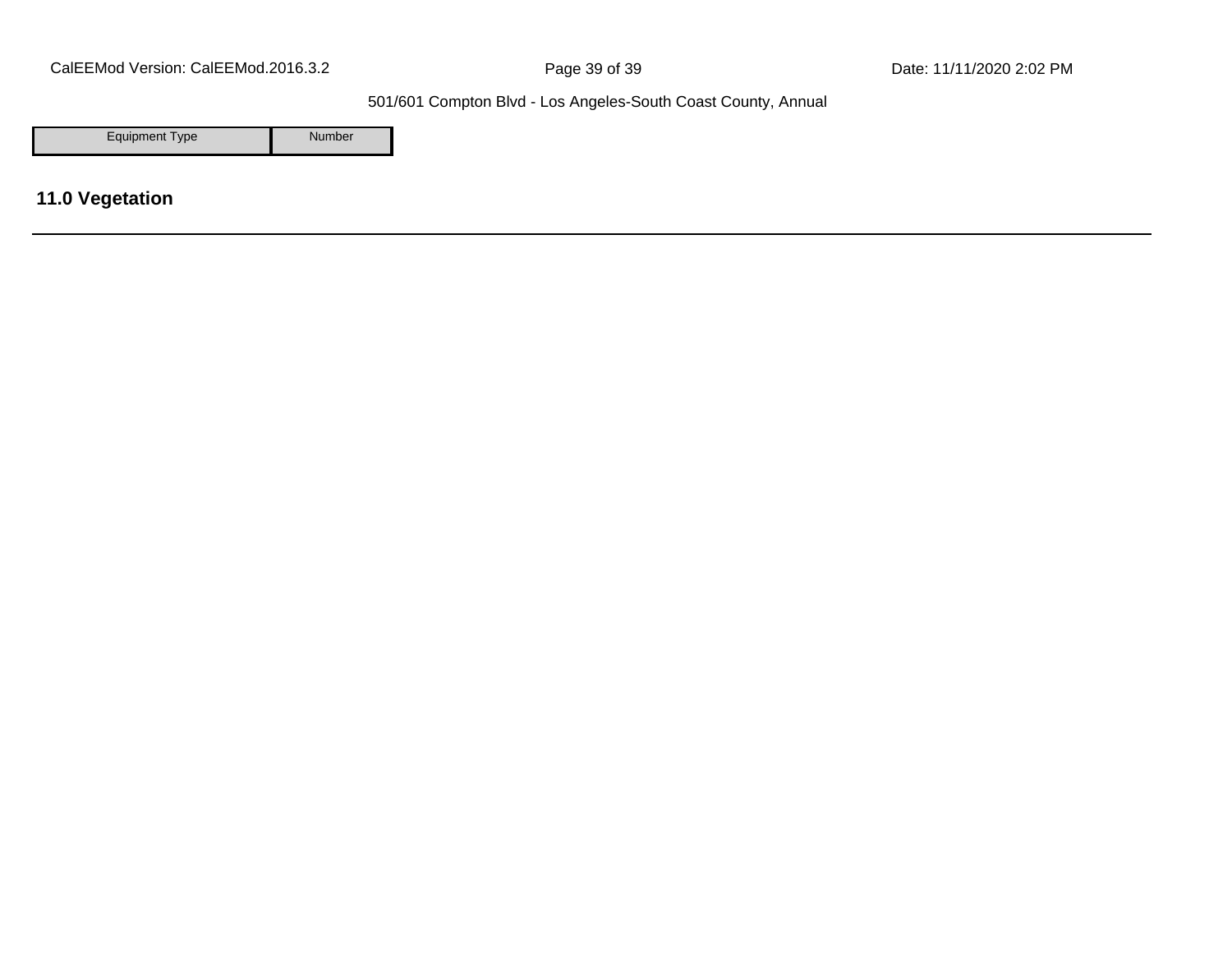## **501/601 Compton Blvd**

**Los Angeles-South Coast County, Summer**

## **1.0 Project Characteristics**

### **1.1 Land Usage**

| Land Uses                             | <b>Size</b> | <b>Metric</b> | Lot Acreage | Floor Surface Area | Population |
|---------------------------------------|-------------|---------------|-------------|--------------------|------------|
| <b>General Office Building</b>        | 44.79       | 1000sqft      | 1.03        | 44.787.00          |            |
| <b>Enclosed Parking with Elevator</b> | 405.00      | Space         | 3.64        | 162.000.00         |            |
| <b>Apartments Mid Rise</b>            | 300.00      | Dwelling Unit | 7.89        | 185.566.00         | 858        |
| <b>Strip Mall</b>                     | 8.92        | 1000sqft      | 0.20        | 8.919.00           |            |

#### **1.2 Other Project Characteristics**

| <b>Urbanization</b><br>Urban      |                            | Wind Speed (m/s)                  | <b>Precipitation Freg (Days)</b><br>2.2 |                                         |       |
|-----------------------------------|----------------------------|-----------------------------------|-----------------------------------------|-----------------------------------------|-------|
| <b>Climate Zone</b>               | 9                          |                                   |                                         | <b>Operational Year</b>                 | 2025  |
| <b>Utility Company</b>            | Southern California Edison |                                   |                                         |                                         |       |
| <b>CO2 Intensity</b><br>(lb/MWhr) | 702.44                     | <b>CH4 Intensity</b><br>(lb/MWhr) | 0.029                                   | N <sub>2</sub> O Intensity<br>(lb/MWhr) | 0.006 |

## **1.3 User Entered Comments & Non-Default Data**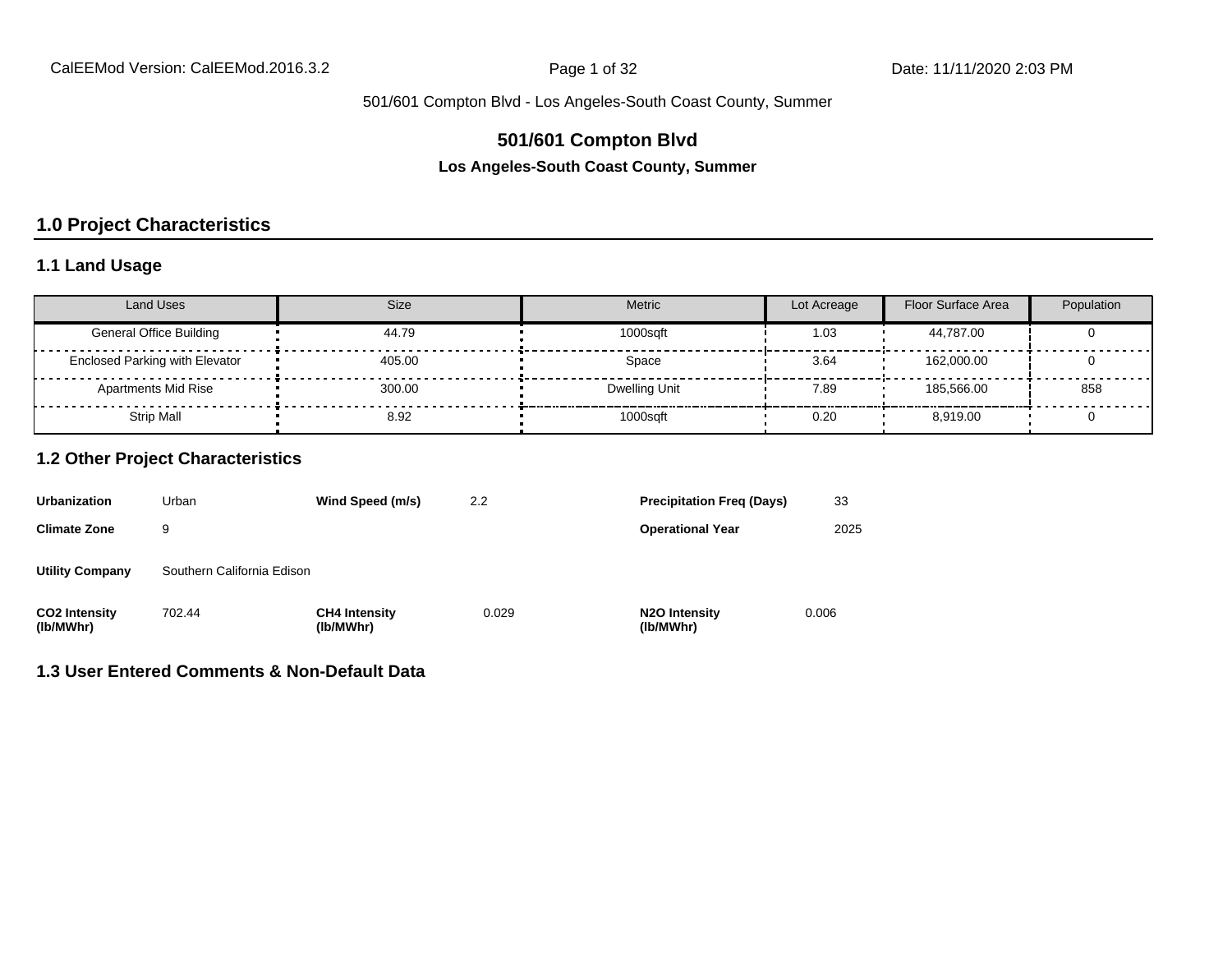CalEEMod Version: CalEEMod.2016.3.2 Page 2 of 32 Date: 11/11/2020 2:03 PM

#### 501/601 Compton Blvd - Los Angeles-South Coast County, Summer

Project Characteristics -

Land Use - Land uses and sizes provided.

Construction Phase - Construction schedule provided.

Off-road Equipment -

Off-road Equipment - construction equipment estimates provided

Off-road Equipment - construction equipment estimates provided.

Off-road Equipment - construction equipment estimates provided.

Off-road Equipment - construction equipment estimates provided.

Trips and VMT - round trip from site to disposal site is 68.4, therefore each trip will be approximately 34.2 miles

Demolition -

Grading -

Vehicle Trips - Vehicle trips per Focused TIA by Iteris, Inc.

Vehicle Emission Factors -

Vehicle Emission Factors -

Vehicle Emission Factors -

Woodstoves - Per SCAMQD Rule 445 which prohibits installing a wood-burning device into any new development, see: http://www.aqmd.gov/docs/defaultsource/rule-book/rule-iv/rule-445.pdf

Construction Off-road Equipment Mitigation - SCAQMD Rule 403

Fleet Mix -

| Table Name             | Column Name                  | Default Value | New Value |
|------------------------|------------------------------|---------------|-----------|
| tblConstDustMitigation | WaterUnpavedRoadVehicleSpeed |               | 15        |
| tblConstructionPhase   | <b>NumDays</b>               | 20.00         | 33.00     |
| tblConstructionPhase   | NumDays                      | 30.00         | 185.00    |
| tblConstructionPhase   | <b>NumDays</b>               | 300.00        | 283.00    |
| tblConstructionPhase   | <b>NumDays</b>               | 20.00         | 88.00     |
| tblConstructionPhase   | <b>NumDays</b>               | 20.00         | 132.00    |
| tblFireplaces          | FireplaceWoodMass            | 1.019.20      | 0.00      |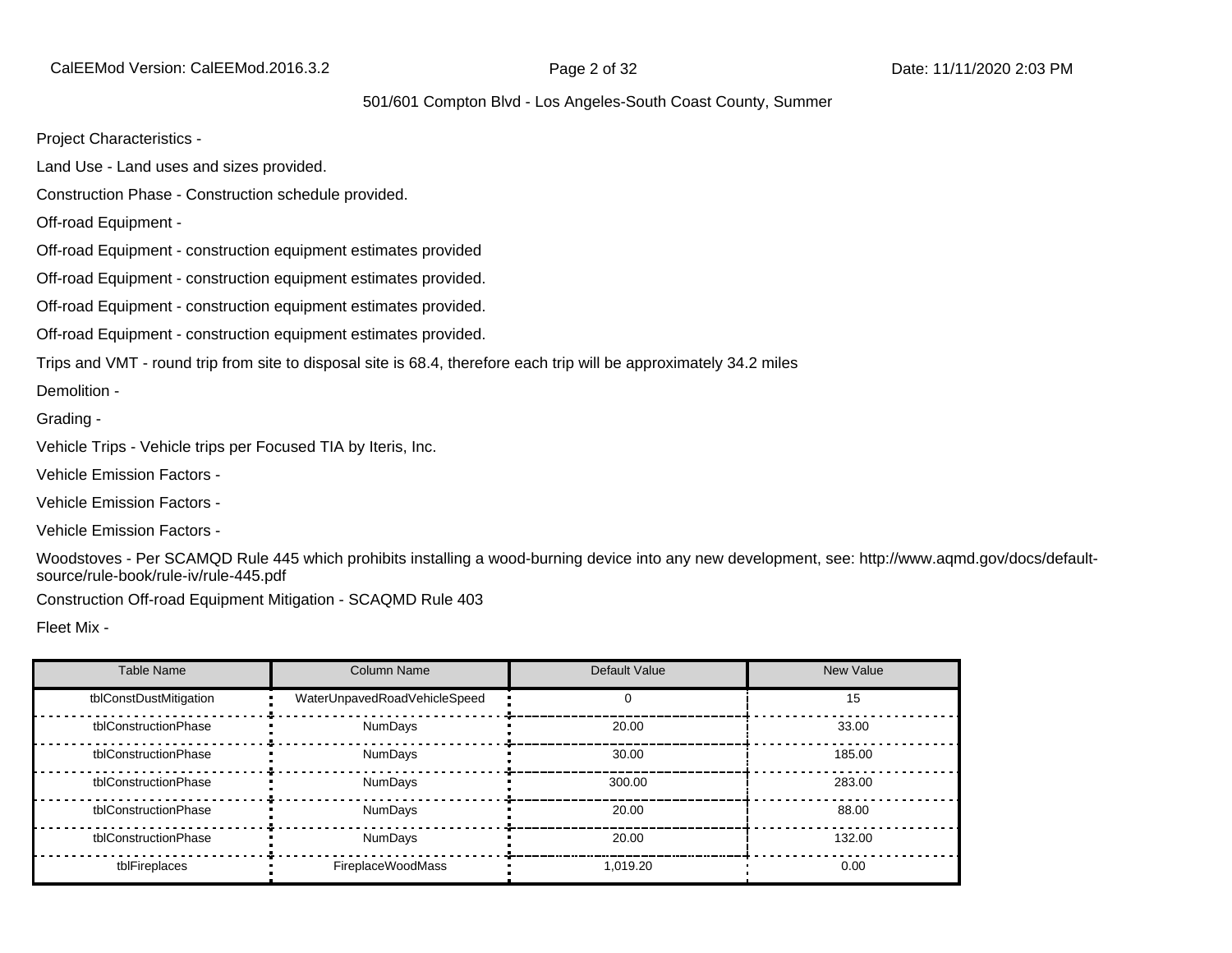| tblFireplaces       | NumberWood                 | 15.00      | 0.00       |
|---------------------|----------------------------|------------|------------|
| tblGrading          | MaterialExported           | 0.00       | 18,406.00  |
| tblLandUse          | LandUseSquareFeet          | 44,790.00  | 44,787.00  |
| tblLandUse          | LandUseSquareFeet          | 300,000.00 | 185,566.00 |
| tblLandUse          | LandUseSquareFeet          | 8,920.00   | 8,919.00   |
| tblOffRoadEquipment | OffRoadEquipmentUnitAmount | 1.00       | 4.00       |
| tblOffRoadEquipment | OffRoadEquipmentUnitAmount | 1.00       | 3.00       |
| tblOffRoadEquipment | OffRoadEquipmentUnitAmount | 3.00       | 4.00       |
| tblOffRoadEquipment | OffRoadEquipmentUnitAmount | 3.00       | 0.00       |
| tblOffRoadEquipment | OffRoadEquipmentUnitAmount | 1.00       | 0.00       |
| tblOffRoadEquipment | OffRoadEquipmentUnitAmount | 1.00       | 0.00       |
| tblOffRoadEquipment | OffRoadEquipmentUnitAmount | 2.00       | 0.00       |
| tblOffRoadEquipment | OffRoadEquipmentUnitAmount | 2.00       | 3.00       |
| tblOffRoadEquipment | OffRoadEquipmentUnitAmount | 2.00       | 3.00       |
| tblOffRoadEquipment | OffRoadEquipmentUnitAmount | 2.00       | 4.00       |
| tblOffRoadEquipment | OffRoadEquipmentUnitAmount | 1.00       | 0.00       |
| tblOffRoadEquipment | OffRoadEquipmentUnitAmount | 2.00       | 0.00       |
| tblOffRoadEquipment | OffRoadEquipmentUnitAmount | 3.00       | 2.00       |
| tblOffRoadEquipment | OffRoadEquipmentUnitAmount | 1.00       | 0.00       |
| tblOffRoadEquipment | UsageHours                 | 8.00       | 2.80       |
| tblOffRoadEquipment | UsageHours                 | 8.00       | 2.80       |
| tblOffRoadEquipment | UsageHours                 | 8.00       | 6.40       |
| tblTripsAndVMT      | HaulingTripLength          | 20.00      | 34.20      |
| tblTripsAndVMT      | HaulingTripLength          | 20.00      | 34.20      |
| tblVehicleTrips     | ST_TR                      | 6.39       | 1.97       |
| tblVehicleTrips     | ST_TR                      | 2.46       | 8.11       |
| tblVehicleTrips     | ST_TR                      | 42.04      | 37.76      |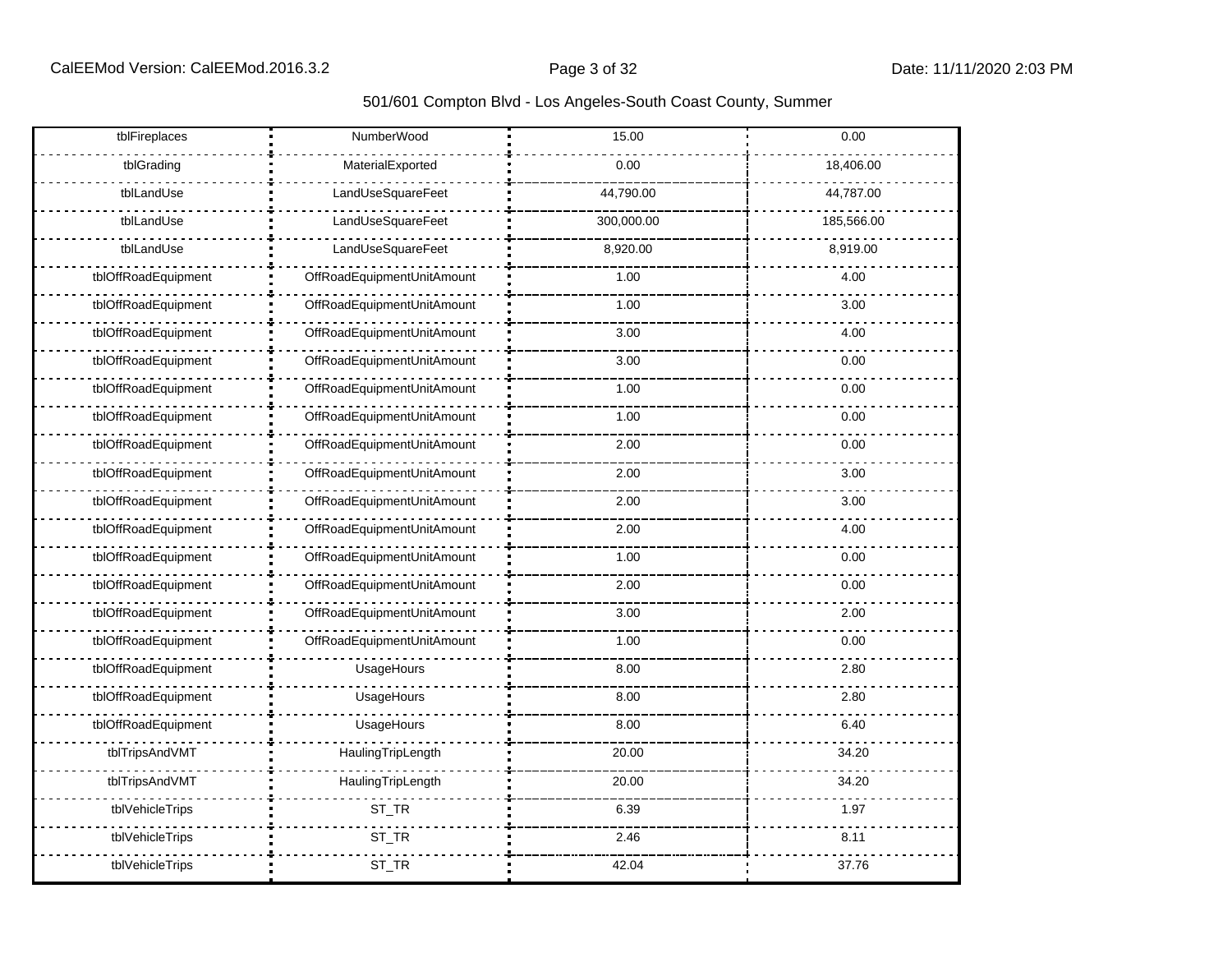| tblVehicleTrips | SU TR | 5.86  | 1.97  |
|-----------------|-------|-------|-------|
| tblVehicleTrips | SU TR | 1.05  | 8.11  |
| tblVehicleTrips | SU TR | 20.43 | 37.76 |
| tblVehicleTrips | WD TR | 6.65  | 1.97  |
| tblVehicleTrips | WD TR | 11.03 | 8.11  |
| tblVehicleTrips | WD TR | 44.32 | 37.76 |

## **2.0 Emissions Summary**

## **2.1 Overall Construction (Maximum Daily Emission)**

**Unmitigated Construction**

|                | <b>ROG</b>          | <b>NO<sub>x</sub></b> | CO      | SO <sub>2</sub> | Fugitive<br><b>PM10</b> | Exhaust<br><b>PM10</b> | <b>PM10</b><br>Total | Fugitive<br>PM2.5 | Exhaust<br>PM2.5 | PM2.5<br>Total |        |                 | Bio- CO2   NBio- CO2   Total CO2 | CH <sub>4</sub> | <b>N2O</b> | CO <sub>2</sub> e       |
|----------------|---------------------|-----------------------|---------|-----------------|-------------------------|------------------------|----------------------|-------------------|------------------|----------------|--------|-----------------|----------------------------------|-----------------|------------|-------------------------|
| Year           |                     |                       |         |                 |                         | lb/day                 |                      |                   |                  |                |        |                 |                                  | lb/day          |            |                         |
| 2022           | 5.9875<br>$\bullet$ | 61.2224               | 38.8257 | 0.1013          | 5.2781                  | 2.5589                 | 6.6933               | 1.3139            | 2.3750           | 2.9360         | 0.0000 |                 | $9,891.754$ $9,891.754$          | 2.4185          | 0.0000     | 9,952.216               |
| 2023           | 7.8914              | 66.5926               | 80.8952 | 0.2104          | 4.6413                  | 2.6440                 | 7.2853               | 1.2423            | 2.5053           | 3.7476         | 0.0000 |                 | $120,625.96$ $120,625.96$<br>13  | 3.6337          | 0.0000     | $\cdot$ 20,716.80<br>26 |
| 2024           |                     | 19.7589 1 37.4365 1   | 41.4824 | 0.1305          | 3.7934                  | 1.3465                 | 5.1400               | 1.0158            | 1.2390           | 2.2548         | 0.0000 | 94              | $12,891.84$ $12,891.84$          | 2.7685          | 0.0000     | $\cdot$ 12,961.06       |
| 2025           | 1.2971              | 10.3400               | 15.8746 | 0.0272          | 0.3353                  | 0.4917                 | 0.8270               | 0.0889            | 0.4590           | 0.5480         | 0.0000 |                 | $-2,536.799 - 2,536.799$         | 0.6667          | 0.0000     | $-2,553.466$            |
| <b>Maximum</b> | 19.7589             | 66.5926               | 80.8952 | 0.2104          | 5.2781                  | 2.6440                 | 7.2853               | 1.3139            | 2.5053           | 3.7476         | 0.0000 | 20,625.96<br>13 | 20,625.96<br>13                  | 3.6337          | 0.0000     | 20,716.80<br>26         |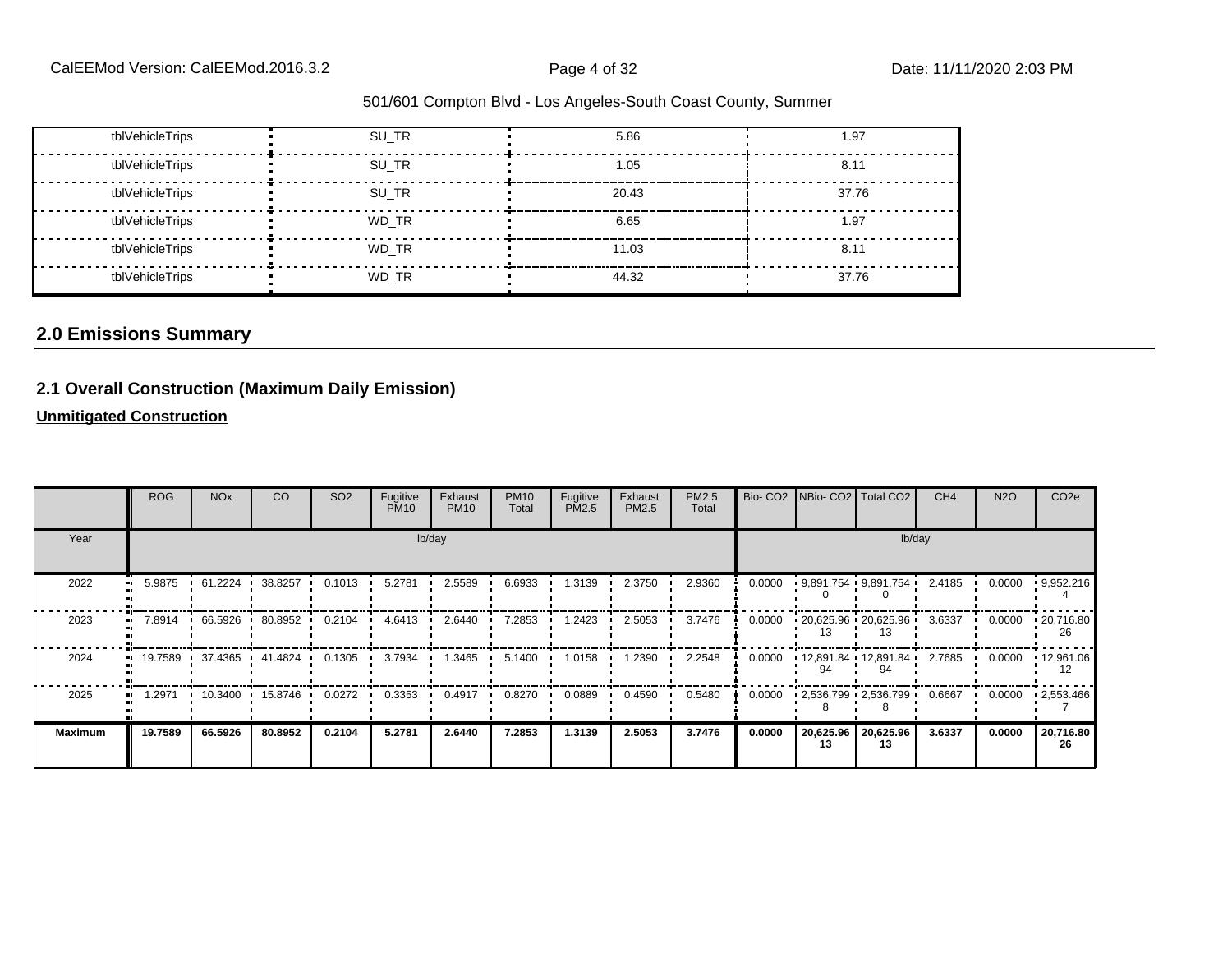#### **2.1 Overall Construction (Maximum Daily Emission)**

**Mitigated Construction**

**Percent Reduction**

|                | <b>ROG</b> | <b>NO<sub>x</sub></b> | CO                      | SO <sub>2</sub> | Fugitive<br><b>PM10</b>        | Exhaust<br><b>PM10</b>        | <b>PM10</b><br>Total        | Fugitive<br>PM2.5               | Exhaust<br>PM2.5               | <b>PM2.5</b><br>Total        |        |                                 | Bio- CO2   NBio- CO2   Total CO2       | CH <sub>4</sub> | <b>N2O</b> | CO <sub>2e</sub>        |
|----------------|------------|-----------------------|-------------------------|-----------------|--------------------------------|-------------------------------|-----------------------------|---------------------------------|--------------------------------|------------------------------|--------|---------------------------------|----------------------------------------|-----------------|------------|-------------------------|
| Year           |            |                       |                         |                 |                                | lb/day                        |                             |                                 |                                |                              |        |                                 |                                        | lb/day          |            |                         |
| 2022           | 5.9875     | 61.2224 ·             | 38.8257                 | 0.1013          | 5.2719                         | 2.5589                        | 6.6871                      | 1.3130                          | 2.3750                         | 2.7675                       | 0.0000 |                                 | $9,891.754$ $9,891.754$                | 2.4185          | 0.0000     | 9,952.216               |
| 2023           | 7.8914     | 66.5926               | 80.8952                 | 0.2104          | 4.6351                         | 2.6440                        | 7.2791                      | 1.2414                          | 2.5053                         | 3.7467                       | 0.0000 |                                 | $120,625.96$ $120,625.96$              | 3.6337          | 0.0000     | $\cdot$ 20,716.80<br>26 |
| 2024           |            |                       | 19.7589 37.4365 41.4824 | 0.1305          | 3.7934                         | 1.3465<br>$\mathbf{r}$        | 5.1400                      | 1.0158                          | 1.2390                         | 2.2548                       | 0.0000 |                                 | $12,891.84$ $12,891.84$ $2.7685$<br>94 |                 | 0.0000     | $\cdot$ 12,961.06<br>12 |
| 2025           | 1.2971     | $10.3400$ 15.8746     |                         | 0.0272          | 0.3353                         | 0.4917<br>$\cdot$             | 0.8270                      | 0.0889                          | 0.4590                         | 0.5480                       | 0.0000 |                                 | $-2,536.799 - 2,536.799 - 0.6667$      |                 | 0.0000     | .2,553.466              |
| <b>Maximum</b> | 19.7589    | 66.5926               | 80.8952                 | 0.2104          | 5.2719                         | 2.6440                        | 7.2791                      | 1.3130                          | 2.5053                         | 3.7467                       | 0.0000 | 20,625.96<br>13                 | 20,625.96<br>13                        | 3.6337          | 0.0000     | 20,716.80<br>26         |
|                | <b>ROG</b> | <b>NOx</b>            | <b>CO</b>               | <b>SO2</b>      | <b>Fugitive</b><br><b>PM10</b> | <b>Exhaust</b><br><b>PM10</b> | <b>PM10</b><br><b>Total</b> | <b>Fugitive</b><br><b>PM2.5</b> | <b>Exhaust</b><br><b>PM2.5</b> | <b>PM2.5</b><br><b>Total</b> |        | Bio- CO2   NBio-CO2   Total CO2 |                                        | CH4             | <b>N20</b> | CO <sub>2e</sub>        |

**0.00 0.00 0.00 0.00 0.09 0.00 0.06 0.05 0.00 1.79 0.00 0.00 0.00 0.00 0.00 0.00**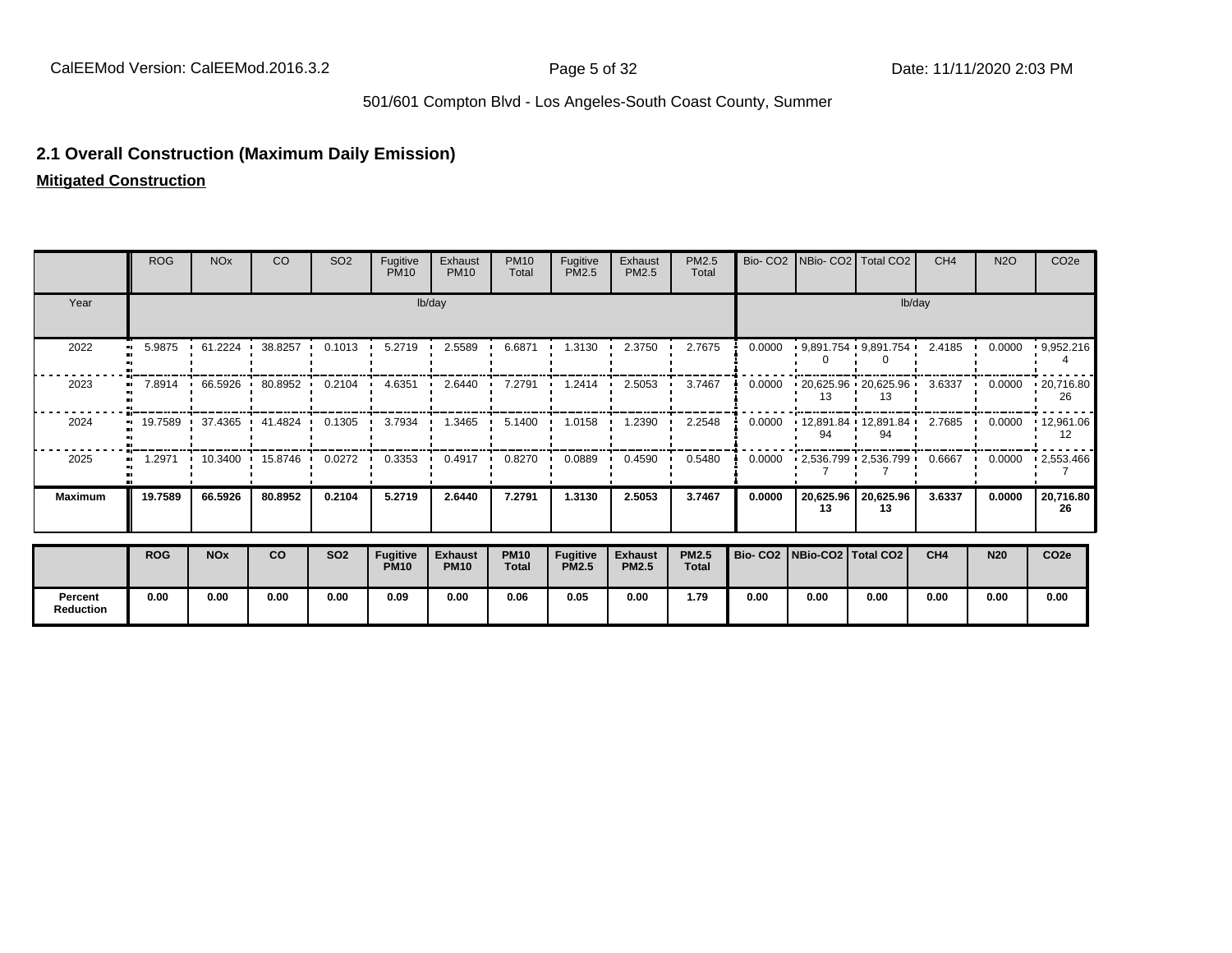### **2.2 Overall Operational**

## **Unmitigated Operational**

|                     | <b>ROG</b>  | <b>NO<sub>x</sub></b> | CO       | SO <sub>2</sub> | Fugitive<br><b>PM10</b> | Exhaust<br><b>PM10</b> | <b>PM10</b><br>Total | Fugitive<br>PM2.5 | Exhaust<br>PM2.5 | PM2.5<br>Total |                             | Bio- CO2   NBio- CO2   Total CO2 | CH <sub>4</sub> | <b>N2O</b> | CO <sub>2e</sub> |
|---------------------|-------------|-----------------------|----------|-----------------|-------------------------|------------------------|----------------------|-------------------|------------------|----------------|-----------------------------|----------------------------------|-----------------|------------|------------------|
| Category            |             |                       |          |                 |                         | lb/day                 |                      |                   |                  |                |                             | lb/day                           |                 |            |                  |
| Area                | 14.6003<br> | 5.7148                | 100.1042 | 0.2682          |                         | 12.4746 ·              | 12.4746              |                   | 12.4746          | 12.4746        |                             |                                  | 8.4231          | 0.0990     | $-7,455.237$     |
| Energy<br>.,        | 0.1330      | 1.1439                | 0.5403   | 7.2500e-<br>003 |                         | 0.0919                 | 0.0919               |                   | 0.0919           | 0.0919         |                             | 1,450.350 1,450.350              | 0.0278          | 0.0266     | 1,458.968        |
| Mobile<br>$\bullet$ | 1.8030      | 7.7532                | 22.9912  | 0.0924          | 8.1436                  | 0.0683                 | 8.2119               | 2.1789            | 0.0634           | 2.2423         |                             | $9,427.604$ $9,427.604$ 0.4301   |                 |            | 9,438.356        |
| <b>Total</b>        | 16.5363     | 14.6118               | 123.6357 | 0.3679          | 8.1436                  | 12.6347                | 20.7783              | 2.1789            | 12.6299          | 14.8087        | 1,770.491   16,322.62<br>05 | 18,093.11<br>21                  | 8.8810          | 0.1256     | 18,352.56<br>27  |

#### **Mitigated Operational**

|              | <b>ROG</b>                            | <b>NO<sub>x</sub></b> | CO <sub>2</sub> | SO <sub>2</sub> | Fugitive<br><b>PM10</b> | Exhaust<br><b>PM10</b> | <b>PM10</b><br>Total | Fugitive<br>PM2.5 | Exhaust<br><b>PM2.5</b> | PM2.5<br>Total |           |                 | Bio- CO2 NBio- CO2 Total CO2   | CH <sub>4</sub> | <b>N2O</b> | CO <sub>2e</sub>  |
|--------------|---------------------------------------|-----------------------|-----------------|-----------------|-------------------------|------------------------|----------------------|-------------------|-------------------------|----------------|-----------|-----------------|--------------------------------|-----------------|------------|-------------------|
| Category     |                                       |                       |                 |                 |                         | lb/day                 |                      |                   |                         |                |           |                 | lb/day                         |                 |            |                   |
| Area         | $\blacksquare$ 14.6003 $\blacksquare$ | 5.7148                | 100.1042        | 0.2682          |                         | 12.4746 ·              | 12.4746              |                   | 12.4746                 | 12.4746        |           |                 | 1,770.491 5,444.666 7,215.157  | 8.4231          | 0.0990     | $-7,455.237$      |
| Energy       | 0.1330                                | 1.1439                | 0.5403          | 7.2500e-<br>003 |                         | 0.0919                 | 0.0919               |                   | 0.0919                  | 0.0919         |           |                 | $1,450.350 + 1,450.350$        | 0.0278          | 0.0266     | $\cdot$ 1,458.968 |
| Mobile       | 1.8030                                | 7.7532                | 22.9912 ·       | 0.0924          | 8.1436                  | 0.0683                 | 8.2119               | 2.1789            | 0.0634                  | 2.2423         |           |                 | $9.427.604$ $9.427.604$ 0.4301 |                 |            | 9,438.356         |
| <b>Total</b> | 16.5363                               | 14.6118               | 123.6357        | 0.3679          | 8.1436                  | 12.6347                | 20.7783              | 2.1789            | 12.6299                 | 14.8087        | 1,770.491 | 16,322.62<br>05 | 18,093.11<br>21                | 8.8810          | 0.1256     | 18,352.56<br>27   |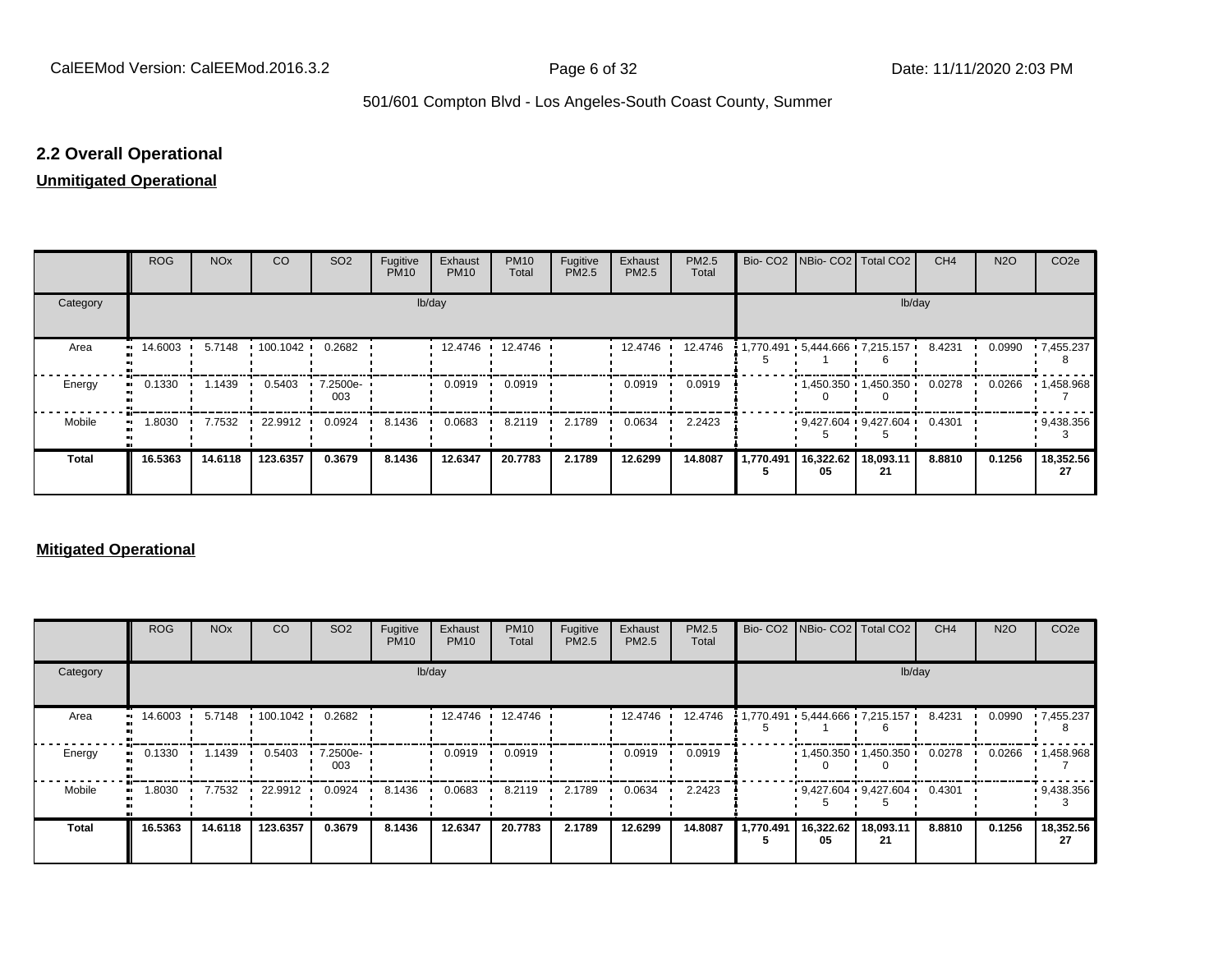|                      | <b>ROG</b> | <b>NO<sub>x</sub></b> | <b>CO</b> | <b>SO2</b> | <b>Fugitive</b><br><b>PM10</b> | <b>Exhaust</b><br><b>PM10</b> | <b>PM10</b><br><b>Total</b> | <b>Fugitive</b><br><b>PM2.5</b> | <b>Exhaust</b><br><b>PM2.5</b> | <b>PM2.5</b><br><b>Total</b> | Bio-CO2   NBio-CO2   Total CO2 |      |      | CH <sub>4</sub> | <b>N20</b> | CO <sub>2e</sub> |
|----------------------|------------|-----------------------|-----------|------------|--------------------------------|-------------------------------|-----------------------------|---------------------------------|--------------------------------|------------------------------|--------------------------------|------|------|-----------------|------------|------------------|
| Percent<br>Reduction | 0.00       | 0.00                  | 0.00      | 0.00       | 0.00                           | 0.00                          | 0.00                        | 0.00                            | 0.00                           | 0.00                         | 0.00                           | 0.00 | 0.00 | 0.00            | 0.00       | 0.00             |

## **3.0 Construction Detail**

#### **Construction Phase**

| Phase<br><b>Number</b> | <b>Phase Name</b>       | Phase Type                   | <b>Start Date</b> | <b>End Date</b> | Num Days<br>Week | Num Days | <b>Phase Description</b> |
|------------------------|-------------------------|------------------------------|-------------------|-----------------|------------------|----------|--------------------------|
|                        | •Demolition             | •Demolition                  | 11/1/2022         | !12/15/2022     |                  | 33!      |                          |
|                        | •Grading                | •Grading                     | 12/16/2022        | !8/31/2023      |                  | 185      |                          |
|                        | Building Construction   | <b>Building Construction</b> | 13/1/2023         | !3/31/2024      |                  | 283      |                          |
|                        | • Architectural Coating | • Architectural Coating      | 14/1/2024         | !7/31/2024      |                  | 88       |                          |
|                        | • Paving                | • Paving                     | .8/1/2024         | 1/31/2025       | 5                | $132 -$  |                          |

**Acres of Grading (Site Preparation Phase): 0**

**Acres of Grading (Grading Phase): 0**

**Acres of Paving: 3.64**

**Residential Indoor: 375,771; Residential Outdoor: 125,257; Non-Residential Indoor: 80,559; Non-Residential Outdoor: 26,853; Striped Parking**  Area: 9,720 (Architectural Coating - sqft)

#### **OffRoad Equipment**

| <b>Phase Name</b> | <b>Offroad Equipment Type</b> | Amount | <b>Usage Hours</b> | Horse Power | Load Factor |
|-------------------|-------------------------------|--------|--------------------|-------------|-------------|
| Demolition        | •Concrete/Industrial Saws     |        | 2.80               | 81'         | 0.73        |
| Demolition        | •Crawler Tractors             |        | $6.40 \cdot$       | 212'        | 0.43        |
| Demolition        | •Excavators                   |        | 2.80               | 158'        | 0.38        |
| Demolition        | .Rubber Tired Dozers          |        | 6.40 <sup>1</sup>  | 247         | 0.40        |
| Demolition        | <b>Rubber Tired Loaders</b>   |        | 6.40               | 203         | 0.36        |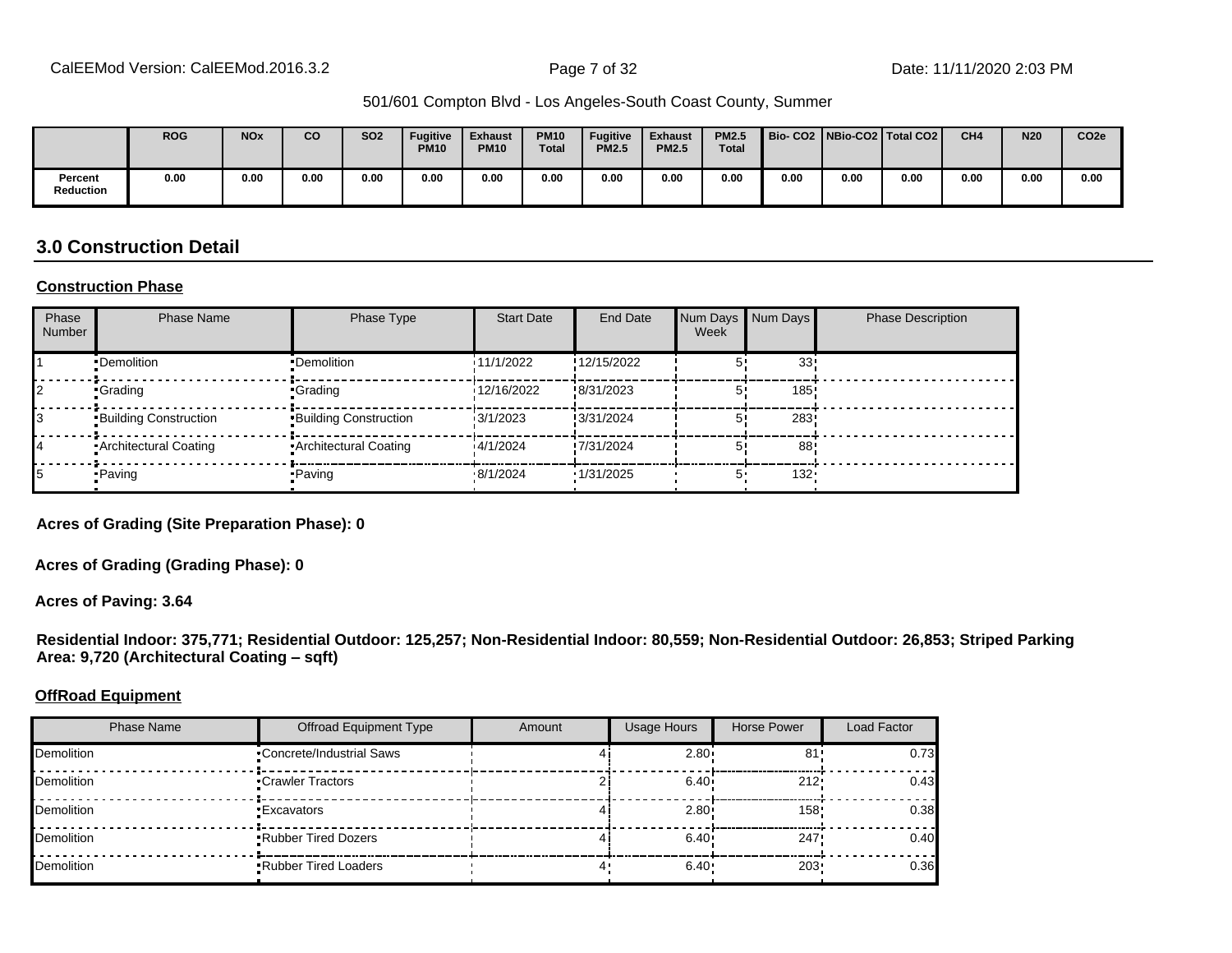| Demolition                   | Signal Boards             | 4              | 6.40              | 6 <sup>1</sup>  | 0.82 |
|------------------------------|---------------------------|----------------|-------------------|-----------------|------|
| Demolition                   | Tractors/Loaders/Backhoes | 2              | 6.40              | 97              | 0.37 |
| Grading                      | Concrete/Industrial Saws  | 4              | 8.00              | 81 <sub>1</sub> | 0.73 |
| Grading                      | Crushing/Proc. Equipment  | $\overline{2}$ | 8.00              | 85 <sub>1</sub> | 0.78 |
| Grading                      | <b>Excavators</b>         | $\overline{2}$ | 8.00              | 158             | 0.38 |
| Grading                      | Graders                   | $\overline{0}$ | 8.00              | 187             | 0.41 |
| Grading                      | Rubber Tired Dozers       | $\overline{0}$ | 8.00              | 247             | 0.40 |
| Grading                      | Scrapers                  | $\overline{0}$ | 8.00              | 367             | 0.48 |
| Grading                      | Signal Boards             | 6              | 8.00              | 6.              | 0.82 |
| Grading                      | Tractors/Loaders/Backhoes | $\overline{2}$ | 8.00              | 97:             | 0.37 |
| <b>Building Construction</b> | Bore/Drill Rigs           | $\overline{2}$ | 8.00              | 221             | 0.50 |
| <b>Building Construction</b> | Cranes                    | 3              | 7.00              | 231             | 0.29 |
| <b>Building Construction</b> | Forklifts                 | $\overline{0}$ | 8.00 <sup>1</sup> | 89 <sub>1</sub> | 0.20 |
| <b>Building Construction</b> | Generator Sets            | $\mathbf 0$    | 8.00 <sup>1</sup> | 84 <sub>1</sub> | 0.74 |
| <b>Building Construction</b> | Rough Terrain Forklifts   | $\overline{c}$ | 8.00              | 100!            | 0.40 |
| <b>Building Construction</b> | Skid Steer Loaders        | 3              | 8.00              | 65              | 0.37 |
| <b>Building Construction</b> | Surfacing Equipment       | 4              | 8.00              | 263             | 0.30 |
| <b>Building Construction</b> | Tractors/Loaders/Backhoes | $\overline{2}$ | 7.00              | 97              | 0.37 |
| <b>Building Construction</b> | Trenchers                 | 1              | 8.00              | 78              | 0.50 |
| <b>Building Construction</b> | Welders                   | $\mathbf 0$    | 8.00              | 46              | 0.45 |
| Paving                       | ·Pavers                   | 0              | 8.00              | 130             | 0.42 |
| Paving                       | Paving Equipment          | 3              | 8.00              | 132             | 0.36 |
| Paving                       | Rollers                   | 3              | 8.00              | 80 <sub>1</sub> | 0.38 |
| Paving                       | Signal Boards             | 6              | 8.00              | 6               | 0.82 |
| <b>Architectural Coating</b> | Air Compressors           | 1              | 6.00              | 78              | 0.48 |

**Trips and VMT**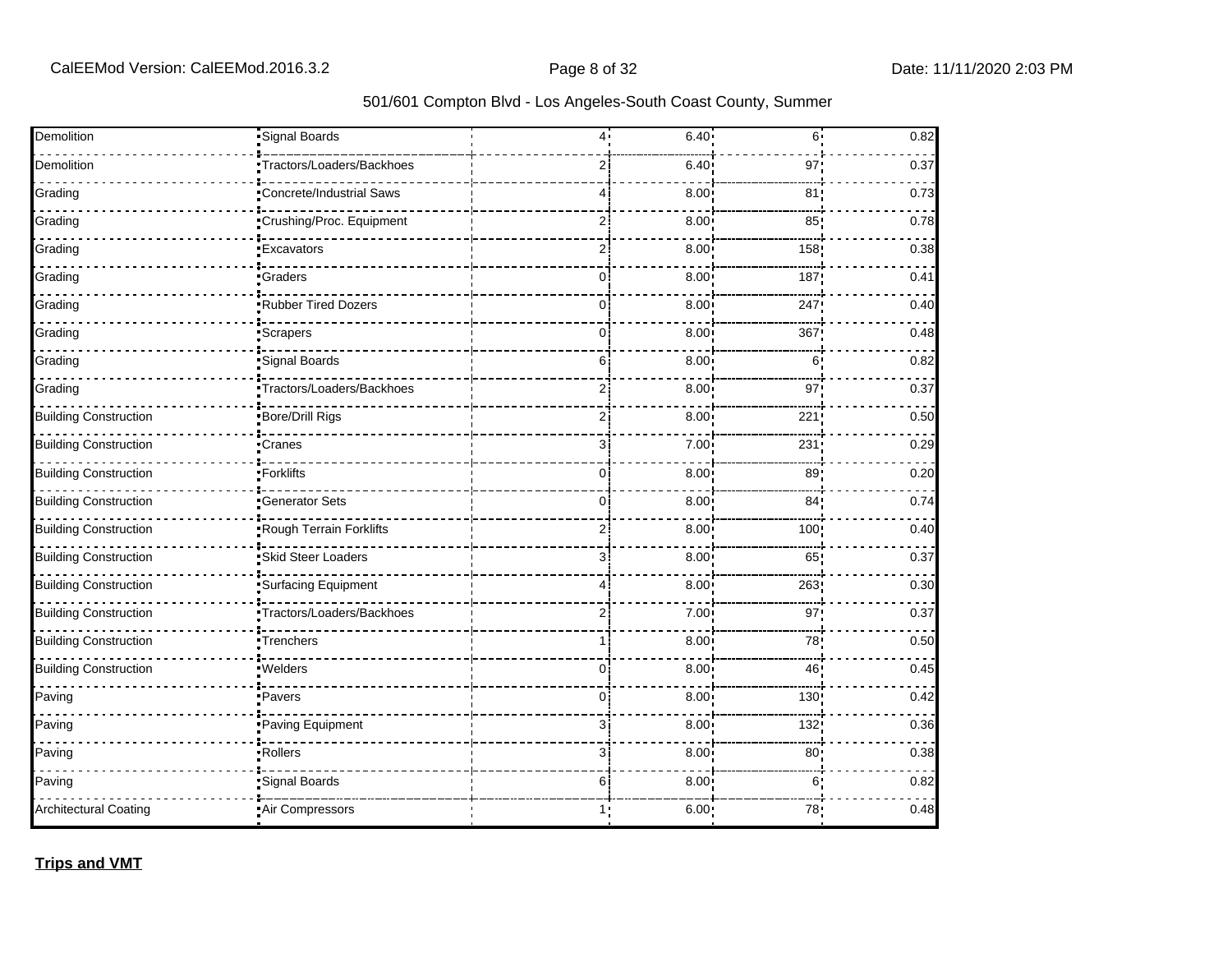| <b>Phase Name</b>            | <b>Offroad Equipment</b><br>Count | <b>Worker Trip</b><br><b>Number</b> | <b>Vendor Trip</b><br><b>Number</b> | <b>Hauling Trip</b><br><b>Number</b> | <b>Worker Trip</b><br>Length | <b>Vendor Trip</b><br>Length | <b>Hauling Trip</b><br>Length | <b>Worker Vehicle</b><br>Class | Vendor         | Hauling<br>Vehicle Class Vehicle Class |
|------------------------------|-----------------------------------|-------------------------------------|-------------------------------------|--------------------------------------|------------------------------|------------------------------|-------------------------------|--------------------------------|----------------|----------------------------------------|
| <b>Demolition</b>            | 24i                               | 60.00                               | 0.00                                | $309.00 \cdot$                       | 14.70i                       | 6.90!                        |                               | 34.20 LD Mix                   | <b>HDT Mix</b> | !HHDT                                  |
| Grading                      | 16i                               | 40.00                               | 0.00                                | $2,301.00 \cdot$                     | 14.70i                       | 6.90!                        |                               | 34.20 LD Mix                   | <b>HDT Mix</b> | !HHDT                                  |
| <b>Building Construction</b> | 17i                               | 301.00                              | 67.00                               | $0.00 \cdot$                         | 14.70 <sup>i</sup>           | 6.90!                        |                               | $20.00$ LD Mix                 | <b>HDT Mix</b> | !HHDT                                  |
| Paving                       | 121                               | 30.00                               | 0.00                                | $0.00 \cdot$                         | 14.70 <sup>i</sup>           | 6.90!                        |                               | $20.00$ LD Mix                 | <b>HDT Mix</b> | !HHDT                                  |
| Architectural Coating        |                                   | 60.00                               | 0.00                                | $0.00 \cdot$                         | $14.70 \cdot$                | $6.90 -$                     |                               | 20.00 LD Mix                   | <b>HDT Mix</b> | <b>HHDT</b>                            |

#### **3.1 Mitigation Measures Construction**

Water Exposed Area

Reduce Vehicle Speed on Unpaved Roads

#### **3.2 Demolition - 2022**

|                      | <b>ROG</b> | <b>NO<sub>x</sub></b> | CO      | SO <sub>2</sub> | Fugitive<br><b>PM10</b> | Exhaust<br><b>PM10</b> | <b>PM10</b><br>Total | Fugitive<br>PM2.5 | Exhaust<br>PM2.5 | PM2.5<br>Total |  | Bio- CO2   NBio- CO2   Total CO2 | CH <sub>4</sub> | <b>N2O</b> | CO <sub>2e</sub> |
|----------------------|------------|-----------------------|---------|-----------------|-------------------------|------------------------|----------------------|-------------------|------------------|----------------|--|----------------------------------|-----------------|------------|------------------|
| Category             |            |                       |         |                 |                         | lb/day                 |                      |                   |                  |                |  | lb/day                           |                 |            |                  |
| <b>Fugitive Dust</b> |            |                       |         |                 | 2.0238                  | 0.0000                 | 2.0238               | 0.3064            | 0.0000           | 0.3064         |  | 0.0000                           |                 |            | 0.0000           |
| Off-Road             | 5.6295     | 57.6727<br>. .        | 34.2977 | 0.0831          |                         | 2.5424                 | 2.5424               |                   | 2.3594           | 2.3594         |  | $7,968.628$ 7,968.628            | 2.3195          |            | .8,026.615       |
| <b>Total</b>         | 5.6295     | 57.6727               | 34.2977 | 0.0831          | 2.0238                  | 2.5424                 | 4.5663               | 0.3064            | 2.3594           | 2.6659         |  | 7,968.628 7,968.628              | 2.3195          |            | 8,026.615        |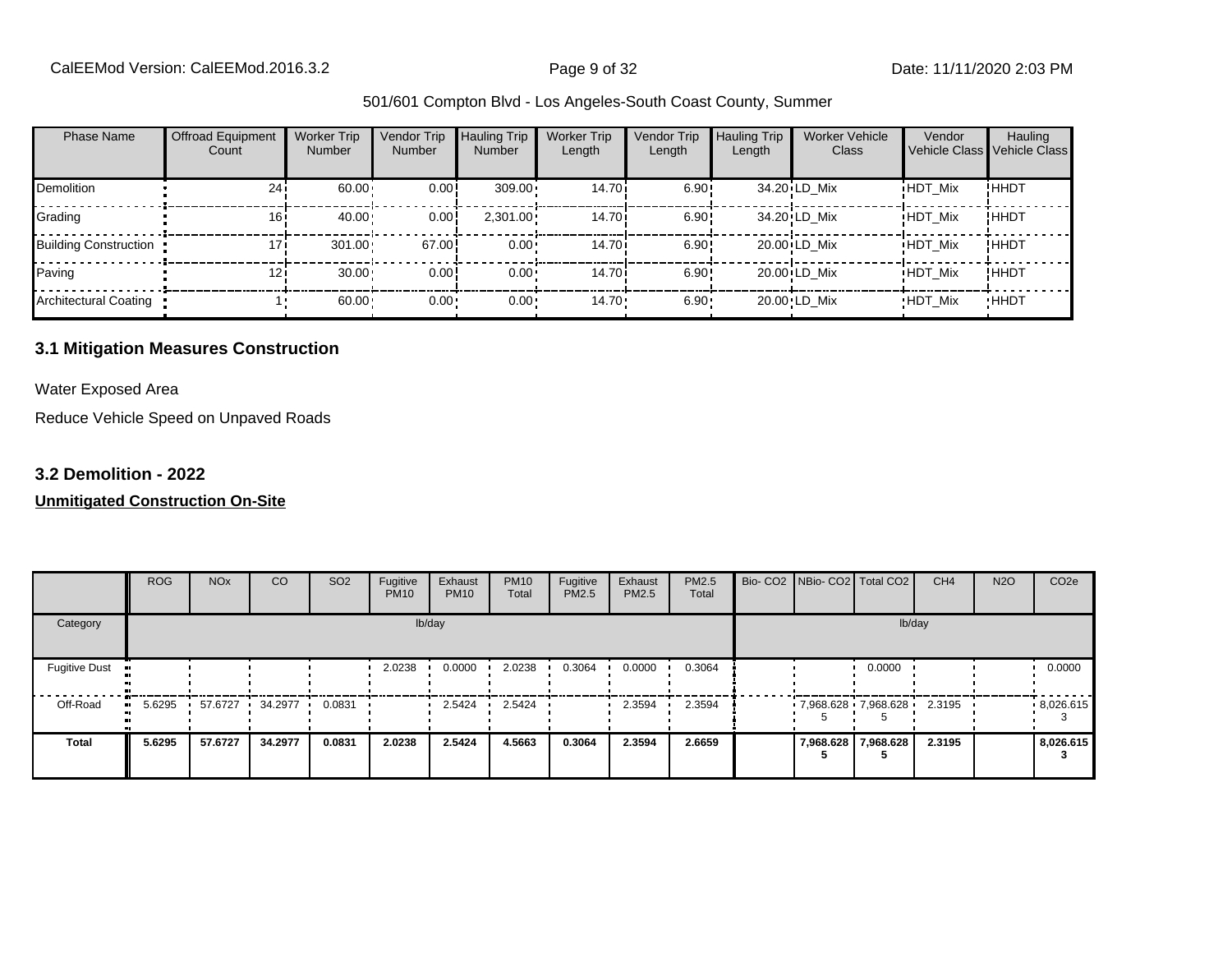#### **3.2 Demolition - 2022**

#### **Unmitigated Construction Off-Site**

|                      | <b>ROG</b> | <b>NO<sub>x</sub></b> | CO     | SO <sub>2</sub> | Fugitive<br><b>PM10</b> | Exhaust<br><b>PM10</b> | <b>PM10</b><br>Total | Fugitive<br>PM2.5 | Exhaust<br>PM2.5 | PM2.5<br>Total | Bio- CO2 NBio- CO2 Total CO2 |           | CH <sub>4</sub> | <b>N2O</b> | CO <sub>2e</sub>  |
|----------------------|------------|-----------------------|--------|-----------------|-------------------------|------------------------|----------------------|-------------------|------------------|----------------|------------------------------|-----------|-----------------|------------|-------------------|
| Category             |            |                       |        |                 |                         | lb/day                 |                      |                   |                  |                |                              | lb/day    |                 |            |                   |
| Hauling<br>$\bullet$ | 0.1172     | 3.3899                | 0.9229 | 0.0116          | 0.2798                  | 0.0113                 | 0.2911               | 0.0767            | 0.0108           | 0.0875         | $1,263.898$ $1,263.898$      |           | 0.0808          |            | $\cdot$ 1,265.918 |
| Vendor<br>$\bullet$  | 0.0000     | 0.0000                | 0.0000 | 0.0000          | 0.0000                  | 0.0000                 | 0.0000               | 0.0000            | 0.0000           | 0.0000         | 0.0000                       | 0.0000    | 0.0000          |            | 0.0000            |
| Worker<br>$\bullet$  | 0.2409     | 0.1597                | 2.2296 | 6.6200e-<br>003 | 0.6707                  | 5.2500e-<br>003        | 0.6759               | 0.1779            | 4.8400e-<br>003  | 0.1827         | $659.2274$ 659.2274          |           | 0.0182          |            | .659.6823         |
| <b>Total</b>         | 0.3581     | 3.5496                | 3.1525 | 0.0183          | 0.9505                  | 0.0165                 | 0.9670               | 0.2546            | 0.0156           | 0.2702         | 1,923.125                    | 1,923.125 | 0.0990          |            | 1,925.601         |

|                      | <b>ROG</b> | <b>NO<sub>x</sub></b> | CO      | SO <sub>2</sub> | Fugitive<br><b>PM10</b> | Exhaust<br><b>PM10</b> | <b>PM10</b><br>Total | Fugitive<br><b>PM2.5</b> | Exhaust<br><b>PM2.5</b> | PM2.5<br>Total |        | Bio- CO2   NBio- CO2   Total CO2 |                     | CH <sub>4</sub> | <b>N2O</b> | CO <sub>2e</sub> |
|----------------------|------------|-----------------------|---------|-----------------|-------------------------|------------------------|----------------------|--------------------------|-------------------------|----------------|--------|----------------------------------|---------------------|-----------------|------------|------------------|
| Category             |            |                       |         |                 |                         | lb/day                 |                      |                          |                         |                |        |                                  | lb/day              |                 |            |                  |
| <b>Fugitive Dust</b> |            |                       |         |                 | 0.9107                  | 0.0000                 | 0.9107               | 0.1379                   | 0.0000                  | 0.1379         |        |                                  | 0.0000              |                 |            | 0.0000           |
| Off-Road             | 5.6295     | 57.6727               | 34.2977 | 0.0831          |                         | 2.5424                 | 2.5424               |                          | 2.3594                  | 2.3594         | 0.0000 | 7,968.628 7,968.628              |                     | 2.3195          |            | .8,026.615       |
| <b>Total</b>         | 5.6295     | 57.6727               | 34.2977 | 0.0831          | 0.9107                  | 2.5424                 | 3.4531               | 0.1379                   | 2.3594                  | 2.4973         | 0.0000 |                                  | 7,968.628 7,968.628 | 2.3195          |            | 8,026.615        |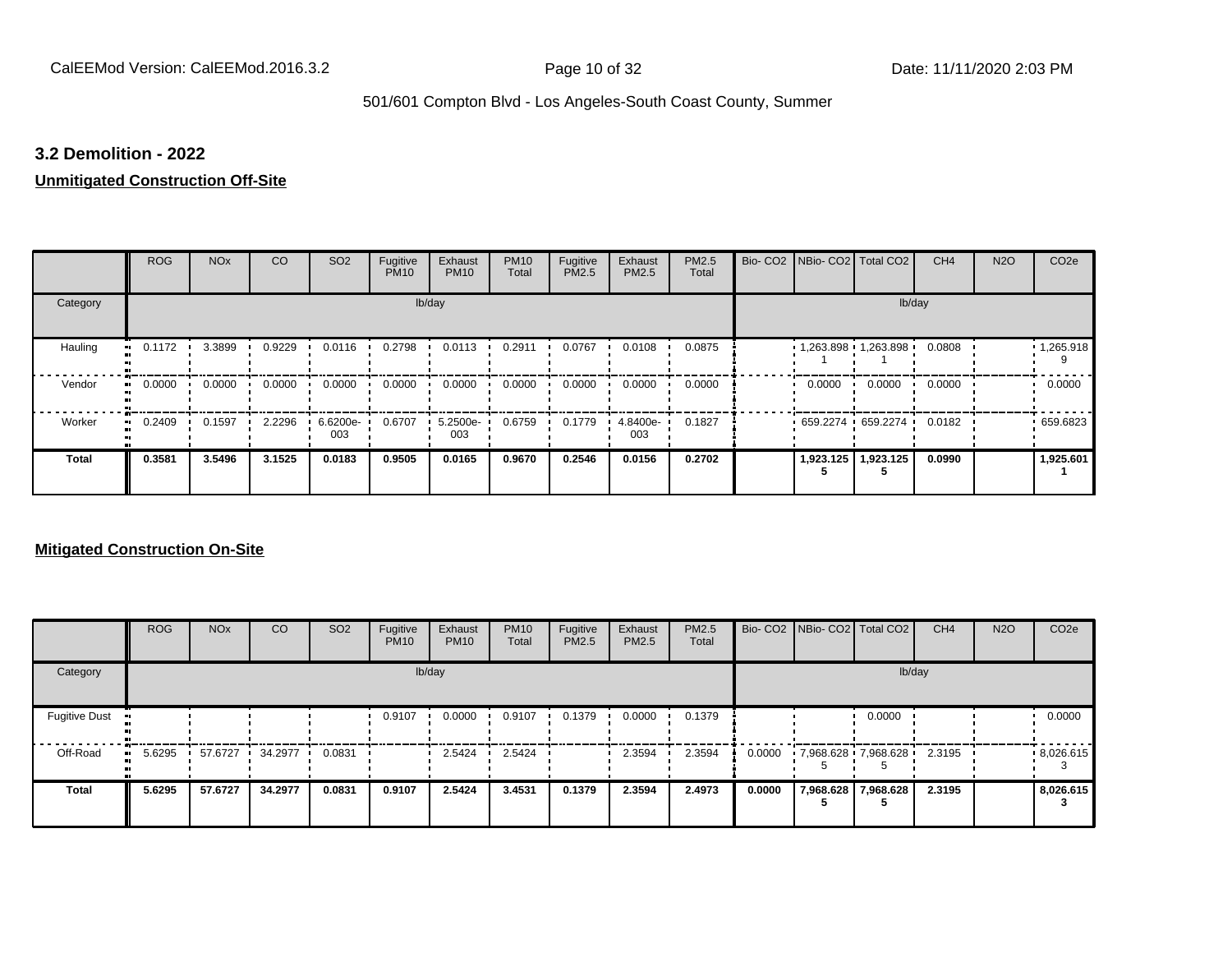#### **3.2 Demolition - 2022**

#### **Mitigated Construction Off-Site**

|                            | <b>ROG</b> | <b>NO<sub>x</sub></b> | CO     | SO <sub>2</sub> | Fugitive<br><b>PM10</b> | Exhaust<br><b>PM10</b> | <b>PM10</b><br>Total | Fugitive<br>PM2.5 | Exhaust<br>PM2.5 | PM2.5<br>Total | Bio- CO2   NBio- CO2   Total CO2 |           | CH <sub>4</sub> | <b>N2O</b> | CO <sub>2e</sub> |
|----------------------------|------------|-----------------------|--------|-----------------|-------------------------|------------------------|----------------------|-------------------|------------------|----------------|----------------------------------|-----------|-----------------|------------|------------------|
| Category                   |            |                       |        |                 |                         | lb/day                 |                      |                   |                  |                |                                  | lb/day    |                 |            |                  |
| Hauling<br>$\bullet$       | 0.1172     | 3.3899                | 0.9229 | 0.0116          | 0.2798                  | 0.0113                 | 0.2911               | 0.0767            | 0.0108           | 0.0875         | $1,263.898$ $1,263.898$          |           | 0.0808          |            | 1,265.918        |
| Vendor<br>$\bullet\bullet$ | 0.0000     | 0.0000                | 0.0000 | 0.0000          | 0.0000                  | 0.0000                 | 0.0000               | 0.0000            | 0.0000           | 0.0000         | 0.0000                           | 0.0000    | 0.0000          |            | 0.0000           |
| Worker<br>$\bullet$        | 0.2409     | 0.1597                | 2.2296 | 6.6200e-<br>003 | 0.6707                  | 5.2500e-<br>003        | 0.6759               | 0.1779            | 4.8400e-<br>003  | 0.1827         | $659.2274$ 659.2274              |           | 0.0182          |            | .659.6823        |
| <b>Total</b>               | 0.3581     | 3.5496                | 3.1525 | 0.0183          | 0.9505                  | 0.0165                 | 0.9670               | 0.2546            | 0.0156           | 0.2702         | 1,923.125                        | 1,923.125 | 0.0990          |            | 1,925.601        |

**3.3 Grading - 2022**

|                      | <b>ROG</b> | <b>NO<sub>x</sub></b> | CO      | SO <sub>2</sub> | Fugitive<br><b>PM10</b> | Exhaust<br><b>PM10</b> | <b>PM10</b><br>Total | Fugitive<br><b>PM2.5</b> | Exhaust<br>PM2.5 | PM2.5<br>Total  | Bio- CO2 NBio- CO2 Total CO2 |                         | CH <sub>4</sub> | <b>N2O</b> | CO <sub>2e</sub> |
|----------------------|------------|-----------------------|---------|-----------------|-------------------------|------------------------|----------------------|--------------------------|------------------|-----------------|------------------------------|-------------------------|-----------------|------------|------------------|
| Category             |            |                       |         |                 |                         | lb/day                 |                      |                          |                  |                 |                              | lb/day                  |                 |            |                  |
| <b>Fugitive Dust</b> |            |                       |         |                 | 0.0113                  | 0.0000                 | 0.0113               | 1.7000e-<br>003          | 0.0000           | 1.7000e-<br>003 |                              | 0.0000                  |                 |            | 0.0000           |
| Off-Road             | 3.4681     | 26.7164               | 36.1133 | 0.0598          |                         | 1.3967                 | 1.3967               |                          | 1.3686           | 1.3686          |                              | $5,598.109$ $5,598.109$ | 0.7649          |            | .5617.230        |
| <b>Total</b>         | 3.4681     | 26.7164               | 36.1133 | 0.0598          | 0.0113                  | 1.3967                 | 1.4080               | 1.7000e-<br>003          | 1.3686           | 1.3703          | 0                            | 5,598.109 5,598.109     | 0.7649          |            | 5,617.230        |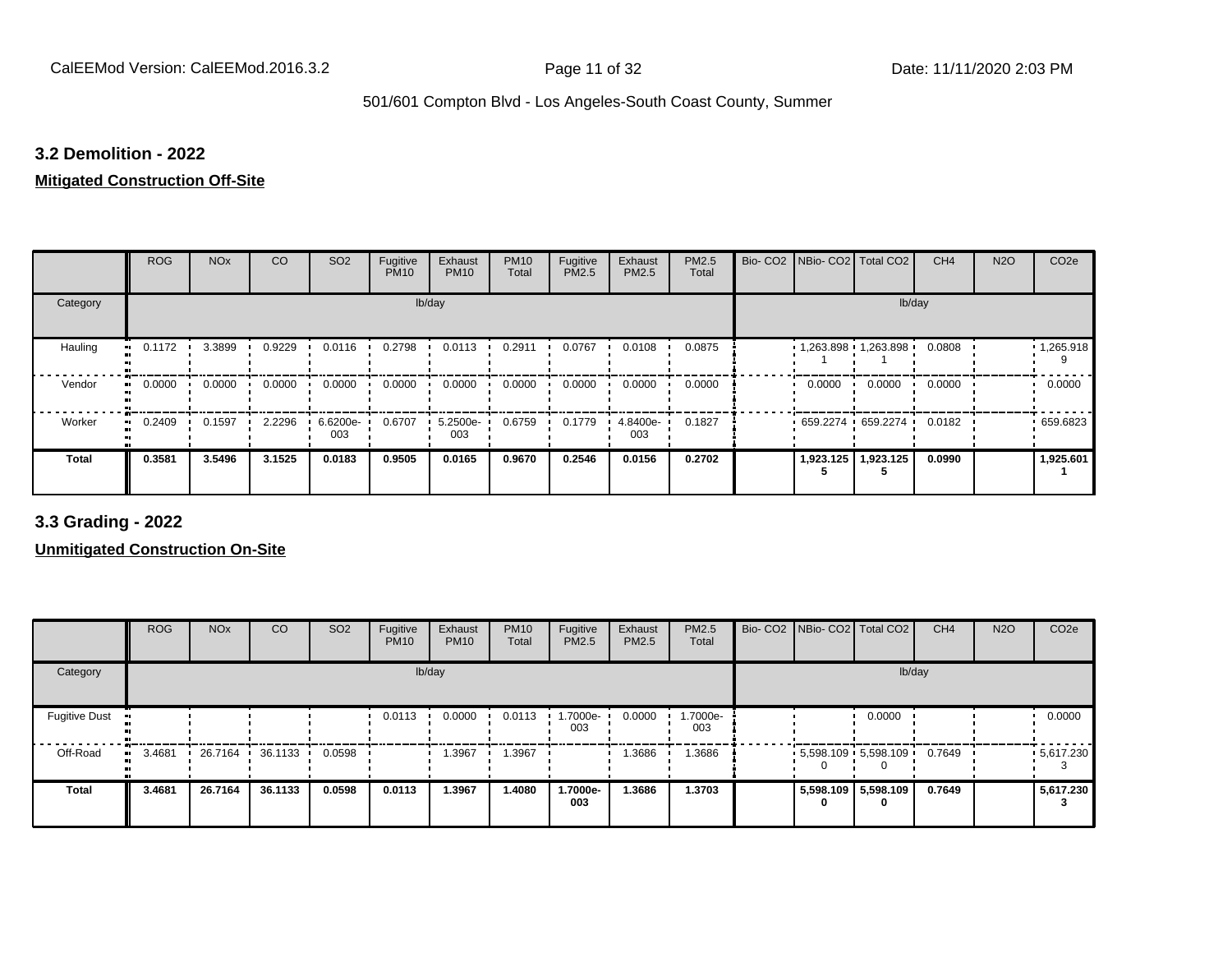#### **3.3 Grading - 2022**

#### **Unmitigated Construction Off-Site**

|                      | <b>ROG</b>                 | <b>NO<sub>x</sub></b> | CO     | SO <sub>2</sub> | Fugitive<br><b>PM10</b> | Exhaust<br><b>PM10</b> | <b>PM10</b><br>Total | Fugitive<br>PM2.5 | Exhaust<br>PM2.5 | PM2.5<br>Total | Bio- CO2   NBio- CO2   Total CO2 |                     | CH <sub>4</sub> | <b>N2O</b> | CO <sub>2e</sub> |
|----------------------|----------------------------|-----------------------|--------|-----------------|-------------------------|------------------------|----------------------|-------------------|------------------|----------------|----------------------------------|---------------------|-----------------|------------|------------------|
| Category             |                            |                       |        |                 |                         | lb/day                 |                      |                   |                  |                |                                  |                     | lb/day          |            |                  |
| Hauling<br>$\bullet$ | 0.1556                     | 4.5029                | 1.2259 | 0.0155          | 4.8197                  | 0.0150                 | 4.8347               | 1.1937            | 0.0143           | 1.2080         | $1,678.852$ $1,678.852$          |                     | 0.1074          |            | 1,681.536        |
| Vendor               | 0.0000<br>$\bullet$        | 0.0000                | 0.0000 | 0.0000          | 0.0000                  | 0.0000                 | 0.0000               | 0.0000            | 0.0000           | 0.0000         | 0.0000                           | 0.0000              | 0.0000          |            | 0.0000           |
| Worker               | 0.1606<br>$\bullet\bullet$ | 0.1065                | 1.4864 | 4.4100e-<br>003 | 0.4471                  | 3.5000e-<br>003        | 0.4506               | 0.1186            | 3.2200e-<br>003  | 0.1218         |                                  | 439.4849 439.4849 ' | 0.0121          |            | 439.7882         |
| <b>Total</b>         | 0.3162                     | 4.6094                | 2.7123 | 0.0199          | 5.2668                  | 0.0185                 | 5.2853               | 1.3122            | 0.0175           | 1.3298         |                                  | 2,118.336 2,118.336 | 0.1195          |            | 2,121.324        |

|                      | <b>ROG</b> | <b>NO<sub>x</sub></b> | <b>CO</b> | SO <sub>2</sub> | Fugitive<br><b>PM10</b> | Exhaust<br><b>PM10</b> | <b>PM10</b><br>Total | Fugitive<br><b>PM2.5</b> | Exhaust<br><b>PM2.5</b> | PM2.5<br>Total  |        |   | Bio- CO2   NBio- CO2   Total CO2 | CH <sub>4</sub> | <b>N2O</b> | CO <sub>2e</sub> |
|----------------------|------------|-----------------------|-----------|-----------------|-------------------------|------------------------|----------------------|--------------------------|-------------------------|-----------------|--------|---|----------------------------------|-----------------|------------|------------------|
| Category             |            |                       |           |                 |                         | lb/day                 |                      |                          |                         |                 |        |   | lb/day                           |                 |            |                  |
| <b>Fugitive Dust</b> |            |                       |           |                 | 5.0600e-<br>003         | 0.0000                 | 5.0600e-<br>003      | 7.7000e-<br>004          | 0.0000                  | 7.7000e-<br>004 |        |   | 0.0000                           |                 |            | 0.0000           |
| Off-Road             | 3.4681<br> | 26.7164               | 36.1133   | 0.0598          |                         | .3967                  | 1.3967               |                          | 1.3686                  | 1.3686          | 0.0000 |   | $5,598.109$ $5,598.109$          | 0.7649          |            | $-5,617.230$     |
| Total                | 3.4681     | 26.7164               | 36.1133   | 0.0598          | 5.0600e-<br>003         | 1.3967                 | 1.4018               | 7.7000e-<br>004          | 1.3686                  | 1.3694          | 0.0000 | 0 | 5,598.109 5,598.109<br>0         | 0.7649          |            | 5,617.230        |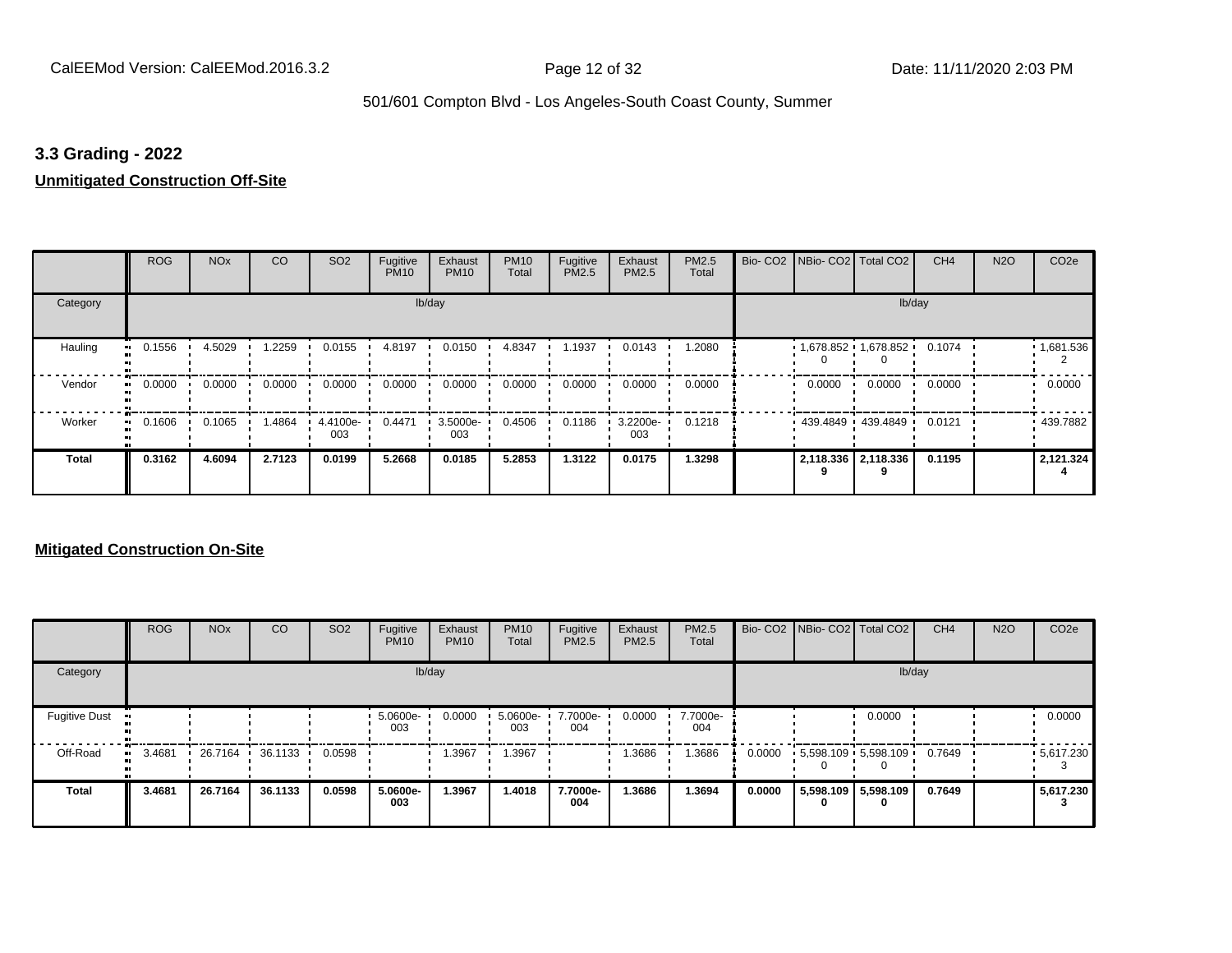#### **3.3 Grading - 2022**

#### **Mitigated Construction Off-Site**

|                     | <b>ROG</b> | <b>NO<sub>x</sub></b> | CO     | SO <sub>2</sub> | Fugitive<br><b>PM10</b> | Exhaust<br><b>PM10</b> | <b>PM10</b><br>Total | Fugitive<br>PM2.5 | Exhaust<br>PM2.5 | PM2.5<br>Total | Bio- CO2   NBio- CO2   Total CO2 |                         | CH <sub>4</sub> | <b>N2O</b> | CO <sub>2e</sub> |
|---------------------|------------|-----------------------|--------|-----------------|-------------------------|------------------------|----------------------|-------------------|------------------|----------------|----------------------------------|-------------------------|-----------------|------------|------------------|
| Category            |            |                       |        |                 | lb/day                  |                        |                      |                   |                  |                |                                  | lb/day                  |                 |            |                  |
| Hauling             | 0.1556     | 4.5029                | 1.2259 | 0.0155          | 4.8197                  | 0.0150                 | 4.8347               | 1.1937            | 0.0143           | 1.2080         |                                  | $1,678.852$ $1,678.852$ | 0.1074          |            | 1,681.536        |
| Vendor<br>$\bullet$ | 0.0000     | 0.0000                | 0.0000 | 0.0000          | 0.0000                  | 0.0000                 | 0.0000               | 0.0000            | 0.0000           | 0.0000         | 0.0000                           | 0.0000                  | 0.0000          |            | 0.0000           |
| Worker<br>$\bullet$ | 0.1606     | 0.1065                | 1.4864 | 4.4100e-<br>003 | 0.4471                  | 3.5000e-<br>003        | 0.4506               | 0.1186            | 3.2200e-<br>003  | 0.1218         |                                  | 439.4849 439.4849 '     | 0.0121          |            | 439.7882         |
| <b>Total</b>        | 0.3162     | 4.6094                | 2.7123 | 0.0199          | 5.2668                  | 0.0185                 | 5.2853               | 1.3122            | 0.0175           | 1.3298         |                                  | 2,118.336 2,118.336     | 0.1195          |            | 2,121.324        |

**3.3 Grading - 2023**

|                      | <b>ROG</b> | <b>NO<sub>x</sub></b> | CO      | SO <sub>2</sub> | Fugitive<br><b>PM10</b> | Exhaust<br><b>PM10</b> | <b>PM10</b><br>Total | Fugitive<br><b>PM2.5</b> | Exhaust<br>PM2.5 | PM2.5<br>Total  | Bio- CO2 NBio- CO2 Total CO2 |                       | CH <sub>4</sub> | <b>N2O</b> | CO <sub>2e</sub>  |
|----------------------|------------|-----------------------|---------|-----------------|-------------------------|------------------------|----------------------|--------------------------|------------------|-----------------|------------------------------|-----------------------|-----------------|------------|-------------------|
| Category             |            |                       |         |                 |                         | lb/day                 |                      |                          |                  |                 |                              | lb/day                |                 |            |                   |
| <b>Fugitive Dust</b> |            |                       |         |                 | 0.0113                  | 0.0000                 | 0.0113               | 1.7000e-<br>003          | 0.0000           | 1.7000e-<br>003 |                              | 0.0000                |                 |            | 0.0000            |
| Off-Road             | 3.2595     | 24.6304               | 36.0668 | 0.0598          |                         | 1.2089                 | 1.2089               |                          | 1.1846           | 1.1846          |                              | $5,598.968$ 5,598.968 | 0.7456          |            | $\cdot$ 5,617.608 |
| <b>Total</b>         | 3.2595     | 24.6304               | 36.0668 | 0.0598          | 0.0113                  | 1.2089                 | 1.2201               | 1.7000e-<br>003          | 1.1846           | 1.1863          |                              | 5,598.968 5,598.968   | 0.7456          |            | 5,617.608         |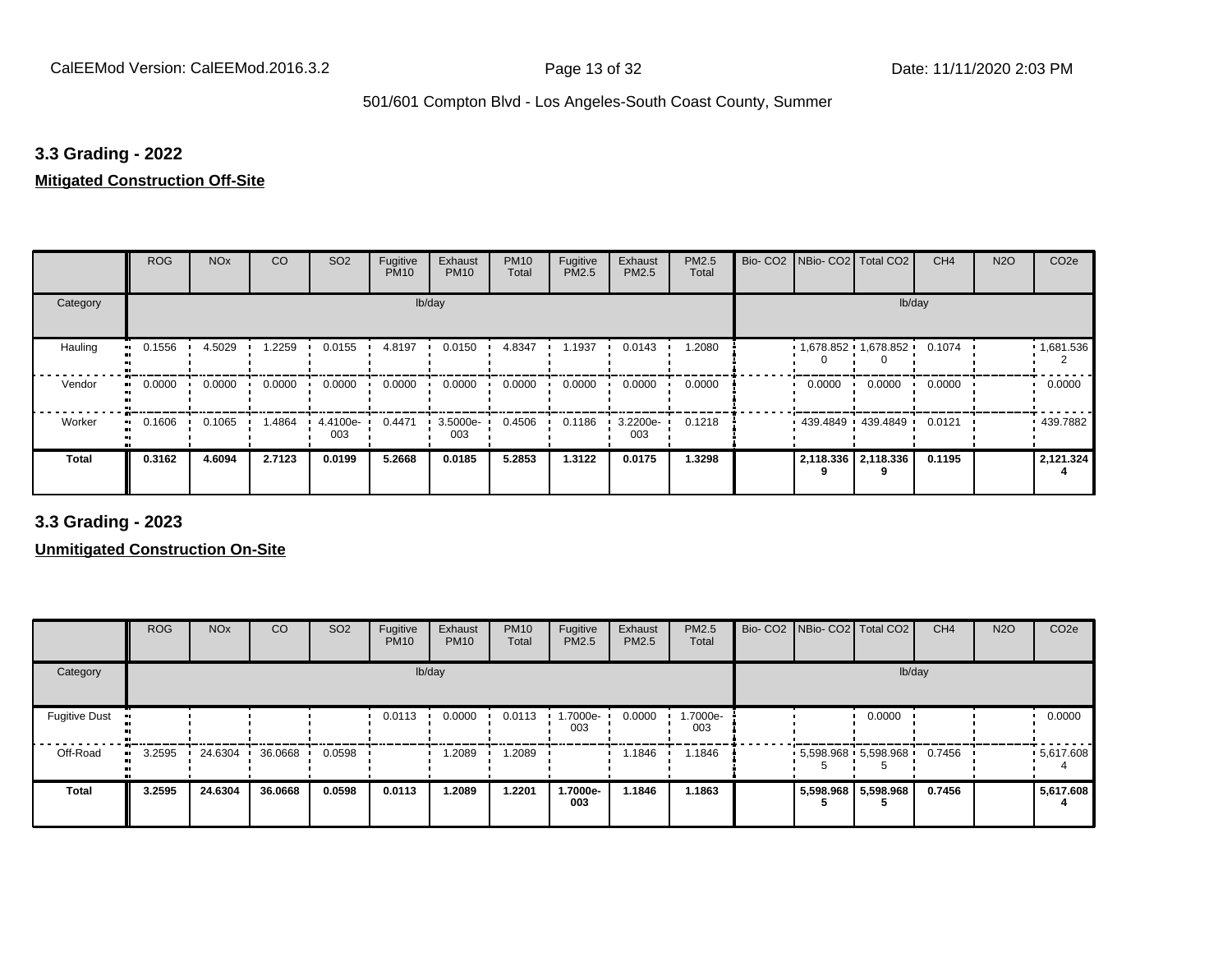#### **3.3 Grading - 2023**

## **Unmitigated Construction Off-Site**

|                      | <b>ROG</b>                 | <b>NO<sub>x</sub></b> | CO     | SO <sub>2</sub> | Fugitive<br><b>PM10</b> | Exhaust<br><b>PM10</b> | <b>PM10</b><br>Total | Fugitive<br>PM2.5 | Exhaust<br>PM2.5 | PM2.5<br>Total | Bio- CO2   NBio- CO2   Total CO2 |                     | CH <sub>4</sub> | <b>N2O</b> | CO <sub>2e</sub> |
|----------------------|----------------------------|-----------------------|--------|-----------------|-------------------------|------------------------|----------------------|-------------------|------------------|----------------|----------------------------------|---------------------|-----------------|------------|------------------|
| Category             |                            |                       |        |                 |                         | lb/day                 |                      |                   |                  |                |                                  |                     | lb/day          |            |                  |
| Hauling<br>$\bullet$ | 0.1014                     | 2.8257                | 1.1219 | 0.0148          | 0.3895                  | 6.1600e-<br>003        | 0.3957               | 0.1063            | 5.8900e-<br>003  | 0.1121         | $1,609.444$ $1,609.444$ $1$      |                     | 0.1017          |            | 1,611.986        |
| Vendor               | 0.0000<br>$\bullet$        | 0.0000                | 0.0000 | 0.0000          | 0.0000                  | 0.0000                 | 0.0000               | 0.0000            | 0.0000           | 0.0000         | 0.0000                           | 0.0000              | 0.0000          |            | 0.0000           |
| Worker               | 0.1508<br>$\bullet\bullet$ | 0.0963                | .3689  | 4.2500e-<br>003 | 0.4471                  | 3.4000e-<br>003        | 0.4505               | 0.1186            | 3.1300e-<br>003  | 0.1217         |                                  | 423.3928 423.3928 ' | 0.0109          |            | 423.6662         |
| <b>Total</b>         | 0.2523                     | 2.9221                | 2.4908 | 0.0190          | 0.8366                  | 9.5600e-<br>003        | 0.8462               | 0.2248            | 9.0200e-<br>003  | 0.2339         |                                  | 2,032.837 2,032.837 | 0.1126          |            | 2,035.653        |

|                      | <b>ROG</b> | <b>NO<sub>x</sub></b> | CO      | SO <sub>2</sub> | Fugitive<br><b>PM10</b> | Exhaust<br><b>PM10</b> | <b>PM10</b><br>Total | Fugitive<br>PM2.5 | Exhaust<br><b>PM2.5</b> | PM2.5<br>Total  |        | Bio- CO2   NBio- CO2   Total CO2 | CH <sub>4</sub> | <b>N2O</b> | CO <sub>2e</sub> |
|----------------------|------------|-----------------------|---------|-----------------|-------------------------|------------------------|----------------------|-------------------|-------------------------|-----------------|--------|----------------------------------|-----------------|------------|------------------|
| Category             |            |                       |         |                 |                         | lb/day                 |                      |                   |                         |                 |        | lb/day                           |                 |            |                  |
| <b>Fugitive Dust</b> |            |                       |         |                 | 5.0600e-<br>003         | 0.0000                 | 5.0600e-<br>003      | 7.7000e-<br>004   | 0.0000                  | 7.7000e-<br>004 |        | 0.0000                           |                 |            | 0.0000           |
| Off-Road             | 3.2595     | 24.6304               | 36.0668 | 0.0598          |                         | 1.2089                 | .2089                |                   | 1.1846                  | .1846           | 0.0000 | 5,598.968 5,598.968              | 0.7456          |            | .5617.608        |
| <b>Total</b>         | 3.2595     | 24.6304               | 36.0668 | 0.0598          | 5.0600e-<br>003         | 1.2089                 | 1.2139               | 7.7000e-<br>004   | 1.1846                  | 1.1854          | 0.0000 | 5,598.968 5,598.968              | 0.7456          |            | 5,617.608        |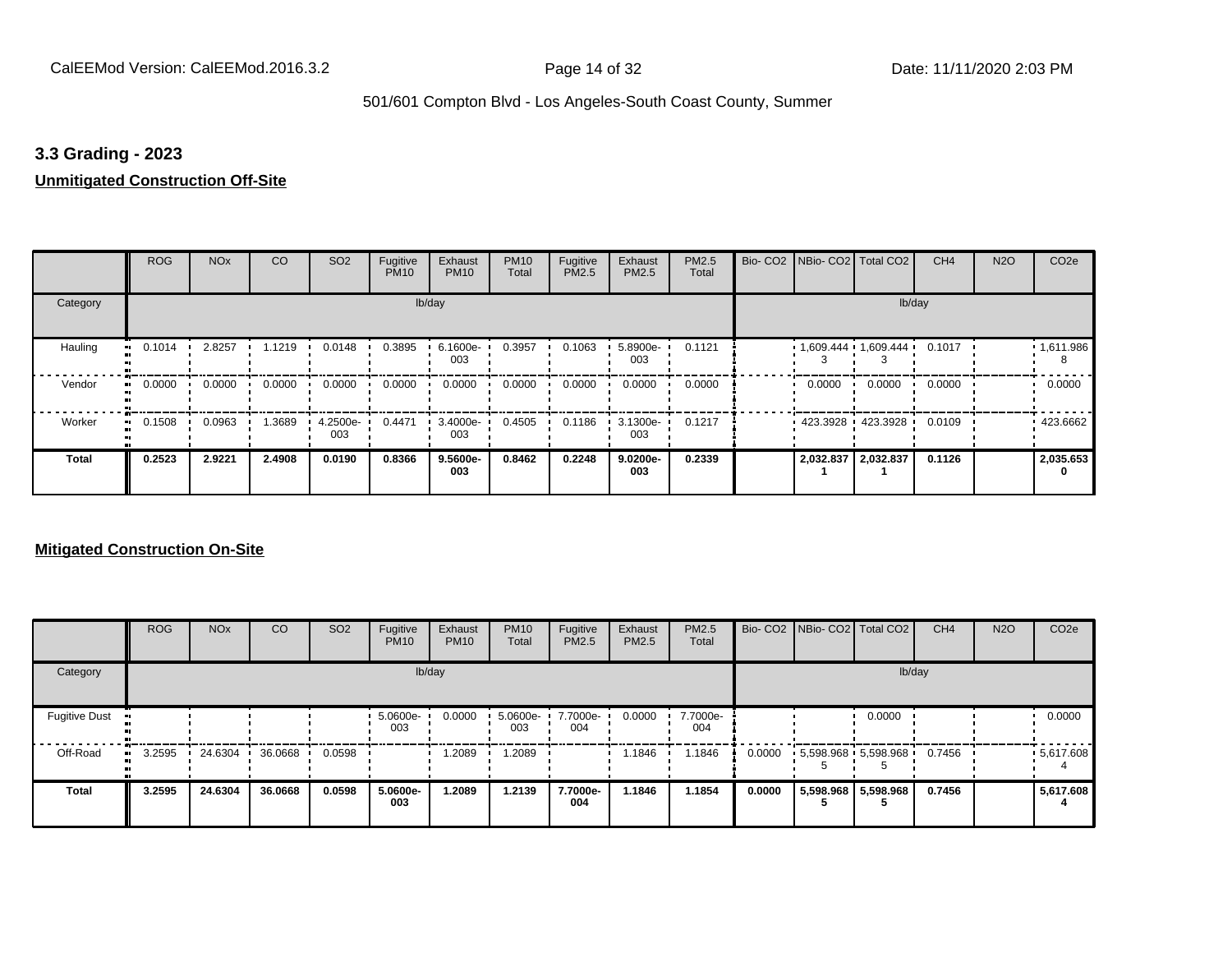#### **3.3 Grading - 2023**

#### **Mitigated Construction Off-Site**

|                     | <b>ROG</b> | <b>NO<sub>x</sub></b> | CO     | SO <sub>2</sub> | Fugitive<br><b>PM10</b> | Exhaust<br><b>PM10</b> | <b>PM10</b><br>Total | Fugitive<br>PM2.5 | Exhaust<br>PM2.5 | PM2.5<br>Total | Bio-CO <sub>2</sub> | NBio- CO2   Total CO2       |                   | CH <sub>4</sub> | <b>N2O</b> | CO <sub>2e</sub> |
|---------------------|------------|-----------------------|--------|-----------------|-------------------------|------------------------|----------------------|-------------------|------------------|----------------|---------------------|-----------------------------|-------------------|-----------------|------------|------------------|
| Category            |            |                       |        |                 |                         | lb/day                 |                      |                   |                  |                |                     |                             | lb/day            |                 |            |                  |
| Hauling             | 0.1014     | 2.8257                | 1.1219 | 0.0148          | 0.3895                  | 6.1600e-<br>003        | 0.3957               | 0.1063            | 5.8900e-<br>003  | 0.1121         |                     | $1,609.444$ $1,609.444$ $1$ |                   | 0.1017          |            | 1,611.986        |
| Vendor<br>$\bullet$ | 0.0000     | 0.0000                | 0.0000 | 0.0000          | 0.0000                  | 0.0000                 | 0.0000               | 0.0000            | 0.0000           | 0.0000         |                     | 0.0000                      | 0.0000            | 0.0000          |            | 0.0000           |
| Worker<br>$\bullet$ | 0.1508     | 0.0963                | 1.3689 | 4.2500e-<br>003 | 0.4471                  | 3.4000e-<br>003        | 0.4505               | 0.1186            | 3.1300e-<br>003  | 0.1217         |                     |                             | 423.3928 423.3928 | 0.0109          |            | 423.6662         |
| Total               | 0.2523     | 2.9221                | 2.4908 | 0.0190          | 0.8366                  | 9.5600e-<br>003        | 0.8462               | 0.2248            | 9.0200e-<br>003  | 0.2339         |                     | 2,032.837 2,032.837         |                   | 0.1126          |            | 2,035.653        |

**3.4 Building Construction - 2023**

|              | <b>ROG</b>             | <b>NO<sub>x</sub></b> | CO                | SO <sub>2</sub> | Fugitive<br><b>PM10</b> | Exhaust<br><b>PM10</b> | <b>PM10</b><br>Total | Fugitive<br><b>PM2.5</b> | Exhaust<br>PM2.5 | <b>PM2.5</b><br>Total |  | Bio- CO2   NBio- CO2   Total CO2 | CH <sub>4</sub> | <b>N2O</b> | CO <sub>2e</sub> |
|--------------|------------------------|-----------------------|-------------------|-----------------|-------------------------|------------------------|----------------------|--------------------------|------------------|-----------------------|--|----------------------------------|-----------------|------------|------------------|
| Category     |                        |                       |                   |                 |                         | lb/day                 |                      |                          |                  |                       |  |                                  | lb/day          |            |                  |
| Off-Road     | 3.1029<br>$\mathbf{H}$ | 33.6216               | $30.5839$ $\cdot$ | 0.0831          |                         | .3945                  | 1.3945               |                          | 1.2830           | 1.2830                |  | $8,039.945$ $8,039.945$          | 2.6003          |            | .8,104.952       |
| <b>Total</b> | 3.1029                 | 33.6216               | 30.5839           | 0.0831          |                         | 1.3945                 | 1.3945               |                          | 1.2830           | 1.2830                |  | 8,039.945   8,039.945            | 2.6003          |            | 8,104.952        |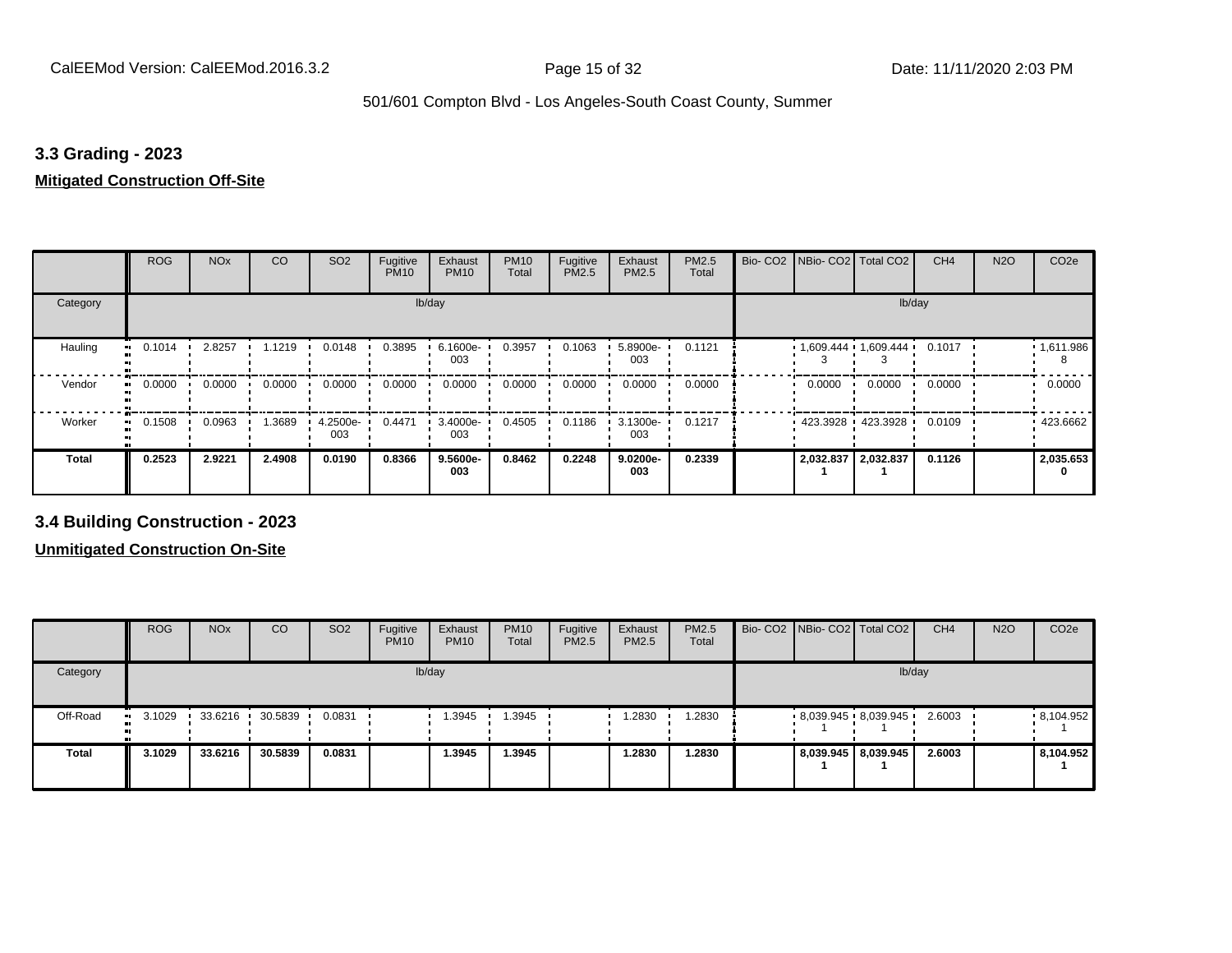## **3.4 Building Construction - 2023**

## **Unmitigated Construction Off-Site**

|                     | <b>ROG</b>          | <b>NO<sub>x</sub></b> | CO      | SO <sub>2</sub> | Fugitive<br><b>PM10</b> | Exhaust<br><b>PM10</b> | <b>PM10</b><br>Total | Fugitive<br><b>PM2.5</b> | Exhaust<br>PM2.5 | PM2.5<br>Total | Bio- CO2   NBio- CO2   Total CO2 |                     | CH <sub>4</sub> | <b>N2O</b> | CO <sub>2e</sub>  |
|---------------------|---------------------|-----------------------|---------|-----------------|-------------------------|------------------------|----------------------|--------------------------|------------------|----------------|----------------------------------|---------------------|-----------------|------------|-------------------|
| Category            |                     |                       |         |                 |                         | lb/day                 |                      |                          |                  |                |                                  |                     | lb/day          |            |                   |
| Hauling<br>œ        | 0.0000              | 0.0000                | 0.0000  | 0.0000          | 0.0000                  | 0.0000                 | 0.0000               | 0.0000                   | 0.0000           | 0.0000         | 0.0000                           | 0.0000              | 0.0000          |            | 0.0000            |
| Vendor              | 0.1418<br>$\bullet$ | 4.6938                | 1.4531  | 0.0165          | 0.4290                  | $5.4200e -$<br>003     | 0.4344               | 0.1235                   | 5.1800e-<br>003  | 0.1287         | $1,768.179$ $1,768.179$          |                     | 0.0928          |            | $\cdot$ 1,770.500 |
| Worker<br>$\bullet$ | 1.1350              | 0.7248                | 10.3006 | 0.0320          | 3.3645                  | 0.0256                 | 3.3901               | 0.8923                   | 0.0236           | 0.9158         | $3,186.030$ $3,186.030$          |                     | 0.0823          |            | .3,188.088        |
| <b>Total</b>        | 1.2768              | 5.4186                | 11.7537 | 0.0485          | 3.7934                  | 0.0310                 | 3.8245               | 1.0158                   | 0.0287           | 1.0445         |                                  | 4,954.210 4,954.210 | 0.1751          |            | 4,958.589         |

|              | <b>ROG</b>     | <b>NO<sub>x</sub></b> | CO      | SO <sub>2</sub> | Fugitive<br><b>PM10</b> | Exhaust<br><b>PM10</b> | <b>PM10</b><br><b>Total</b> | Fugitive<br>PM2.5 | Exhaust<br><b>PM2.5</b> | <b>PM2.5</b><br>Total |        | Bio- CO2   NBio- CO2   Total CO2 | CH <sub>4</sub> | <b>N2O</b> | CO <sub>2e</sub> |
|--------------|----------------|-----------------------|---------|-----------------|-------------------------|------------------------|-----------------------------|-------------------|-------------------------|-----------------------|--------|----------------------------------|-----------------|------------|------------------|
| Category     |                |                       |         |                 |                         | lb/day                 |                             |                   |                         |                       |        | lb/day                           |                 |            |                  |
| Off-Road     | $\cdot$ 3.1029 | 33.6216               | 30.5839 | 0.0831          |                         | 1.3945                 | .3945                       |                   | 1.2830                  | .2830                 | 0.0000 | 8,039.945 8,039.945              | 2.6003          |            | .8,104.952       |
| <b>Total</b> | 3.1029         | 33.6216               | 30.5839 | 0.0831          |                         | 1.3945                 | .3945                       |                   | 1.2830                  | 1.2830                | 0.0000 | 8,039.945   8,039.945            | 2.6003          |            | 8,104.952        |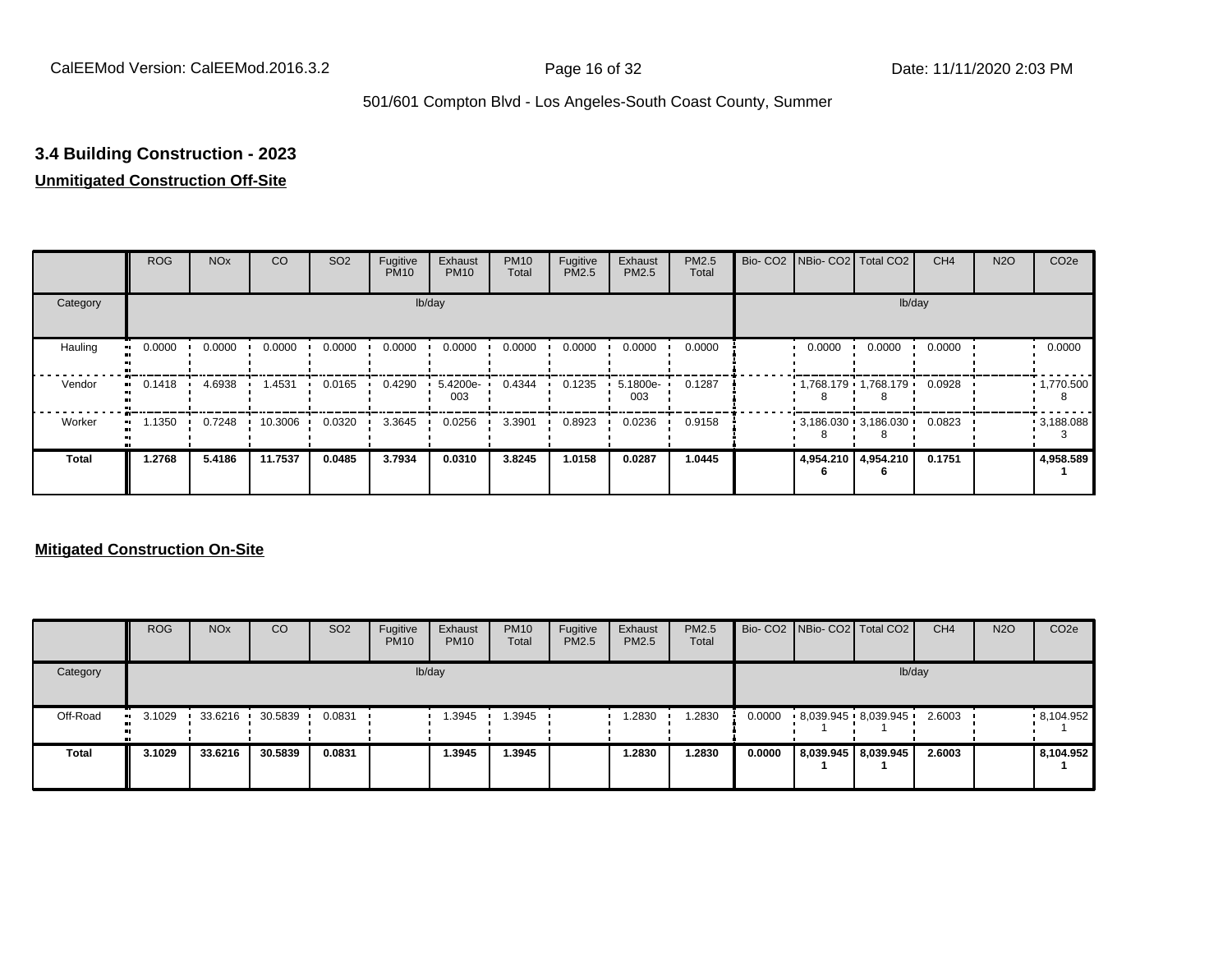## **3.4 Building Construction - 2023**

#### **Mitigated Construction Off-Site**

|                           | <b>ROG</b> | <b>NO<sub>x</sub></b> | <b>CO</b> | SO <sub>2</sub> | Fugitive<br><b>PM10</b> | Exhaust<br><b>PM10</b> | <b>PM10</b><br>Total | Fugitive<br>PM2.5 | Exhaust<br>PM2.5 | PM2.5<br>Total | Bio- CO2   NBio- CO2   Total CO2 |                     | CH <sub>4</sub> | <b>N2O</b> | CO <sub>2e</sub>  |
|---------------------------|------------|-----------------------|-----------|-----------------|-------------------------|------------------------|----------------------|-------------------|------------------|----------------|----------------------------------|---------------------|-----------------|------------|-------------------|
| Category                  |            |                       |           |                 |                         | lb/day                 |                      |                   |                  |                |                                  | lb/day              |                 |            |                   |
| Hauling<br>$\blacksquare$ | 0.0000     | 0.0000                | 0.0000    | 0.0000          | 0.0000                  | 0.0000                 | 0.0000               | 0.0000            | 0.0000           | 0.0000         | 0.0000                           | 0.0000              | 0.0000          |            | 0.0000            |
| Vendor<br>$\bullet$       | 0.1418     | 4.6938                | 1.4531    | 0.0165          | 0.4290                  | 5.4200e-<br>003        | 0.4344               | 0.1235            | 5.1800e-<br>003  | 0.1287         | $1,768.179$ 1,768.179            |                     | 0.0928          |            | $\cdot$ 1,770.500 |
| Worker<br>$\bullet$       | 1.1350     | 0.7248                | 10.3006   | 0.0320          | 3.3645                  | 0.0256                 | 3.3901               | 0.8923            | 0.0236           | 0.9158         | $3,186.030$ $3,186.030$          |                     | 0.0823          |            | .3,188.088        |
| <b>Total</b>              | 1.2768     | 5.4186                | 11.7537   | 0.0485          | 3.7934                  | 0.0310                 | 3.8245               | 1.0158            | 0.0287           | 1.0445         |                                  | 4,954.210 4,954.210 | 0.1751          |            | 4,958.589         |

**3.4 Building Construction - 2024**

|              | <b>ROG</b>             | <b>NO<sub>x</sub></b> | CO      | SO <sub>2</sub> | Fugitive<br><b>PM10</b> | Exhaust<br><b>PM10</b> | <b>PM10</b><br>Total | Fugitive<br><b>PM2.5</b> | Exhaust<br><b>PM2.5</b> | <b>PM2.5</b><br>Total |   | Bio- CO2 NBio- CO2 Total CO2 | CH <sub>4</sub> | <b>N2O</b> | CO <sub>2e</sub> |
|--------------|------------------------|-----------------------|---------|-----------------|-------------------------|------------------------|----------------------|--------------------------|-------------------------|-----------------------|---|------------------------------|-----------------|------------|------------------|
| Category     |                        |                       |         |                 |                         | lb/day                 |                      |                          |                         |                       |   |                              | lb/day          |            |                  |
| Off-Road     | 3.0200<br>$\mathbf{u}$ | 32.0996               | 30.4710 | 0.0831          |                         | i.3160                 | 1.3160               |                          | 1.2107                  | 1.2107                | ŏ | $8,043.553$ $8,043.553$      | 2.6015          |            | .8,108.590       |
| <b>Total</b> | 3.0200                 | 32.0996               | 30.4710 | 0.0831          |                         | 1.3160                 | 1.3160               |                          | 1.2107                  | 1.2107                | 8 | 8,043.553 8,043.553<br>8     | 2.6015          |            | 8,108.590<br>0   |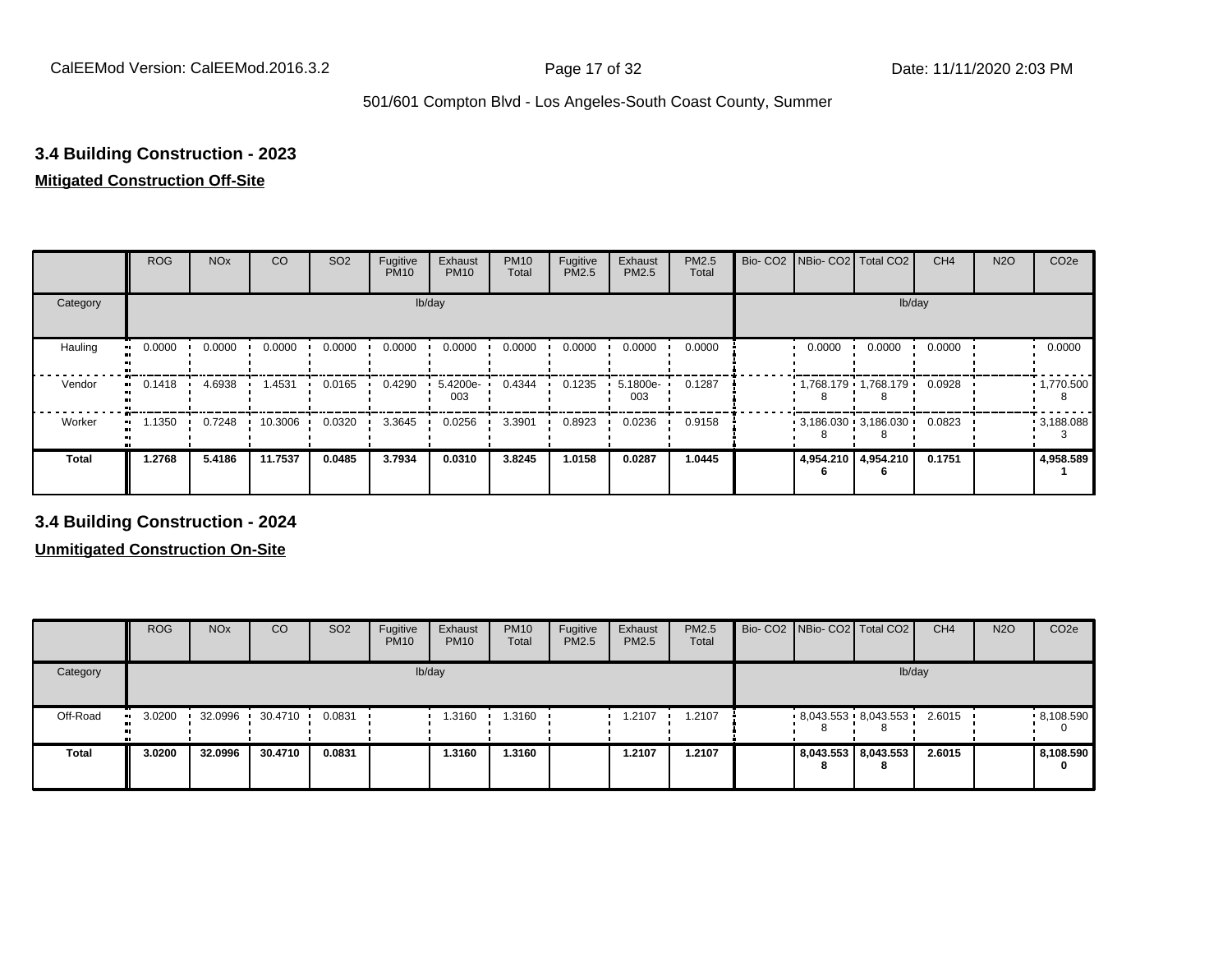## **3.4 Building Construction - 2024**

## **Unmitigated Construction Off-Site**

|                     | <b>ROG</b>          | <b>NO<sub>x</sub></b> | CO      | SO <sub>2</sub> | Fugitive<br><b>PM10</b> | Exhaust<br><b>PM10</b> | <b>PM10</b><br>Total | Fugitive<br><b>PM2.5</b> | Exhaust<br>PM2.5 | PM2.5<br>Total |        | Bio- CO2   NBio- CO2   Total CO2 | CH <sub>4</sub> | <b>N2O</b> | CO <sub>2e</sub> |
|---------------------|---------------------|-----------------------|---------|-----------------|-------------------------|------------------------|----------------------|--------------------------|------------------|----------------|--------|----------------------------------|-----------------|------------|------------------|
| Category            |                     |                       |         |                 |                         | lb/day                 |                      |                          |                  |                |        |                                  | lb/day          |            |                  |
| Hauling<br>œ        | 0.0000              | 0.0000                | 0.0000  | 0.0000          | 0.0000                  | 0.0000                 | 0.0000               | 0.0000                   | 0.0000           | 0.0000         | 0.0000 | 0.0000                           | 0.0000          |            | 0.0000           |
| Vendor              | 0.1384<br>$\bullet$ | 4.6759                | 1.4089  | 0.0164          | 0.4290                  | 5.3500e-<br>003        | 0.4343               | 0.1235                   | 5.1200e-<br>003  | 0.1286         |        | $1,761.004$ 1,761.004            | 0.0915          |            | .1,763.292       |
| Worker<br>$\bullet$ | 1.0736              | 0.6610                | 9.6026  | 0.0310          | 3.3645                  | 0.0252                 | 3.3897               | 0.8923                   | 0.0232           | 0.9155         |        | $3,087.291$ 3,087.291            | 0.0755          |            | .3089.179        |
| <b>Total</b>        | 1.2120              | 5.3369                | 11.0114 | 0.0474          | 3.7934                  | 0.0306                 | 3.8240               | 1.0158                   | 0.0283           | 1.0441         |        | 4,848.295 4,848.295              | 0.1670          |            | 4,852.471        |

|              | <b>ROG</b>           | <b>NO<sub>x</sub></b> | CO      | SO <sub>2</sub> | Fugitive<br><b>PM10</b> | Exhaust<br><b>PM10</b> | <b>PM10</b><br>Total | Fugitive<br><b>PM2.5</b> | Exhaust<br><b>PM2.5</b> | PM2.5<br>Total |        |                          | Bio- CO2   NBio- CO2   Total CO2 | CH <sub>4</sub> | <b>N2O</b> | CO <sub>2</sub> e |
|--------------|----------------------|-----------------------|---------|-----------------|-------------------------|------------------------|----------------------|--------------------------|-------------------------|----------------|--------|--------------------------|----------------------------------|-----------------|------------|-------------------|
| Category     |                      |                       |         |                 |                         | lb/day                 |                      |                          |                         |                |        |                          | lb/day                           |                 |            |                   |
| Off-Road     | 3.0200<br><b>COL</b> | 32.0996               | 30.4710 | 0.0831          |                         | 3160، ،                | 1.3160               |                          | 1.2107                  | .2107          | 0.0000 |                          | $8,043.553 \cdot 8,043.553$<br>o | 2.6015          |            | .8,108.590        |
| <b>Total</b> | 3.0200               | 32.0996               | 30.4710 | 0.0831          |                         | 1.3160                 | 1.3160               |                          | 1.2107                  | 1.2107         | 0.0000 | 8,043.553 8,043.553<br>8 |                                  | 2.6015          |            | 8,108.590<br>0    |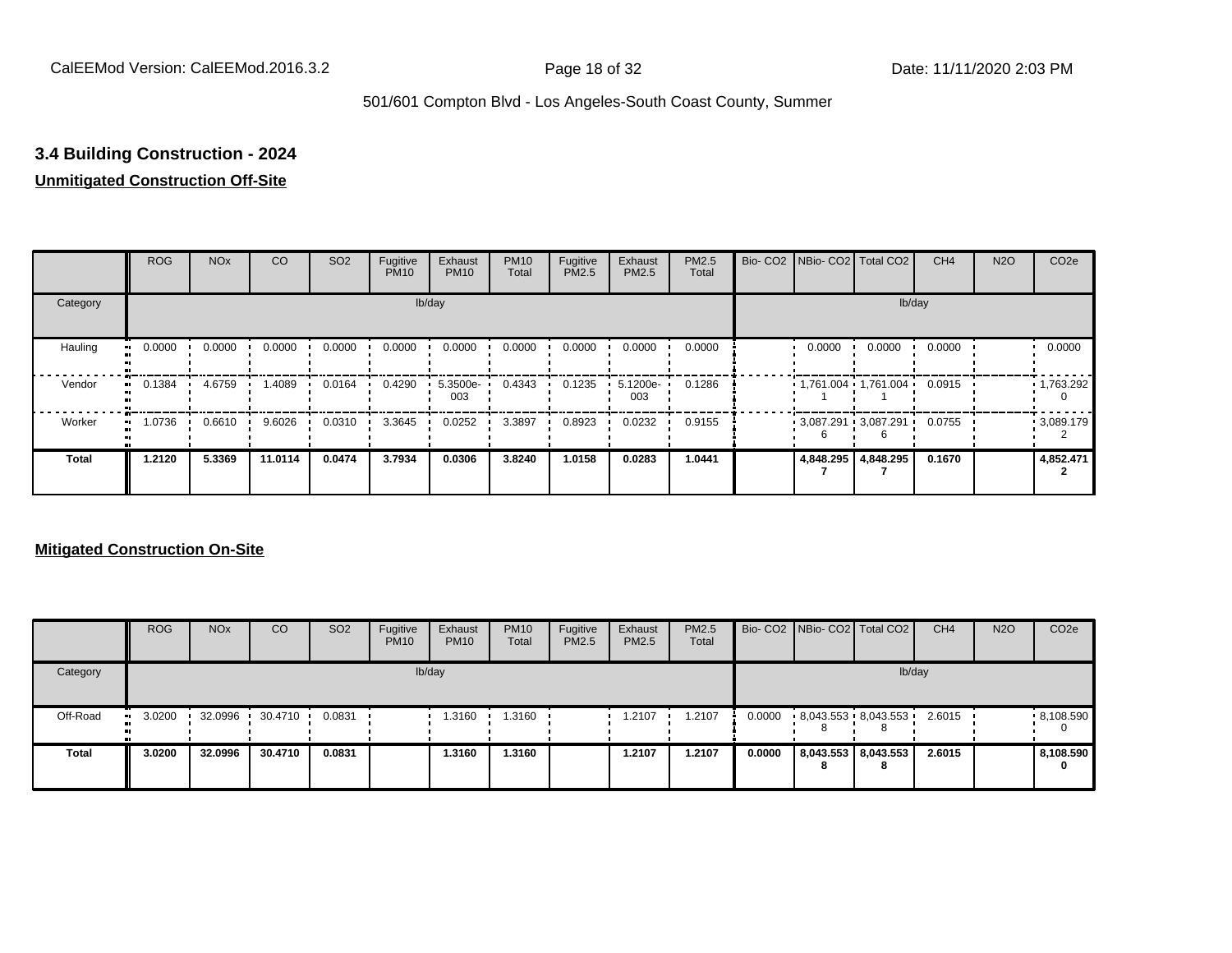## **3.4 Building Construction - 2024**

#### **Mitigated Construction Off-Site**

|                     | <b>ROG</b> | <b>NO<sub>x</sub></b> | CO      | SO <sub>2</sub> | Fugitive<br><b>PM10</b> | Exhaust<br><b>PM10</b> | <b>PM10</b><br>Total | Fugitive<br>PM2.5 | Exhaust<br>PM2.5 | PM2.5<br>Total | Bio-CO <sub>2</sub> | NBio- CO2   Total CO2                |                     | CH <sub>4</sub> | <b>N2O</b> | CO <sub>2e</sub> |
|---------------------|------------|-----------------------|---------|-----------------|-------------------------|------------------------|----------------------|-------------------|------------------|----------------|---------------------|--------------------------------------|---------------------|-----------------|------------|------------------|
| Category            |            |                       |         |                 | lb/day                  |                        |                      |                   |                  |                |                     |                                      | lb/day              |                 |            |                  |
| Hauling             | 0.0000     | 0.0000                | 0.0000  | 0.0000          | 0.0000                  | 0.0000                 | 0.0000               | 0.0000            | 0.0000           | 0.0000         |                     | 0.0000                               | 0.0000              | 0.0000          |            | 0.0000           |
| Vendor<br>$\bullet$ | 0.1384     | 4.6759                | 1.4089  | 0.0164          | 0.4290                  | 5.3500e-<br>003        | 0.4343               | 0.1235            | 5.1200e-<br>003  | 0.1286         |                     | $1,761.004$ 1,761.004 $\blacksquare$ |                     | 0.0915          |            | 1,763.292        |
| Worker              | 1.0736     | 0.6610                | 9.6026  | 0.0310          | 3.3645                  | 0.0252                 | 3.3897               | 0.8923            | 0.0232           | 0.9155         |                     | $3,087.291$ 3,087.291                |                     | 0.0755          |            | .3089.179        |
| <b>Total</b>        | 1.2120     | 5.3369                | 11.0114 | 0.0474          | 3.7934                  | 0.0306                 | 3.8240               | 1.0158            | 0.0283           | 1.0441         |                     |                                      | 4,848.295 4,848.295 | 0.1670          |            | 4,852.471        |

**3.5 Architectural Coating - 2024**

|                       | <b>ROG</b> | <b>NO<sub>x</sub></b> | <b>CO</b> | SO <sub>2</sub>         | Fugitive<br><b>PM10</b> | Exhaust<br><b>PM10</b> | <b>PM10</b><br>Total | Fugitive<br><b>PM2.5</b> | Exhaust<br><b>PM2.5</b> | <b>PM2.5</b><br>Total | Bio- CO2   NBio- CO2   Total CO2 |                     | CH <sub>4</sub> | <b>N2O</b> | CO <sub>2e</sub> |
|-----------------------|------------|-----------------------|-----------|-------------------------|-------------------------|------------------------|----------------------|--------------------------|-------------------------|-----------------------|----------------------------------|---------------------|-----------------|------------|------------------|
| Category              |            |                       |           |                         |                         | lb/day                 |                      |                          |                         |                       |                                  | lb/day              |                 |            |                  |
| Archit. Coating       | 19.3641    |                       |           |                         |                         | 0.0000                 | 0.0000               |                          | 0.0000                  | 0.0000                |                                  | 0.0000              |                 |            | 0.0000           |
| Off-Road<br>$\bullet$ | 0.1808     | 1.2188                | 1.8101    | $\cdot$ 2.9700e-<br>003 |                         | 0.0609                 | 0.0609               |                          | 0.0609                  | 0.0609                |                                  | 281.4481 281.4481 ' | 0.0159          |            | .281.8443        |
| <b>Total</b>          | 19.5448    | 1.2188                | 1.8101    | 2.9700e-<br>003         |                         | 0.0609                 | 0.0609               |                          | 0.0609                  | 0.0609                | 281.4481                         | 281.4481            | 0.0159          |            | 281.8443         |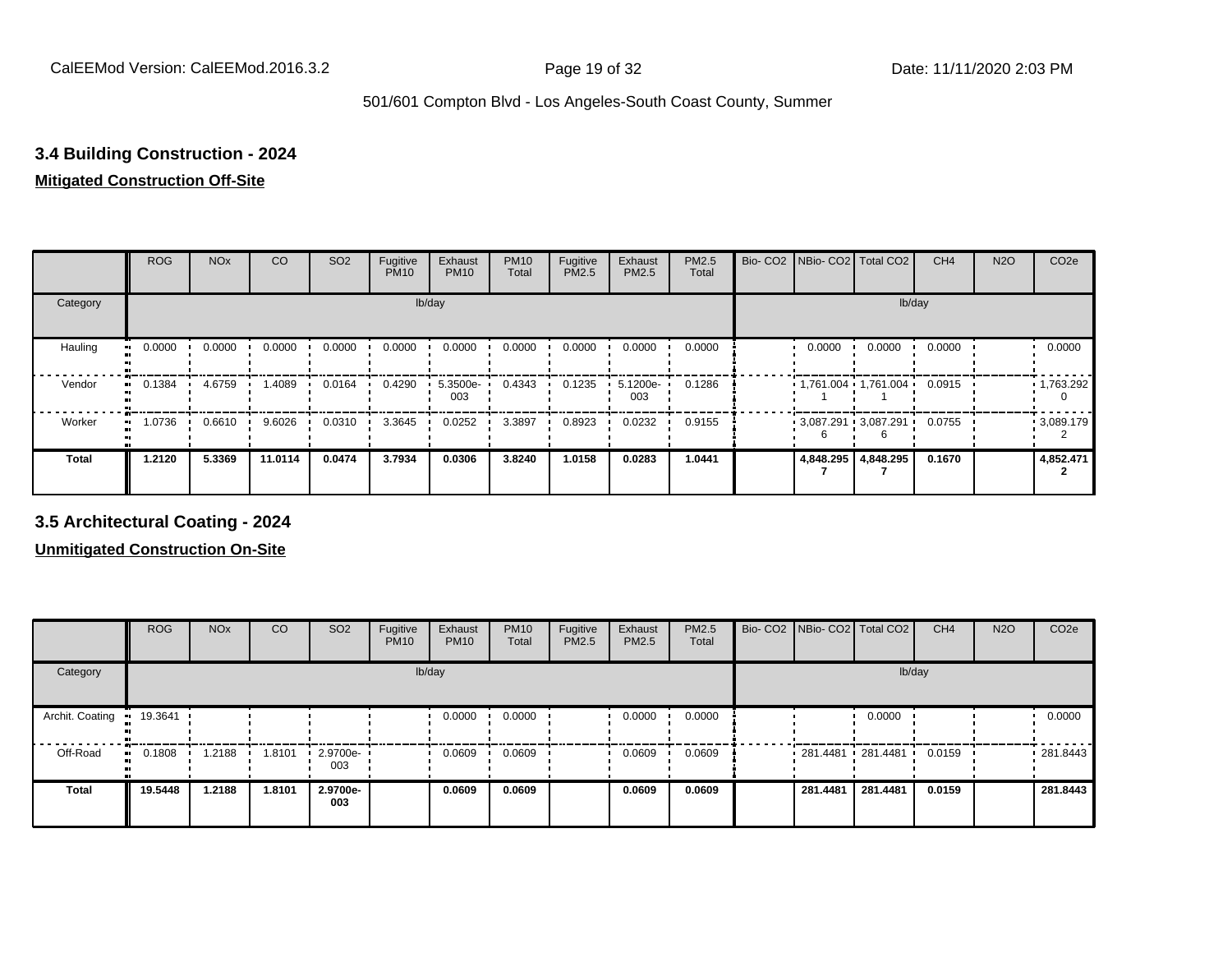# **3.5 Architectural Coating - 2024**

### **Unmitigated Construction Off-Site**

|                        | <b>ROG</b>          | <b>NO<sub>x</sub></b> | CO     | SO <sub>2</sub> | Fugitive<br><b>PM10</b> | Exhaust<br><b>PM10</b> | <b>PM10</b><br>Total | Fugitive<br><b>PM2.5</b> | Exhaust<br>PM2.5 | PM2.5<br>Total | Bio- CO2   NBio- CO2   Total CO2 |          | CH <sub>4</sub> | <b>N2O</b> | CO <sub>2e</sub> |
|------------------------|---------------------|-----------------------|--------|-----------------|-------------------------|------------------------|----------------------|--------------------------|------------------|----------------|----------------------------------|----------|-----------------|------------|------------------|
| Category               |                     |                       |        |                 |                         | lb/day                 |                      |                          |                  |                |                                  |          | lb/day          |            |                  |
| Hauling<br>œ           | 0.0000              | 0.0000                | 0.0000 | 0.0000          | 0.0000                  | 0.0000                 | 0.0000               | 0.0000                   | 0.0000           | 0.0000         | 0.0000                           | 0.0000   | 0.0000          |            | 0.0000           |
| Vendor                 | 0.0000<br>$\bullet$ | 0.0000                | 0.0000 | 0.0000          | 0.0000                  | 0.0000                 | 0.0000               | 0.0000                   | 0.0000           | 0.0000         | 0.0000                           | 0.0000   | 0.0000          |            | 0.0000           |
| Worker<br>$\mathbf{u}$ | 0.2140              | 0.1318                | 1.9141 | 6.1700e-<br>003 | 0.6707                  | 5.0300e-<br>003        | 0.6757               | 0.1779                   | 4.6300e-<br>003  | 0.1825         | 615.4070 615.4070                |          | 0.0151          |            | .615.7832        |
| <b>Total</b>           | 0.2140              | 0.1318                | 1.9141 | 6.1700e-<br>003 | 0.6707                  | 5.0300e-<br>003        | 0.6757               | 0.1779                   | 4.6300e-<br>003  | 0.1825         | 615.4070                         | 615.4070 | 0.0151          |            | 615.7832         |

|                 | <b>ROG</b>          | <b>NO<sub>x</sub></b> | CO     | SO <sub>2</sub> | Fugitive<br><b>PM10</b> | Exhaust<br><b>PM10</b> | <b>PM10</b><br>Total | Fugitive<br><b>PM2.5</b> | Exhaust<br><b>PM2.5</b> | <b>PM2.5</b><br>Total |        |                   | Bio- CO2 NBio- CO2 Total CO2 | CH <sub>4</sub> | <b>N2O</b> | CO <sub>2e</sub> |
|-----------------|---------------------|-----------------------|--------|-----------------|-------------------------|------------------------|----------------------|--------------------------|-------------------------|-----------------------|--------|-------------------|------------------------------|-----------------|------------|------------------|
| Category        |                     |                       |        |                 |                         | lb/day                 |                      |                          |                         |                       |        |                   | lb/day                       |                 |            |                  |
| Archit. Coating | 19.3641             |                       |        |                 |                         | 0.0000                 | 0.0000               |                          | 0.0000                  | 0.0000                |        |                   | 0.0000                       |                 |            | 0.0000           |
| Off-Road        | 0.1808<br>$\bullet$ | 1.2188                | 1.8101 | 2.9700e-<br>003 |                         | 0.0609                 | 0.0609               |                          | 0.0609                  | 0.0609                | 0.0000 | 281.4481 281.4481 |                              | 0.0159          |            | .281.8443        |
| <b>Total</b>    | 19.5448             | 1.2188                | 1.8101 | 2.9700e-<br>003 |                         | 0.0609                 | 0.0609               |                          | 0.0609                  | 0.0609                | 0.0000 | 281.4481          | 281.4481                     | 0.0159          |            | 281.8443         |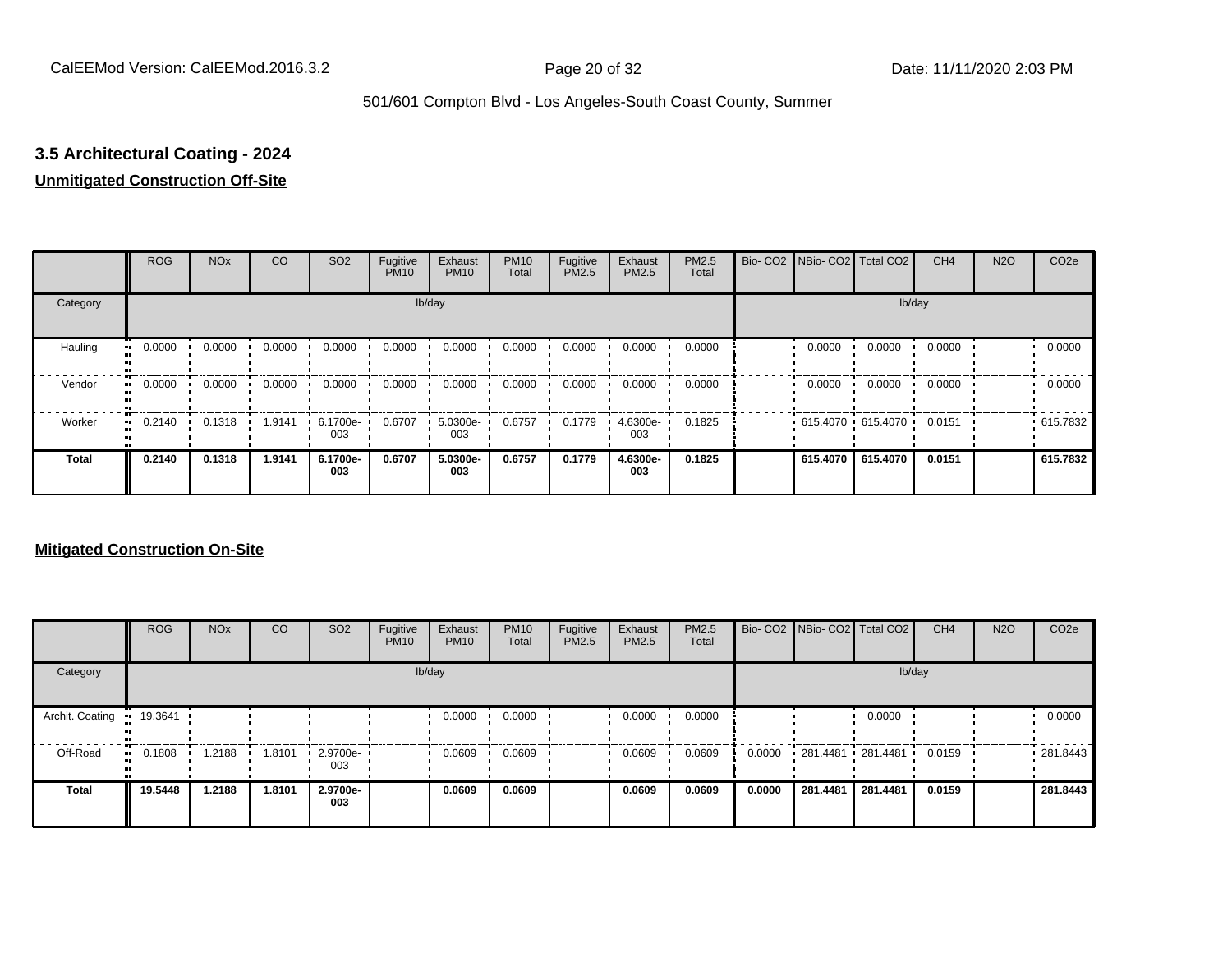# **3.5 Architectural Coating - 2024**

## **Mitigated Construction Off-Site**

|              | <b>ROG</b> | <b>NO<sub>x</sub></b> | CO     | SO <sub>2</sub> | Fugitive<br><b>PM10</b> | Exhaust<br><b>PM10</b> | <b>PM10</b><br>Total | Fugitive<br><b>PM2.5</b> | Exhaust<br>PM2.5 | <b>PM2.5</b><br>Total | Bio- CO2   NBio- CO2   Total CO2 |          | CH <sub>4</sub> | <b>N2O</b> | CO <sub>2e</sub> |
|--------------|------------|-----------------------|--------|-----------------|-------------------------|------------------------|----------------------|--------------------------|------------------|-----------------------|----------------------------------|----------|-----------------|------------|------------------|
| Category     |            |                       |        |                 |                         | lb/day                 |                      |                          |                  |                       |                                  |          | lb/day          |            |                  |
| Hauling      | 0.0000     | 0.0000                | 0.0000 | 0.0000          | 0.0000                  | 0.0000                 | 0.0000               | 0.0000                   | 0.0000           | 0.0000                | 0.0000                           | 0.0000   | 0.0000          |            | 0.0000           |
| Vendor       | 0.0000     | 0.0000                | 0.0000 | 0.0000          | 0.0000                  | 0.0000                 | 0.0000               | 0.0000                   | 0.0000           | 0.0000                | 0.0000                           | 0.0000   | 0.0000          |            | 0.0000           |
| Worker       | 0.2140     | 0.1318                | 1.9141 | 6.1700e-<br>003 | 0.6707                  | 5.0300e-<br>003        | 0.6757               | 0.1779                   | 4.6300e-<br>003  | 0.1825                | 615.4070 615.4070                |          | 0.0151          |            | .615.7832        |
| <b>Total</b> | 0.2140     | 0.1318                | 1.9141 | 6.1700e-<br>003 | 0.6707                  | 5.0300e-<br>003        | 0.6757               | 0.1779                   | 4.6300e-<br>003  | 0.1825                | 615.4070                         | 615.4070 | 0.0151          |            | 615.7832         |

**3.6 Paving - 2024**

|          | <b>ROG</b> | <b>NO<sub>x</sub></b> | CO      | SO <sub>2</sub> | Fugitive<br><b>PM10</b> | Exhaust<br><b>PM10</b> | <b>PM10</b><br>Total | Fugitive<br><b>PM2.5</b> | Exhaust<br>PM2.5 | <b>PM2.5</b><br>Total |  | Bio- CO2 NBio- CO2 Total CO2    | CH <sub>4</sub> | <b>N2O</b> | CO <sub>2e</sub> |
|----------|------------|-----------------------|---------|-----------------|-------------------------|------------------------|----------------------|--------------------------|------------------|-----------------------|--|---------------------------------|-----------------|------------|------------------|
| Category |            |                       |         |                 |                         | lb/day                 |                      |                          |                  |                       |  | lb/day                          |                 |            |                  |
| Off-Road | 1.2755     | 11.2178 •             | 15.0658 | 0.0243          |                         | 0.5426                 | 0.5426               |                          | 0.5059           | 0.5059                |  | $2,241.715$ $2,241.715$ $\cdot$ | 0.6600          |            | .2,258.216       |
| Paving   | 0.0000     |                       |         |                 |                         | 0.0000                 | 0.0000               |                          | 0.0000           | 0.0000                |  | 0.0000                          |                 |            | 0.0000           |
| Total    | 1.2755     | 11.2178               | 15.0658 | 0.0243          |                         | 0.5426                 | 0.5426               |                          | 0.5059           | 0.5059                |  | 2,241.715   2,241.715           | 0.6600          |            | 2,258.216        |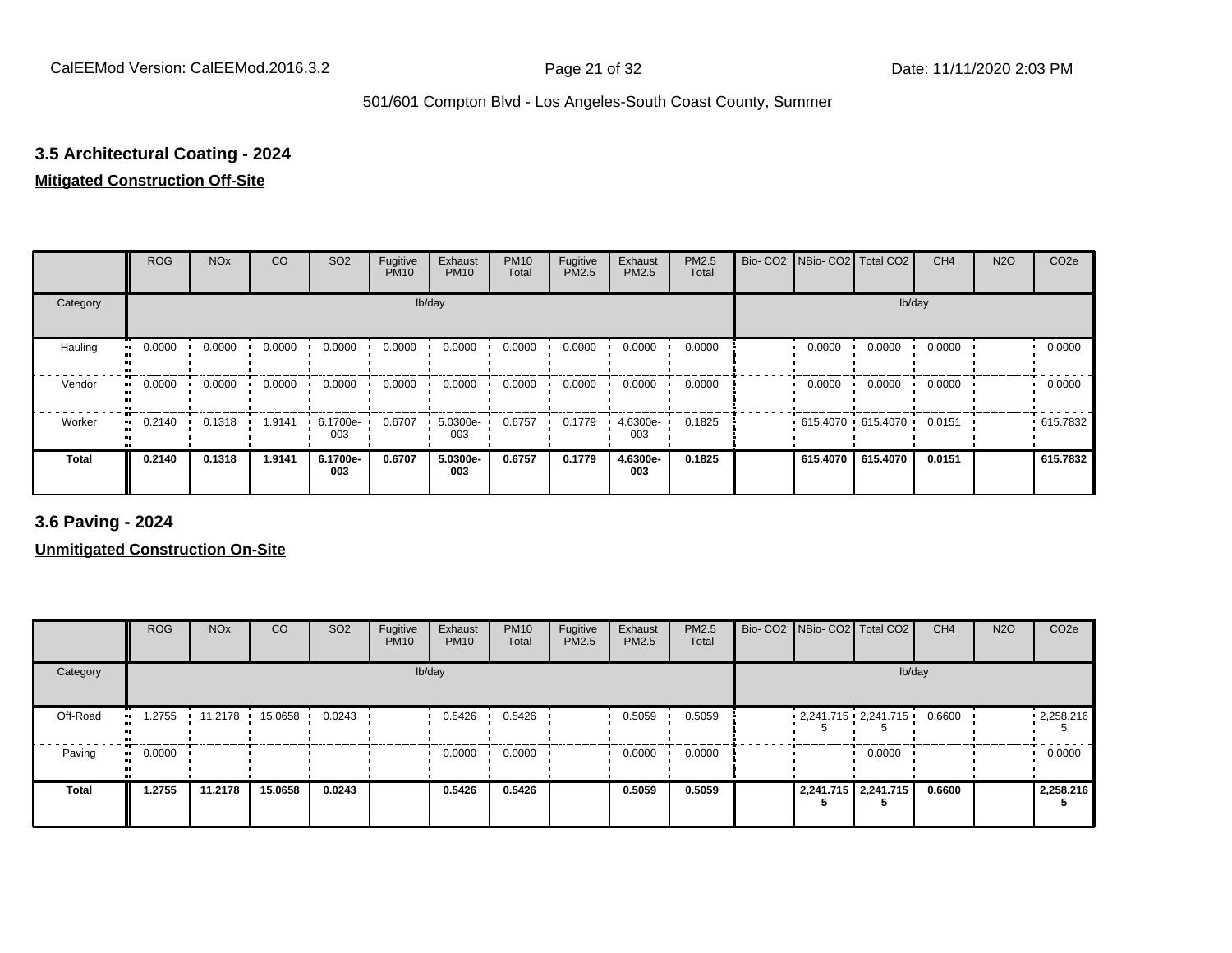#### **3.6 Paving - 2024**

#### **Unmitigated Construction Off-Site**

|                     | <b>ROG</b> | <b>NO<sub>x</sub></b> | <b>CO</b> | SO <sub>2</sub> | Fugitive<br><b>PM10</b> | Exhaust<br><b>PM10</b> | <b>PM10</b><br>Total | Fugitive<br>PM2.5 | Exhaust<br>PM2.5 | PM2.5<br>Total | Bio- CO2   NBio- CO2   Total CO2 |          | CH <sub>4</sub> | <b>N2O</b> | CO <sub>2e</sub> |
|---------------------|------------|-----------------------|-----------|-----------------|-------------------------|------------------------|----------------------|-------------------|------------------|----------------|----------------------------------|----------|-----------------|------------|------------------|
| Category            |            |                       |           |                 |                         | lb/day                 |                      |                   |                  |                |                                  |          | lb/day          |            |                  |
| Hauling             | 0.0000     | 0.0000                | 0.0000    | 0.0000          | 0.0000                  | 0.0000                 | 0.0000               | 0.0000            | 0.0000           | 0.0000         | 0.0000                           | 0.0000   | 0.0000          |            | 0.0000           |
| Vendor              | 0.0000     | 0.0000                | 0.0000    | 0.0000          | 0.0000                  | 0.0000                 | 0.0000               | 0.0000            | 0.0000           | 0.0000         | 0.0000                           | 0.0000   | 0.0000          |            | 0.0000           |
| Worker<br>$\bullet$ | 0.1070     | 0.0659                | 0.9571    | 3.0900e-<br>003 | 0.3353                  | 2.5100e-<br>003        | 0.3378               | 0.0889            | 2.3100e-<br>003  | 0.0912         | 307.7035 307.7035                |          | 7.5300e-<br>003 |            | 307.8916         |
| Total               | 0.1070     | 0.0659                | 0.9571    | 3.0900e-<br>003 | 0.3353                  | 2.5100e-<br>003        | 0.3378               | 0.0889            | 2.3100e-<br>003  | 0.0912         | 307.7035                         | 307.7035 | 7.5300e-<br>003 |            | 307.8916         |

|              | <b>ROG</b>    | <b>NO<sub>x</sub></b> | <b>CO</b> | SO <sub>2</sub> | Fugitive<br><b>PM10</b> | Exhaust<br><b>PM10</b> | <b>PM10</b><br>Total | Fugitive<br><b>PM2.5</b> | Exhaust<br><b>PM2.5</b> | PM2.5<br>Total |        | Bio- CO2 NBio- CO2 Total CO2      | CH <sub>4</sub> | <b>N2O</b> | CO <sub>2e</sub> |
|--------------|---------------|-----------------------|-----------|-----------------|-------------------------|------------------------|----------------------|--------------------------|-------------------------|----------------|--------|-----------------------------------|-----------------|------------|------------------|
| Category     |               |                       |           |                 |                         | lb/day                 |                      |                          |                         |                |        | lb/day                            |                 |            |                  |
| Off-Road     | 1.2755<br>. . | 11.2178 15.0658       |           | 0.0243          |                         | 0.5426                 | 0.5426               |                          | 0.5059                  | 0.5059         | 0.0000 | $2,241.715 \cdot 2,241.715 \cdot$ | 0.6600          |            | 12,258.216       |
| Paving       | 0.0000<br>. . |                       |           |                 |                         | 0.0000                 | 0.0000               |                          | 0.0000                  | 0.0000         |        | 0.0000                            |                 |            | 0.0000           |
| <b>Total</b> | 1.2755        | 11.2178               | 15.0658   | 0.0243          |                         | 0.5426                 | 0.5426               |                          | 0.5059                  | 0.5059         | 0.0000 | 2,241.715   2,241.715             | 0.6600          |            | 2,258.216        |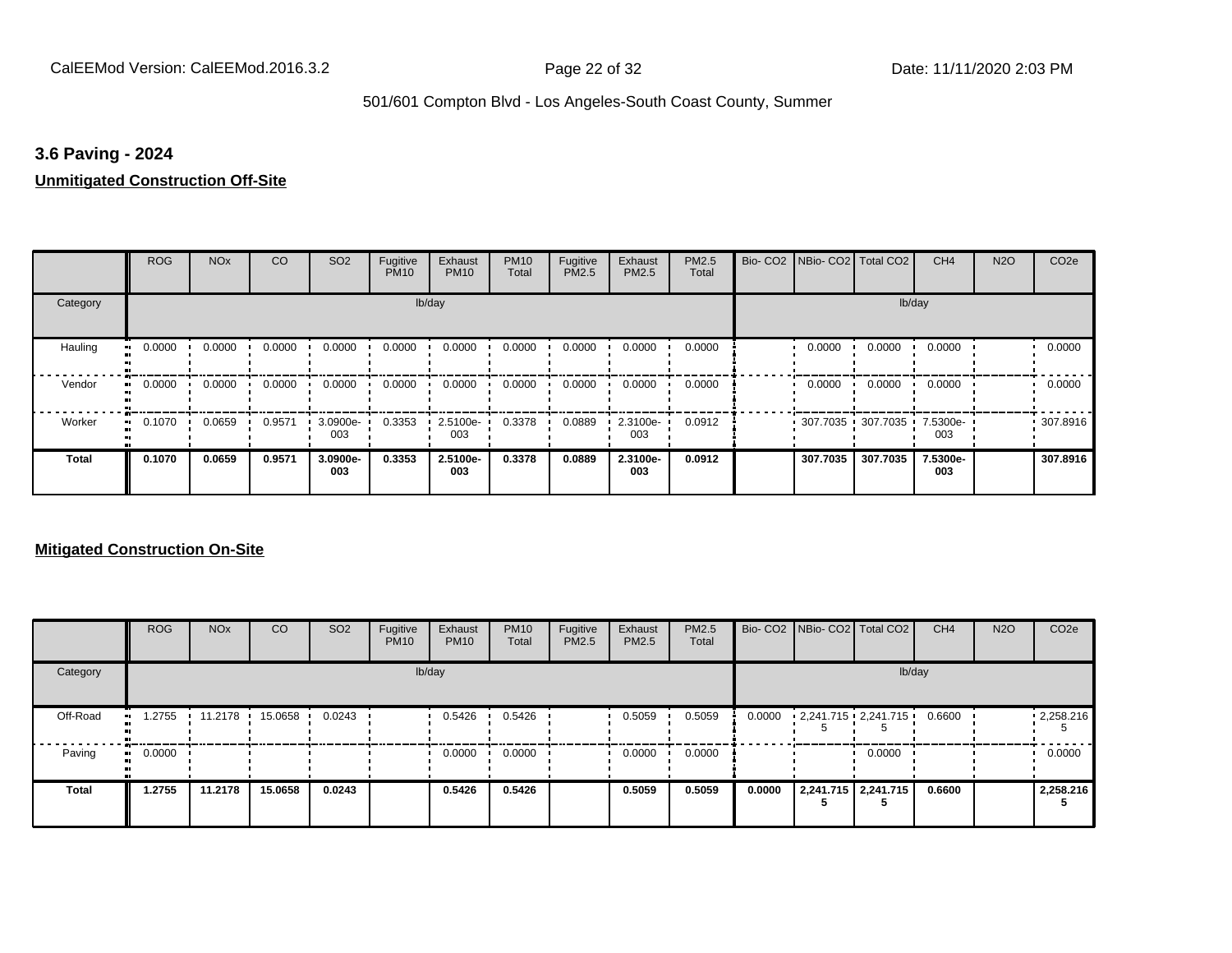#### **3.6 Paving - 2024**

#### **Mitigated Construction Off-Site**

|                          | <b>ROG</b> | <b>NO<sub>x</sub></b> | CO     | SO <sub>2</sub> | Fugitive<br><b>PM10</b> | Exhaust<br><b>PM10</b> | <b>PM10</b><br>Total | Fugitive<br>PM2.5 | Exhaust<br>PM2.5 | PM2.5<br>Total | Bio-CO <sub>2</sub> | NBio- CO2   Total CO2 |          | CH <sub>4</sub> | <b>N2O</b> | CO <sub>2e</sub> |
|--------------------------|------------|-----------------------|--------|-----------------|-------------------------|------------------------|----------------------|-------------------|------------------|----------------|---------------------|-----------------------|----------|-----------------|------------|------------------|
| Category                 |            |                       |        |                 | lb/day                  |                        |                      |                   |                  |                |                     |                       | lb/day   |                 |            |                  |
| Hauling                  | 0.0000     | 0.0000                | 0.0000 | 0.0000          | 0.0000                  | 0.0000                 | 0.0000               | 0.0000            | 0.0000           | 0.0000         |                     | 0.0000                | 0.0000   | 0.0000          |            | 0.0000           |
| Vendor<br>$\blacksquare$ | 0.0000     | 0.0000                | 0.0000 | 0.0000          | 0.0000                  | 0.0000                 | 0.0000               | 0.0000            | 0.0000           | 0.0000         |                     | 0.0000                | 0.0000   | 0.0000          |            | 0.0000           |
| Worker<br>$\bullet$      | 0.1070     | 0.0659                | 0.9571 | 3.0900e-<br>003 | 0.3353                  | 2.5100e-<br>003        | 0.3378               | 0.0889            | 2.3100e-<br>003  | 0.0912         |                     | 307.7035 307.7035     |          | 7.5300e-<br>003 |            | .307.8916        |
| Total                    | 0.1070     | 0.0659                | 0.9571 | 3.0900e-<br>003 | 0.3353                  | 2.5100e-<br>003        | 0.3378               | 0.0889            | 2.3100e-<br>003  | 0.0912         |                     | 307.7035              | 307.7035 | 7.5300e-<br>003 |            | 307.8916         |

**3.6 Paving - 2025**

|              | <b>ROG</b> | <b>NO<sub>x</sub></b> | CO      | SO <sub>2</sub> | Fugitive<br><b>PM10</b> | Exhaust<br><b>PM10</b> | <b>PM10</b><br>Total | Fugitive<br><b>PM2.5</b> | Exhaust<br>PM2.5 | <b>PM2.5</b><br>Total | Bio- CO2 NBio- CO2 Total CO2    |                     | CH <sub>4</sub> | <b>N2O</b> | CO <sub>2e</sub> |
|--------------|------------|-----------------------|---------|-----------------|-------------------------|------------------------|----------------------|--------------------------|------------------|-----------------------|---------------------------------|---------------------|-----------------|------------|------------------|
| Category     |            |                       |         |                 |                         | lb/day                 |                      |                          |                  |                       |                                 | lb/day              |                 |            |                  |
| Off-Road     | 1.1954     | 10.2797               | 14.9857 | 0.0243          |                         | 0.4892                 | 0.4892               |                          | 0.4568           | 0.4568                | $2,241.019$ $2,241.019$ $\cdot$ |                     | 0.6598          |            | 12,257.514       |
| Paving       | 0.0000     |                       |         |                 |                         | 0.0000                 | 0.0000               |                          | 0.0000           | 0.0000                |                                 | 0.0000              |                 |            | 0.0000           |
| <b>Total</b> | 1.1954     | 10.2797               | 14.9857 | 0.0243          |                         | 0.4892                 | 0.4892               |                          | 0.4568           | 0.4568                |                                 | 2,241.019 2,241.019 | 0.6598          |            | 2,257.514        |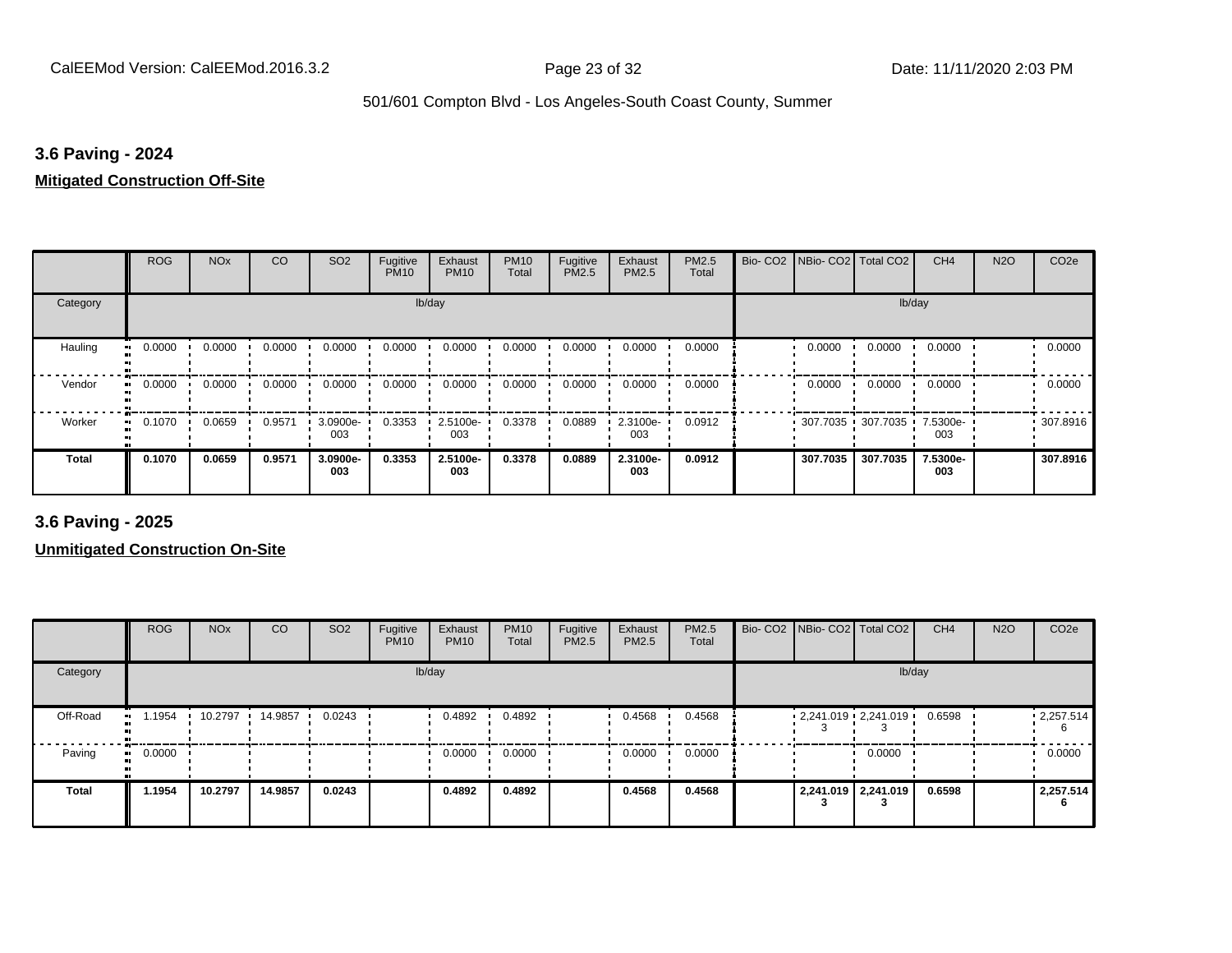#### **3.6 Paving - 2025**

#### **Unmitigated Construction Off-Site**

|                      | <b>ROG</b>          | <b>NO<sub>x</sub></b> | CO     | SO <sub>2</sub> | Fugitive<br><b>PM10</b> | Exhaust<br><b>PM10</b> | <b>PM10</b><br>Total | Fugitive<br>PM2.5 | Exhaust<br>PM2.5 | PM2.5<br>Total | Bio- CO2   NBio- CO2   Total CO2 |          | CH <sub>4</sub> | <b>N2O</b> | CO <sub>2e</sub> |
|----------------------|---------------------|-----------------------|--------|-----------------|-------------------------|------------------------|----------------------|-------------------|------------------|----------------|----------------------------------|----------|-----------------|------------|------------------|
| Category             |                     |                       |        |                 |                         | lb/day                 |                      |                   |                  |                |                                  |          | lb/day          |            |                  |
| Hauling<br>$\bullet$ | 0.0000              | 0.0000                | 0.0000 | 0.0000          | 0.0000                  | 0.0000                 | 0.0000               | 0.0000            | 0.0000           | 0.0000         | 0.0000                           | 0.0000   | 0.0000          |            | 0.0000           |
| Vendor               | 0.0000<br>$\bullet$ | 0.0000                | 0.0000 | 0.0000          | 0.0000                  | 0.0000                 | 0.0000               | 0.0000            | 0.0000           | 0.0000         | 0.0000                           | 0.0000   | 0.0000          |            | 0.0000           |
| Worker               | 0.1016<br>$\bullet$ | 0.0603                | 0.8889 | 2.9700e-<br>003 | 0.3353                  | 2.4600e-<br>003        | 0.3378               | 0.0889            | 2.2700e-<br>003  | 0.0912         | 295.7805 295.7805 '              |          | 6.8600e-<br>003 |            | 295.9521         |
| <b>Total</b>         | 0.1016              | 0.0603                | 0.8889 | 2.9700e-<br>003 | 0.3353                  | 2.4600e-<br>003        | 0.3378               | 0.0889            | 2.2700e-<br>003  | 0.0912         | 295.7805                         | 295.7805 | 6.8600e-<br>003 |            | 295.9521         |

|              | <b>ROG</b> | <b>NO<sub>x</sub></b> | CO      | SO <sub>2</sub> | Fugitive<br><b>PM10</b> | Exhaust<br><b>PM10</b> | <b>PM10</b><br>Total | Fugitive<br><b>PM2.5</b> | Exhaust<br>PM2.5 | <b>PM2.5</b><br>Total |        | Bio- CO2 NBio- CO2 Total CO2 | CH <sub>4</sub> | <b>N2O</b> | CO <sub>2e</sub>       |
|--------------|------------|-----------------------|---------|-----------------|-------------------------|------------------------|----------------------|--------------------------|------------------|-----------------------|--------|------------------------------|-----------------|------------|------------------------|
| Category     |            |                       |         |                 |                         | lb/day                 |                      |                          |                  |                       |        | lb/day                       |                 |            |                        |
| Off-Road     | .1954      | 10.2797               | 14.9857 | 0.0243          |                         | 0.4892                 | 0.4892               |                          | 0.4568           | 0.4568                | 0.0000 | $2,241.019$ $2,241.019$      | 0.6598          |            | $\cdot$ 2,257.514<br>6 |
| Paving       | 0.0000     |                       |         |                 |                         | 0.0000                 | 0.0000               |                          | 0.0000           | 0.0000                |        | 0.0000                       |                 |            | 0.0000                 |
| <b>Total</b> | 1.1954     | 10.2797               | 14.9857 | 0.0243          |                         | 0.4892                 | 0.4892               |                          | 0.4568           | 0.4568                | 0.0000 | 2,241.019 2,241.019          | 0.6598          |            | 2,257.514<br>6         |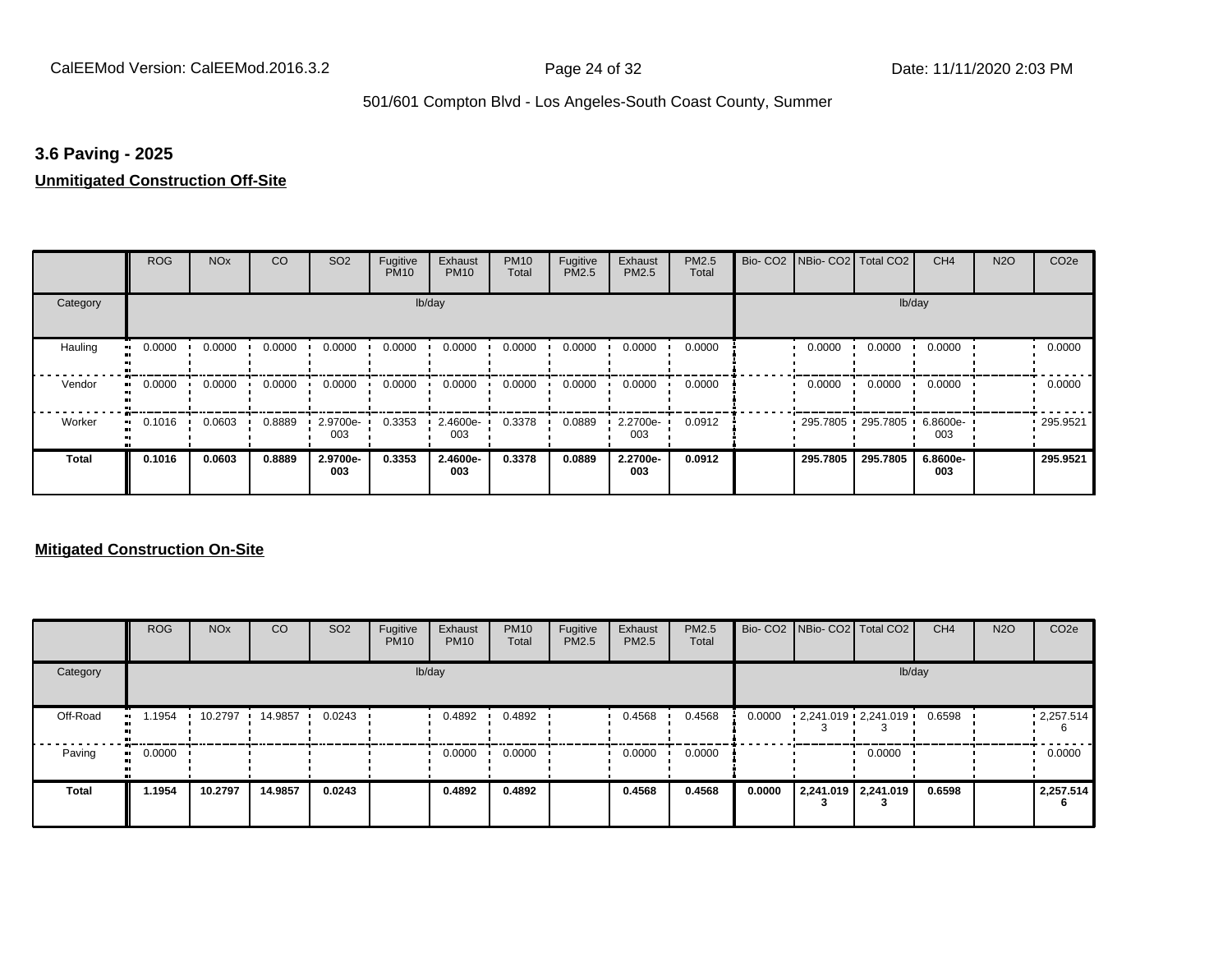## **3.6 Paving - 2025**

#### **Mitigated Construction Off-Site**

|                      | <b>ROG</b>          | <b>NO<sub>x</sub></b> | CO     | SO <sub>2</sub> | Fugitive<br><b>PM10</b> | Exhaust<br><b>PM10</b> | <b>PM10</b><br>Total | Fugitive<br>PM2.5 | Exhaust<br>PM2.5 | PM2.5<br>Total | Bio-CO <sub>2</sub> | NBio- CO2   Total CO2 |          | CH <sub>4</sub> | <b>N2O</b> | CO <sub>2e</sub> |
|----------------------|---------------------|-----------------------|--------|-----------------|-------------------------|------------------------|----------------------|-------------------|------------------|----------------|---------------------|-----------------------|----------|-----------------|------------|------------------|
| Category             |                     |                       |        |                 |                         | lb/day                 |                      |                   |                  |                |                     |                       | lb/day   |                 |            |                  |
| Hauling<br>$\bullet$ | 0.0000              | 0.0000                | 0.0000 | 0.0000          | 0.0000                  | 0.0000                 | 0.0000               | 0.0000            | 0.0000           | 0.0000         |                     | 0.0000                | 0.0000   | 0.0000          |            | 0.0000           |
| Vendor               | 0.0000<br>$\bullet$ | 0.0000                | 0.0000 | 0.0000          | 0.0000                  | 0.0000                 | 0.0000               | 0.0000            | 0.0000           | 0.0000         |                     | 0.0000                | 0.0000   | 0.0000          |            | 0.0000           |
| Worker               | 0.1016<br>$\bullet$ | 0.0603                | 0.8889 | 2.9700e-<br>003 | 0.3353                  | 2.4600e-<br>003        | 0.3378               | 0.0889            | 2.2700e-<br>003  | 0.0912         |                     | 295.7805 295.7805     |          | 6.8600e-<br>003 |            | $-295.9521$      |
| <b>Total</b>         | 0.1016              | 0.0603                | 0.8889 | 2.9700e-<br>003 | 0.3353                  | 2.4600e-<br>003        | 0.3378               | 0.0889            | 2.2700e-<br>003  | 0.0912         |                     | 295.7805              | 295.7805 | 6.8600e-<br>003 |            | 295.9521         |

## **4.0 Operational Detail - Mobile**

**4.1 Mitigation Measures Mobile**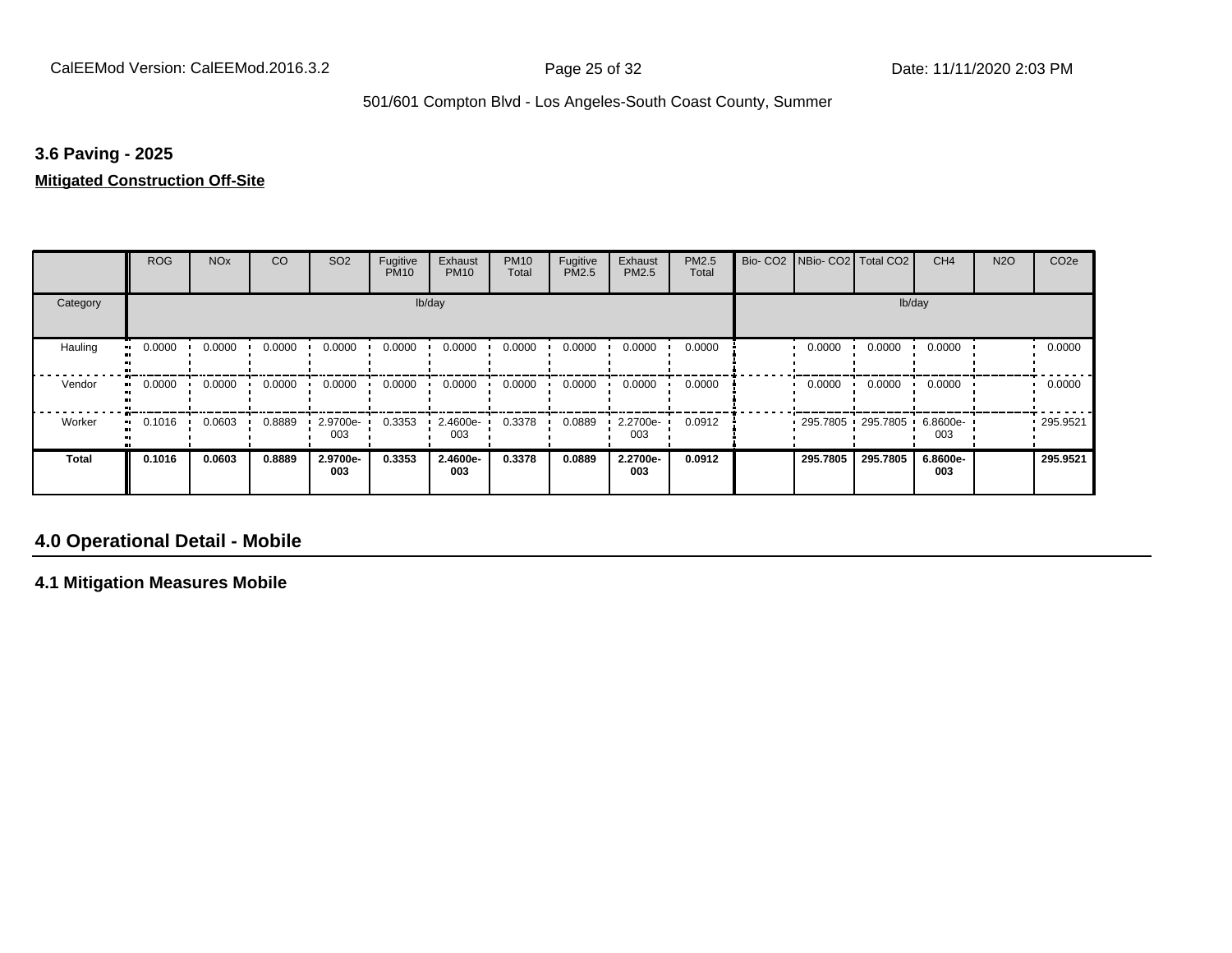|             | <b>ROG</b> | <b>NO<sub>x</sub></b> | CO        | SO <sub>2</sub> | Fugitive<br><b>PM10</b> | Exhaust<br><b>PM10</b> | <b>PM10</b><br>Total | Fugitive<br><b>PM2.5</b> | Exhaust<br>PM2.5 | <b>PM2.5</b><br>Total |  | Bio- CO2 NBio- CO2   Total CO2 | CH <sub>4</sub> | <b>N2O</b> | CO <sub>2e</sub> |
|-------------|------------|-----------------------|-----------|-----------------|-------------------------|------------------------|----------------------|--------------------------|------------------|-----------------------|--|--------------------------------|-----------------|------------|------------------|
| Category    |            |                       |           |                 |                         | lb/day                 |                      |                          |                  |                       |  | lb/day                         |                 |            |                  |
| Mitigated   | 8030، ا    | 7.7532                | 22.9912   | 0.0924          | 8.1436                  | 0.0683                 | 8.2119               | 2.1789                   | 0.0634           | 2.2423                |  | $9,427.604$ $9,427.604$        | 0.4301          |            | 9,438.356        |
| Unmitigated | .8030      | 7.7532                | 22.9912 . | 0.0924          | 8.1436                  | 0.0683                 | 8.2119               | 2.1789                   | 0.0634           | 2.2423                |  | 9,427.604 9,427.604            | 0.4301          |            | 9,438.356        |

## **4.2 Trip Summary Information**

|                                       |         | Average Daily Trip Rate |          | Unmitigated       | Mitigated         |
|---------------------------------------|---------|-------------------------|----------|-------------------|-------------------|
| Land Use                              | Weekdav | Saturdav                | Sunday   | <b>Annual VMT</b> | <b>Annual VMT</b> |
| <b>Apartments Mid Rise</b>            | 591.00  | 591.00                  | 591.00   | 2.019.537         | 2.019.537         |
| <b>Enclosed Parking with Elevator</b> | 0.00    | 0.00                    | 0.00     |                   |                   |
| <b>General Office Building</b>        | 363.25  | 363.25                  | 363.25   | 1.170.186         | 1.170.186         |
| Strip Mall                            | 336.82  | 336.82                  | 336.82   | 640.831           | 640.831           |
| Total                                 | .291.07 | 1.291.07                | 1.291.07 | 3,830,553         | 3.830.553         |

## **4.3 Trip Type Information**

|                                |            | <b>Miles</b> |                                                          |       | Trip % |       |         | Trip Purpose %  |         |
|--------------------------------|------------|--------------|----------------------------------------------------------|-------|--------|-------|---------|-----------------|---------|
| Land Use                       | H-W or C-W |              | H-S or C-C H-O or C-NW H-W or C-W H-S or C-C H-O or C-NW |       |        |       | Primary | <b>Diverted</b> | Pass-by |
| <b>Apartments Mid Rise</b>     | 14.70      | 5.90         | 8.70                                                     | 40.20 | 19.20  | 40.60 | 86      |                 |         |
| Enclosed Parking with Elevator | 16.60      | 8.40         | 6.90                                                     | 0.00  | 0.00   | 0.00  |         |                 |         |
| <b>General Office Building</b> | 16.60      | 8.40         | 6.90                                                     | 33.00 | 48.00  | 19.00 | 77      | 1.C             |         |
| <b>Strip Mall</b>              | 16.60      | 8.40         | 6.90                                                     | 16.60 | 64.40  | 19.00 | 45      | 40              |         |

**4.4 Fleet Mix**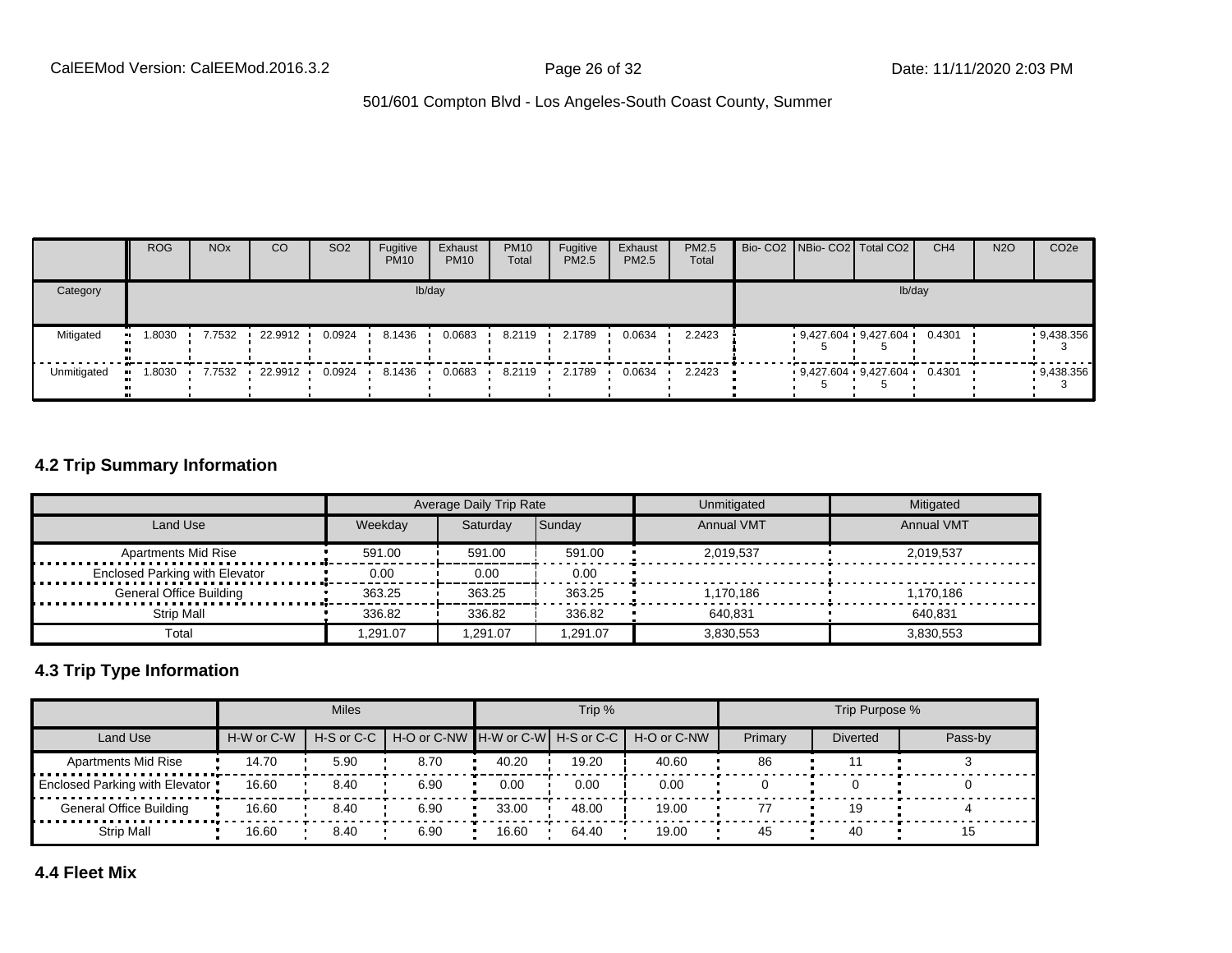| Land Use                                                                                                                                                         | <b>LDA</b>                                                                                                                                                                                      | LDT <sub>1</sub> | LDT <sub>2</sub>                                                                                                                               | <b>MDV</b> | LHD1 | LHD <sub>2</sub> | <b>MHD</b> | <b>HHD</b> | <b>OBUS</b> | <b>UBUS</b> | <b>MCY</b> | <b>SBUS</b>                   | <b>MH</b> |
|------------------------------------------------------------------------------------------------------------------------------------------------------------------|-------------------------------------------------------------------------------------------------------------------------------------------------------------------------------------------------|------------------|------------------------------------------------------------------------------------------------------------------------------------------------|------------|------|------------------|------------|------------|-------------|-------------|------------|-------------------------------|-----------|
| <b>Apartments Mid Rise</b>                                                                                                                                       | 0.544880 0.044491i 0.207704i 0.117752i 0.014693i 0.006272i 0.020732i 0.032141i 0.002572i                                                                                                        |                  |                                                                                                                                                |            |      |                  |            |            |             |             |            | 0.0019841 0.0052391 0.0007001 | 0.000841  |
| Enclosed Parking with Elevator = 0.544880 0.044491  0.207704  0.117752  0.014693  0.006272  0.020732  0.032141  0.002572  0.001984  0.005239  0.000700  0.000841 |                                                                                                                                                                                                 |                  |                                                                                                                                                |            |      |                  |            |            |             |             |            |                               |           |
| General Office Building                                                                                                                                          | $0.0644880 \cdot 0.044491 \cdot 0.207704 \cdot 0.117752 \cdot 0.014693 \cdot 0.006272 \cdot 0.020732 \cdot 0.032141 \cdot 0.002572 \cdot 0.001984 \cdot 0.005239 \cdot 0.000700 \cdot 0.000841$ |                  |                                                                                                                                                |            |      |                  |            |            |             |             |            |                               |           |
| Strip Mall                                                                                                                                                       |                                                                                                                                                                                                 |                  | $0.544880$ $0.044491$ $0.207704$ $0.117752$ $0.014693$ $0.006272$ $0.020732$ $0.032141$ $0.002572$ $0.001984$ $0.005239$ $0.000700$ $0.000841$ |            |      |                  |            |            |             |             |            |                               |           |

## **5.0 Energy Detail**

## Historical Energy Use: N

## **5.1 Mitigation Measures Energy**

|                           | <b>ROG</b> | <b>NO<sub>x</sub></b> | CO     | SO <sub>2</sub>   | Fugitive<br><b>PM10</b> | Exhaust<br><b>PM10</b> | <b>PM10</b><br>Total | Fugitive<br>PM2.5 | Exhaust<br>PM2.5 | <b>PM2.5</b><br>Total |  | Bio- CO2 NBio- CO2 Total CO2 | CH <sub>4</sub> | <b>N2O</b> | CO <sub>2e</sub> |
|---------------------------|------------|-----------------------|--------|-------------------|-------------------------|------------------------|----------------------|-------------------|------------------|-----------------------|--|------------------------------|-----------------|------------|------------------|
| Category                  |            |                       |        |                   |                         | lb/day                 |                      |                   |                  |                       |  | lb/day                       |                 |            |                  |
| NaturalGas<br>Mitigated   | 0.1330     | .1439                 | 0.5403 | 7.2500e-<br>003   |                         | 0.0919                 | 0.0919               |                   | 0.0919           | 0.0919                |  | $1,450.350$ 1,450.350        | 0.0278          | 0.0266     | 1,458.968        |
| NaturalGas<br>Unmitigated | 0.1330     | . 1439                | 0.5403 | 7.2500e- ·<br>003 |                         | 0.0919                 | 0.0919               |                   | 0.0919           | 0.0919                |  | 1,450.350 1,450.350          | 0.0278          | 0.0266     | 1,458.968        |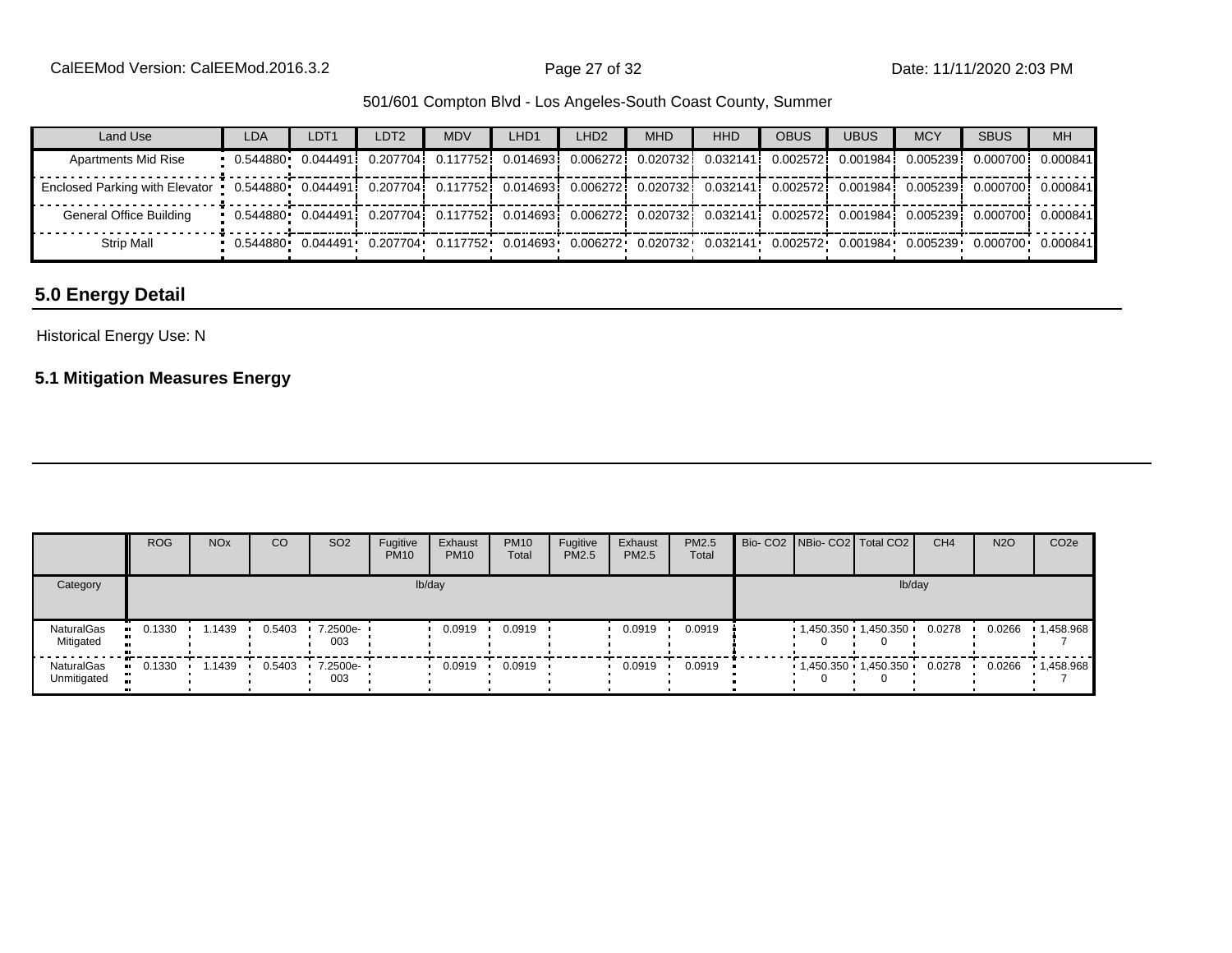# **5.2 Energy by Land Use - NaturalGas**

## **Unmitigated**

|                                   | NaturalGa<br>s Use | <b>ROG</b>      | <b>NO<sub>x</sub></b> | <b>CO</b>       | SO <sub>2</sub> | Fugitive<br><b>PM10</b> | Exhaust<br><b>PM10</b> | <b>PM10</b><br>Total | Fugitive<br>PM2.5 | Exhaust<br>PM2.5 | PM2.5<br>Total  | Bio- CO2   NBio- CO2   Total CO2 |                     | CH <sub>4</sub> | <b>N2O</b>      | CO <sub>2e</sub> |
|-----------------------------------|--------------------|-----------------|-----------------------|-----------------|-----------------|-------------------------|------------------------|----------------------|-------------------|------------------|-----------------|----------------------------------|---------------------|-----------------|-----------------|------------------|
| Land Use                          | kBTU/yr            |                 |                       |                 |                 |                         | lb/day                 |                      |                   |                  |                 |                                  | lb/day              |                 |                 |                  |
| Apartments Mid<br>Rise            | 11010.6            | 0.1187          | 1.0147                | 0.4318          | 6.4800e-<br>003 |                         | 0.0820                 | 0.0820               |                   | 0.0820           | 0.0820          |                                  | 1,295.358 1,295.358 | 0.0248          | 0.0238          | 1,303.056        |
| Enclosed Parking<br>with Elevator | $\Omega$           | 0.0000          | 0.0000                | 0.0000          | 0.0000          |                         | 0.0000                 | 0.0000               |                   | 0.0000           | 0.0000          | 0.0000                           | 0.0000              | 0.0000          | 0.0000          | 0.0000           |
| General Office<br><b>Building</b> | 1277.35 ·          | 0.0138          | 0.1252                | 0.1052          | 7.5000e-<br>004 |                         | 9.5200e-<br>003        | 9.5200e-<br>003      |                   | 9.5200e-<br>003  | 9.5200e-<br>003 | 150.2764 150.2764                |                     | 2.8800e-<br>003 | 2.7600e-<br>003 | $\cdot$ 151.1695 |
| <b>Strip Mall</b>                 | 40.0744            | 4.3000e-<br>004 | 3.9300e-<br>003       | 3.3000e-<br>003 | 2.0000e-<br>005 |                         | 3.0000e-<br>004        | 3.0000e-<br>004      |                   | 3.0000e-<br>004  | 3.0000e-<br>004 | 4.7146                           | 4.7146              | 9.0000e-<br>005 | 9.0000e-<br>005 | 4.7427           |
| <b>Total</b>                      |                    | 0.1330          | 1.1439                | 0.5403          | 7.2500e-<br>003 |                         | 0.0919                 | 0.0919               |                   | 0.0919           | 0.0919          | 1,450.350<br>0                   | 1,450.350<br>0      | 0.0278          | 0.0266          | 1,458.968        |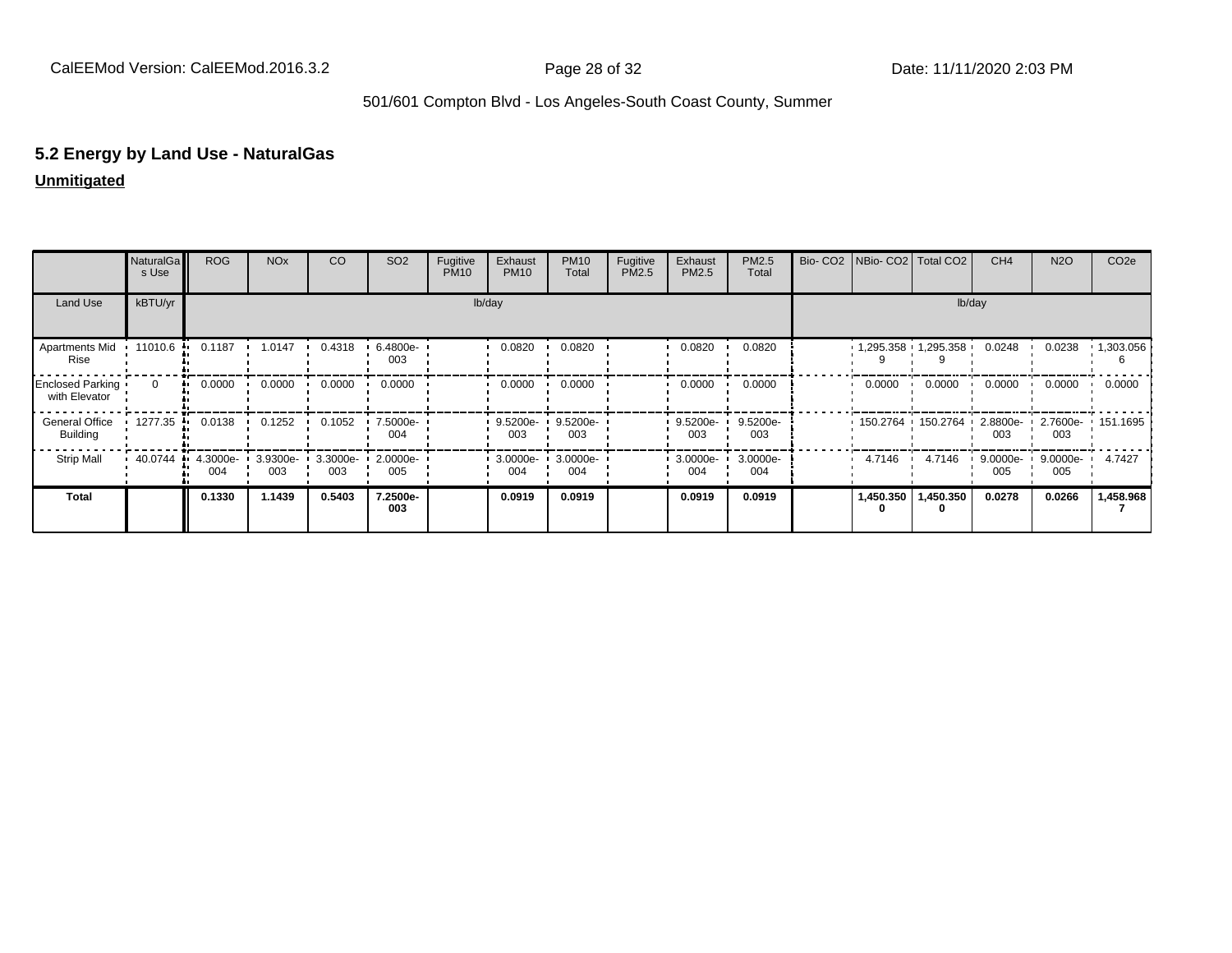# **5.2 Energy by Land Use - NaturalGas**

**Mitigated**

|                                   | NaturalGa<br>s Use | <b>ROG</b>      | <b>NO<sub>x</sub></b> | CO              | SO <sub>2</sub> | Fugitive<br><b>PM10</b> | Exhaust<br><b>PM10</b> | <b>PM10</b><br>Total | Fugitive<br>PM2.5 | Exhaust<br>PM2.5 | PM2.5<br>Total  | Bio- CO2 NBio- CO2 Total CO2 |                             | CH <sub>4</sub>    | <b>N2O</b>         | CO <sub>2e</sub>  |
|-----------------------------------|--------------------|-----------------|-----------------------|-----------------|-----------------|-------------------------|------------------------|----------------------|-------------------|------------------|-----------------|------------------------------|-----------------------------|--------------------|--------------------|-------------------|
| Land Use                          | kBTU/yr            |                 |                       |                 |                 |                         | lb/day                 |                      |                   |                  |                 |                              | lb/day                      |                    |                    |                   |
| <b>Apartments Mid</b><br>Rise     | 11.0106<br>.       | 0.1187          | 1.0147                | 0.4318          | 6.4800e-<br>003 |                         | 0.0820                 | 0.0820               |                   | 0.0820           | 0.0820          |                              | $1,295.358$ $1,295.358$ $1$ | 0.0248             | 0.0238             | $\cdot$ 1,303.056 |
| Enclosed Parking<br>with Elevator | $\Omega$           | 0.0000<br>      | 0.0000                | 0.0000          | 0.0000          |                         | 0.0000                 | 0.0000               |                   | 0.0000           | 0.0000          | 0.0000                       | 0.0000                      | 0.0000             | 0.0000             | 0.0000            |
| General Office<br><b>Building</b> | 1.27735<br>.       | 0.0138          | 0.1252                | 0.1052          | 7.5000e-<br>004 |                         | $9.5200e-$<br>003      | 9.5200e-<br>003      |                   | 9.5200e-<br>003  | 9.5200e-<br>003 | 150.2764 150.2764            |                             | $2.8800e-$<br>003  | 003                | 2.7600e- 151.1695 |
| <b>Strip Mall</b>                 | 0.0400744          | 4.3000e-<br>004 | 3.9300e-<br>003       | 3.3000e-<br>003 | 2.0000e-<br>005 |                         | 3.0000e-<br>004        | 3.0000e-<br>004      |                   | 3.0000e-<br>004  | 3.0000e-<br>004 | 4.7146                       | 4.7146                      | $9.0000e -$<br>005 | $9.0000e -$<br>005 | 4.7427            |
| Total                             |                    | 0.1330          | 1.1439                | 0.5403          | 7.2500e-<br>003 |                         | 0.0919                 | 0.0919               |                   | 0.0919           | 0.0919          |                              | 1,450.350   1,450.350       | 0.0278             | 0.0266             | 1,458.968         |

**6.0 Area Detail**

**6.1 Mitigation Measures Area**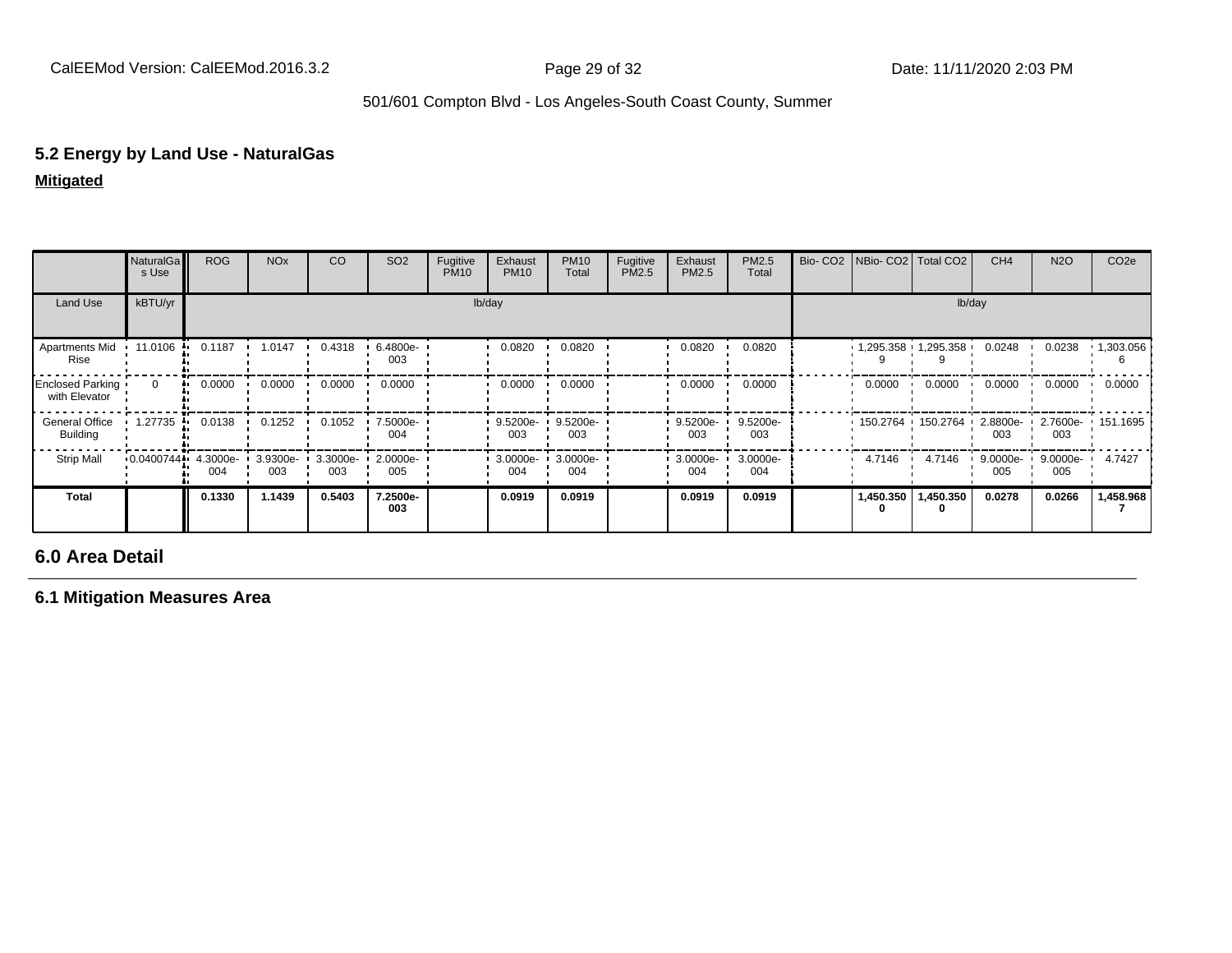|             | <b>ROG</b>  | <b>NO<sub>x</sub></b> | <sub>CO</sub>            | SO <sub>2</sub> | Fugitive<br><b>PM10</b> | Exhaust<br><b>PM10</b> | <b>PM10</b><br>Total | Fugitive<br>PM2.5 | Exhaust<br><b>PM2.5</b> | <b>PM2.5</b><br>Total                                   |  | Bio- CO2 NBio- CO2   Total CO2        | CH <sub>4</sub> | <b>N2O</b> | CO <sub>2e</sub> |
|-------------|-------------|-----------------------|--------------------------|-----------------|-------------------------|------------------------|----------------------|-------------------|-------------------------|---------------------------------------------------------|--|---------------------------------------|-----------------|------------|------------------|
| Category    |             |                       |                          |                 |                         | lb/day                 |                      |                   |                         |                                                         |  | lb/day                                |                 |            |                  |
| Mitigated   | י 14.6003 י |                       | 5.7148  100.1042  0.2682 |                 |                         |                        | 12.4746 12.4746      |                   | 12.4746                 |                                                         |  | 12.4746 1.770.491 5.444.666 7.215.157 | 8.4231          | 0.0990     | .7.455.237       |
| Unmitigated |             |                       |                          |                 |                         |                        | 12.4746 12.4746      |                   |                         | $12.4746$ $12.4746$ $1,770.491$ $5,444.666$ $7,215.157$ |  |                                       | 8.4231          |            | 0.0990 7.455.237 |

## **6.2 Area by SubCategory**

#### **Unmitigated**

|                          | <b>ROG</b>           | <b>NO<sub>x</sub></b> | CO             | SO <sub>2</sub>    | Fugitive<br><b>PM10</b> | Exhaust<br><b>PM10</b> | <b>PM10</b><br>Total | Fugitive<br>PM2.5 | Exhaust<br>PM2.5 | <b>PM2.5</b><br>Total | Bio- CO2   NBio- CO2   Total CO2                         |         | CH <sub>4</sub> | <b>N2O</b> | CO <sub>2e</sub> |
|--------------------------|----------------------|-----------------------|----------------|--------------------|-------------------------|------------------------|----------------------|-------------------|------------------|-----------------------|----------------------------------------------------------|---------|-----------------|------------|------------------|
| SubCategory              | lb/day               |                       |                |                    |                         |                        |                      |                   |                  | lb/day                |                                                          |         |                 |            |                  |
| Architectural<br>Coating | 0.4669               |                       |                |                    |                         | 0.0000                 | 0.0000               |                   | 0.0000           | 0.0000                |                                                          | 0.0000  |                 |            | 0.0000           |
| Consumer<br>Products     | 4.7950<br><b>ALC</b> |                       |                |                    |                         | 0.0000                 | 0.0000               |                   | 0.0000           | 0.0000                |                                                          | 0.0000  |                 |            | 0.0000           |
| Hearth                   | 8.5918               |                       | 5.4295 75.3306 | 0.2669             |                         |                        | 12.3372 12.3372      |                   | 12.3372 ·        | 12.3372               | $1,770.491 \cdot 5,400.000 \cdot 7,170.491 \cdot 8.3802$ |         |                 | 0.0990     | 17,409.498       |
| Landscaping              | 0.7467               | 0.2853                | 24.7736<br>-   | $1.3100e -$<br>003 |                         | 0.1374<br>. .          | 0.1374               |                   | 0.1374           | 0.1374                | 44.6661 ·                                                | 44.6661 | 0.0429          |            | 45.7395          |
| <b>Total</b>             | 14.6003              | 5.7148                | 100.1042       | 0.2682             |                         | 12.4746                | 12.4746              |                   | 12.4746          | 12.4746               | 1,770.491 5,444.666 7,215.157                            |         | 8.4231          | 0.0990     | 7,455.237<br>8   |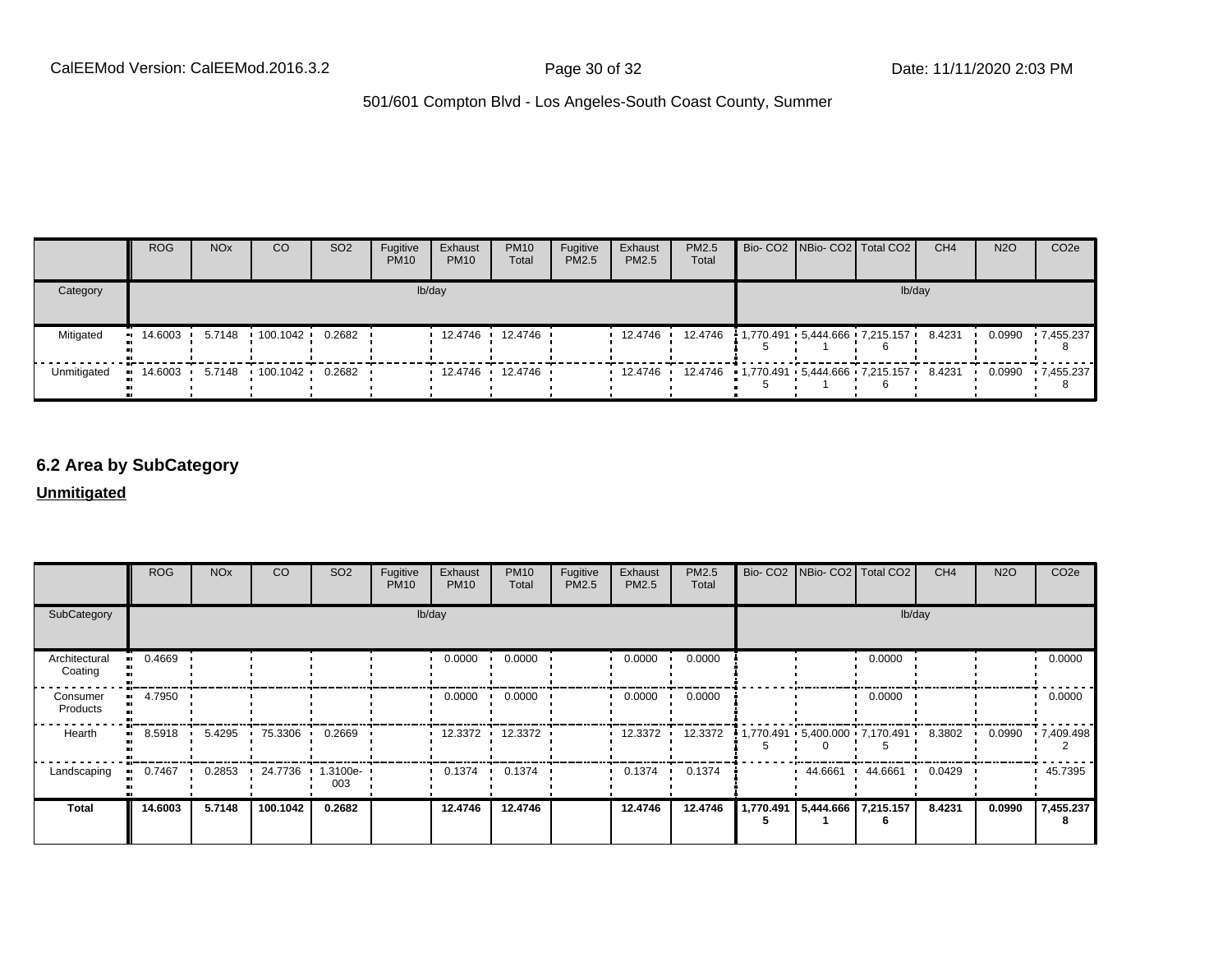## **6.2 Area by SubCategory**

#### **Mitigated**

|                          | <b>ROG</b> | <b>NO<sub>x</sub></b> | CO       | SO <sub>2</sub>    | Fugitive<br><b>PM10</b> | Exhaust<br><b>PM10</b> | <b>PM10</b><br>Total | Fugitive<br>PM2.5 | Exhaust<br>PM2.5 | PM2.5<br>Total | Bio- CO2   NBio- CO2   Total CO2  |         | CH <sub>4</sub> | <b>N2O</b> | CO <sub>2e</sub> |
|--------------------------|------------|-----------------------|----------|--------------------|-------------------------|------------------------|----------------------|-------------------|------------------|----------------|-----------------------------------|---------|-----------------|------------|------------------|
| SubCategory              | lb/day     |                       |          |                    |                         |                        |                      |                   | lb/day           |                |                                   |         |                 |            |                  |
| Architectural<br>Coating | 0.4669<br> |                       |          |                    |                         | 0.0000                 | 0.0000               |                   | 0.0000           | 0.0000         |                                   | 0.0000  |                 |            | 0.0000           |
| Consumer<br>Products     | 4.7950     |                       |          |                    |                         | 0.0000                 | 0.0000               |                   | 0.0000           | 0.0000         |                                   | 0.0000  |                 |            | 0.0000           |
| Hearth                   | 8.5918     | 5.4295                | 75.3306  | 0.2669             |                         | 12.3372 ·              | 12.3372              |                   | 12.3372          | 12.3372        |                                   |         | 8.3802 ·        | 0.0990     | .7,409.498       |
| Landscaping              | 0.7467     | 0.2853                | 24.7736  | $1.3100e -$<br>003 |                         | 0.1374                 | 0.1374               |                   | 0.1374           | 0.1374         | 44.6661                           | 44.6661 | 0.0429          |            | 45.7395          |
| Total                    | 14.6003    | 5.7148                | 100.1042 | 0.2682             |                         | 12.4746                | 12.4746              |                   | 12.4746          | 12.4746        | 1,770.491   5,444.666   7,215.157 |         | 8.4231          | 0.0990     | 7,455.237        |

## **7.0 Water Detail**

#### **7.1 Mitigation Measures Water**

## **8.0 Waste Detail**

## **8.1 Mitigation Measures Waste**

#### **9.0 Operational Offroad**

| Number<br>Equipment Type<br>Hours/Day | Days/Year | <b>Horse Power</b> | Load Factor | <b>Fuel Type</b> |
|---------------------------------------|-----------|--------------------|-------------|------------------|
|---------------------------------------|-----------|--------------------|-------------|------------------|

# **10.0 Stationary Equipment**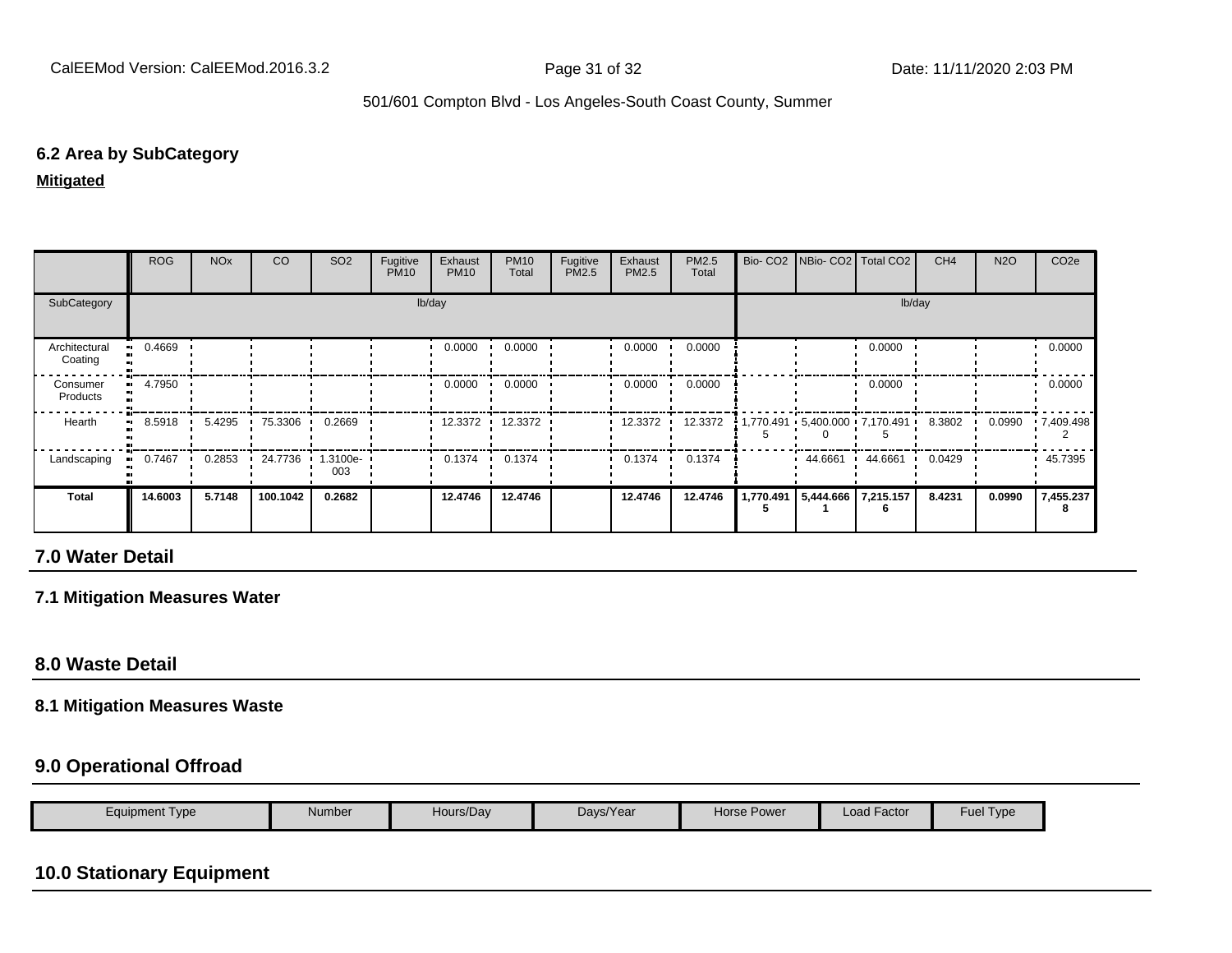#### **Fire Pumps and Emergency Generators**

| <b>Equipment Type</b>         | Number | Hours/Day      | Hours/Year      | <b>Horse Power</b>   | Load Factor | Fuel Type |
|-------------------------------|--------|----------------|-----------------|----------------------|-------------|-----------|
| <b>Boilers</b>                |        |                |                 |                      |             |           |
| <b>Equipment Type</b>         | Number | Heat Input/Day | Heat Input/Year | <b>Boiler Rating</b> | Fuel Type   |           |
| <b>User Defined Equipment</b> |        |                |                 |                      |             |           |
| <b>Equipment Type</b>         | Number |                |                 |                      |             |           |
|                               |        |                |                 |                      |             |           |
| <b>11.0 Vegetation</b>        |        |                |                 |                      |             |           |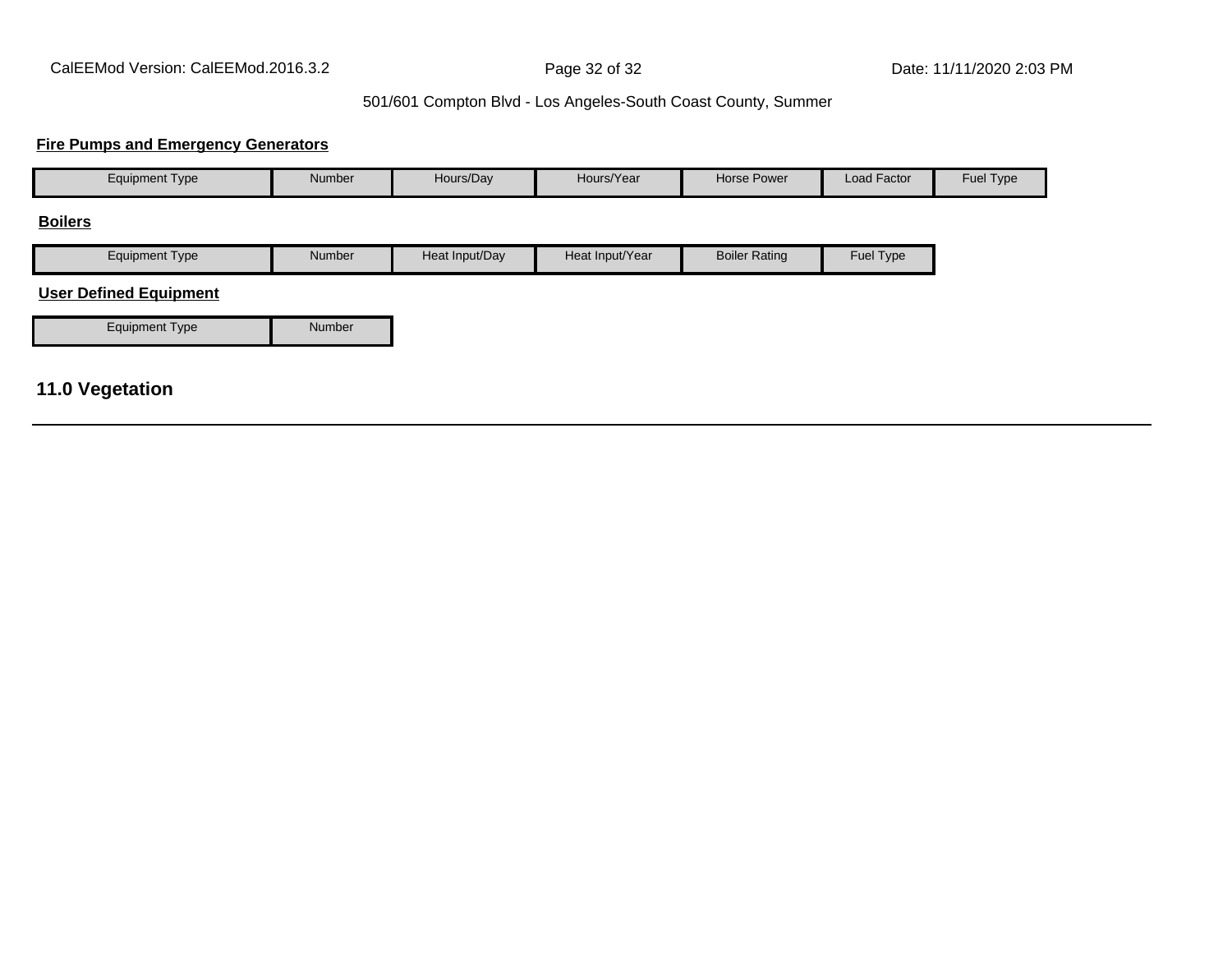## **501/601 Compton Blvd**

**Los Angeles-South Coast County, Winter**

## **1.0 Project Characteristics**

## **1.1 Land Usage**

| <b>Land Uses</b>                      | Size   | Metric        | Lot Acreage | Floor Surface Area | Population |
|---------------------------------------|--------|---------------|-------------|--------------------|------------|
| <b>General Office Building</b>        | 44.79  | 1000sqft      | 1.03        | 44.787.00          |            |
| <b>Enclosed Parking with Elevator</b> | 405.00 | Space         | 3.64        | 162.000.00         |            |
| <b>Apartments Mid Rise</b>            | 300.00 | Dwelling Unit | 7.89        | 185.566.00         | 858        |
| Strip Mall                            | 8.92   | 1000sqft      | 0.20        | 8.919.00           |            |

#### **1.2 Other Project Characteristics**

| <b>Urbanization</b>               | Urban                      | Wind Speed (m/s)                  | 2.2   | <b>Precipitation Freg (Days)</b>        | 33    |
|-----------------------------------|----------------------------|-----------------------------------|-------|-----------------------------------------|-------|
| <b>Climate Zone</b>               | 9                          |                                   |       | <b>Operational Year</b>                 | 2025  |
| <b>Utility Company</b>            | Southern California Edison |                                   |       |                                         |       |
| <b>CO2 Intensity</b><br>(lb/MWhr) | 702.44                     | <b>CH4 Intensity</b><br>(lb/MWhr) | 0.029 | N <sub>2</sub> O Intensity<br>(lb/MWhr) | 0.006 |

## **1.3 User Entered Comments & Non-Default Data**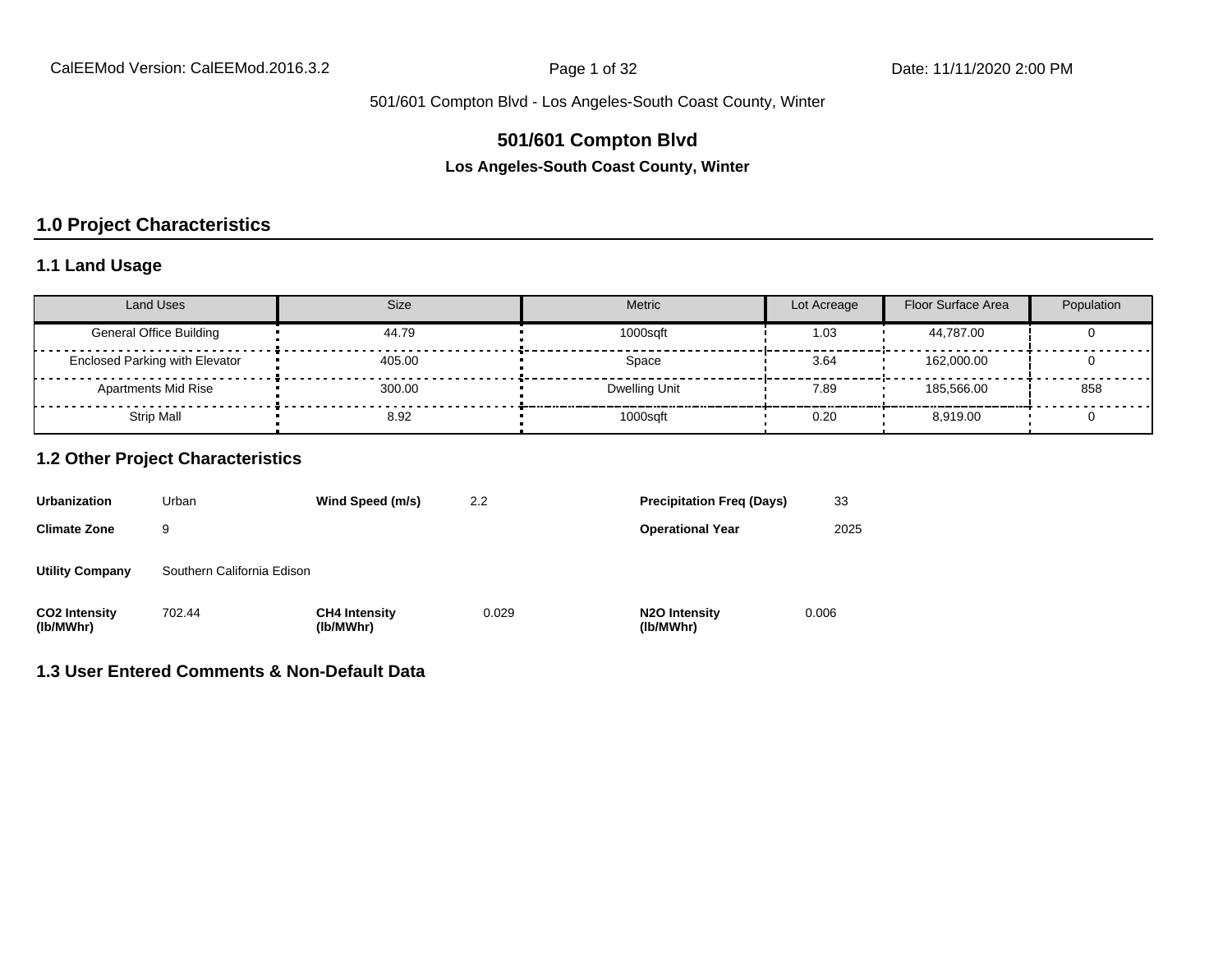CalEEMod Version: CalEEMod.2016.3.2 **Page 2 of 32** Page 2 of 32 Date: 11/11/2020 2:00 PM

#### 501/601 Compton Blvd - Los Angeles-South Coast County, Winter

Project Characteristics -

Land Use - Land uses and sizes provided.

Construction Phase - Construction schedule provided.

Off-road Equipment -

Off-road Equipment - construction equipment estimates provided

Off-road Equipment - construction equipment estimates provided.

Off-road Equipment - construction equipment estimates provided.

Off-road Equipment - construction equipment estimates provided.

Trips and VMT - round trip from site to disposal site is 68.4, therefore each trip will be approximately 34.2 miles

Demolition -

Grading -

Vehicle Trips - Vehicle trips per Focused TIA by Iteris, Inc.

Vehicle Emission Factors -

Vehicle Emission Factors -

Vehicle Emission Factors -

Woodstoves - Per SCAMQD Rule 445 which prohibits installing a wood-burning device into any new development, see: http://www.aqmd.gov/docs/defaultsource/rule-book/rule-iv/rule-445.pdf

Construction Off-road Equipment Mitigation - SCAQMD Rule 403

Fleet Mix -

| Table Name             | <b>Column Name</b>           | Default Value | <b>New Value</b> |
|------------------------|------------------------------|---------------|------------------|
| tblConstDustMitigation | WaterUnpavedRoadVehicleSpeed |               | 15               |
| tblConstructionPhase   | NumDays                      | 20.00         | 33.00            |
| tblConstructionPhase   | NumDays                      | 30.00         | 185.00           |
| tblConstructionPhase   | <b>NumDays</b>               | 300.00        | 283.00           |
| tblConstructionPhase   | <b>NumDays</b>               | 20.00         | 88.00            |
| tblConstructionPhase   | <b>NumDays</b>               | 20.00         | 132.00           |
| tblFireplaces          | FireplaceWoodMass            | 1.019.20      | 0.00             |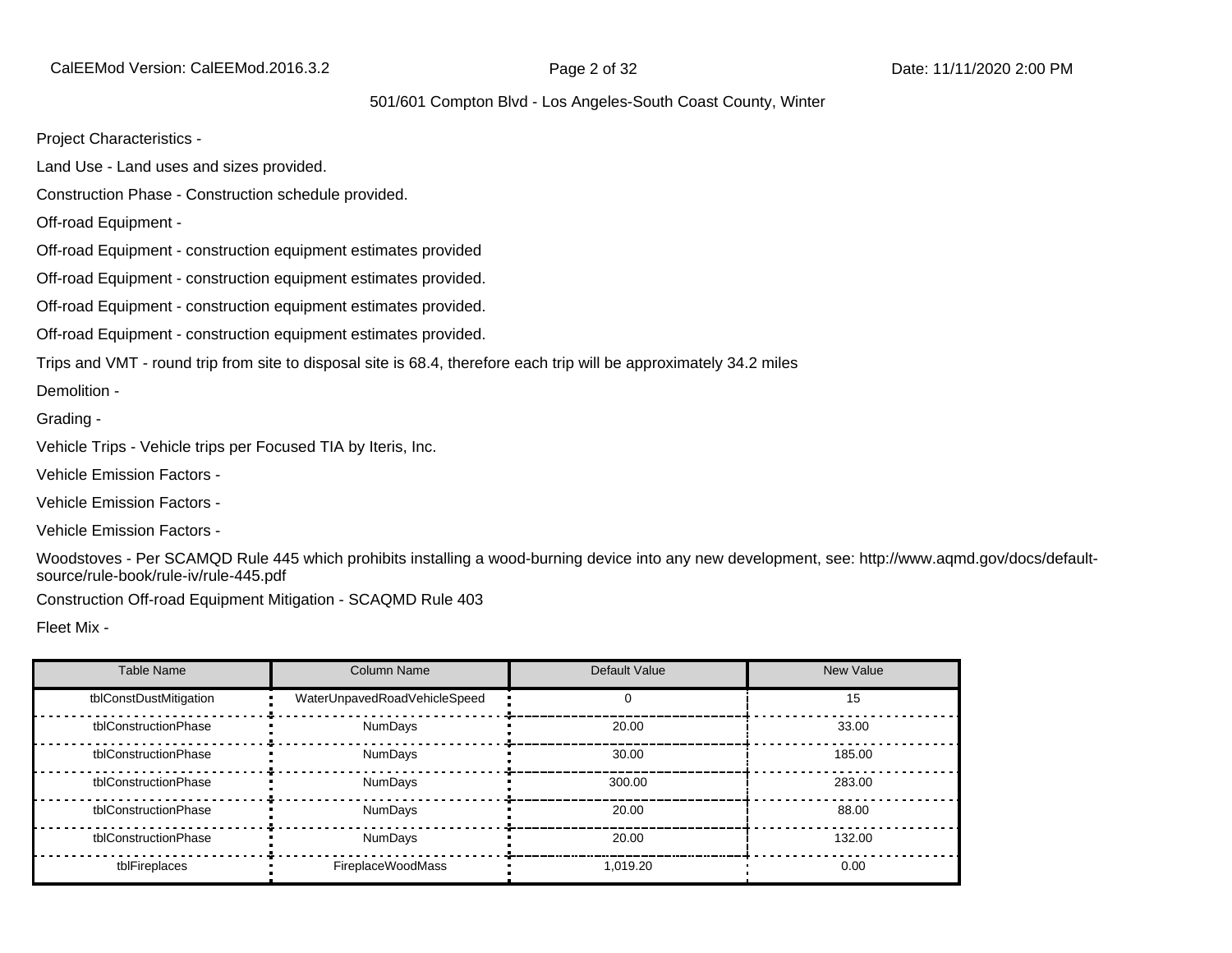| tblFireplaces       | NumberWood                 | 15.00      | 0.00       |
|---------------------|----------------------------|------------|------------|
| tblGrading          | MaterialExported           | 0.00       | 18,406.00  |
| tblLandUse          | LandUseSquareFeet          | 44,790.00  | 44,787.00  |
| tblLandUse          | LandUseSquareFeet          | 300,000.00 | 185,566.00 |
| tblLandUse          | LandUseSquareFeet          | 8,920.00   | 8,919.00   |
| tblOffRoadEquipment | OffRoadEquipmentUnitAmount | 1.00       | 4.00       |
| tblOffRoadEquipment | OffRoadEquipmentUnitAmount | 1.00       | 3.00       |
| tblOffRoadEquipment | OffRoadEquipmentUnitAmount | 3.00       | 4.00       |
| tblOffRoadEquipment | OffRoadEquipmentUnitAmount | 3.00       | 0.00       |
| tblOffRoadEquipment | OffRoadEquipmentUnitAmount | 1.00       | 0.00       |
| tblOffRoadEquipment | OffRoadEquipmentUnitAmount | 1.00       | 0.00       |
| tblOffRoadEquipment | OffRoadEquipmentUnitAmount | 2.00       | 0.00       |
| tblOffRoadEquipment | OffRoadEquipmentUnitAmount | 2.00       | 3.00       |
| tblOffRoadEquipment | OffRoadEquipmentUnitAmount | 2.00       | 3.00       |
| tblOffRoadEquipment | OffRoadEquipmentUnitAmount | 2.00       | 4.00       |
| tblOffRoadEquipment | OffRoadEquipmentUnitAmount | 1.00       | 0.00       |
| tblOffRoadEquipment | OffRoadEquipmentUnitAmount | 2.00       | 0.00       |
| tblOffRoadEquipment | OffRoadEquipmentUnitAmount | 3.00       | 2.00       |
| tblOffRoadEquipment | OffRoadEquipmentUnitAmount | 1.00       | 0.00       |
| tblOffRoadEquipment | UsageHours                 | 8.00       | 2.80       |
| tblOffRoadEquipment | UsageHours                 | 8.00       | 2.80       |
| tblOffRoadEquipment | UsageHours                 | 8.00       | 6.40       |
| tblTripsAndVMT      | HaulingTripLength          | 20.00      | 34.20      |
| tblTripsAndVMT      | HaulingTripLength          | 20.00      | 34.20      |
| tblVehicleTrips     | ST_TR                      | 6.39       | 1.97       |
| tblVehicleTrips     | ST_TR                      | 2.46       | 8.11       |
| tblVehicleTrips     | ST_TR                      | 42.04      | 37.76      |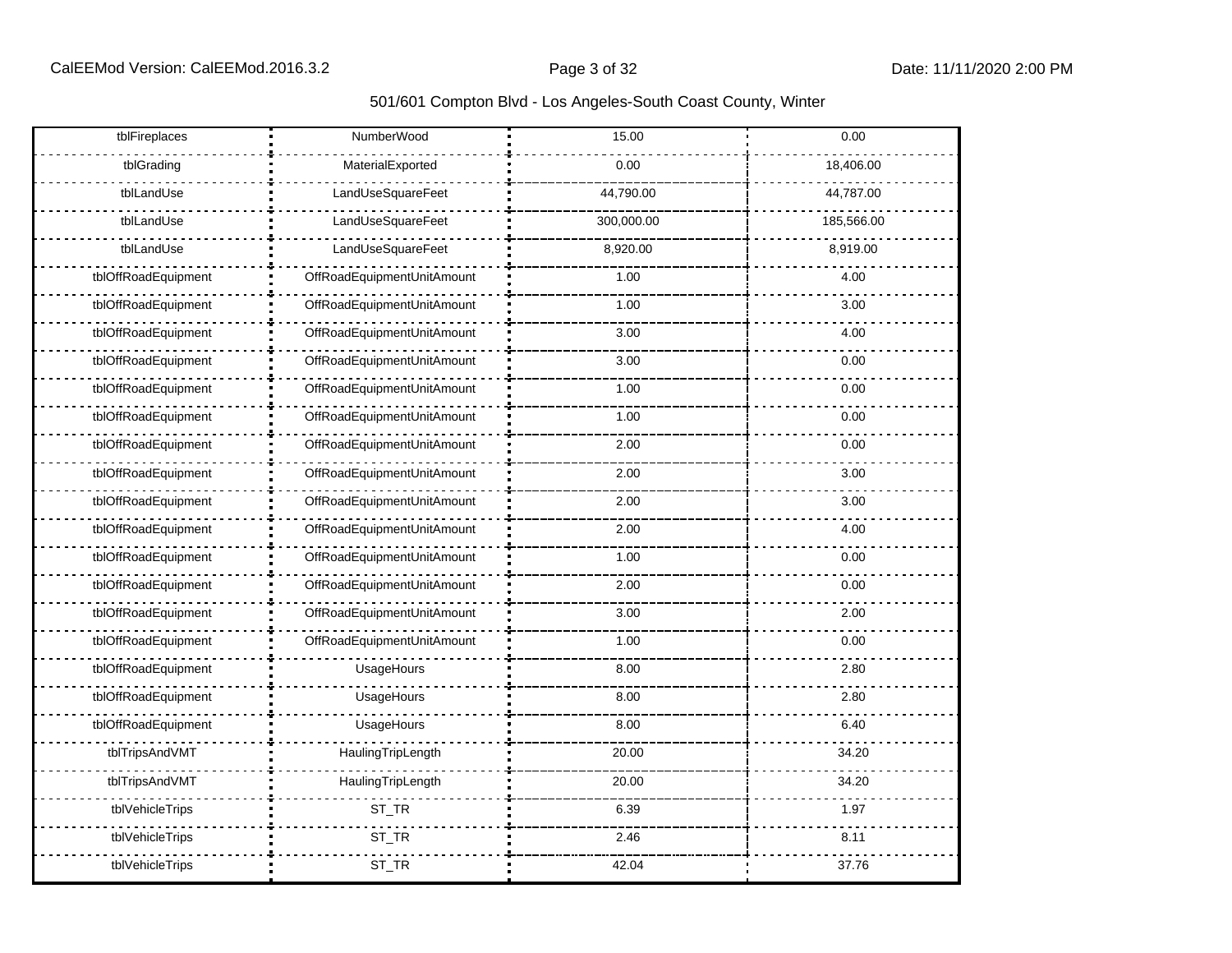| tblVehicleTrips | SU TR | 5.86  | 1.97  |
|-----------------|-------|-------|-------|
| tblVehicleTrips | SU TR | 1.05  | 8.11  |
| tblVehicleTrips | SU TR | 20.43 | 37.76 |
| tblVehicleTrips | WD TR | 6.65  | 1.97  |
| tblVehicleTrips | WD TR | 11.03 | 8.11  |
| tblVehicleTrips | WD TR | 44.32 | 37.76 |

#### **2.0 Emissions Summary**

#### **2.1 Overall Construction (Maximum Daily Emission)**

**Unmitigated Construction**

|                | <b>ROG</b>          | <b>NO<sub>x</sub></b> | <b>CO</b> | SO <sub>2</sub> | Fugitive<br><b>PM10</b> | Exhaust<br><b>PM10</b> | <b>PM10</b><br>Total | Fugitive<br>PM2.5 | Exhaust<br>PM2.5 | PM2.5<br>Total |        |                 | Bio- CO2   NBio- CO2   Total CO2                  | CH <sub>4</sub> | <b>N2O</b> | CO <sub>2</sub> e |
|----------------|---------------------|-----------------------|-----------|-----------------|-------------------------|------------------------|----------------------|-------------------|------------------|----------------|--------|-----------------|---------------------------------------------------|-----------------|------------|-------------------|
| Year           |                     |                       |           |                 |                         | lb/day                 |                      |                   |                  |                |        |                 |                                                   | lb/day          |            |                   |
| 2022           | 6.0171<br>$\bullet$ | 61.3074 ·             | 38.7378   | 0.1008          | 5.2781                  | 2.5590                 | 6.6934               | 1.3139            | 2.3751           | 2.9361         | 0.0000 |                 | $9,839.580 + 9,839.580$                           | 2.4192          | 0.0000     | 9,900.060         |
| 2023           | 8.0533              | 66.7041               | 80.0132   | 0.2076          | 4.6413                  | 2.6443                 | 7.2857               | 1.2423            | 2.5057           | 3.7480         | 0.0000 | 02              | $\cdot$ 20,350.02 $\cdot$ 20,350.02 $\cdot$<br>02 | 3.6351          | 0.0000     | .20,440.89<br>82  |
| 2024           |                     | 19.7851 1 37.4864 1   | 40.7416   | 0.1283          | 3.7934                  | 1.3468                 | 5.1402               | 1.0158            | 1.2393           | 2.2550         | 0.0000 | 85              | $12,664.11 \cdot 12,664.11$<br>85                 | 2.7689          | 0.0000     | 12,733.34<br>16   |
| 2025           | 1.3099              | 10.3463               | 15.7937   | 0.0271          | 0.3353                  | 0.4917                 | 0.8270               | 0.0889            | 0.4590           | 0.5480         | 0.0000 |                 | $\cdot$ 2,519.544 $\cdot$ 2,519.544 $\cdot$       | 0.6663          | 0.0000     | .2,536.200        |
| <b>Maximum</b> | 19.7851             | 66.7041               | 80.0132   | 0.2076          | 5.2781                  | 2.6443                 | 7.2857               | 1.3139            | 2.5057           | 3.7480         | 0.0000 | 20,350.02<br>02 | 20,350.02<br>02                                   | 3.6351          | 0.0000     | 20,440.89<br>82   |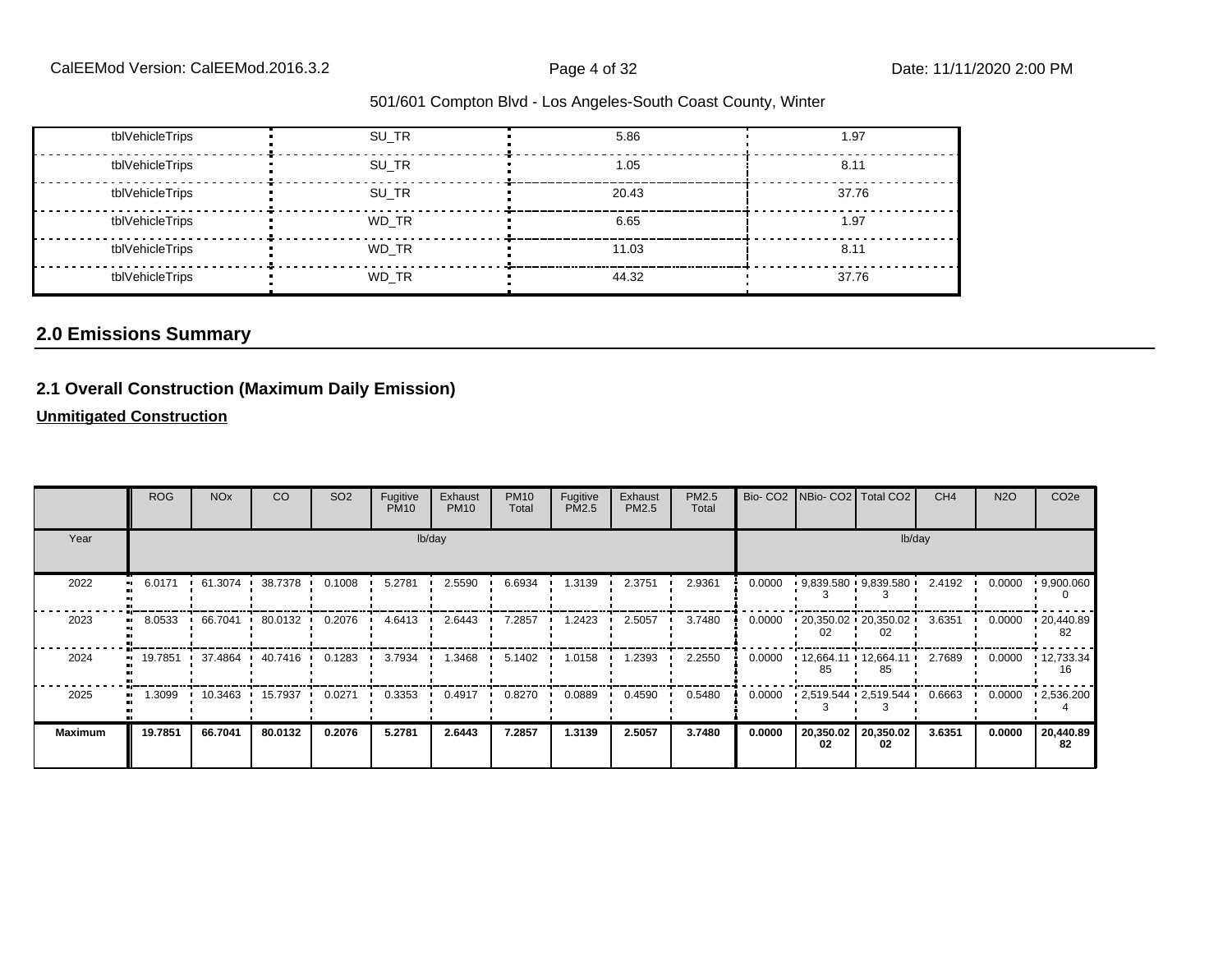#### **2.1 Overall Construction (Maximum Daily Emission)**

**Mitigated Construction**

**Percent Reduction**

|                | <b>ROG</b>          | <b>NO<sub>x</sub></b> | CO      | SO <sub>2</sub> | Fugitive<br><b>PM10</b>        | Exhaust<br><b>PM10</b>        | <b>PM10</b><br>Total | Fugitive<br>PM2.5               | Exhaust<br>PM2.5               | <b>PM2.5</b><br>Total        |                                 |                 | Bio- CO2   NBio- CO2   Total CO2            | CH <sub>4</sub> | <b>N2O</b> | CO <sub>2e</sub>        |
|----------------|---------------------|-----------------------|---------|-----------------|--------------------------------|-------------------------------|----------------------|---------------------------------|--------------------------------|------------------------------|---------------------------------|-----------------|---------------------------------------------|-----------------|------------|-------------------------|
| Year           |                     |                       |         |                 |                                | lb/day                        |                      |                                 |                                |                              |                                 |                 |                                             | lb/day          |            |                         |
| 2022           | 6.0171<br>$\bullet$ | 61.3074               | 38.7378 | 0.1008          | 5.2719                         | 2.5590                        | 6.6872               | 1.3130                          | 2.3751                         | 2.7676                       | 0.0000                          |                 | $9,839.580$ $9,839.580$                     | 2.4192          | 0.0000     | .9,900.060              |
| 2023           | 8.0533              | 66.7041               | 80.0132 | 0.2076          | 4.6351                         | 2.6443                        | 7.2795               | 1.2414                          | 2.5057                         | 3.7471                       | 0.0000                          |                 | $120,350.02$ $120,350.02$                   | 3.6351          | 0.0000     | .20,440.89<br>82        |
| 2024           |                     | 19.7851 1 37.4864     | 40.7416 | 0.1283          | 3.7934                         | 1.3468                        | 5.1402               | 1.0158                          | 1.2393                         | 2.2550                       | 0.0000                          |                 | $12,664.11 \cdot 12,664.11$<br>85           | 2.7689          | 0.0000     | $\cdot$ 12,733.34<br>16 |
| 2025           | 1.3099              | 10.3463               | 15.7937 | 0.0271          | 0.3353                         | 0.4917                        | 0.8270               | 0.0889                          | 0.4590                         | 0.5480                       | 0.0000                          |                 | $\cdot$ 2,519.544 $\cdot$ 2,519.544 $\cdot$ | 0.6663          | 0.0000     | $\cdot$ 2,536.200       |
| <b>Maximum</b> | 19.7851             | 66.7041               | 80.0132 | 0.2076          | 5.2719                         | 2.6443                        | 7.2795               | 1.3130                          | 2.5057                         | 3.7471                       | 0.0000                          | 20,350.02<br>01 | 20,350.02<br>01                             | 3.6351          | 0.0000     | 20,440.89<br>82         |
|                | <b>ROG</b>          | <b>NOx</b>            | co      | <b>SO2</b>      | <b>Fugitive</b><br><b>PM10</b> | <b>Exhaust</b><br><b>PM10</b> | <b>PM10</b><br>Total | <b>Fugitive</b><br><b>PM2.5</b> | <b>Exhaust</b><br><b>PM2.5</b> | <b>PM2.5</b><br><b>Total</b> | Bio- CO2   NBio-CO2   Total CO2 |                 |                                             | CH <sub>4</sub> | <b>N20</b> | CO <sub>2e</sub>        |

**0.00 0.00 0.00 0.00 0.09 0.00 0.06 0.05 0.00 1.79 0.00 0.00 0.00 0.00 0.00 0.00**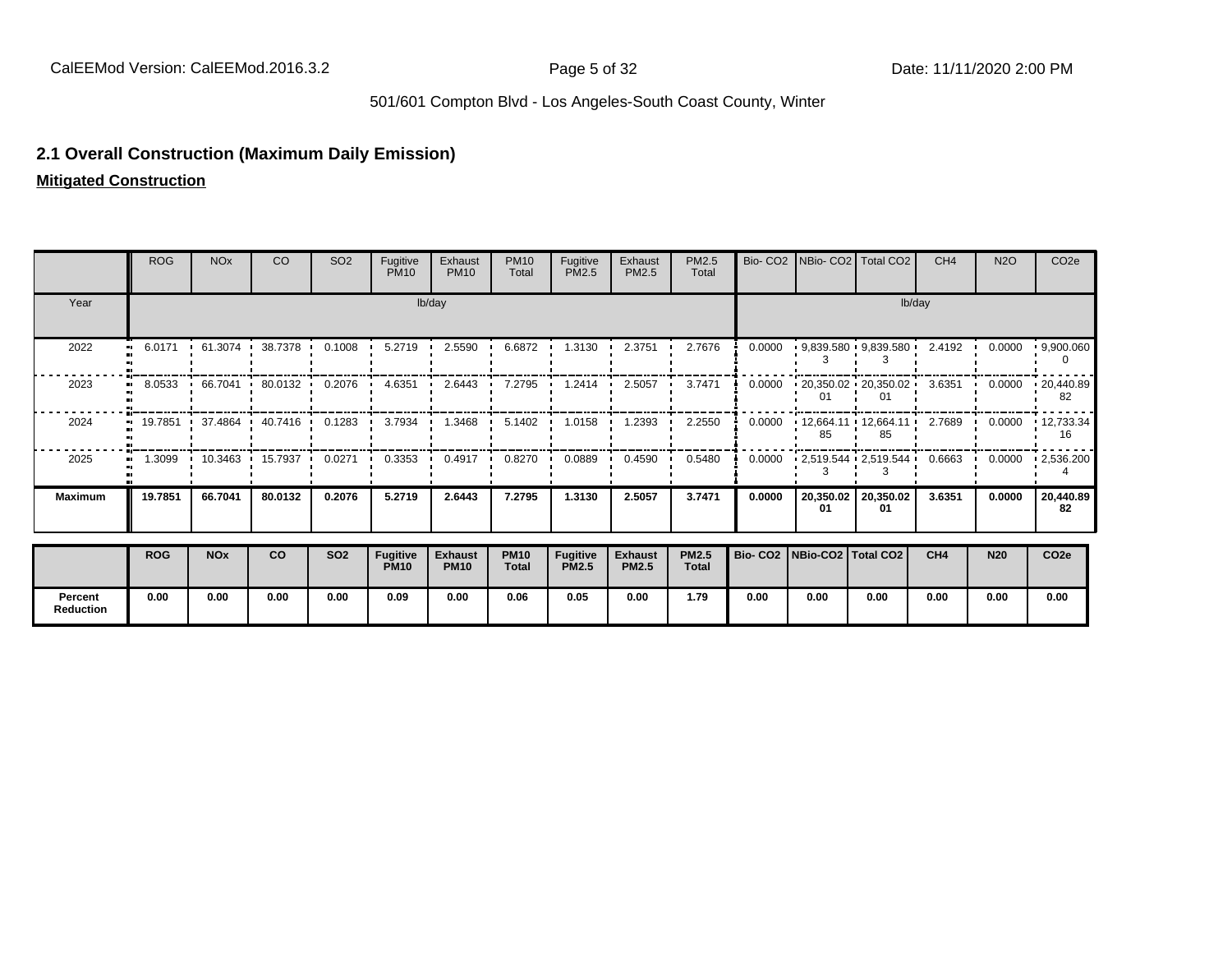#### **2.2 Overall Operational**

#### **Unmitigated Operational**

|                     | <b>ROG</b>  | <b>NO<sub>x</sub></b> | CO       | SO <sub>2</sub> | Fugitive<br><b>PM10</b> | Exhaust<br><b>PM10</b> | <b>PM10</b><br>Total | Fugitive<br><b>PM2.5</b> | Exhaust<br>PM2.5 | PM2.5<br>Total |                             | Bio- CO2 NBio- CO2   Total CO2    | CH <sub>4</sub> | <b>N2O</b> | CO <sub>2e</sub>  |
|---------------------|-------------|-----------------------|----------|-----------------|-------------------------|------------------------|----------------------|--------------------------|------------------|----------------|-----------------------------|-----------------------------------|-----------------|------------|-------------------|
| Category            |             |                       |          |                 |                         | lb/day                 |                      |                          |                  |                |                             | lb/day                            |                 |            |                   |
| Area                | 14.6003<br> | 5.7148                | 100.1042 | 0.2682          |                         | 12.4746 ·              | 12.4746              |                          | 12.4746          | 12.4746        |                             | 1,770.491   5,444.666   7,215.157 | 8.4231          | 0.0990     | $-7,455.237$      |
| Energy<br>.,        | 0.1330      | 1.1439                | 0.5403   | 7.2500e-<br>003 |                         | 0.0919                 | 0.0919               |                          | 0.0919           | 0.0919         |                             | 1,450.350 1,450.350               | 0.0278          | 0.0266     | $\cdot$ 1,458.968 |
| Mobile<br>$\bullet$ | 1.7452      | 7.9065                | 21.8554  | 0.0879          | 8.1436                  | 0.0686                 | 8.2122               | 2.1789                   | 0.0637           | 2.2426         |                             | $-8.978.382 - 8.978.382 - 0.4300$ |                 |            | .8,989.132        |
| <b>Total</b>        | 16.4784     | 14.7651               | 122.4999 | 0.3634          | 8.1436                  | 12.6350                | 20.7786              | 2.1789                   | 12.6301          | 14.8090        | 1,770.491   15,873.39<br>84 | 17,643.88<br>99                   | 8.8809          | 0.1256     | 17,903.33<br>86   |

#### **Mitigated Operational**

|              | ROG       | <b>NO<sub>x</sub></b> | CO              | SO <sub>2</sub> | Fugitive<br><b>PM10</b> | Exhaust<br><b>PM10</b> | <b>PM10</b><br>Total | Fugitive<br>PM2.5 | Exhaust<br>PM2.5 | PM2.5<br>Total |           |                 | Bio- CO2 NBio- CO2 Total CO2        | CH <sub>4</sub> | <b>N2O</b> | CO <sub>2e</sub> |
|--------------|-----------|-----------------------|-----------------|-----------------|-------------------------|------------------------|----------------------|-------------------|------------------|----------------|-----------|-----------------|-------------------------------------|-----------------|------------|------------------|
| Category     |           |                       |                 |                 |                         | lb/day                 |                      |                   |                  |                |           |                 |                                     | lb/day          |            |                  |
| Area         | 14.6003 · |                       | 5.7148 100.1042 | 0.2682          |                         | 12.4746 ·              | 12.4746              |                   | 12.4746          | 12.4746        |           |                 | 1,770.491 • 5,444.666 • 7,215.157 • | 8.4231          | 0.0990     | .7,455.237       |
| Energy       | 0.1330    | .1439                 | 0.5403          | 7.2500e-<br>003 |                         | 0.0919                 | 0.0919               |                   | 0.0919           | 0.0919         |           |                 | $1,450.350$ $1,450.350$             | 0.0278          | 0.0266     | 1,458.968        |
| Mobile       | 1.7452    | 7.9065                | 21.8554         | 0.0879          | 8.1436                  | 0.0686                 | 8.2122               | 2.1789            | 0.0637           | 2.2426         |           |                 | $-8.978.382 - 8.978.382 - 0.4300$   |                 |            | .8,989.132       |
| <b>Total</b> | 16.4784   | 14.7651               | 122.4999        | 0.3634          | 8.1436                  | 12.6350                | 20.7786              | 2.1789            | 12.6301          | 14.8090        | 1,770.491 | 15,873.39<br>84 | 17,643.88<br>99                     | 8.8809          | 0.1256     | 17,903.33<br>86  |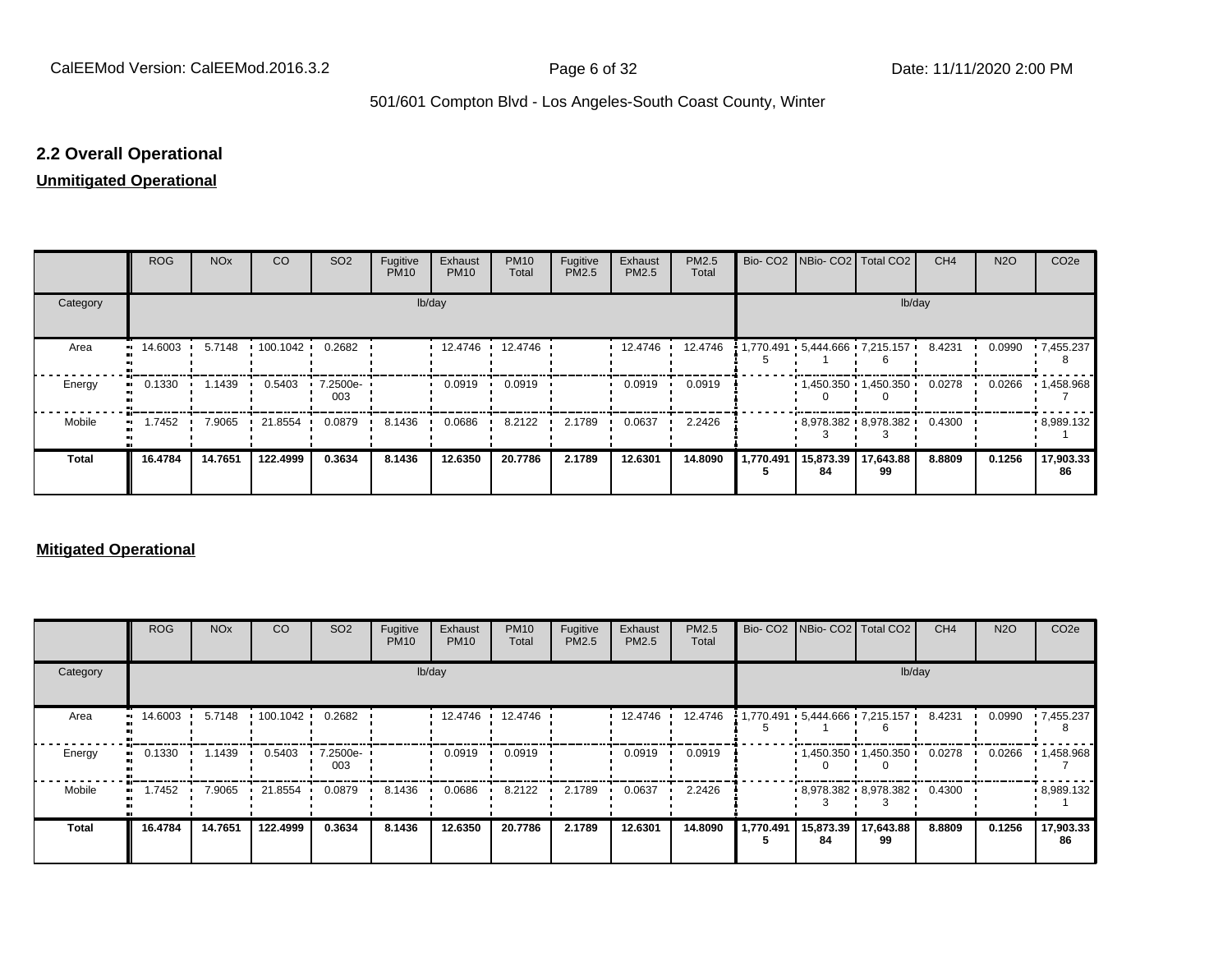|                             | <b>ROG</b> | <b>NO<sub>x</sub></b> | CO   | <b>SO2</b> | <b>Fugitive</b><br><b>PM10</b> | <b>Exhaust</b><br><b>PM10</b> | <b>PM10</b><br><b>Total</b> | <b>Fugitive</b><br><b>PM2.5</b> | <b>Exhaust</b><br><b>PM2.5</b> | <b>PM2.5</b><br><b>Total</b> | Bio- CO2   NBio-CO2   Total CO2 |      |      | CH <sub>4</sub> | <b>N20</b> | CO <sub>2e</sub> |
|-----------------------------|------------|-----------------------|------|------------|--------------------------------|-------------------------------|-----------------------------|---------------------------------|--------------------------------|------------------------------|---------------------------------|------|------|-----------------|------------|------------------|
| Percent<br><b>Reduction</b> | 0.00       | 0.00                  | 0.00 | 0.00       | 0.00                           | 0.00                          | 0.00                        | 0.00                            | 0.00                           | 0.00                         | 0.00                            | 0.00 | 0.00 | 0.00            | 0.00       | 0.00             |

#### **3.0 Construction Detail**

#### **Construction Phase**

| Phase<br><b>Number</b> | <b>Phase Name</b>       | Phase Type                   | <b>Start Date</b> | <b>End Date</b> | Num Days<br>Week | Num Days | <b>Phase Description</b> |
|------------------------|-------------------------|------------------------------|-------------------|-----------------|------------------|----------|--------------------------|
|                        | •Demolition             | •Demolition                  | 11/1/2022         | !12/15/2022     |                  | 33!      |                          |
|                        | •Grading                | •Grading                     | 12/16/2022        | !8/31/2023      |                  | 185      |                          |
|                        | Building Construction   | <b>Building Construction</b> | 13/1/2023         | !3/31/2024      |                  | 283      |                          |
|                        | • Architectural Coating | • Architectural Coating      | 14/1/2024         | !7/31/2024      |                  | 88       |                          |
|                        | • Paving                | • Paving                     | .8/1/2024         | 1/31/2025       | 5                | $132 -$  |                          |

**Acres of Grading (Site Preparation Phase): 0**

**Acres of Grading (Grading Phase): 0**

**Acres of Paving: 3.64**

**Residential Indoor: 375,771; Residential Outdoor: 125,257; Non-Residential Indoor: 80,559; Non-Residential Outdoor: 26,853; Striped Parking**  Area: 9,720 (Architectural Coating - sqft)

#### **OffRoad Equipment**

| <b>Phase Name</b> | <b>Offroad Equipment Type</b> | Amount | <b>Usage Hours</b> | Horse Power | Load Factor |
|-------------------|-------------------------------|--------|--------------------|-------------|-------------|
| <b>Demolition</b> | •Concrete/Industrial Saws     |        | 2.80 <sub>1</sub>  | 81'         | 0.73        |
| Demolition        | •Crawler Tractors             |        | 6.40               | 212'        | 0.43        |
| Demolition        | •Excavators                   |        | 2.80 <sup>1</sup>  | 158'        | 0.38        |
| <b>Demolition</b> | <b>Rubber Tired Dozers</b>    |        | $6.40 \cdot$       | 247         | 0.40        |
| Demolition        | <b>Rubber Tired Loaders</b>   |        | 6.40               | $203 -$     | 0.36        |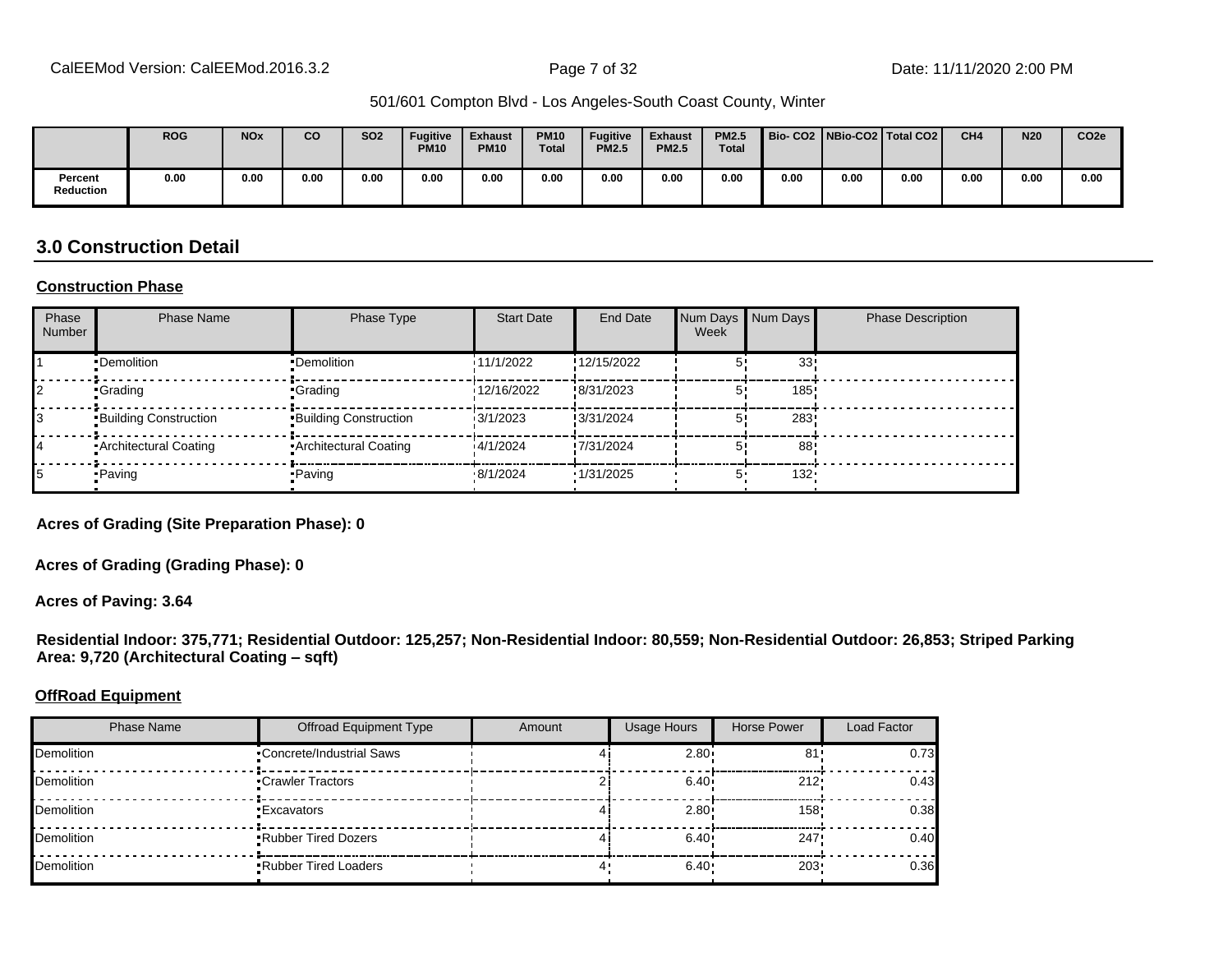| 501/601 Compton Blvd - Los Angeles-South Coast County, Winter |  |
|---------------------------------------------------------------|--|
|---------------------------------------------------------------|--|

| Demolition                   | Signal Boards             | 4              | 6.40              | $6^{\circ}$     | 0.82 |
|------------------------------|---------------------------|----------------|-------------------|-----------------|------|
| Demolition                   | Tractors/Loaders/Backhoes | ا 2            | 6.40              | 97:             | 0.37 |
| Grading                      | Concrete/Industrial Saws  | 41             | 8.00              | 81:             | 0.73 |
| Grading                      | Crushing/Proc. Equipment  | $\overline{2}$ | 8.00              | 85              | 0.78 |
| Grading                      | <b>Excavators</b>         | $\overline{2}$ | 8.00 <sub>1</sub> | 158             | 0.38 |
| Grading                      | <b>Graders</b>            | 0              | 8.00 <sub>1</sub> | 187             | 0.41 |
| Grading                      | Rubber Tired Dozers       | 0.             | 8.00 <sub>1</sub> | 247             | 0.40 |
| Grading                      | <i><u>Scrapers</u></i>    | 0              | 8.00 <sub>1</sub> | 367             | 0.48 |
| Grading                      | Signal Boards             | 6              | 8.00              | 6               | 0.82 |
| Grading                      | Tractors/Loaders/Backhoes | 21             | 8.00              | 97 <sub>2</sub> | 0.37 |
| <b>Building Construction</b> | Bore/Drill Rigs           | ا 2            | 8.00              | 221             | 0.50 |
| <b>Building Construction</b> | •Cranes                   | 3              | 7.00 <sub>1</sub> | 231             | 0.29 |
| <b>Building Construction</b> | Forklifts                 | 0              | $8.00$ !          | 89:             | 0.20 |
| <b>Building Construction</b> | <b>Generator Sets</b>     | 0              | 8.00              | 84 <sub>1</sub> | 0.74 |
| <b>Building Construction</b> | Rough Terrain Forklifts   | ا 2            | 8.00              | 100             | 0.40 |
| <b>Building Construction</b> | Skid Steer Loaders        | з¦             | $8.00 -$          | 65!             | 0.37 |
| <b>Building Construction</b> | Surfacing Equipment       | 4 :            | 8.00              | 263             | 0.30 |
| <b>Building Construction</b> | Tractors/Loaders/Backhoes | 2 <sup>1</sup> | 7.00              | 97:             | 0.37 |
| <b>Building Construction</b> | Trenchers                 | 1 i            | 8.00 <sup>1</sup> | 78              | 0.50 |
| <b>Building Construction</b> | ·Welders                  | οi             | 8.00              | 46!             | 0.45 |
| Paving                       | •Pavers                   | $\mathbf{0}$   | 8.00 <sup>1</sup> | 130             | 0.42 |
| Paving                       | Paving Equipment          | 3 <sup>1</sup> | 8.00              | 132!            | 0.36 |
| Paving                       | Rollers                   | зi             | 8.00 <sup>1</sup> | 80 <sub>1</sub> | 0.38 |
| Paving                       | Signal Boards             | 61             | 8.00 <sub>1</sub> | 6 <sup>1</sup>  | 0.82 |
| <b>Architectural Coating</b> | Air Compressors           | 1,             | 6.00.             | 78              | 0.48 |

**Trips and VMT**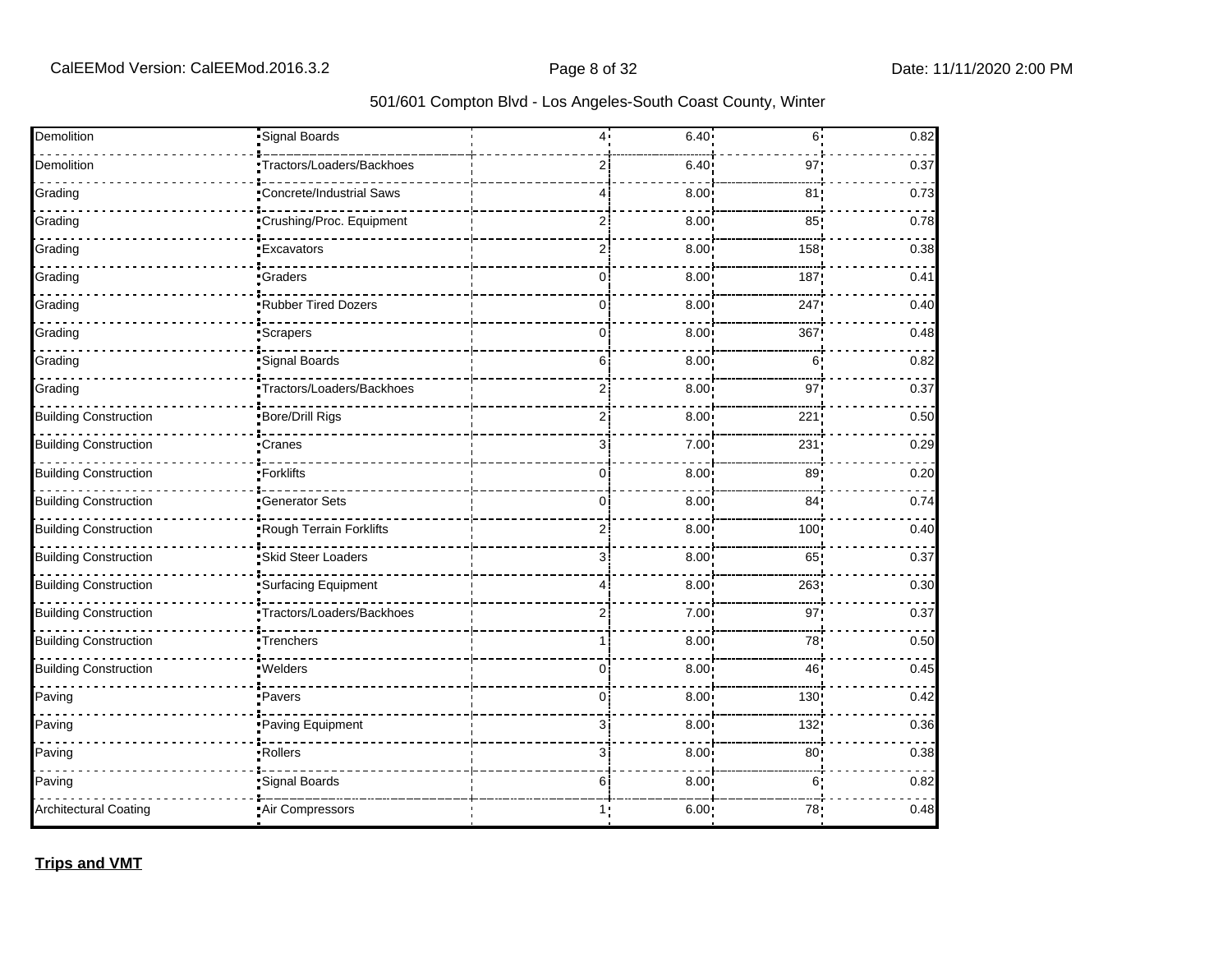| <b>Phase Name</b>            | <b>Offroad Equipment</b><br>Count | <b>Worker Trip</b><br><b>Number</b> | Vendor Trip<br><b>Number</b> | <b>Hauling Trip</b><br><b>Number</b> | <b>Worker Trip</b><br>Length | Vendor Trip<br>Length | <b>Hauling Trip</b><br>Length | <b>Worker Vehicle</b><br>Class | Vendor         | Hauling<br>Vehicle Class Vehicle Class |
|------------------------------|-----------------------------------|-------------------------------------|------------------------------|--------------------------------------|------------------------------|-----------------------|-------------------------------|--------------------------------|----------------|----------------------------------------|
| Demolition                   | 24i                               | 60.00                               | 0.00                         | $309.00 \cdot$                       | 14.70i                       | 6.90!                 |                               | 34.20 LD Mix                   | <b>HDT Mix</b> | !ННDТ                                  |
| Grading                      | 16i                               | 40.00                               | 0.00                         | $2,301.00 \cdot$                     | 14.70 <sup>i</sup>           | 6.90!                 |                               | 34.20 LD Mix                   | <b>HDT Mix</b> | ! ННDТ                                 |
| <b>Building Construction</b> | 171                               | 301.00                              | 67.00                        | $0.00 \cdot$                         | 14.70 <sup>i</sup>           | 6.90!                 |                               | 20.00 LD Mix                   | <b>HDT_Mix</b> | ! ННDТ                                 |
| Paving                       | 121                               | 30.00                               | 0.00                         | $0.00 \cdot$                         | 14.70 <sup>i</sup>           | 6.90!                 |                               | 20.00 LD Mix                   | <b>HDT Mix</b> | !HHDT                                  |
| Architectural Coating        |                                   | 60.00                               | $0.00 -$                     | $0.00 \cdot$                         | $14.70 \cdot$                | 6.90                  |                               | 20.00 LD Mix                   | <b>HDT Mix</b> | <b>HHDT</b>                            |

#### **3.1 Mitigation Measures Construction**

Water Exposed Area

Reduce Vehicle Speed on Unpaved Roads

#### **3.2 Demolition - 2022**

|                      | <b>ROG</b> | <b>NO<sub>x</sub></b> | CO      | SO <sub>2</sub> | Fugitive<br><b>PM10</b> | Exhaust<br><b>PM10</b> | <b>PM10</b><br>Total | Fugitive<br>PM2.5 | Exhaust<br>PM2.5 | PM2.5<br>Total |  | Bio- CO2   NBio- CO2   Total CO2 | CH <sub>4</sub> | <b>N2O</b> | CO <sub>2e</sub> |
|----------------------|------------|-----------------------|---------|-----------------|-------------------------|------------------------|----------------------|-------------------|------------------|----------------|--|----------------------------------|-----------------|------------|------------------|
| Category             |            |                       |         |                 |                         | lb/day                 |                      |                   |                  |                |  | lb/day                           |                 |            |                  |
| <b>Fugitive Dust</b> |            |                       |         |                 | 2.0238                  | 0.0000                 | 2.0238               | 0.3064            | 0.0000           | 0.3064         |  | 0.0000                           |                 |            | 0.0000           |
| Off-Road             | 5.6295     | 57.6727<br>. .        | 34.2977 | 0.0831          |                         | 2.5424                 | 2.5424               |                   | 2.3594           | 2.3594         |  | $7,968.628$ 7,968.628            | 2.3195          |            | .8,026.615       |
| <b>Total</b>         | 5.6295     | 57.6727               | 34.2977 | 0.0831          | 2.0238                  | 2.5424                 | 4.5663               | 0.3064            | 2.3594           | 2.6659         |  | 7,968.628 7,968.628              | 2.3195          |            | 8,026.615        |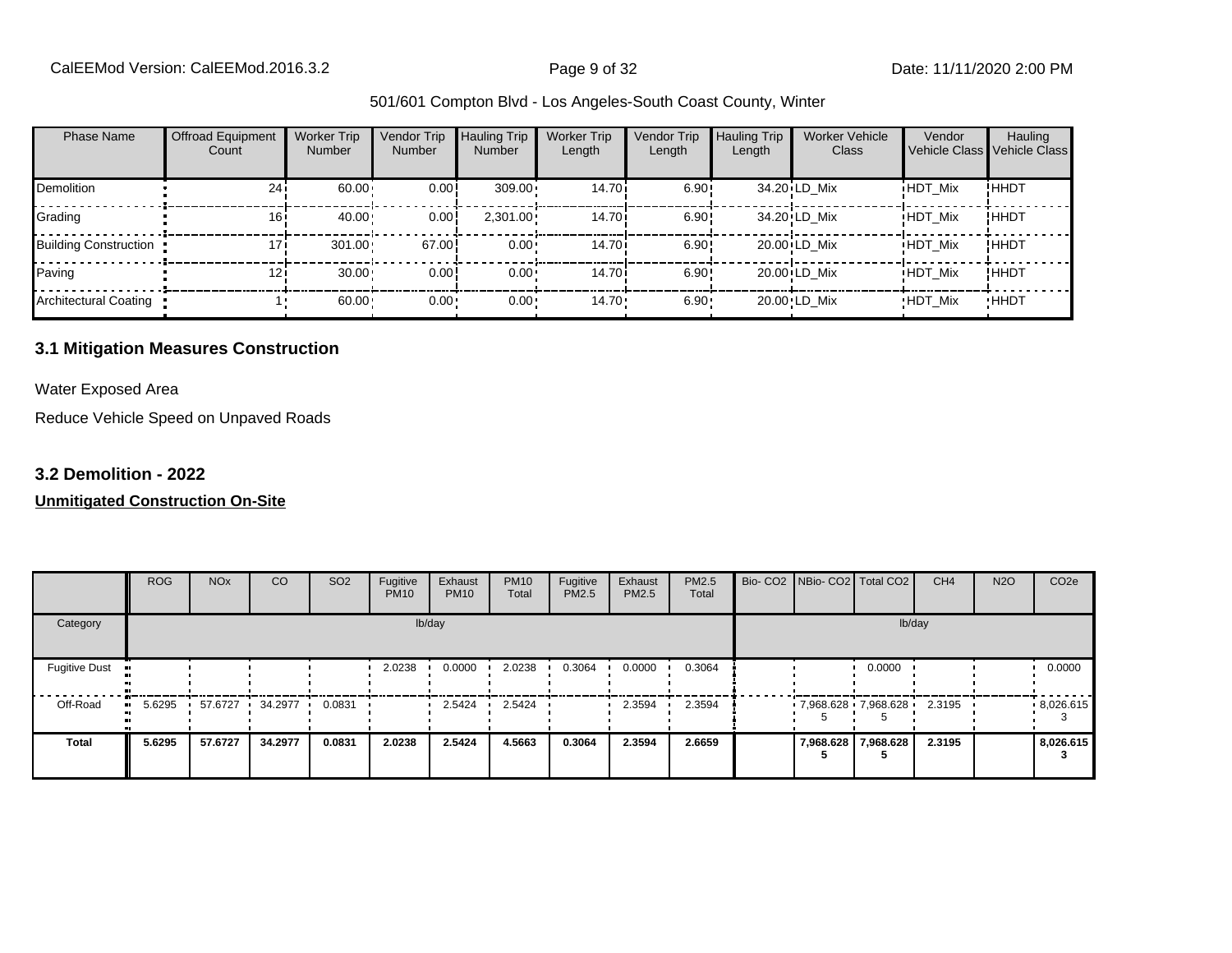#### **3.2 Demolition - 2022**

#### **Unmitigated Construction Off-Site**

|                      | <b>ROG</b>                 | <b>NO<sub>x</sub></b> | CO     | SO <sub>2</sub> | Fugitive<br><b>PM10</b> | Exhaust<br><b>PM10</b> | <b>PM10</b><br>Total | Fugitive<br>PM2.5 | Exhaust<br>PM2.5 | PM2.5<br>Total | Bio- CO2   NBio- CO2   Total CO2 |           | CH <sub>4</sub> | <b>N2O</b> | CO <sub>2e</sub>  |
|----------------------|----------------------------|-----------------------|--------|-----------------|-------------------------|------------------------|----------------------|-------------------|------------------|----------------|----------------------------------|-----------|-----------------|------------|-------------------|
| Category             |                            |                       |        |                 |                         | lb/day                 |                      |                   |                  |                |                                  |           | lb/day          |            |                   |
| Hauling<br>$\bullet$ | 0.1189                     | 3.4580                | 0.9544 | 0.0115          | 0.2798                  | 0.0114                 | 0.2912               | 0.0767            | 0.0109           | 0.0876         | $1,250.210$ $1,250.210$ $1$      |           | 0.0826          |            | $\cdot$ 1,252.275 |
| Vendor               | 0.0000<br>$\bullet\bullet$ | 0.0000                | 0.0000 | 0.0000          | 0.0000                  | 0.0000                 | 0.0000               | 0.0000            | 0.0000           | 0.0000         | 0.0000                           | 0.0000    | 0.0000          |            | 0.0000            |
| Worker<br>$\bullet$  | 0.2687                     | 0.1767                | 2.0351 | 6.2300e-<br>003 | 0.6707                  | 5.2500e-<br>003        | 0.6759               | 0.1779            | 4.8400e-<br>003  | 0.1827         | $620.7417 \cdot 620.7417$        |           | 0.0171          |            | .621.1690         |
| <b>Total</b>         | 0.3876                     | 3.6347                | 2.9895 | 0.0177          | 0.9505                  | 0.0166                 | 0.9671               | 0.2546            | 0.0157           | 0.2703         | 1,870.951                        | 1,870.951 | 0.0997          |            | 1,873.444         |

|                      | <b>ROG</b> | <b>NO<sub>x</sub></b> | CO      | SO <sub>2</sub> | Fugitive<br><b>PM10</b> | Exhaust<br><b>PM10</b> | <b>PM10</b><br>Total | Fugitive<br><b>PM2.5</b> | Exhaust<br><b>PM2.5</b> | PM2.5<br>Total |        |           | Bio- CO2 NBio- CO2 Total CO2 | CH <sub>4</sub> | <b>N2O</b> | CO <sub>2e</sub> |
|----------------------|------------|-----------------------|---------|-----------------|-------------------------|------------------------|----------------------|--------------------------|-------------------------|----------------|--------|-----------|------------------------------|-----------------|------------|------------------|
| Category             |            |                       |         |                 |                         | lb/day                 |                      |                          |                         |                |        |           | lb/day                       |                 |            |                  |
| <b>Fugitive Dust</b> |            |                       |         |                 | 0.9107                  | 0.0000                 | 0.9107               | 0.1379                   | 0.0000                  | 0.1379         |        |           | 0.0000                       |                 |            | 0.0000           |
| Off-Road             | 5.6295     | 57.6727               | 34.2977 | 0.0831          |                         | 2.5424                 | 2.5424               |                          | 2.3594                  | 2.3594         | 0.0000 |           | 7,968.628 7,968.628          | 2.3195          |            | .8,026.615       |
| <b>Total</b>         | 5.6295     | 57.6727               | 34.2977 | 0.0831          | 0.9107                  | 2.5424                 | 3.4531               | 0.1379                   | 2.3594                  | 2.4973         | 0.0000 | 7,968.628 | 7,968.628                    | 2.3195          |            | 8,026.615        |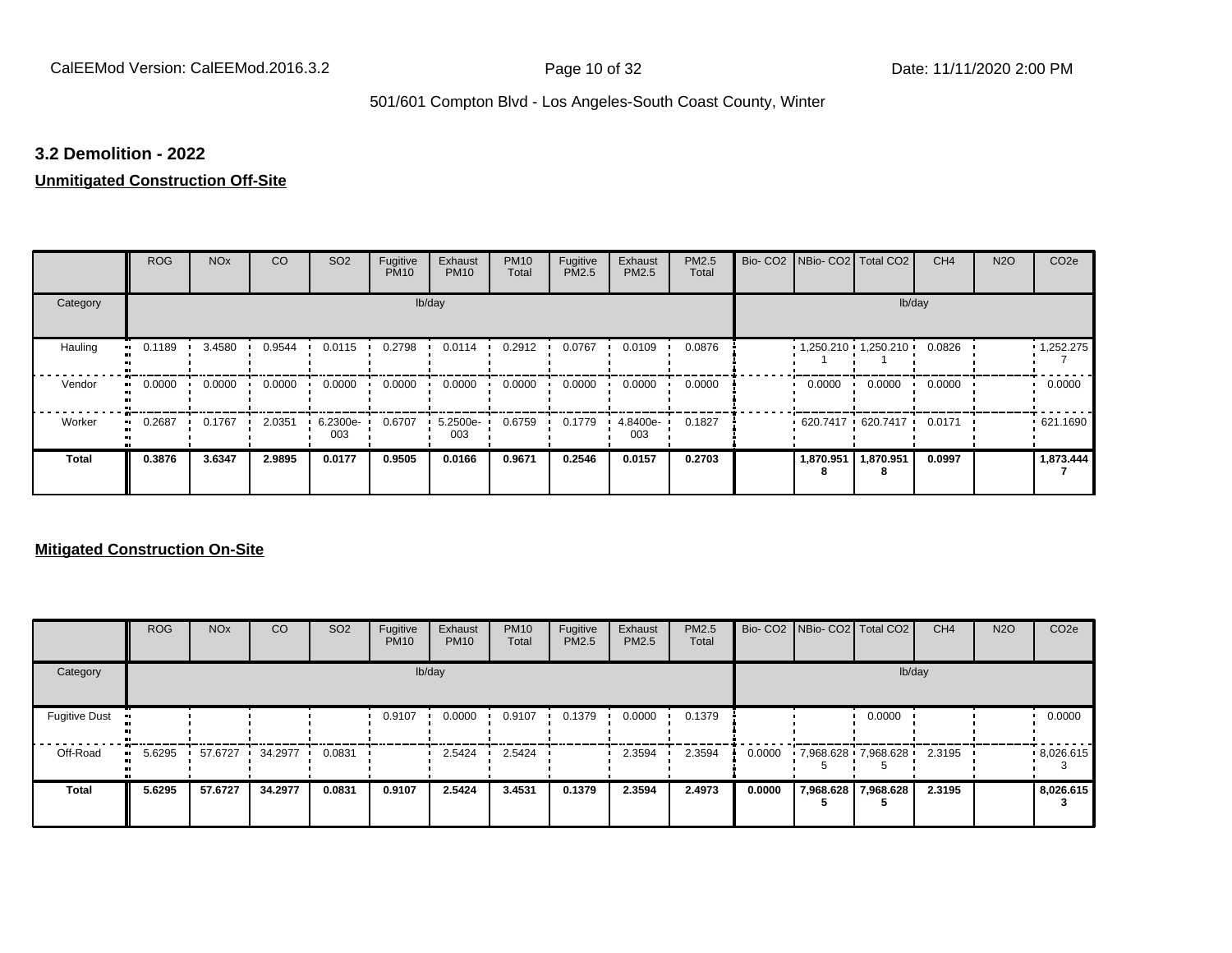#### **3.2 Demolition - 2022**

#### **Mitigated Construction Off-Site**

|                      | <b>ROG</b>                 | <b>NO<sub>x</sub></b> | CO     | SO <sub>2</sub> | Fugitive<br><b>PM10</b> | Exhaust<br><b>PM10</b> | <b>PM10</b><br>Total | Fugitive<br>PM2.5 | Exhaust<br>PM2.5 | PM2.5<br>Total | Bio- CO2   NBio- CO2   Total CO2 |           | CH <sub>4</sub> | <b>N2O</b> | CO <sub>2e</sub>  |
|----------------------|----------------------------|-----------------------|--------|-----------------|-------------------------|------------------------|----------------------|-------------------|------------------|----------------|----------------------------------|-----------|-----------------|------------|-------------------|
| Category             |                            |                       |        |                 |                         | lb/day                 |                      |                   |                  |                |                                  |           | lb/day          |            |                   |
| Hauling<br>$\bullet$ | 0.1189                     | 3.4580                | 0.9544 | 0.0115          | 0.2798                  | 0.0114                 | 0.2912               | 0.0767            | 0.0109           | 0.0876         | $1,250.210$ $1,250.210$          |           | 0.0826          |            | $\cdot$ 1,252.275 |
| Vendor               | 0.0000<br>$\bullet\bullet$ | 0.0000                | 0.0000 | 0.0000          | 0.0000                  | 0.0000                 | 0.0000               | 0.0000            | 0.0000           | 0.0000         | 0.0000                           | 0.0000    | 0.0000          |            | 0.0000            |
| Worker<br>$\bullet$  | 0.2687                     | 0.1767                | 2.0351 | 6.2300e-<br>003 | 0.6707                  | 5.2500e-<br>003        | 0.6759               | 0.1779            | 4.8400e-<br>003  | 0.1827         | $620.7417 \cdot 620.7417$        |           | 0.0171          |            | .621.1690         |
| <b>Total</b>         | 0.3876                     | 3.6347                | 2.9895 | 0.0177          | 0.9505                  | 0.0166                 | 0.9671               | 0.2546            | 0.0157           | 0.2703         | 1,870.951                        | 1,870.951 | 0.0997          |            | 1,873.444         |

**3.3 Grading - 2022**

|                      | <b>ROG</b> | <b>NO<sub>x</sub></b> | CO      | SO <sub>2</sub> | Fugitive<br><b>PM10</b> | Exhaust<br><b>PM10</b> | <b>PM10</b><br>Total | Fugitive<br><b>PM2.5</b> | Exhaust<br>PM2.5 | <b>PM2.5</b><br>Total | Bio- CO2 NBio- CO2 Total CO2 |                         | CH <sub>4</sub> | <b>N2O</b> | CO <sub>2e</sub> |
|----------------------|------------|-----------------------|---------|-----------------|-------------------------|------------------------|----------------------|--------------------------|------------------|-----------------------|------------------------------|-------------------------|-----------------|------------|------------------|
| Category             |            |                       |         |                 |                         | lb/day                 |                      |                          |                  |                       |                              | lb/day                  |                 |            |                  |
| <b>Fugitive Dust</b> |            |                       |         |                 | 0.0113                  | 0.0000                 | 0.0113               | 1.7000e-<br>003          | 0.0000           | 1.7000e-<br>003       |                              | 0.0000                  |                 |            | 0.0000           |
| Off-Road             | 3.4681     | 26.7164               | 36.1133 | 0.0598          |                         | 1.3967                 | 1.3967               |                          | 1.3686           | 1.3686                |                              | $5,598.109$ $5,598.109$ | 0.7649          |            | .5617.230        |
| Total                | 3.4681     | 26.7164               | 36.1133 | 0.0598          | 0.0113                  | 1.3967                 | 1.4080               | 1.7000e-<br>003          | 1.3686           | 1.3703                | 0                            | 5,598.109 5,598.109     | 0.7649          |            | 5,617.230        |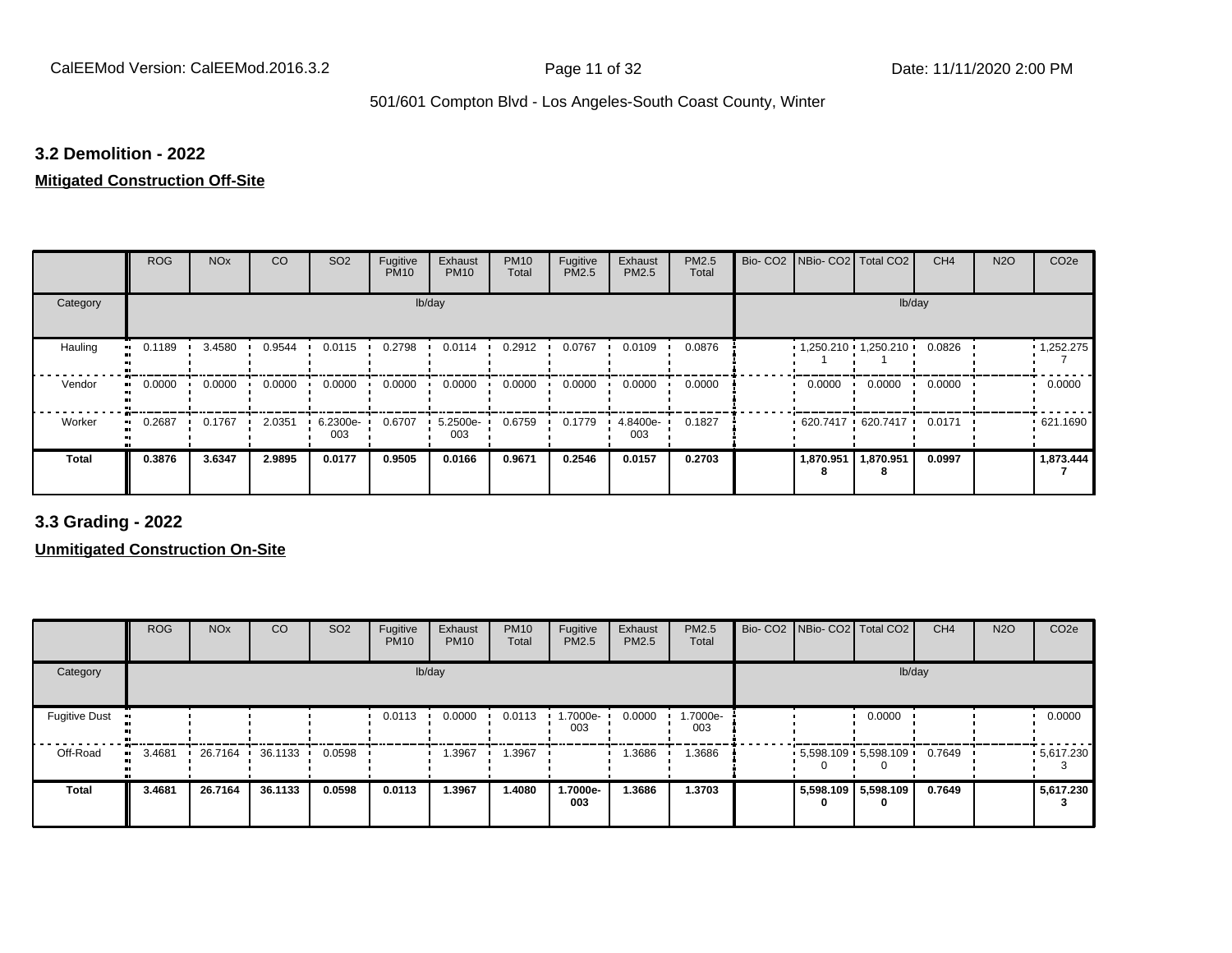#### **3.3 Grading - 2022**

#### **Unmitigated Construction Off-Site**

|                           | <b>ROG</b> | <b>NO<sub>x</sub></b> | <b>CO</b> | SO <sub>2</sub> | Fugitive<br><b>PM10</b> | Exhaust<br><b>PM10</b> | <b>PM10</b><br>Total | Fugitive<br>PM2.5 | Exhaust<br>PM2.5 | PM2.5<br>Total | Bio- CO2   NBio- CO2   Total CO2 |        | CH <sub>4</sub> | <b>N2O</b> | CO <sub>2e</sub> |
|---------------------------|------------|-----------------------|-----------|-----------------|-------------------------|------------------------|----------------------|-------------------|------------------|----------------|----------------------------------|--------|-----------------|------------|------------------|
| Category                  |            |                       |           |                 |                         | lb/day                 |                      |                   |                  |                |                                  |        | lb/day          |            |                  |
| Hauling<br>$\blacksquare$ | 0.1580     | 4.5933                | 1.2678    | 0.0153          | 4.8197                  | 0.0151                 | 4.8348               | 1.1937            | 0.0144           | 1.2081         | $1,660.670$ 1,660.670            |        | 0.1098          |            | 1,663.413        |
| Vendor<br>$\bullet$       | 0.0000     | 0.0000                | 0.0000    | 0.0000          | 0.0000                  | 0.0000                 | 0.0000               | 0.0000            | 0.0000           | 0.0000         | 0.0000                           | 0.0000 | 0.0000          |            | 0.0000           |
| Worker<br>$\bullet$       | 0.1791     | 0.1178                | 1.3567    | 4.1500e-<br>003 | 0.4471                  | 3.5000e-<br>003        | 0.4506               | 0.1186            | 3.2200e-<br>003  | 0.1218         | 413.8278 413.8278                |        | 0.0114          |            | .414.1127        |
| <b>Total</b>              | 0.3371     | 4.7111                | 2.6245    | 0.0194          | 5.2668                  | 0.0186                 | 5.2854               | 1.3122            | 0.0177           | 1.3299         | 2,074.497 2,074.497              |        | 0.1211          |            | 2,077.526        |

|                      | <b>ROG</b> | <b>NO<sub>x</sub></b> | CO      | SO <sub>2</sub> | Fugitive<br><b>PM10</b> | Exhaust<br><b>PM10</b> | <b>PM10</b><br>Total | Fugitive<br>PM2.5 | Exhaust<br><b>PM2.5</b> | PM2.5<br>Total  |        |   | Bio- CO2   NBio- CO2   Total CO2 | CH <sub>4</sub> | <b>N2O</b> | CO <sub>2e</sub> |
|----------------------|------------|-----------------------|---------|-----------------|-------------------------|------------------------|----------------------|-------------------|-------------------------|-----------------|--------|---|----------------------------------|-----------------|------------|------------------|
| Category             |            |                       |         |                 |                         | lb/day                 |                      |                   |                         |                 |        |   | lb/day                           |                 |            |                  |
| <b>Fugitive Dust</b> |            |                       |         |                 | 5.0600e-<br>003         | 0.0000                 | 5.0600e-<br>003      | 7.7000e-<br>004   | 0.0000                  | 7.7000e-<br>004 |        |   | 0.0000                           |                 |            | 0.0000           |
| Off-Road             | 3.4681     | 26.7164               | 36.1133 | 0.0598          |                         | 1.3967                 | .3967                |                   | 1.3686                  | .3686           | 0.0000 |   | $5,598.109$ 5,598.109            | 0.7649          |            | $-5,617.230$     |
| <b>Total</b>         | 3.4681     | 26.7164               | 36.1133 | 0.0598          | 5.0600e-<br>003         | 1.3967                 | 1.4018               | 7.7000e-<br>004   | 1.3686                  | 1.3694          | 0.0000 | 0 | 5,598.109 5,598.109<br>0         | 0.7649          |            | 5,617.230        |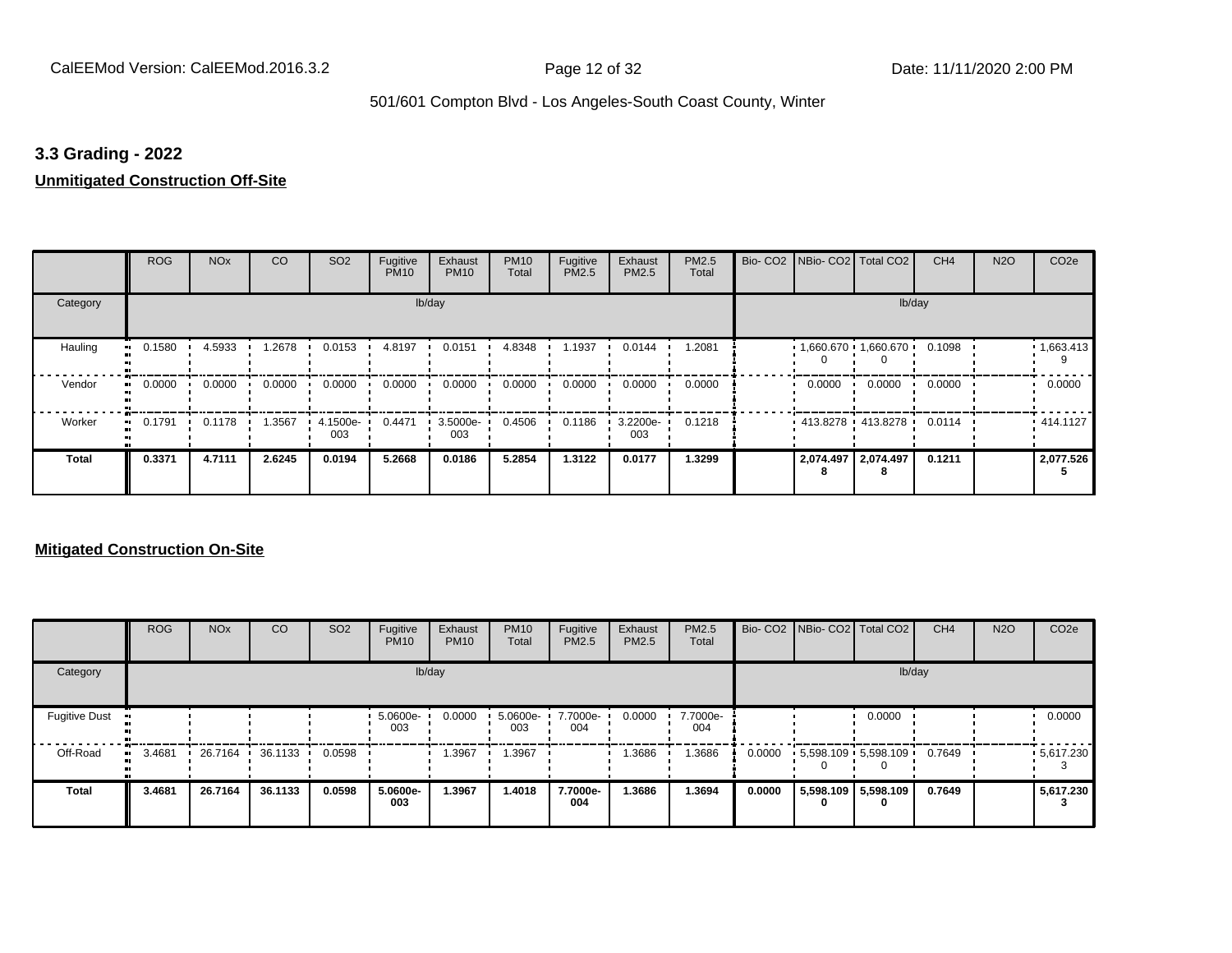#### **3.3 Grading - 2022**

#### **Mitigated Construction Off-Site**

|                     | <b>ROG</b> | <b>NO<sub>x</sub></b> | <b>CO</b> | SO <sub>2</sub> | Fugitive<br><b>PM10</b> | Exhaust<br><b>PM10</b> | <b>PM10</b><br>Total | Fugitive<br>PM2.5 | Exhaust<br>PM2.5 | PM2.5<br>Total | Bio- CO2   NBio- CO2   Total CO2 |        | CH <sub>4</sub> | <b>N2O</b> | CO <sub>2e</sub> |
|---------------------|------------|-----------------------|-----------|-----------------|-------------------------|------------------------|----------------------|-------------------|------------------|----------------|----------------------------------|--------|-----------------|------------|------------------|
| Category            |            |                       |           |                 | lb/day                  |                        |                      |                   |                  |                |                                  | lb/day |                 |            |                  |
| Hauling             | 0.1580     | 4.5933                | 1.2678    | 0.0153          | 4.8197                  | 0.0151                 | 4.8348               | 1.1937            | 0.0144           | 1.2081         | $1,660.670$ $1,660.670$          |        | 0.1098          |            | 1,663.413        |
| Vendor<br>$\bullet$ | 0.0000     | 0.0000                | 0.0000    | 0.0000          | 0.0000                  | 0.0000                 | 0.0000               | 0.0000            | 0.0000           | 0.0000         | 0.0000                           | 0.0000 | 0.0000          |            | 0.0000           |
| Worker<br>$\bullet$ | 0.1791     | 0.1178                | 1.3567    | 4.1500e-<br>003 | 0.4471                  | 3.5000e-<br>003        | 0.4506               | 0.1186            | 3.2200e-<br>003  | 0.1218         | 413.8278 413.8278                |        | 0.0114          |            | .414.1127        |
| Total               | 0.3371     | 4.7111                | 2.6245    | 0.0194          | 5.2668                  | 0.0186                 | 5.2854               | 1.3122            | 0.0177           | 1.3299         | 2,074.497 2,074.497              |        | 0.1211          |            | 2,077.526        |

**3.3 Grading - 2023**

|                      | <b>ROG</b> | <b>NO<sub>x</sub></b> | CO      | SO <sub>2</sub> | Fugitive<br><b>PM10</b> | Exhaust<br><b>PM10</b> | <b>PM10</b><br>Total | Fugitive<br><b>PM2.5</b> | Exhaust<br>PM2.5 | <b>PM2.5</b><br>Total | Bio- CO2 NBio- CO2 Total CO2 |                       | CH <sub>4</sub> | <b>N2O</b> | CO <sub>2e</sub>  |
|----------------------|------------|-----------------------|---------|-----------------|-------------------------|------------------------|----------------------|--------------------------|------------------|-----------------------|------------------------------|-----------------------|-----------------|------------|-------------------|
| Category             |            |                       |         |                 |                         | lb/day                 |                      |                          |                  |                       |                              | lb/day                |                 |            |                   |
| <b>Fugitive Dust</b> |            |                       |         |                 | 0.0113                  | 0.0000                 | 0.0113               | 1.7000e-<br>003          | 0.0000           | 1.7000e-<br>003       |                              | 0.0000                |                 |            | 0.0000            |
| Off-Road             | 3.2595     | 24.6304               | 36.0668 | 0.0598          |                         | 1.2089                 | 1.2089               |                          | 1.1846           | 1.1846                |                              | $5,598.968$ 5,598.968 | 0.7456          |            | $\cdot$ 5,617.608 |
| <b>Total</b>         | 3.2595     | 24.6304               | 36.0668 | 0.0598          | 0.0113                  | 1.2089                 | 1.2201               | 1.7000e-<br>003          | 1.1846           | 1.1863                |                              | 5,598.968 5,598.968   | 0.7456          |            | 5,617.608         |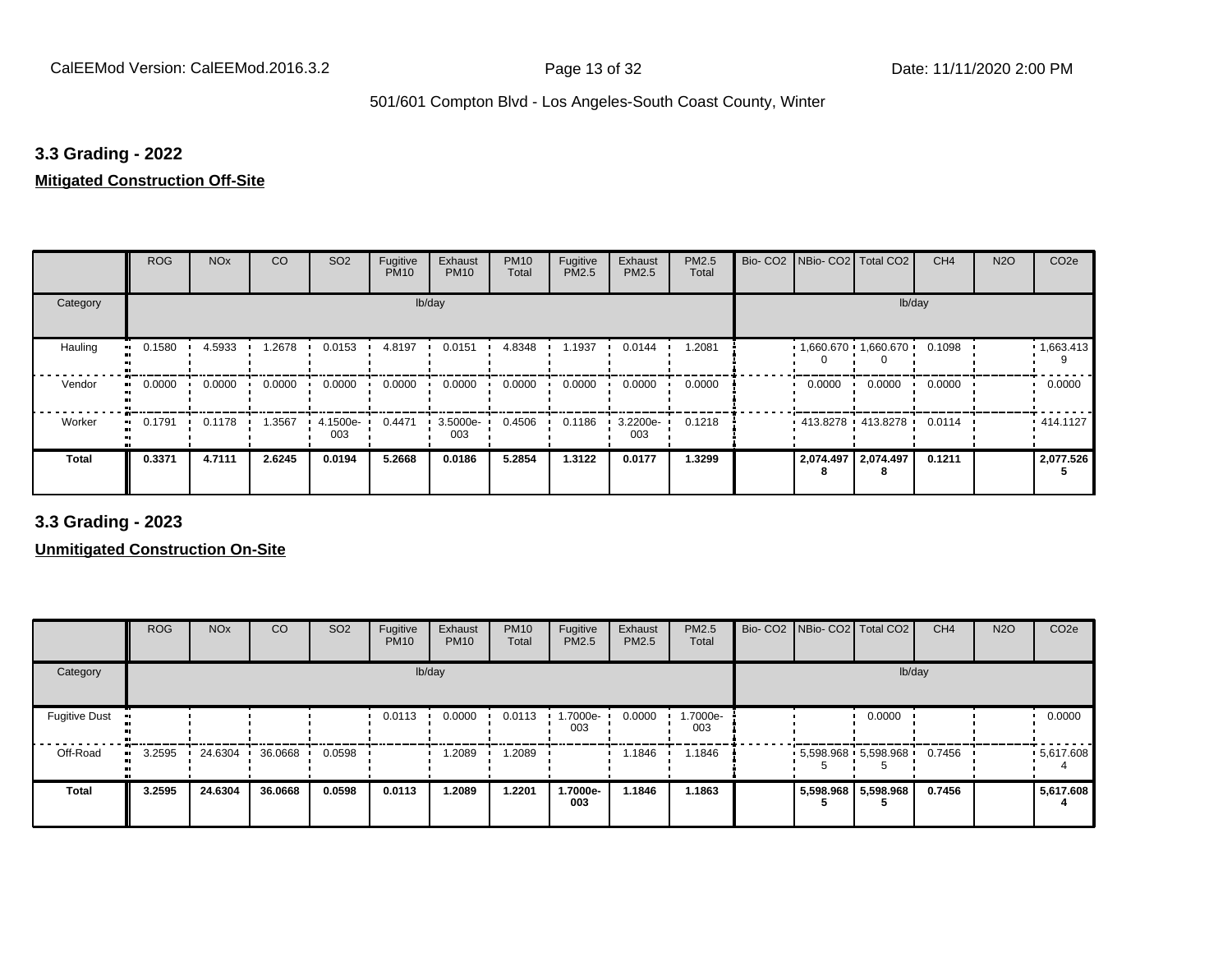#### **3.3 Grading - 2023**

#### **Unmitigated Construction Off-Site**

|                      | <b>ROG</b>                 | <b>NO<sub>x</sub></b> | CO     | SO <sub>2</sub> | Fugitive<br><b>PM10</b> | Exhaust<br><b>PM10</b> | <b>PM10</b><br>Total | Fugitive<br>PM2.5 | Exhaust<br>PM2.5 | PM2.5<br>Total | Bio- CO2   NBio- CO2   Total CO2 |                       | CH <sub>4</sub> | <b>N2O</b> | CO <sub>2e</sub> |
|----------------------|----------------------------|-----------------------|--------|-----------------|-------------------------|------------------------|----------------------|-------------------|------------------|----------------|----------------------------------|-----------------------|-----------------|------------|------------------|
| Category             |                            |                       |        |                 |                         | lb/day                 |                      |                   |                  |                |                                  |                       | lb/day          |            |                  |
| Hauling<br>$\bullet$ | 0.1030                     | 2.8712                | 1.1490 | 0.0146          | 0.3895                  | 6.2600e-<br>003        | 0.3958               | 0.1063            | 5.9900e-<br>003  | 0.1122         | $1,592.122$ $1,592.122$          |                       | 0.1036          |            | 1,594.711<br>6   |
| Vendor               | 0.0000<br>$\bullet\bullet$ | 0.0000                | 0.0000 | 0.0000          | 0.0000                  | 0.0000                 | 0.0000               | 0.0000            | 0.0000           | 0.0000         | 0.0000                           | 0.0000                | 0.0000          |            | 0.0000           |
| Worker<br>$\bullet$  | 0.1688                     | 0.1066                | 1.2471 | 4.0000e-<br>003 | 0.4471                  | 3.4000e-<br>003        | 0.4505               | 0.1186            | 3.1300e-<br>003  | 0.1217         |                                  | 398.6882 398.6882     | 0.0103          |            | 398.9447         |
| <b>Total</b>         | 0.2718                     | 2.9778                | 2.3961 | 0.0186          | 0.8366                  | $9.6600e-$<br>003      | 0.8463               | 0.2248            | 9.1200e-<br>003  | 0.2340         |                                  | 1,990.810   1,990.810 | 0.1138          |            | 1,993.656        |

|                      | <b>ROG</b> | <b>NO<sub>x</sub></b> | CO      | SO <sub>2</sub> | Fugitive<br><b>PM10</b> | Exhaust<br><b>PM10</b> | <b>PM10</b><br>Total | Fugitive<br>PM2.5 | Exhaust<br><b>PM2.5</b> | PM2.5<br>Total  |        | Bio- CO2   NBio- CO2   Total CO2 | CH <sub>4</sub> | <b>N2O</b> | CO <sub>2e</sub> |
|----------------------|------------|-----------------------|---------|-----------------|-------------------------|------------------------|----------------------|-------------------|-------------------------|-----------------|--------|----------------------------------|-----------------|------------|------------------|
| Category             |            |                       |         |                 |                         | lb/day                 |                      |                   |                         |                 |        | lb/day                           |                 |            |                  |
| <b>Fugitive Dust</b> |            |                       |         |                 | 5.0600e-<br>003         | 0.0000                 | 5.0600e-<br>003      | 7.7000e-<br>004   | 0.0000                  | 7.7000e-<br>004 |        | 0.0000                           |                 |            | 0.0000           |
| Off-Road             | 3.2595     | 24.6304               | 36.0668 | 0.0598          |                         | 1.2089                 | .2089                |                   | 1.1846                  | .1846           | 0.0000 | 5,598.968 5,598.968              | 0.7456          |            | .5617.608        |
| <b>Total</b>         | 3.2595     | 24.6304               | 36.0668 | 0.0598          | 5.0600e-<br>003         | 1.2089                 | 1.2139               | 7.7000e-<br>004   | 1.1846                  | 1.1854          | 0.0000 | 5,598.968 5,598.968              | 0.7456          |            | 5,617.608        |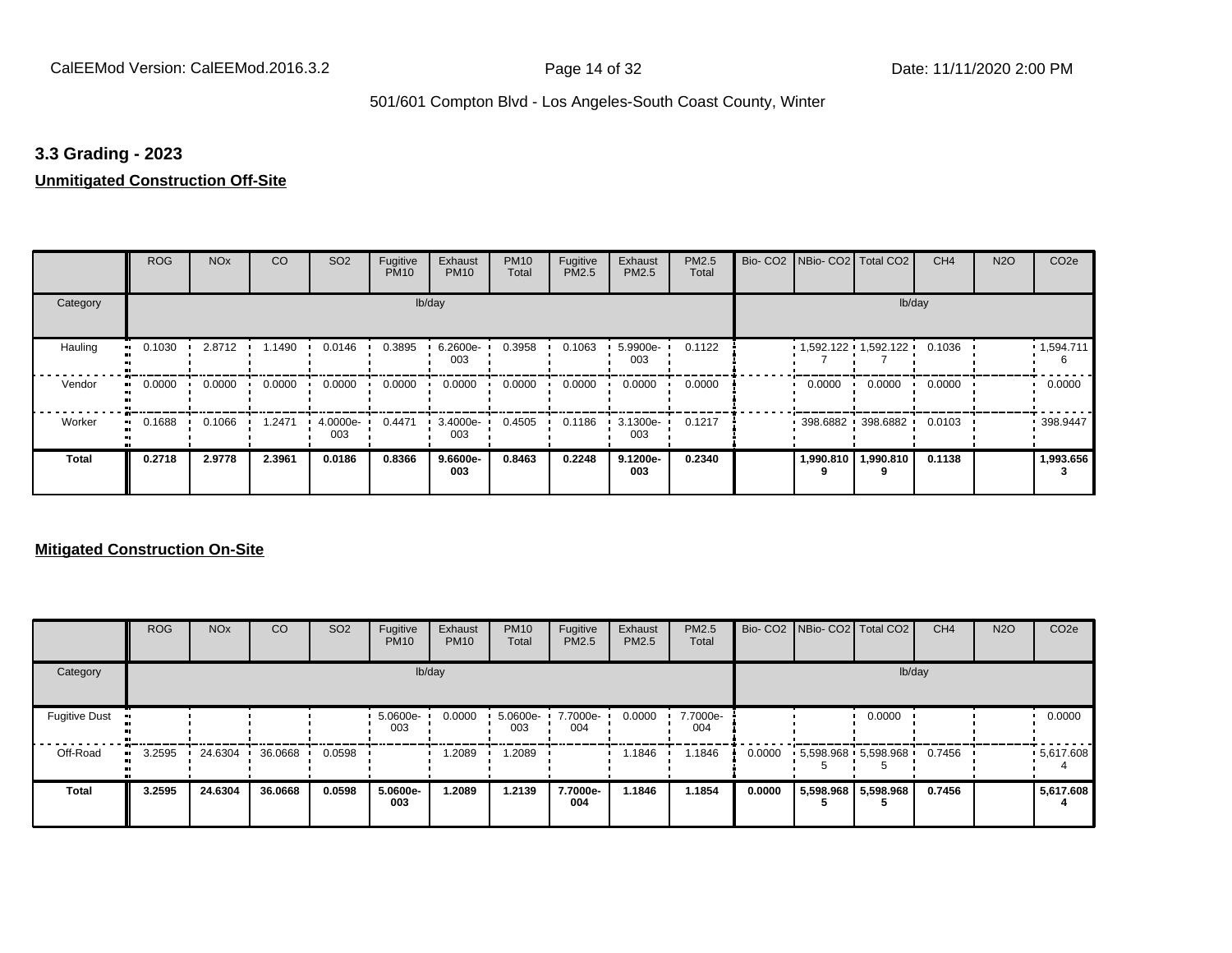#### **3.3 Grading - 2023**

#### **Mitigated Construction Off-Site**

|                     | <b>ROG</b> | <b>NO<sub>x</sub></b> | <b>CO</b> | SO <sub>2</sub> | Fugitive<br><b>PM10</b> | Exhaust<br><b>PM10</b> | <b>PM10</b><br>Total | Fugitive<br>PM2.5 | Exhaust<br>PM2.5 | PM2.5<br>Total | Bio-CO <sub>2</sub> | NBio- CO2   Total CO2   |                   | CH <sub>4</sub> | <b>N2O</b> | CO <sub>2e</sub> |
|---------------------|------------|-----------------------|-----------|-----------------|-------------------------|------------------------|----------------------|-------------------|------------------|----------------|---------------------|-------------------------|-------------------|-----------------|------------|------------------|
| Category            |            |                       |           |                 | lb/day                  |                        |                      |                   |                  |                |                     |                         | lb/day            |                 |            |                  |
| Hauling             | 0.1030     | 2.8712                | 1.1490    | 0.0146          | 0.3895                  | 6.2600e-<br>003        | 0.3958               | 0.1063            | 5.9900e-<br>003  | 0.1122         |                     | $1,592.122$ $1,592.122$ |                   | 0.1036          |            | .1,594.711<br>6  |
| Vendor<br>$\bullet$ | 0.0000     | 0.0000                | 0.0000    | 0.0000          | 0.0000                  | 0.0000                 | 0.0000               | 0.0000            | 0.0000           | 0.0000         |                     | 0.0000                  | 0.0000            | 0.0000          |            | 0.0000           |
| Worker<br>$\bullet$ | 0.1688     | 0.1066                | 1.2471    | 4.0000e-<br>003 | 0.4471                  | 3.4000e-<br>003        | 0.4505               | 0.1186            | 3.1300e-<br>003  | 0.1217         |                     |                         | 398.6882 398.6882 | 0.0103          |            | 398.9447         |
| Total               | 0.2718     | 2.9778                | 2.3961    | 0.0186          | 0.8366                  | 9.6600e-<br>003        | 0.8463               | 0.2248            | 9.1200e-<br>003  | 0.2340         |                     | 1,990.810               | 1,990.810         | 0.1138          |            | 1,993.656        |

**3.4 Building Construction - 2023**

|              | <b>ROG</b>     | <b>NO<sub>x</sub></b> | CO      | SO <sub>2</sub> | Fugitive<br><b>PM10</b> | Exhaust<br><b>PM10</b> | <b>PM10</b><br>Total | Fugitive<br><b>PM2.5</b> | Exhaust<br><b>PM2.5</b> | <b>PM2.5</b><br>Total |  | Bio- CO2 NBio- CO2 Total CO2 | CH <sub>4</sub> | <b>N2O</b> | CO <sub>2e</sub> |
|--------------|----------------|-----------------------|---------|-----------------|-------------------------|------------------------|----------------------|--------------------------|-------------------------|-----------------------|--|------------------------------|-----------------|------------|------------------|
| Category     |                |                       |         |                 |                         | lb/day                 |                      |                          |                         |                       |  |                              | lb/day          |            |                  |
| Off-Road     | $\cdot$ 3.1029 | 33.6216               | 30.5839 | 0.0831          |                         | .3945                  | .3945                |                          | 1.2830                  | .2830                 |  | $8,039.945$ $8,039.945$      | 2.6003          |            | .8,104.952       |
| <b>Total</b> | 3.1029         | 33.6216               | 30.5839 | 0.0831          |                         | .3945                  | 1.3945               |                          | 1.2830                  | 1.2830                |  | 8,039.945   8,039.945        | 2.6003          |            | 8,104.952        |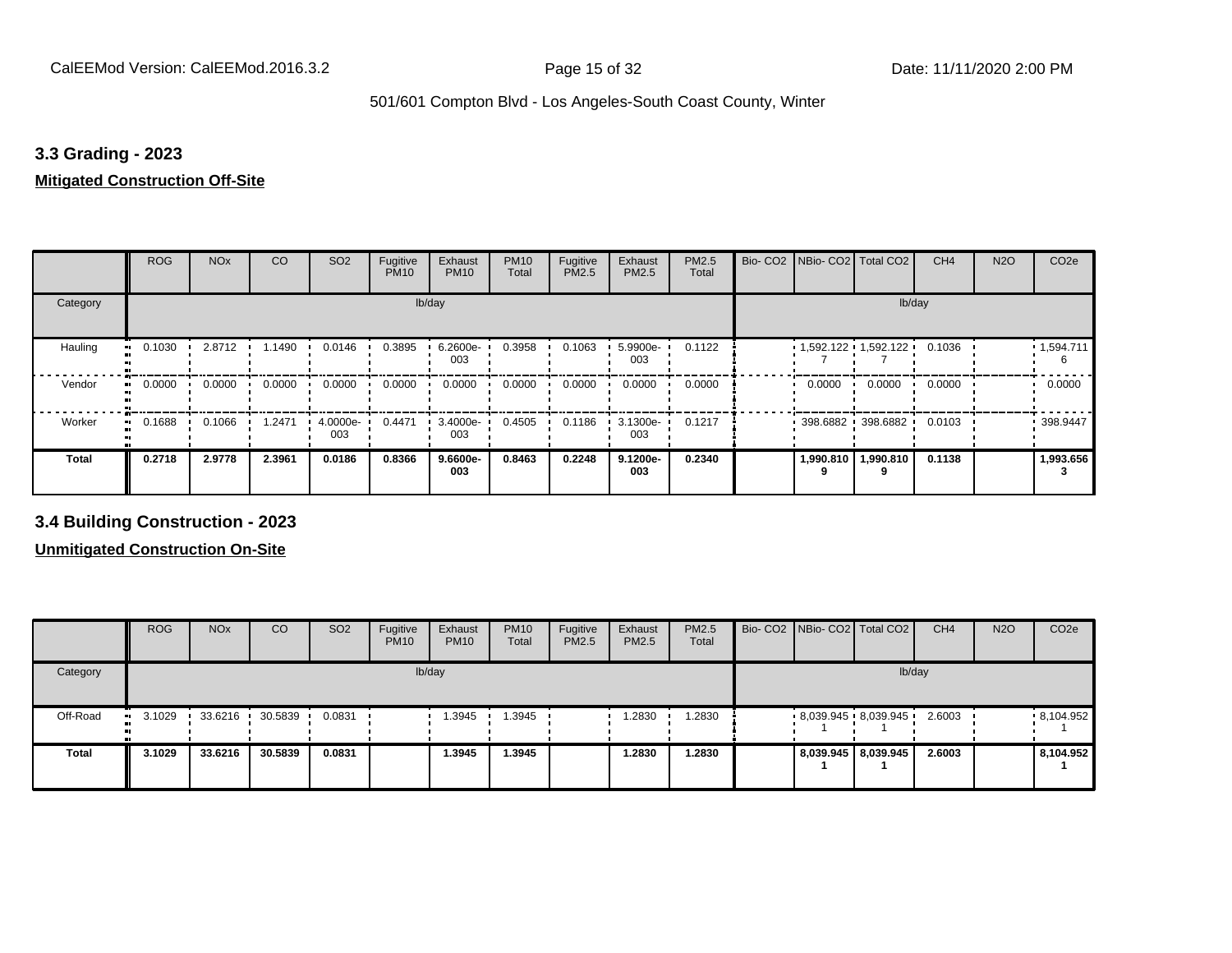## **3.4 Building Construction - 2023**

#### **Unmitigated Construction Off-Site**

|                      | <b>ROG</b>                 | <b>NO<sub>x</sub></b> | CO      | SO <sub>2</sub> | Fugitive<br><b>PM10</b> | Exhaust<br><b>PM10</b> | <b>PM10</b><br>Total | Fugitive<br>PM2.5 | Exhaust<br>PM2.5 | PM2.5<br>Total |        | Bio- CO2   NBio- CO2   Total CO2 | CH <sub>4</sub> | <b>N2O</b> | CO <sub>2e</sub>  |
|----------------------|----------------------------|-----------------------|---------|-----------------|-------------------------|------------------------|----------------------|-------------------|------------------|----------------|--------|----------------------------------|-----------------|------------|-------------------|
| Category             |                            |                       |         |                 |                         | lb/day                 |                      |                   |                  |                |        | lb/day                           |                 |            |                   |
| Hauling<br>$\bullet$ | 0.0000                     | 0.0000                | 0.0000  | 0.0000          | 0.0000                  | 0.0000                 | 0.0000               | 0.0000            | 0.0000           | 0.0000         | 0.0000 | 0.0000                           | 0.0000          |            | 0.0000            |
| Vendor               | 0.1491<br>$\bullet\bullet$ | 4.6725                | 1.5823  | 0.0161          | 0.4290                  | 5.7000e-<br>003        | 0.4347               | 0.1235            | 5.4500e-<br>003  | 0.1290         |        | $1,720.166$ $1,720.166$          | 0.0982          |            | $\cdot$ 1,722.622 |
| Worker               | 1.2700<br>$\bullet$        | 0.8019                | 9.3842  | 0.0301          | 3.3645                  | 0.0256                 | 3.3901               | 0.8923            | 0.0236           | 0.9158         |        | $3,000.128$ 3,000.128            | 0.0772          |            | $\cdot$ 3,002.059 |
| <b>Total</b>         | 1.4191                     | 5.4743                | 10.9665 | 0.0462          | 3.7934                  | 0.0313                 | 3.8247               | 1.0158            | 0.0290           | 1.0448         |        | 4,720.295 4,720.295              | 0.1754          |            | 4,724.681         |

|              | <b>ROG</b>     | <b>NO<sub>x</sub></b> | CO      | SO <sub>2</sub> | Fugitive<br><b>PM10</b> | Exhaust<br><b>PM10</b> | <b>PM10</b><br><b>Total</b> | Fugitive<br>PM2.5 | Exhaust<br><b>PM2.5</b> | <b>PM2.5</b><br>Total |        | Bio- CO2   NBio- CO2   Total CO2 | CH <sub>4</sub> | <b>N2O</b> | CO <sub>2e</sub> |
|--------------|----------------|-----------------------|---------|-----------------|-------------------------|------------------------|-----------------------------|-------------------|-------------------------|-----------------------|--------|----------------------------------|-----------------|------------|------------------|
| Category     |                |                       |         |                 |                         | lb/day                 |                             |                   |                         |                       |        | lb/day                           |                 |            |                  |
| Off-Road     | $\cdot$ 3.1029 | 33.6216               | 30.5839 | 0.0831          |                         | 1.3945                 | .3945                       |                   | 1.2830                  | .2830                 | 0.0000 | 8,039.945 8,039.945              | 2.6003          |            | .8,104.952       |
| <b>Total</b> | 3.1029         | 33.6216               | 30.5839 | 0.0831          |                         | 1.3945                 | .3945                       |                   | 1.2830                  | 1.2830                | 0.0000 | 8,039.945   8,039.945            | 2.6003          |            | 8,104.952        |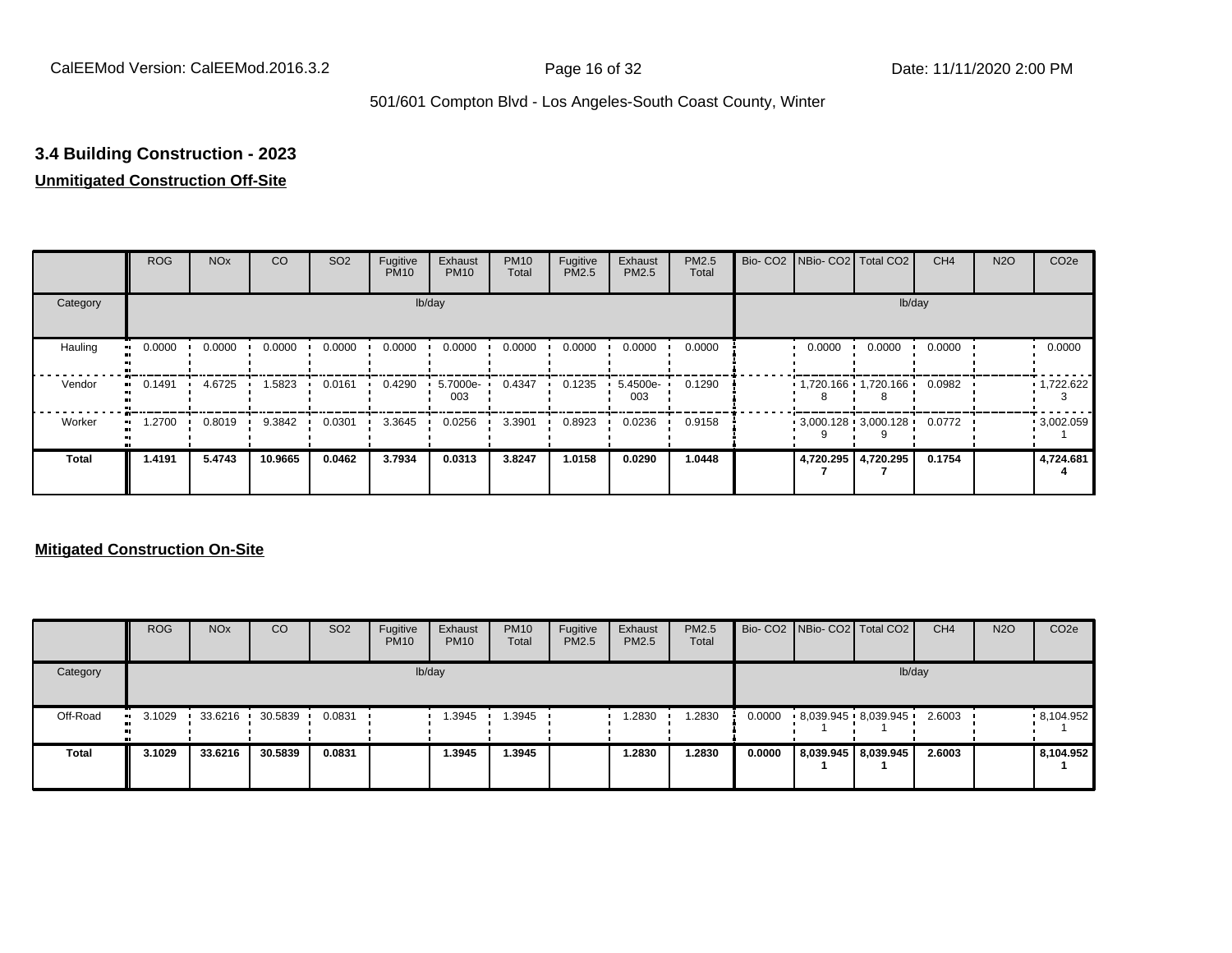#### **3.4 Building Construction - 2023**

#### **Mitigated Construction Off-Site**

|                     | <b>ROG</b> | <b>NO<sub>x</sub></b> | CO      | SO <sub>2</sub> | Fugitive<br><b>PM10</b> | Exhaust<br><b>PM10</b> | <b>PM10</b><br>Total | Fugitive<br>PM2.5 | Exhaust<br>PM2.5 | PM2.5<br>Total | Bio- CO2   NBio- CO2   Total CO2 |                     | CH <sub>4</sub> | <b>N2O</b> | CO <sub>2e</sub>  |
|---------------------|------------|-----------------------|---------|-----------------|-------------------------|------------------------|----------------------|-------------------|------------------|----------------|----------------------------------|---------------------|-----------------|------------|-------------------|
| Category            |            |                       |         |                 |                         | lb/day                 |                      |                   |                  |                |                                  | lb/day              |                 |            |                   |
| Hauling             | 0.0000     | 0.0000                | 0.0000  | 0.0000          | 0.0000                  | 0.0000                 | 0.0000               | 0.0000            | 0.0000           | 0.0000         | 0.0000                           | 0.0000              | 0.0000          |            | 0.0000            |
| Vendor<br>$\bullet$ | 0.1491     | 4.6725                | 1.5823  | 0.0161          | 0.4290                  | 5.7000e-<br>003        | 0.4347               | 0.1235            | 5.4500e-<br>003  | 0.1290         | $1,720.166$ $1,720.166$ $\cdot$  |                     | 0.0982          |            | $\cdot$ 1,722.622 |
| Worker<br>$\bullet$ | 1.2700     | 0.8019                | 9.3842  | 0.0301          | 3.3645                  | 0.0256                 | 3.3901               | 0.8923            | 0.0236           | 0.9158         | $3,000.128$ 3,000.128            |                     | 0.0772          |            | .3002.059         |
| Total               | 1.4191     | 5.4743                | 10.9665 | 0.0462          | 3.7934                  | 0.0313                 | 3.8247               | 1.0158            | 0.0290           | 1.0448         |                                  | 4,720.295 4,720.295 | 0.1754          |            | 4,724.681         |

**3.4 Building Construction - 2024**

|              | <b>ROG</b>             | <b>NO<sub>x</sub></b> | CO      | SO <sub>2</sub> | Fugitive<br><b>PM10</b> | Exhaust<br><b>PM10</b> | <b>PM10</b><br>Total | Fugitive<br><b>PM2.5</b> | Exhaust<br><b>PM2.5</b> | <b>PM2.5</b><br>Total |   | Bio- CO2 NBio- CO2 Total CO2 | CH <sub>4</sub> | <b>N2O</b> | CO <sub>2e</sub> |
|--------------|------------------------|-----------------------|---------|-----------------|-------------------------|------------------------|----------------------|--------------------------|-------------------------|-----------------------|---|------------------------------|-----------------|------------|------------------|
| Category     |                        |                       |         |                 |                         | lb/day                 |                      |                          |                         |                       |   |                              | lb/day          |            |                  |
| Off-Road     | 3.0200<br>$\mathbf{u}$ | 32.0996               | 30.4710 | 0.0831          |                         | i.3160                 | 1.3160               |                          | 1.2107                  | 1.2107                | ŏ | $8,043.553$ $8,043.553$      | 2.6015          |            | .8,108.590       |
| <b>Total</b> | 3.0200                 | 32.0996               | 30.4710 | 0.0831          |                         | 1.3160                 | 1.3160               |                          | 1.2107                  | 1.2107                | 8 | 8,043.553 8,043.553<br>8     | 2.6015          |            | 8,108.590<br>0   |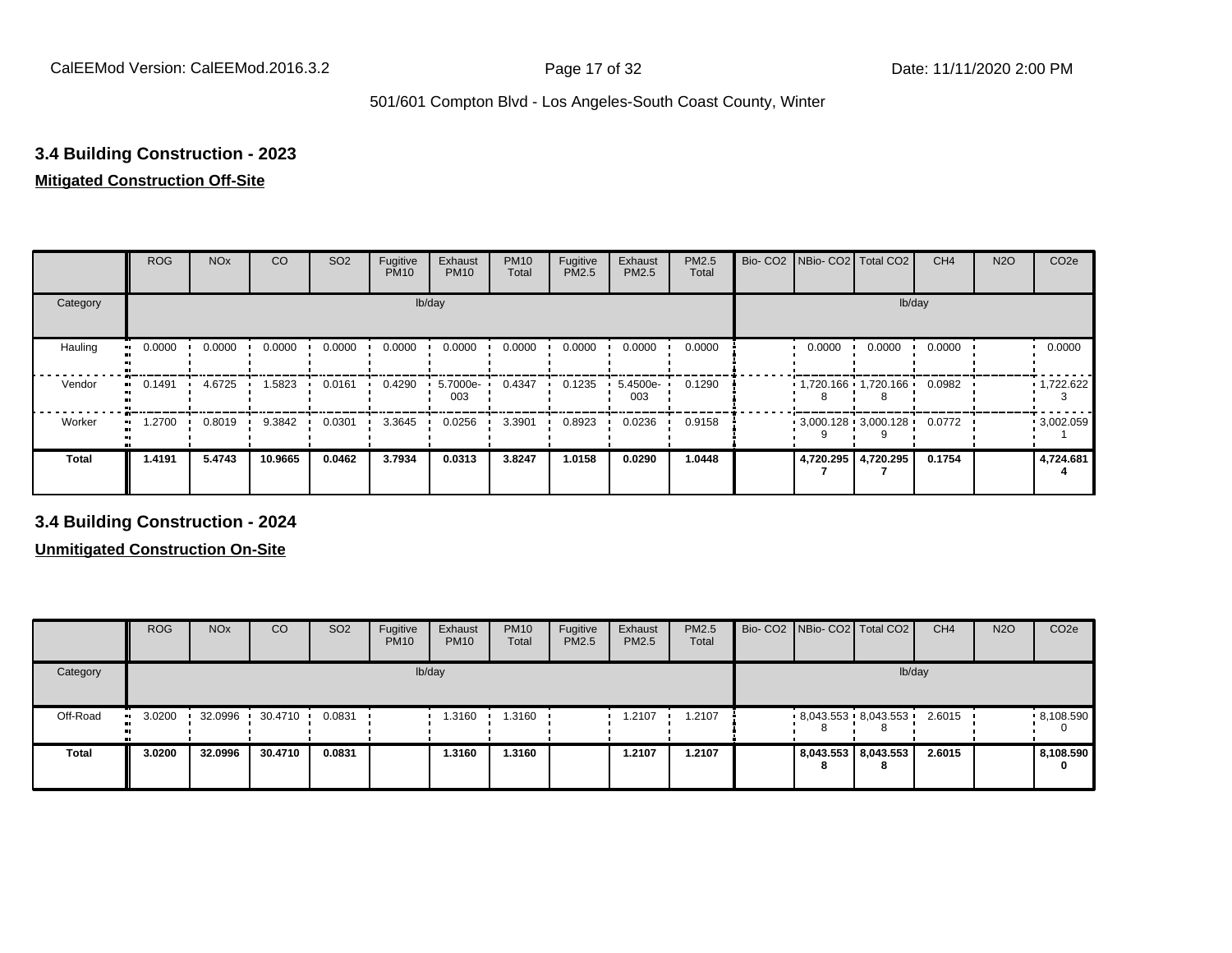### **3.4 Building Construction - 2024**

#### **Unmitigated Construction Off-Site**

|                     | <b>ROG</b>          | <b>NO<sub>x</sub></b> | CO      | SO <sub>2</sub> | Fugitive<br><b>PM10</b> | Exhaust<br><b>PM10</b> | <b>PM10</b><br>Total | Fugitive<br><b>PM2.5</b> | Exhaust<br>PM2.5 | PM2.5<br>Total |        | Bio- CO2   NBio- CO2   Total CO2       | CH <sub>4</sub> | <b>N2O</b> | CO <sub>2e</sub> |
|---------------------|---------------------|-----------------------|---------|-----------------|-------------------------|------------------------|----------------------|--------------------------|------------------|----------------|--------|----------------------------------------|-----------------|------------|------------------|
| Category            |                     |                       |         |                 |                         | lb/day                 |                      |                          |                  |                |        |                                        | lb/day          |            |                  |
| Hauling<br>œ        | 0.0000              | 0.0000                | 0.0000  | 0.0000          | 0.0000                  | 0.0000                 | 0.0000               | 0.0000                   | 0.0000           | 0.0000         | 0.0000 | 0.0000                                 | 0.0000          |            | 0.0000           |
| Vendor              | 0.1454<br>$\bullet$ | 4.6557                | 1.5343  | 0.0160          | 0.4290                  | $5.6000e -$<br>003     | 0.4346               | 0.1235                   | 5.3600e-<br>003  | 0.1289         |        | $1,713.495$ $1,713.495$ $\blacksquare$ | 0.0967          |            | 1,715.913        |
| Worker<br>$\bullet$ | 1.2051              | 0.7311                | 8.7363  | 0.0292          | 3.3645                  | 0.0252                 | 3.3897               | 0.8923                   | 0.0232           | 0.9155         |        | $2,907.069$ 2,907.069                  | 0.0707          |            | .2908.838        |
| <b>Total</b>        | 1.3505              | 5.3868                | 10.2706 | 0.0452          | 3.7934                  | 0.0308                 | 3.8243               | 1.0158                   | 0.0286           | 1.0444         |        | 4,620.564 4,620.564                    | 0.1675          |            | 4,624.751        |

|              | <b>ROG</b>           | <b>NO<sub>x</sub></b> | CO      | SO <sub>2</sub> | Fugitive<br><b>PM10</b> | Exhaust<br><b>PM10</b> | <b>PM10</b><br><b>Total</b> | Fugitive<br>PM2.5 | Exhaust<br><b>PM2.5</b> | <b>PM2.5</b><br>Total |        |   | Bio- CO2   NBio- CO2   Total CO2 | CH <sub>4</sub> | <b>N2O</b> | CO <sub>2e</sub> |
|--------------|----------------------|-----------------------|---------|-----------------|-------------------------|------------------------|-----------------------------|-------------------|-------------------------|-----------------------|--------|---|----------------------------------|-----------------|------------|------------------|
| Category     |                      |                       |         |                 |                         | lb/day                 |                             |                   |                         |                       |        |   |                                  | lb/day          |            |                  |
| Off-Road     | 3.0200<br><b>ALC</b> | 32.0996               | 30.4710 | 0.0831          |                         | 1.3160                 | .3160                       |                   | 1.2107                  | .2107                 | 0.0000 |   | $8,043.553$ $8,043.553$          | 2.6015          |            | .8,108.590       |
| <b>Total</b> | 3.0200               | 32.0996               | 30.4710 | 0.0831          |                         | 1.3160                 | 1.3160                      |                   | 1.2107                  | 1.2107                | 0.0000 | 8 | 8,043.553 8,043.553<br>8         | 2.6015          |            | 8,108.590<br>0   |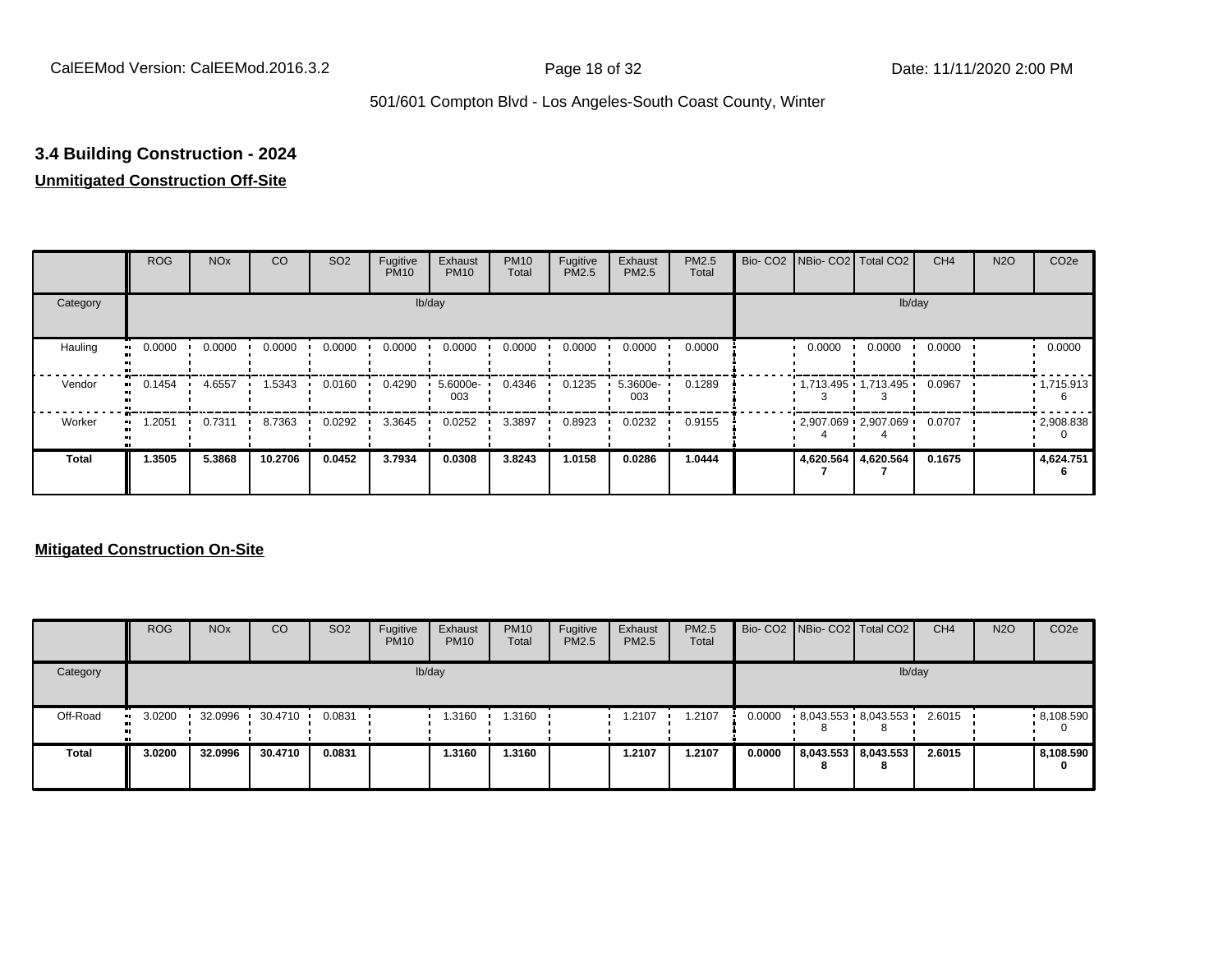#### **3.4 Building Construction - 2024**

#### **Mitigated Construction Off-Site**

|          | <b>ROG</b> | <b>NO<sub>x</sub></b> | CO      | SO <sub>2</sub> | Fugitive<br><b>PM10</b> | Exhaust<br><b>PM10</b> | <b>PM10</b><br>Total | Fugitive<br>PM2.5 | Exhaust<br>PM2.5 | PM2.5<br>Total | Bio- CO2   NBio- CO2   Total CO2 |           | CH <sub>4</sub> | <b>N2O</b> | CO <sub>2e</sub>  |
|----------|------------|-----------------------|---------|-----------------|-------------------------|------------------------|----------------------|-------------------|------------------|----------------|----------------------------------|-----------|-----------------|------------|-------------------|
| Category |            |                       |         |                 |                         | lb/day                 |                      |                   |                  |                |                                  | lb/day    |                 |            |                   |
| Hauling  | 0.0000     | 0.0000                | 0.0000  | 0.0000          | 0.0000                  | 0.0000                 | 0.0000               | 0.0000            | 0.0000           | 0.0000         | 0.0000                           | 0.0000    | 0.0000          |            | 0.0000            |
| Vendor   | 0.1454     | 4.6557                | 1.5343  | 0.0160          | 0.4290                  | 5.6000e-<br>003        | 0.4346               | 0.1235            | 5.3600e-<br>003  | 0.1289         | $1,713.495$ $1,713.495$ $1$      |           | 0.0967          |            | $\cdot$ 1,715.913 |
| Worker   | 1.2051     | 0.7311                | 8.7363  | 0.0292          | 3.3645                  | 0.0252                 | 3.3897               | 0.8923            | 0.0232           | 0.9155         | $2,907.069$ 2,907.069            |           | 0.0707          |            | $\cdot$ 2,908.838 |
| Total    | 1.3505     | 5.3868                | 10.2706 | 0.0452          | 3.7934                  | 0.0308                 | 3.8243               | 1.0158            | 0.0286           | 1.0444         | 4,620.564                        | 4,620.564 | 0.1675          |            | 4,624.751         |

**3.5 Architectural Coating - 2024**

|                                   | <b>ROG</b> | <b>NO<sub>x</sub></b> | CO     | SO <sub>2</sub>     | Fugitive<br><b>PM10</b> | Exhaust<br><b>PM10</b> | <b>PM10</b><br>Total | Fugitive<br><b>PM2.5</b> | Exhaust<br><b>PM2.5</b> | PM2.5<br><b>Total</b> | Bio- CO2   NBio- CO2   Total CO2 |          | CH <sub>4</sub> | <b>N2O</b> | CO <sub>2e</sub> |
|-----------------------------------|------------|-----------------------|--------|---------------------|-------------------------|------------------------|----------------------|--------------------------|-------------------------|-----------------------|----------------------------------|----------|-----------------|------------|------------------|
| Category                          |            |                       |        |                     |                         | lb/day                 |                      |                          |                         |                       |                                  | lb/day   |                 |            |                  |
| Archit. Coating<br>$\blacksquare$ | 19.3641    |                       |        |                     |                         | 0.0000                 | 0.0000               |                          | 0.0000                  | 0.0000                |                                  | 0.0000   |                 |            | 0.0000           |
| Off-Road<br>$\bullet$             | 0.1808     | 1.2188                | 1.8101 | $-2.9700e -$<br>003 |                         | 0.0609                 | 0.0609               |                          | 0.0609                  | 0.0609                | $281.4481$ 281.4481 ·            |          | 0.0159          |            | .281.8443        |
| <b>Total</b>                      | 19.5448    | 1.2188                | 1.8101 | 2.9700e-<br>003     |                         | 0.0609                 | 0.0609               |                          | 0.0609                  | 0.0609                | 281.4481                         | 281.4481 | 0.0159          |            | 281.8443         |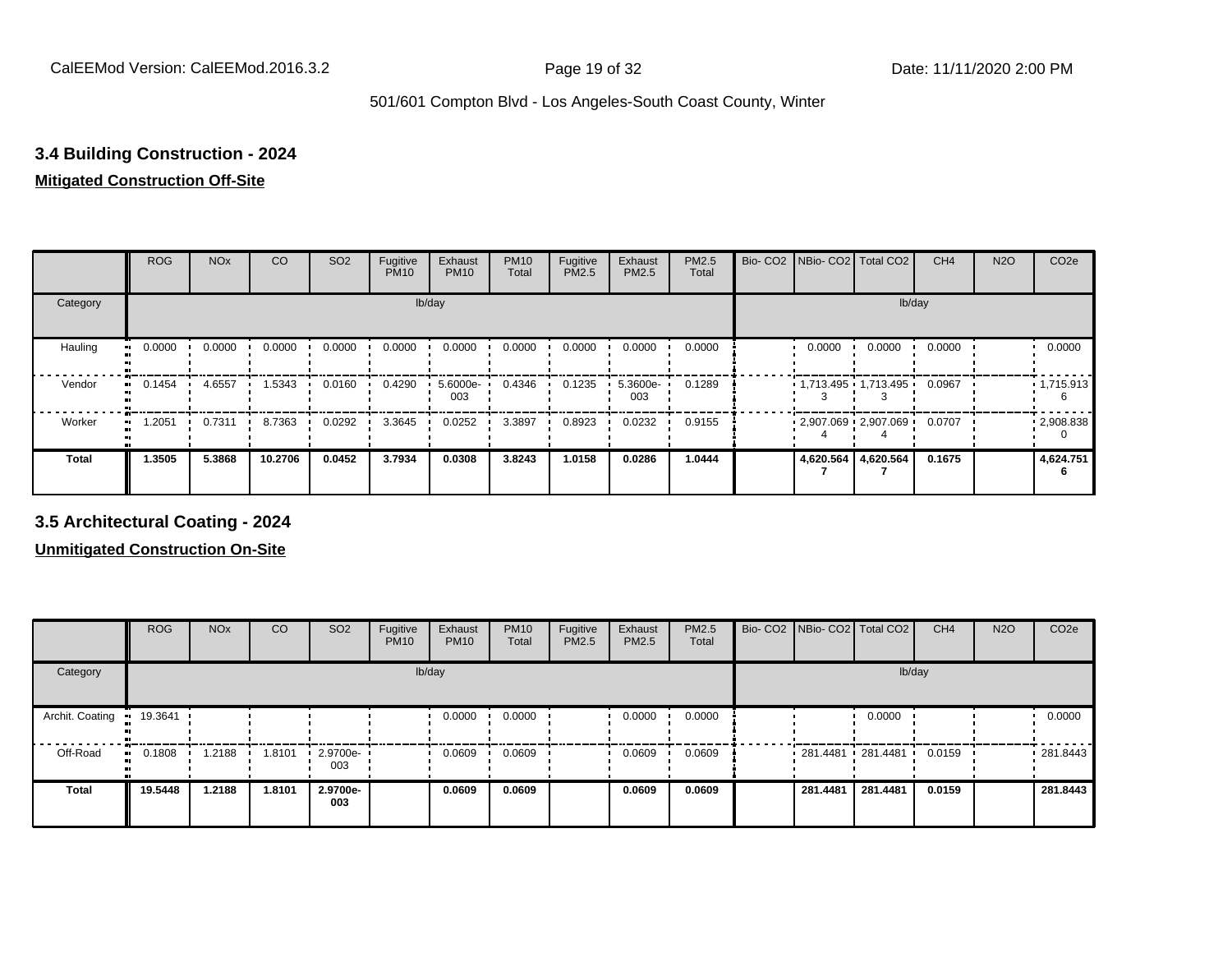## **3.5 Architectural Coating - 2024**

#### **Unmitigated Construction Off-Site**

|                        | <b>ROG</b> | <b>NO<sub>x</sub></b> | CO     | SO <sub>2</sub> | Fugitive<br><b>PM10</b> | Exhaust<br><b>PM10</b> | <b>PM10</b><br>Total | Fugitive<br><b>PM2.5</b> | Exhaust<br>PM2.5 | <b>PM2.5</b><br>Total | Bio- CO2   NBio- CO2   Total CO2 |                   | CH <sub>4</sub> | <b>N2O</b> | CO <sub>2e</sub> |
|------------------------|------------|-----------------------|--------|-----------------|-------------------------|------------------------|----------------------|--------------------------|------------------|-----------------------|----------------------------------|-------------------|-----------------|------------|------------------|
| Category               |            |                       |        |                 |                         | lb/day                 |                      |                          |                  |                       |                                  |                   | lb/day          |            |                  |
| Hauling<br>œ           | 0.0000     | 0.0000                | 0.0000 | 0.0000          | 0.0000                  | 0.0000                 | 0.0000               | 0.0000                   | 0.0000           | 0.0000                | 0.0000                           | 0.0000            | 0.0000          |            | 0.0000           |
| Vendor                 | 0.0000     | 0.0000                | 0.0000 | 0.0000          | 0.0000                  | 0.0000                 | 0.0000               | 0.0000                   | 0.0000           | 0.0000                | 0.0000                           | 0.0000            | 0.0000          |            | 0.0000           |
| Worker<br>$\mathbf{u}$ | 0.2402     | 0.1457                | 1.7415 | 5.8100e-<br>003 | 0.6707                  | 5.0300e-<br>003        | 0.6757               | 0.1779                   | 4.6300e-<br>003  | 0.1825                |                                  | 579.4823 579.4823 | 0.0141          |            | 579.8348         |
| <b>Total</b>           | 0.2402     | 0.1457                | 1.7415 | 5.8100e-<br>003 | 0.6707                  | 5.0300e-<br>003        | 0.6757               | 0.1779                   | 4.6300e-<br>003  | 0.1825                | 579.4823                         | 579.4823          | 0.0141          |            | 579.8348         |

|                 | <b>ROG</b>          | <b>NO<sub>x</sub></b> | CO     | SO <sub>2</sub> | Fugitive<br><b>PM10</b> | Exhaust<br><b>PM10</b> | <b>PM10</b><br>Total | Fugitive<br><b>PM2.5</b> | Exhaust<br><b>PM2.5</b> | <b>PM2.5</b><br>Total |        |                   | Bio- CO2 NBio- CO2 Total CO2 | CH <sub>4</sub> | <b>N2O</b> | CO <sub>2e</sub> |
|-----------------|---------------------|-----------------------|--------|-----------------|-------------------------|------------------------|----------------------|--------------------------|-------------------------|-----------------------|--------|-------------------|------------------------------|-----------------|------------|------------------|
| Category        |                     |                       |        |                 |                         | lb/day                 |                      |                          |                         |                       |        |                   | lb/day                       |                 |            |                  |
| Archit. Coating | 19.3641             |                       |        |                 |                         | 0.0000                 | 0.0000               |                          | 0.0000                  | 0.0000                |        |                   | 0.0000                       |                 |            | 0.0000           |
| Off-Road        | 0.1808<br>$\bullet$ | 1.2188                | 1.8101 | 2.9700e-<br>003 |                         | 0.0609                 | 0.0609               |                          | 0.0609                  | 0.0609                | 0.0000 | 281.4481 281.4481 |                              | 0.0159          |            | .281.8443        |
| <b>Total</b>    | 19.5448             | 1.2188                | 1.8101 | 2.9700e-<br>003 |                         | 0.0609                 | 0.0609               |                          | 0.0609                  | 0.0609                | 0.0000 | 281.4481          | 281.4481                     | 0.0159          |            | 281.8443         |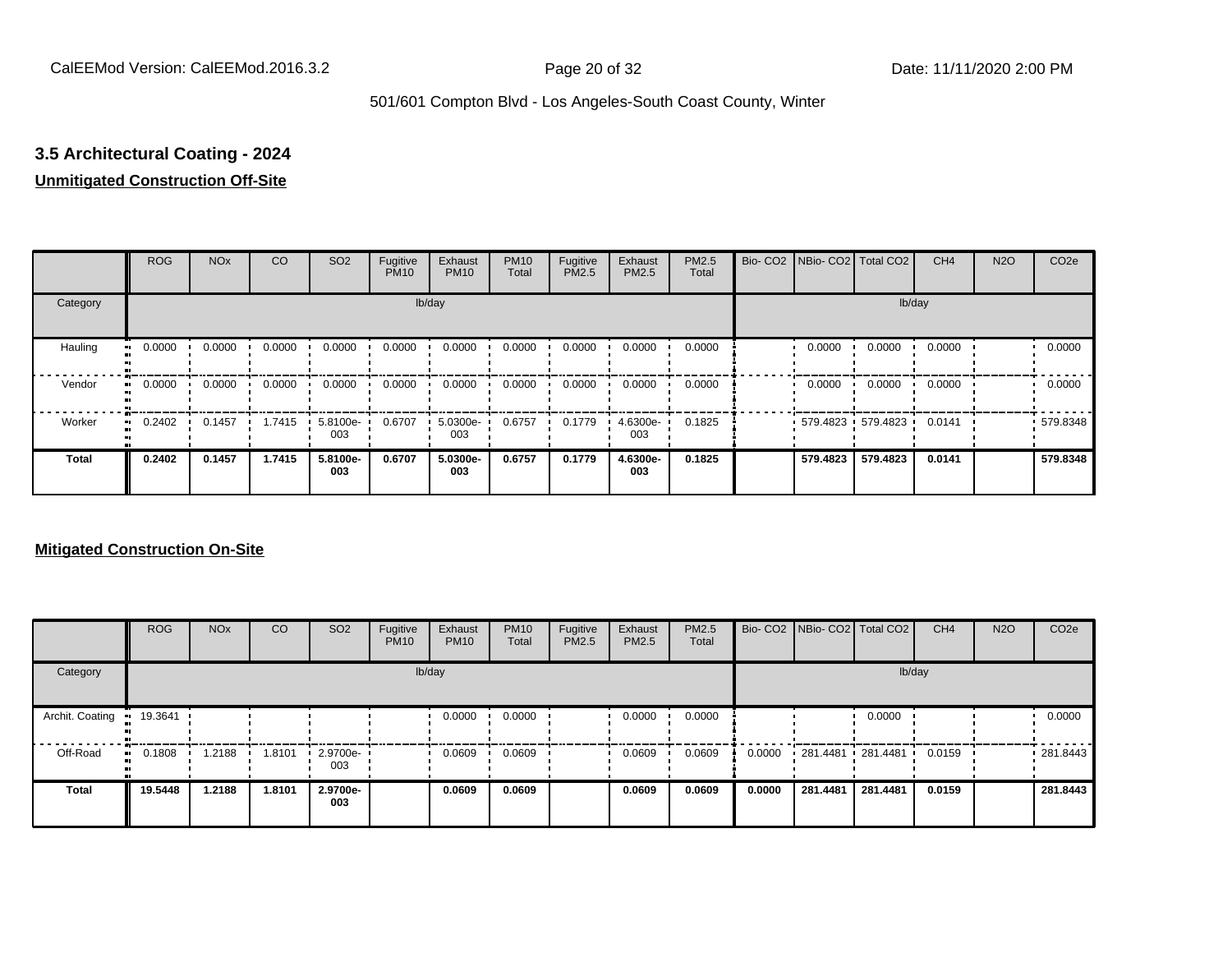## **3.5 Architectural Coating - 2024**

#### **Mitigated Construction Off-Site**

|                           | <b>ROG</b> | <b>NO<sub>x</sub></b> | CO     | SO <sub>2</sub> | Fugitive<br><b>PM10</b> | Exhaust<br><b>PM10</b> | <b>PM10</b><br>Total | Fugitive<br>PM2.5 | Exhaust<br>PM2.5 | <b>PM2.5</b><br>Total | Bio- CO2 NBio- CO2 Total CO2 |                   | CH <sub>4</sub> | <b>N2O</b> | CO <sub>2e</sub> |
|---------------------------|------------|-----------------------|--------|-----------------|-------------------------|------------------------|----------------------|-------------------|------------------|-----------------------|------------------------------|-------------------|-----------------|------------|------------------|
| Category                  |            |                       |        |                 |                         | lb/day                 |                      |                   |                  |                       |                              | lb/day            |                 |            |                  |
| Hauling<br>$\blacksquare$ | 0.0000     | 0.0000                | 0.0000 | 0.0000          | 0.0000                  | 0.0000                 | 0.0000               | 0.0000            | 0.0000           | 0.0000                | 0.0000                       | 0.0000            | 0.0000          |            | 0.0000           |
| Vendor<br>$\bullet$       | 0.0000     | 0.0000                | 0.0000 | 0.0000          | 0.0000                  | 0.0000                 | 0.0000               | 0.0000            | 0.0000           | 0.0000                | 0.0000                       | 0.0000            | 0.0000          |            | 0.0000           |
| Worker<br>$\bullet$       | 0.2402     | 0.1457                | 1.7415 | 5.8100e-<br>003 | 0.6707                  | 5.0300e-<br>003        | 0.6757               | 0.1779            | 4.6300e-<br>003  | 0.1825                |                              | 579.4823 579.4823 | 0.0141          |            | 579.8348         |
| <b>Total</b>              | 0.2402     | 0.1457                | 1.7415 | 5.8100e-<br>003 | 0.6707                  | 5.0300e-<br>003        | 0.6757               | 0.1779            | 4.6300e-<br>003  | 0.1825                | 579.4823                     | 579.4823          | 0.0141          |            | 579.8348         |

**3.6 Paving - 2024**

|              | <b>ROG</b>          | <b>NO<sub>x</sub></b> | CO      | SO <sub>2</sub> | Fugitive<br><b>PM10</b> | Exhaust<br><b>PM10</b> | <b>PM10</b><br>Total | Fugitive<br><b>PM2.5</b> | Exhaust<br>PM2.5 | <b>PM2.5</b><br>Total |  | Bio- CO2   NBio- CO2   Total CO2 | CH <sub>4</sub> | <b>N2O</b> | CO <sub>2e</sub> |
|--------------|---------------------|-----------------------|---------|-----------------|-------------------------|------------------------|----------------------|--------------------------|------------------|-----------------------|--|----------------------------------|-----------------|------------|------------------|
| Category     |                     |                       |         |                 |                         | lb/day                 |                      |                          |                  |                       |  | lb/day                           |                 |            |                  |
| Off-Road     | 1.2755<br>          | 11.2178               | 15.0658 | 0.0243          |                         | 0.5426                 | 0.5426               |                          | 0.5059           | 0.5059                |  | $2,241.715$ $2,241.715$          | 0.6600          |            | .2,258.216       |
| Paving       | 0.0000<br>$\bullet$ |                       |         |                 |                         | 0.0000                 | 0.0000               |                          | 0.0000           | 0.0000                |  | 0.0000                           |                 |            | 0.0000           |
| <b>Total</b> | 1.2755              | 11.2178               | 15.0658 | 0.0243          |                         | 0.5426                 | 0.5426               |                          | 0.5059           | 0.5059                |  | 2,241.715   2,241.715            | 0.6600          |            | 2,258.216        |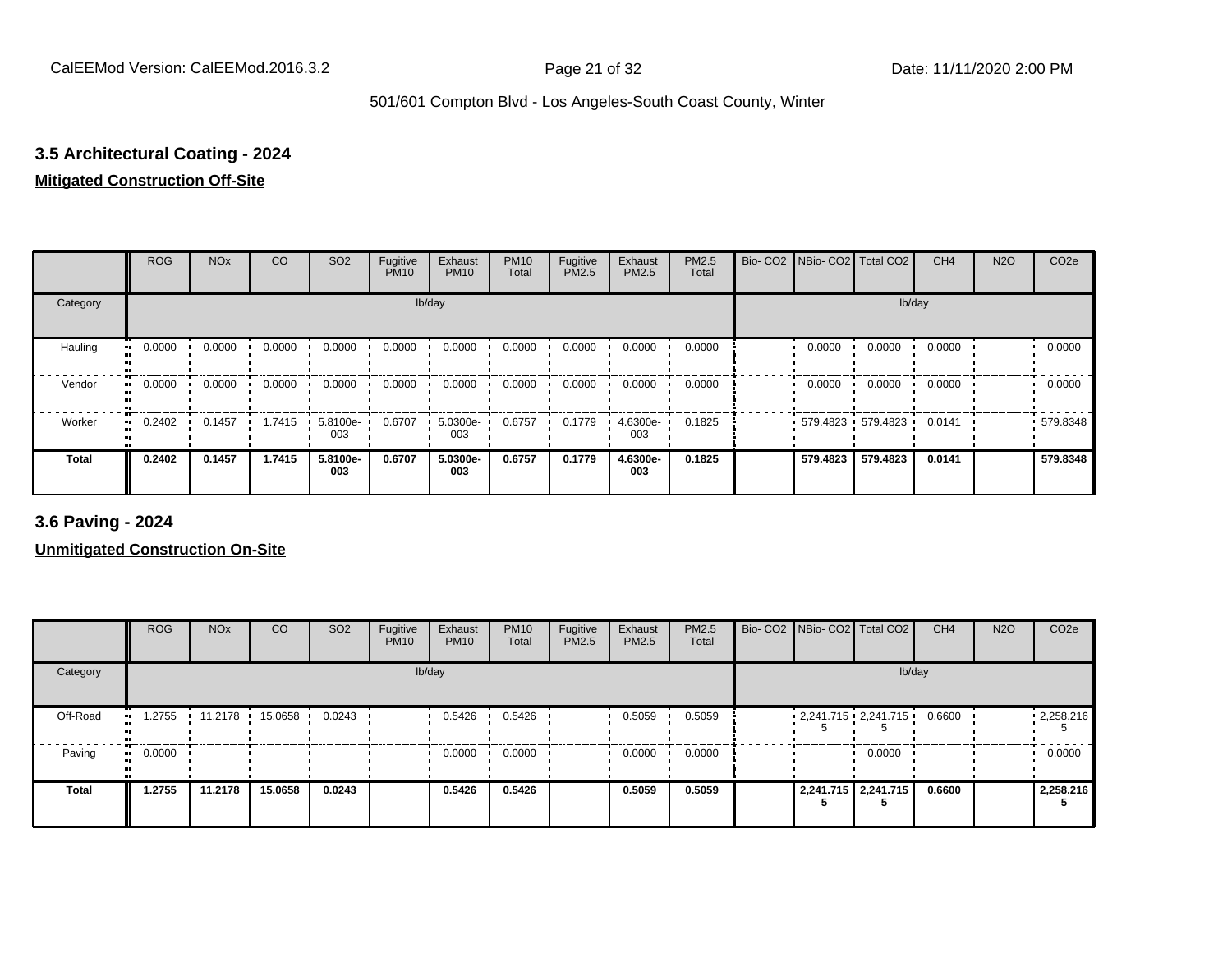#### **3.6 Paving - 2024**

#### **Unmitigated Construction Off-Site**

|                      | <b>ROG</b>                 | <b>NO<sub>x</sub></b> | CO     | SO <sub>2</sub> | Fugitive<br><b>PM10</b> | Exhaust<br><b>PM10</b> | <b>PM10</b><br>Total | Fugitive<br>PM2.5 | Exhaust<br>PM2.5 | PM2.5<br>Total | Bio- CO2   NBio- CO2   Total CO2 |          | CH <sub>4</sub> | <b>N2O</b> | CO <sub>2e</sub> |
|----------------------|----------------------------|-----------------------|--------|-----------------|-------------------------|------------------------|----------------------|-------------------|------------------|----------------|----------------------------------|----------|-----------------|------------|------------------|
| Category             |                            |                       |        |                 |                         | lb/day                 |                      |                   |                  |                |                                  |          | lb/day          |            |                  |
| Hauling<br>$\bullet$ | 0.0000                     | 0.0000                | 0.0000 | 0.0000          | 0.0000                  | 0.0000                 | 0.0000               | 0.0000            | 0.0000           | 0.0000         | 0.0000                           | 0.0000   | 0.0000          |            | 0.0000           |
| Vendor               | 0.0000<br>$\bullet\bullet$ | 0.0000                | 0.0000 | 0.0000          | 0.0000                  | 0.0000                 | 0.0000               | 0.0000            | 0.0000           | 0.0000         | 0.0000                           | 0.0000   | 0.0000          |            | 0.0000           |
| Worker               | 0.1201<br>$\bullet$        | 0.0729                | 0.8707 | 2.9100e-<br>003 | 0.3353                  | 2.5100e-<br>003        | 0.3378               | 0.0889            | 2.3100e-<br>003  | 0.0912         | 289.7411                         | 289.7411 | 7.0500e-<br>003 |            | .289.9174        |
| <b>Total</b>         | 0.1201                     | 0.0729                | 0.8707 | 2.9100e-<br>003 | 0.3353                  | 2.5100e-<br>003        | 0.3378               | 0.0889            | 2.3100e-<br>003  | 0.0912         | 289.7411                         | 289.7411 | 7.0500e-<br>003 |            | 289.9174         |

|          | <b>ROG</b>   | <b>NO<sub>x</sub></b> | CO      | SO <sub>2</sub> | Fugitive<br><b>PM10</b> | Exhaust<br><b>PM10</b> | <b>PM10</b><br>Total | Fugitive<br><b>PM2.5</b> | Exhaust<br><b>PM2.5</b> | <b>PM2.5</b><br>Total |        | Bio- CO2   NBio- CO2   Total CO2 | CH <sub>4</sub> | <b>N2O</b> | CO <sub>2e</sub>  |
|----------|--------------|-----------------------|---------|-----------------|-------------------------|------------------------|----------------------|--------------------------|-------------------------|-----------------------|--------|----------------------------------|-----------------|------------|-------------------|
| Category |              |                       |         |                 |                         | lb/day                 |                      |                          |                         |                       |        |                                  | lb/day          |            |                   |
| Off-Road | .2755        | 11.2178               | 15.0658 | 0.0243          |                         | 0.5426                 | 0.5426               |                          | 0.5059                  | 0.5059                | 0.0000 | $2,241.715 \cdot 2,241.715$      | 0.6600          |            | $\cdot$ 2,258.216 |
| Paving   | 0.0000<br>ш. |                       |         |                 |                         | 0.0000                 | 0.0000               |                          | 0.0000                  | 0.0000                |        | 0.0000                           |                 |            | 0.0000            |
| Total    | 1.2755       | 11.2178               | 15.0658 | 0.0243          |                         | 0.5426                 | 0.5426               |                          | 0.5059                  | 0.5059                | 0.0000 | 2,241.715 2,241.715              | 0.6600          |            | 2,258.216         |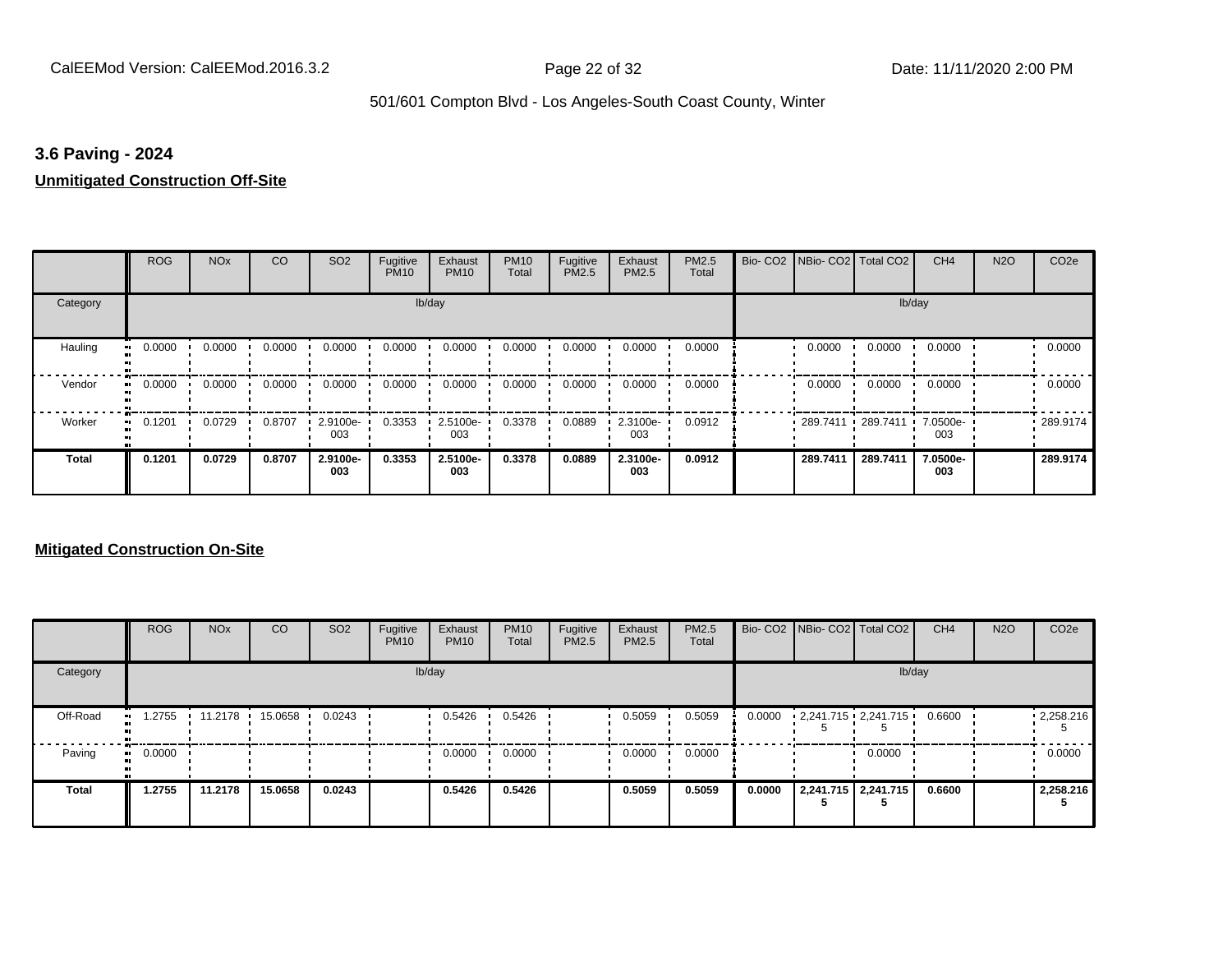#### **3.6 Paving - 2024**

#### **Mitigated Construction Off-Site**

|                            | <b>ROG</b> | <b>NO<sub>x</sub></b> | CO     | SO <sub>2</sub> | Fugitive<br><b>PM10</b> | Exhaust<br><b>PM10</b> | <b>PM10</b><br>Total | Fugitive<br>PM2.5 | Exhaust<br>PM2.5 | PM2.5<br>Total | Bio- CO2 NBio- CO2 Total CO2 |                   | CH <sub>4</sub> | <b>N2O</b> | CO <sub>2e</sub> |
|----------------------------|------------|-----------------------|--------|-----------------|-------------------------|------------------------|----------------------|-------------------|------------------|----------------|------------------------------|-------------------|-----------------|------------|------------------|
| Category                   |            |                       |        |                 |                         | lb/day                 |                      |                   |                  |                |                              |                   | lb/day          |            |                  |
| Hauling<br>$\bullet$       | 0.0000     | 0.0000                | 0.0000 | 0.0000          | 0.0000                  | 0.0000                 | 0.0000               | 0.0000            | 0.0000           | 0.0000         | 0.0000                       | 0.0000            | 0.0000          |            | 0.0000           |
| Vendor<br>$\bullet\bullet$ | 0.0000     | 0.0000                | 0.0000 | 0.0000          | 0.0000                  | 0.0000                 | 0.0000               | 0.0000            | 0.0000           | 0.0000         | 0.0000                       | 0.0000            | 0.0000          |            | 0.0000           |
| Worker<br>$\bullet$        | 0.1201     | 0.0729                | 0.8707 | 2.9100e-<br>003 | 0.3353                  | 2.5100e-<br>003        | 0.3378               | 0.0889            | 2.3100e-<br>003  | 0.0912         | 289.7411                     | $\sqrt{289.7411}$ | 7.0500e-<br>003 |            | .289.9174        |
| <b>Total</b>               | 0.1201     | 0.0729                | 0.8707 | 2.9100e-<br>003 | 0.3353                  | 2.5100e-<br>003        | 0.3378               | 0.0889            | 2.3100e-<br>003  | 0.0912         | 289.7411                     | 289.7411          | 7.0500e-<br>003 |            | 289.9174         |

**3.6 Paving - 2025**

|              | <b>ROG</b> | <b>NO<sub>x</sub></b> | CO      | SO <sub>2</sub> | Fugitive<br><b>PM10</b> | Exhaust<br><b>PM10</b> | <b>PM10</b><br>Total | Fugitive<br><b>PM2.5</b> | Exhaust<br>PM2.5 | <b>PM2.5</b><br>Total |  | Bio- CO2   NBio- CO2   Total CO2 | CH <sub>4</sub> | <b>N2O</b> | CO <sub>2e</sub> |
|--------------|------------|-----------------------|---------|-----------------|-------------------------|------------------------|----------------------|--------------------------|------------------|-----------------------|--|----------------------------------|-----------------|------------|------------------|
| Category     |            |                       |         |                 |                         | lb/day                 |                      |                          |                  |                       |  | lb/day                           |                 |            |                  |
| Off-Road     | .1954      | 10.2797               | 14.9857 | 0.0243          |                         | 0.4892                 | 0.4892               |                          | 0.4568           | 0.4568                |  | $2,241.019$ $2,241.019$          | 0.6598          |            | .2,257.514<br>6  |
| Paving       | 0.0000     |                       |         |                 |                         | 0.0000                 | 0.0000               |                          | 0.0000           | 0.0000                |  | 0.0000                           |                 |            | 0.0000           |
| <b>Total</b> | 1.1954     | 10.2797               | 14.9857 | 0.0243          |                         | 0.4892                 | 0.4892               |                          | 0.4568           | 0.4568                |  | 2,241.019 2,241.019              | 0.6598          |            | 2,257.514        |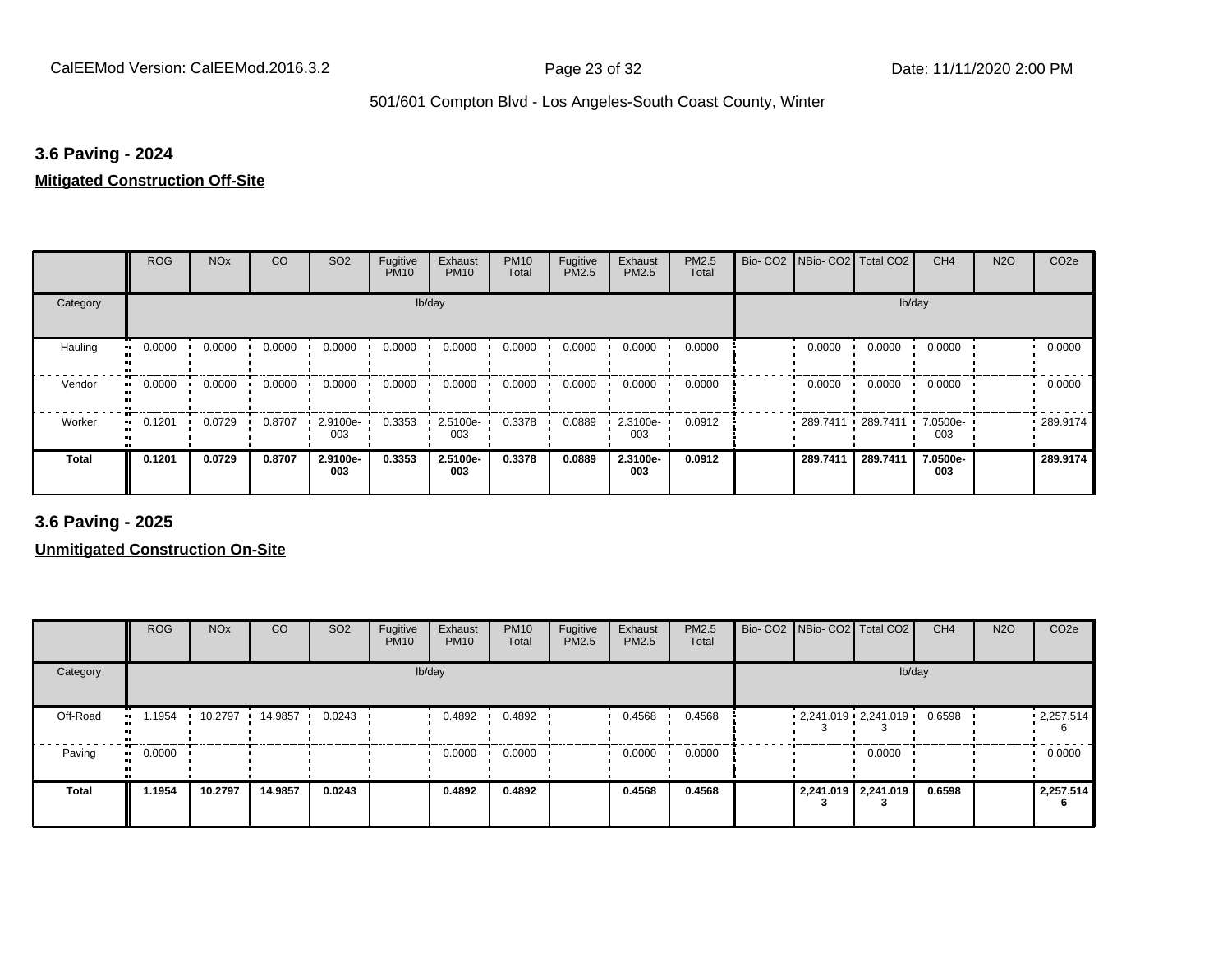#### **3.6 Paving - 2025**

#### **Unmitigated Construction Off-Site**

|                      | <b>ROG</b>                 | <b>NO<sub>x</sub></b> | CO     | SO <sub>2</sub> | Fugitive<br><b>PM10</b> | Exhaust<br><b>PM10</b> | <b>PM10</b><br>Total | Fugitive<br>PM2.5 | Exhaust<br>PM2.5 | PM2.5<br>Total | Bio- CO2   NBio- CO2   Total CO2 |          | CH <sub>4</sub> | <b>N2O</b> | CO <sub>2e</sub> |
|----------------------|----------------------------|-----------------------|--------|-----------------|-------------------------|------------------------|----------------------|-------------------|------------------|----------------|----------------------------------|----------|-----------------|------------|------------------|
| Category             |                            |                       |        |                 |                         | lb/day                 |                      |                   |                  |                |                                  |          | lb/day          |            |                  |
| Hauling<br>$\bullet$ | 0.0000                     | 0.0000                | 0.0000 | 0.0000          | 0.0000                  | 0.0000                 | 0.0000               | 0.0000            | 0.0000           | 0.0000         | 0.0000                           | 0.0000   | 0.0000          |            | 0.0000           |
| Vendor               | 0.0000<br>$\bullet\bullet$ | 0.0000                | 0.0000 | 0.0000          | 0.0000                  | 0.0000                 | 0.0000               | 0.0000            | 0.0000           | 0.0000         | 0.0000                           | 0.0000   | 0.0000          |            | 0.0000           |
| Worker               | 0.1144<br>$\bullet$        | 0.0667                | 0.8079 | 2.7900e-<br>003 | 0.3353                  | 2.4600e-<br>003        | 0.3378               | 0.0889            | 2.2700e-<br>003  | 0.0912         | 278.5251                         | 278.5251 | 6.4300e-<br>003 |            | .278.6857        |
| <b>Total</b>         | 0.1144                     | 0.0667                | 0.8079 | 2.7900e-<br>003 | 0.3353                  | 2.4600e-<br>003        | 0.3378               | 0.0889            | 2.2700e-<br>003  | 0.0912         | 278,5251                         | 278.5251 | 6.4300e-<br>003 |            | 278.6857         |

|              | <b>ROG</b> | <b>NO<sub>x</sub></b> | CO      | SO <sub>2</sub> | Fugitive<br><b>PM10</b> | Exhaust<br><b>PM10</b> | <b>PM10</b><br>Total | Fugitive<br><b>PM2.5</b> | Exhaust<br>PM2.5 | <b>PM2.5</b><br>Total |        | Bio- CO2 NBio- CO2 Total CO2 | CH <sub>4</sub> | <b>N2O</b> | CO <sub>2e</sub>       |
|--------------|------------|-----------------------|---------|-----------------|-------------------------|------------------------|----------------------|--------------------------|------------------|-----------------------|--------|------------------------------|-----------------|------------|------------------------|
| Category     |            |                       |         |                 |                         | lb/day                 |                      |                          |                  |                       |        | lb/day                       |                 |            |                        |
| Off-Road     | .1954      | 10.2797               | 14.9857 | 0.0243          |                         | 0.4892                 | 0.4892               |                          | 0.4568           | 0.4568                | 0.0000 | $2,241.019$ $2,241.019$      | 0.6598          |            | $\cdot$ 2,257.514<br>6 |
| Paving       | 0.0000     |                       |         |                 |                         | 0.0000                 | 0.0000               |                          | 0.0000           | 0.0000                |        | 0.0000                       |                 |            | 0.0000                 |
| <b>Total</b> | 1.1954     | 10.2797               | 14.9857 | 0.0243          |                         | 0.4892                 | 0.4892               |                          | 0.4568           | 0.4568                | 0.0000 | 2,241.019 2,241.019          | 0.6598          |            | 2,257.514<br>6         |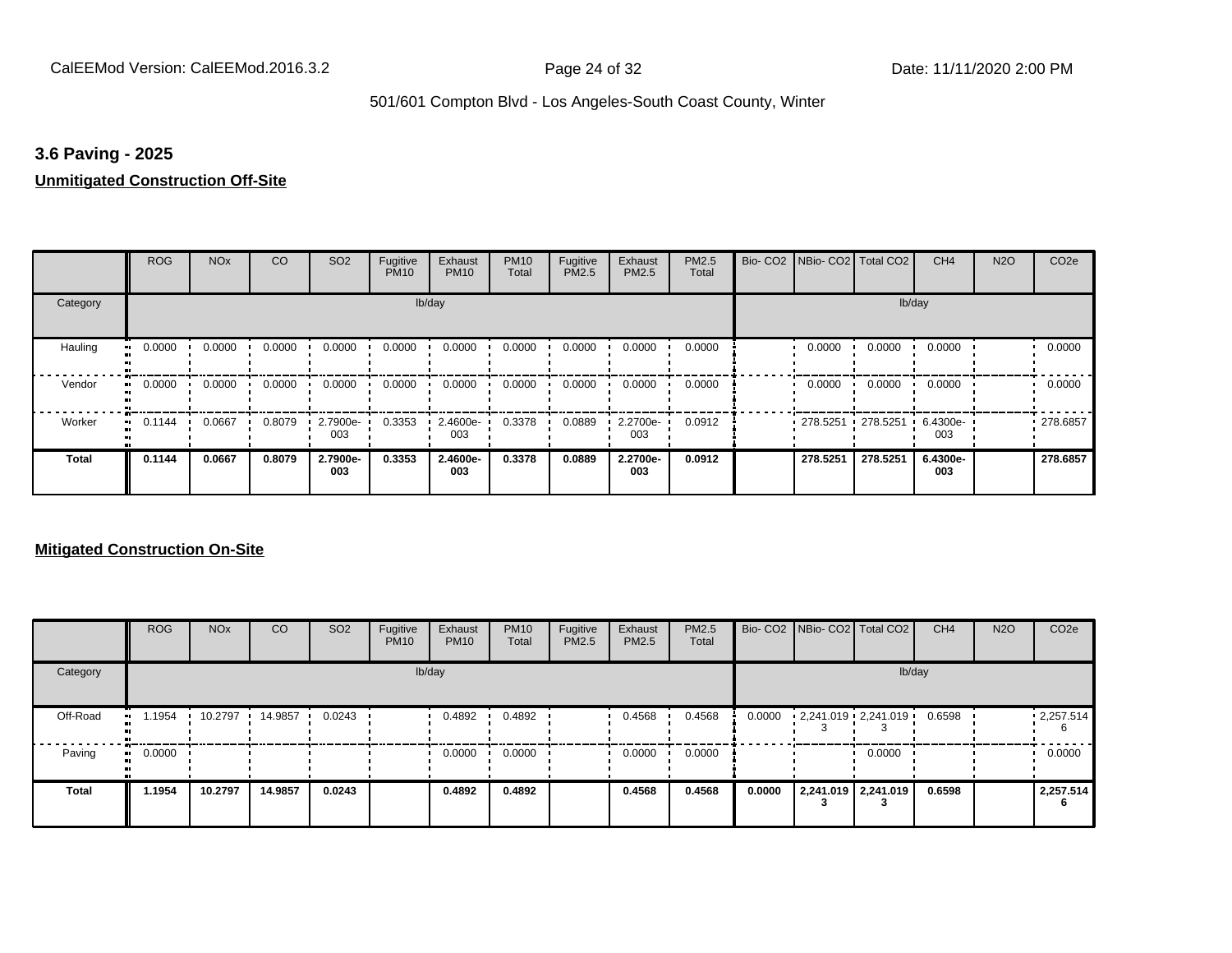#### **3.6 Paving - 2025**

#### **Mitigated Construction Off-Site**

|                           | <b>ROG</b>                 | <b>NO<sub>x</sub></b> | CO     | SO <sub>2</sub> | Fugitive<br><b>PM10</b> | Exhaust<br><b>PM10</b> | <b>PM10</b><br>Total | Fugitive<br><b>PM2.5</b> | Exhaust<br>PM2.5 | PM2.5<br>Total | Bio- CO2   NBio- CO2   Total CO2 |             | CH <sub>4</sub>   | <b>N2O</b> | CO <sub>2e</sub> |
|---------------------------|----------------------------|-----------------------|--------|-----------------|-------------------------|------------------------|----------------------|--------------------------|------------------|----------------|----------------------------------|-------------|-------------------|------------|------------------|
| Category                  |                            |                       |        |                 |                         | lb/day                 |                      |                          |                  |                |                                  |             | lb/day            |            |                  |
| Hauling<br>$\blacksquare$ | 0.0000                     | 0.0000                | 0.0000 | 0.0000          | 0.0000                  | 0.0000                 | 0.0000               | 0.0000                   | 0.0000           | 0.0000         | 0.0000                           | 0.0000      | 0.0000            |            | 0.0000           |
| Vendor                    | 0.0000<br>$\bullet$        | 0.0000                | 0.0000 | 0.0000          | 0.0000                  | 0.0000                 | 0.0000               | 0.0000                   | 0.0000           | 0.0000         | 0.0000                           | 0.0000      | 0.0000            |            | 0.0000           |
| Worker                    | 0.1144<br>$\bullet\bullet$ | 0.0667                | 0.8079 | 2.7900e-<br>003 | 0.3353                  | 2.4600e-<br>003        | 0.3378               | 0.0889                   | 2.2700e-<br>003  | 0.0912         | 278.5251                         | $-278.5251$ | $.64300e-$<br>003 |            | .278.6857        |
| <b>Total</b>              | 0.1144                     | 0.0667                | 0.8079 | 2.7900e-<br>003 | 0.3353                  | 2.4600e-<br>003        | 0.3378               | 0.0889                   | 2.2700e-<br>003  | 0.0912         | 278,5251                         | 278.5251    | 6.4300e-<br>003   |            | 278.6857         |

#### **4.0 Operational Detail - Mobile**

**4.1 Mitigation Measures Mobile**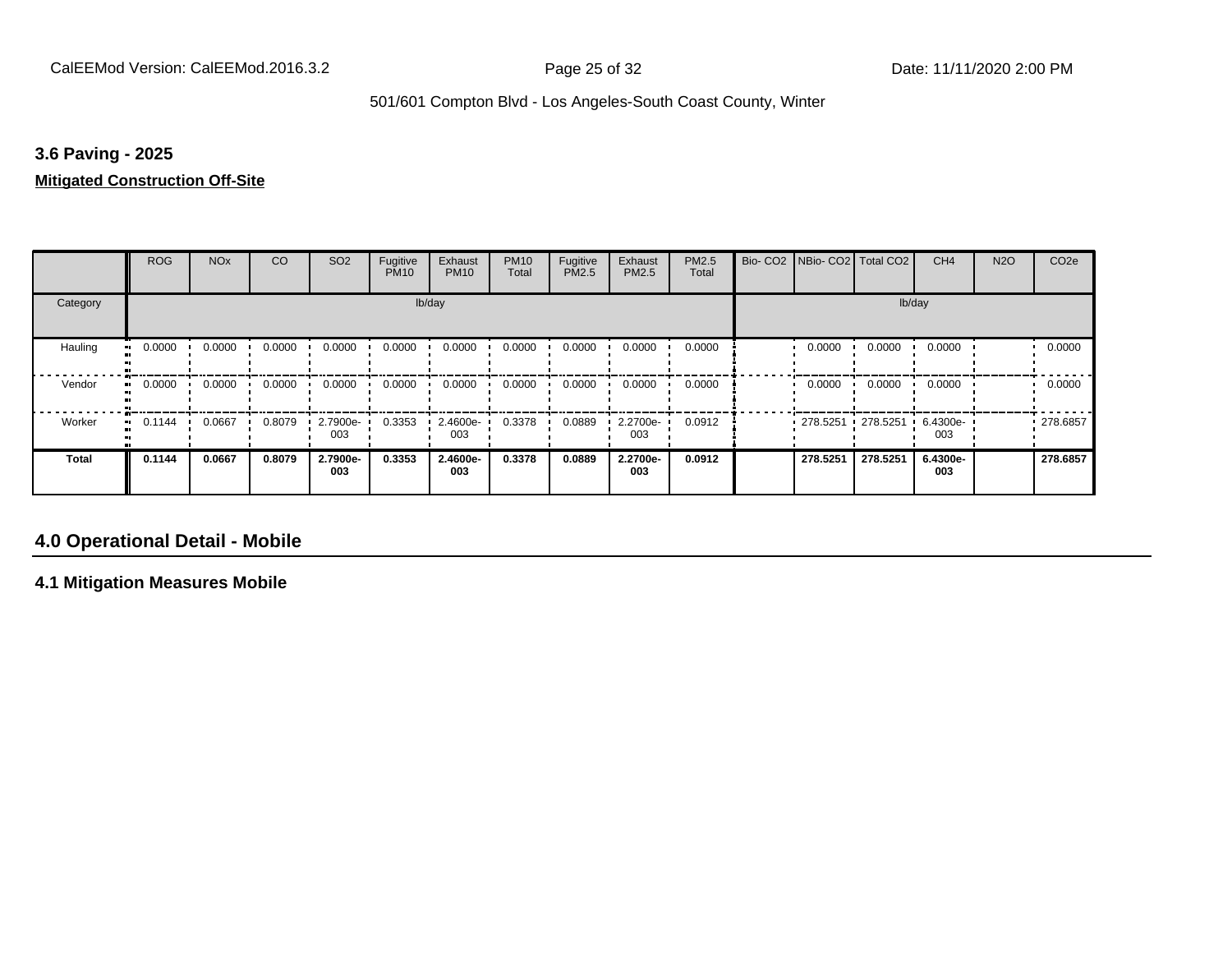|             | <b>ROG</b> | <b>NO<sub>x</sub></b> | CO      | SO <sub>2</sub> | Fugitive<br><b>PM10</b> | Exhaust<br><b>PM10</b> | <b>PM10</b><br>Total | Fugitive<br><b>PM2.5</b> | Exhaust<br>PM2.5 | <b>PM2.5</b><br>Total |  | Bio- CO2 NBio- CO2   Total CO2    | CH <sub>4</sub> | <b>N2O</b> | CO <sub>2e</sub> |
|-------------|------------|-----------------------|---------|-----------------|-------------------------|------------------------|----------------------|--------------------------|------------------|-----------------------|--|-----------------------------------|-----------------|------------|------------------|
| Category    |            |                       |         |                 |                         | lb/day                 |                      |                          |                  |                       |  | lb/day                            |                 |            |                  |
| Mitigated   | 1.7452     | 7.9065                | 21.8554 | 0.0879          | 8.1436                  | 0.0686                 | 8.2122               | 2.1789                   | 0.0637           | 2.2426                |  | 8,978.382 8,978.382               | 0.4300          |            | 8,989.132        |
| Unmitigated | 1.7452     | 7.9065                | 21.8554 | 0.0879          | 8.1436                  | 0.0686                 | 8.2122               | 2.1789                   | 0.0637           | 2.2426                |  | $-8.978.382 - 8.978.382 - 0.4300$ |                 |            | 8,989.132        |

#### **4.2 Trip Summary Information**

|                                            |          | Average Daily Trip Rate |         | Unmitigated       | Mitigated         |
|--------------------------------------------|----------|-------------------------|---------|-------------------|-------------------|
| Land Use                                   | Weekdav  | Saturdav                | Sunday  | <b>Annual VMT</b> | <b>Annual VMT</b> |
| <b>Apartments Mid Rise</b><br>.            | 591.00   | 591.00                  | 591.00  | 2.019.537         | 2.019.537         |
| <b>Enclosed Parking with Elevator</b><br>. | 0.00     | 0.00                    | 0.00    |                   |                   |
| <b>General Office Building</b>             | 363.25   | 363.25                  | 363.25  | 1.170.186         | 1.170.186         |
| Strip Mall                                 | 336.82   | 336.82                  | 336.82  | 640.831           | 640.831           |
| Total                                      | .291.07. | .291.07                 | .291.07 | 3.830.553         | 3.830.553         |

#### **4.3 Trip Type Information**

|                                |            | <b>Miles</b> |                                                          |       | Trip % |       |         | Trip Purpose %  |         |
|--------------------------------|------------|--------------|----------------------------------------------------------|-------|--------|-------|---------|-----------------|---------|
| Land Use                       | H-W or C-W |              | H-S or C-C H-O or C-NW H-W or C-W H-S or C-C H-O or C-NW |       |        |       | Primary | <b>Diverted</b> | Pass-by |
| <b>Apartments Mid Rise</b>     | 14.70      | 5.90         | 8.70                                                     | 40.20 | 19.20  | 40.60 | 86      |                 |         |
| Enclosed Parking with Elevator | 16.60      | 8.40         | 6.90                                                     | 0.00  | 0.00   | 0.00  |         |                 |         |
| General Office Building        | 16.60      | 8.40         | 6.90                                                     | 33.00 | 48.00  | 19.00 |         |                 |         |
| <b>Strip Mall</b>              | 16.60      | 8.40         | 6.90                                                     | 16.60 | 64.40  | 19.00 | 45      | 40              | ם ו     |

**4.4 Fleet Mix**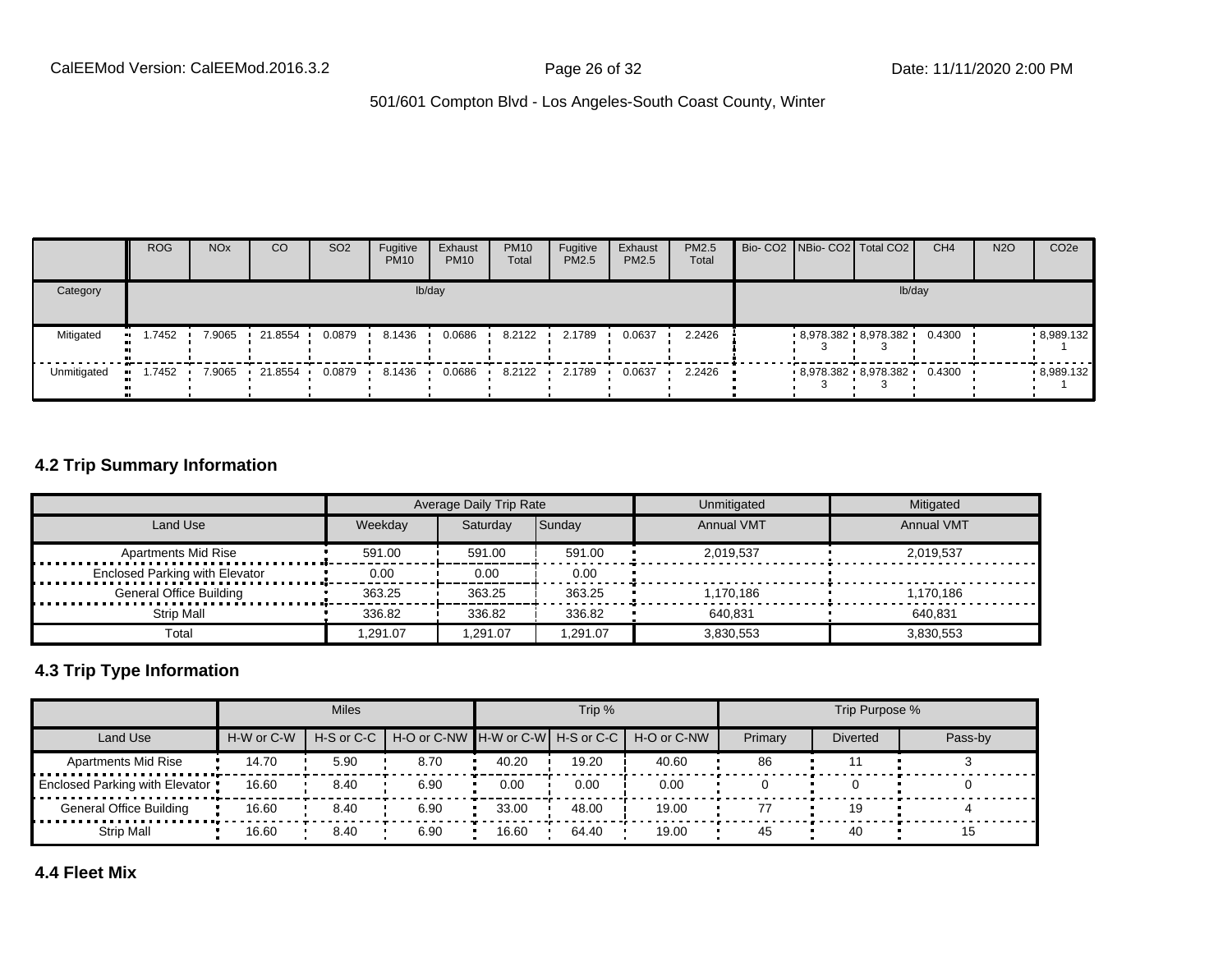| Land Use                                                                                                                                            | <b>LDA</b>                                                                                                                   | LDT1 | LDT2                                                                                                                                           | <b>MDV</b>                                                                   | LHD <sub>1</sub> | LHD <sub>2</sub> | <b>MHD</b> | <b>HHD</b> | <b>OBUS</b> | <b>UBUS</b> | <b>MCY</b> | <b>SBUS</b>                   | <b>MH</b> |
|-----------------------------------------------------------------------------------------------------------------------------------------------------|------------------------------------------------------------------------------------------------------------------------------|------|------------------------------------------------------------------------------------------------------------------------------------------------|------------------------------------------------------------------------------|------------------|------------------|------------|------------|-------------|-------------|------------|-------------------------------|-----------|
| <b>Apartments Mid Rise</b>                                                                                                                          |                                                                                                                              |      |                                                                                                                                                | $0.207704$ $0.117752$ $0.014693$ $0.006272$ $0.020732$ $0.032141$ $0.002572$ |                  |                  |            |            |             |             |            | 0.0019841 0.0052391 0.0007001 | 0.000841  |
| Enclosed Parking with Elevator 0.544880 0.044491 0.207704 0.117752 0.014693 0.006272 0.020732 0.032141 0.002572 0.001984 0.005239 0.000700 0.000841 |                                                                                                                              |      |                                                                                                                                                |                                                                              |                  |                  |            |            |             |             |            |                               |           |
| General Office Building                                                                                                                             | $\cdot$ 0.544880 0.044491 0.207704 0.117752 0.014693 0.006272 0.020732 0.032141 0.002572 0.001984 0.005239 0.000700 0.000841 |      |                                                                                                                                                |                                                                              |                  |                  |            |            |             |             |            |                               |           |
| <b>Strip Mall</b>                                                                                                                                   |                                                                                                                              |      | $0.544880$ $0.044491$ $0.207704$ $0.117752$ $0.014693$ $0.006272$ $0.020732$ $0.032141$ $0.002572$ $0.001984$ $0.005239$ $0.000700$ $0.000841$ |                                                                              |                  |                  |            |            |             |             |            |                               |           |

### **5.0 Energy Detail**

#### Historical Energy Use: N

### **5.1 Mitigation Measures Energy**

|                           | <b>ROG</b> | <b>NO<sub>x</sub></b> | CO     | SO <sub>2</sub>   | Fugitive<br><b>PM10</b> | Exhaust<br><b>PM10</b> | <b>PM10</b><br>Total | Fugitive<br>PM2.5 | Exhaust<br>PM2.5 | <b>PM2.5</b><br>Total |        | Bio- CO2 NBio- CO2 Total CO2 | CH <sub>4</sub> | <b>N2O</b> | CO <sub>2e</sub> |
|---------------------------|------------|-----------------------|--------|-------------------|-------------------------|------------------------|----------------------|-------------------|------------------|-----------------------|--------|------------------------------|-----------------|------------|------------------|
| Category                  | lb/day     |                       |        |                   |                         |                        |                      |                   |                  |                       | lb/day |                              |                 |            |                  |
| NaturalGas<br>Mitigated   | 0.1330     | .1439                 | 0.5403 | 7.2500e-<br>003   |                         | 0.0919                 | 0.0919               |                   | 0.0919           | 0.0919                |        | $1,450.350$ 1,450.350        | 0.0278          | 0.0266     | 1,458.968        |
| NaturalGas<br>Unmitigated | 0.1330     | . 1439                | 0.5403 | 7.2500e- ·<br>003 |                         | 0.0919                 | 0.0919               |                   | 0.0919           | 0.0919                |        | 1,450.350 1,450.350          | 0.0278          | 0.0266     | 1,458.968        |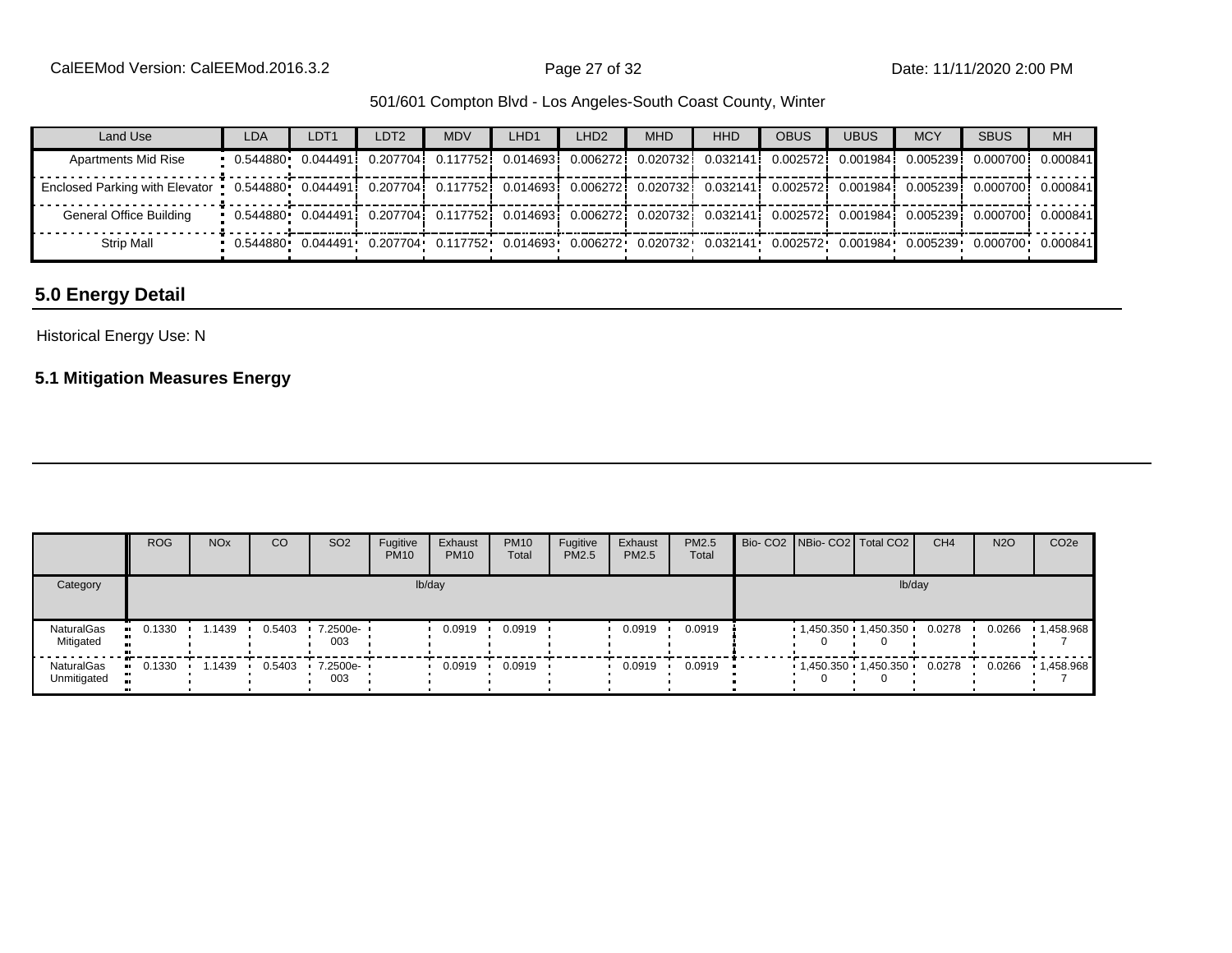## **5.2 Energy by Land Use - NaturalGas**

#### **Unmitigated**

|                                   | NaturalGa<br>s Use | <b>ROG</b>      | <b>NO<sub>x</sub></b> | <b>CO</b>       | SO <sub>2</sub> | Fugitive<br><b>PM10</b> | Exhaust<br><b>PM10</b> | <b>PM10</b><br>Total | Fugitive<br>PM2.5 | Exhaust<br>PM2.5 | PM2.5<br>Total  | Bio- CO2   NBio- CO2   Total CO2 |                     | CH <sub>4</sub> | <b>N2O</b>      | CO <sub>2e</sub> |
|-----------------------------------|--------------------|-----------------|-----------------------|-----------------|-----------------|-------------------------|------------------------|----------------------|-------------------|------------------|-----------------|----------------------------------|---------------------|-----------------|-----------------|------------------|
| Land Use                          | kBTU/yr            |                 |                       |                 |                 |                         | lb/day                 |                      |                   |                  |                 |                                  | lb/day              |                 |                 |                  |
| Apartments Mid<br>Rise            | 11010.6            | 0.1187          | 1.0147                | 0.4318          | 6.4800e-<br>003 |                         | 0.0820                 | 0.0820               |                   | 0.0820           | 0.0820          |                                  | 1,295.358 1,295.358 | 0.0248          | 0.0238          | 1,303.056        |
| Enclosed Parking<br>with Elevator | $\Omega$           | 0.0000          | 0.0000                | 0.0000          | 0.0000          |                         | 0.0000                 | 0.0000               |                   | 0.0000           | 0.0000          | 0.0000                           | 0.0000              | 0.0000          | 0.0000          | 0.0000           |
| General Office<br><b>Building</b> | 1277.35 ·          | 0.0138          | 0.1252                | 0.1052          | 7.5000e-<br>004 |                         | 9.5200e-<br>003        | 9.5200e-<br>003      |                   | 9.5200e-<br>003  | 9.5200e-<br>003 | 150.2764 150.2764                |                     | 2.8800e-<br>003 | 2.7600e-<br>003 | $\cdot$ 151.1695 |
| <b>Strip Mall</b>                 | 40.0744            | 4.3000e-<br>004 | 3.9300e-<br>003       | 3.3000e-<br>003 | 2.0000e-<br>005 |                         | 3.0000e-<br>004        | 3.0000e-<br>004      |                   | 3.0000e-<br>004  | 3.0000e-<br>004 | 4.7146                           | 4.7146              | 9.0000e-<br>005 | 9.0000e-<br>005 | 4.7427           |
| <b>Total</b>                      |                    | 0.1330          | 1.1439                | 0.5403          | 7.2500e-<br>003 |                         | 0.0919                 | 0.0919               |                   | 0.0919           | 0.0919          | 1,450.350<br>0                   | 1,450.350<br>0      | 0.0278          | 0.0266          | 1,458.968        |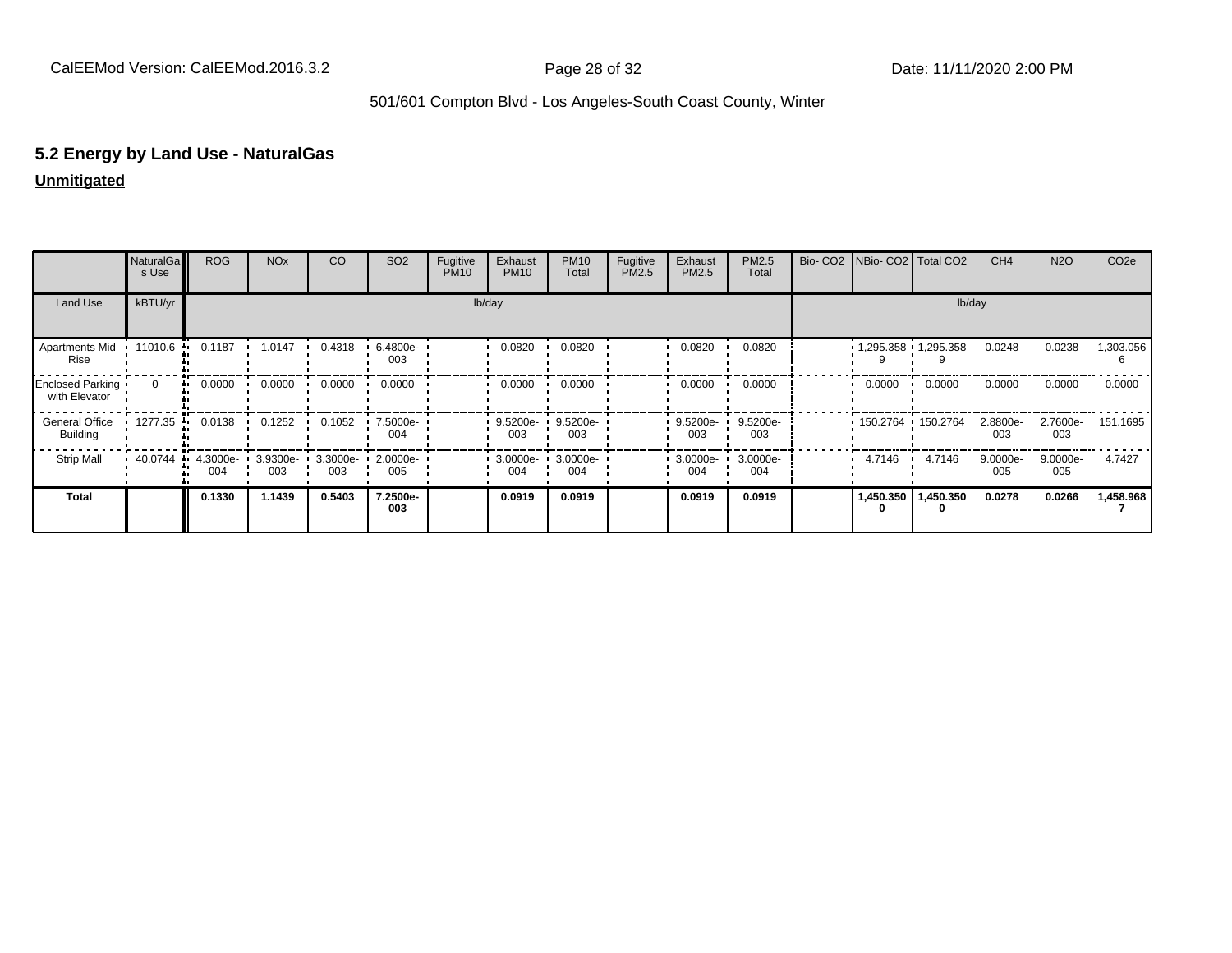## **5.2 Energy by Land Use - NaturalGas**

#### **Mitigated**

|                                   | <b>NaturalGa</b><br>s Use | <b>ROG</b>      | <b>NO<sub>x</sub></b> | CO              | SO <sub>2</sub> | Fugitive<br><b>PM10</b> | Exhaust<br><b>PM10</b> | <b>PM10</b><br>Total | Fugitive<br>PM2.5 | Exhaust<br>PM2.5 | PM2.5<br>Total    |           | Bio- CO2 NBio- CO2   Total CO2 | CH <sub>4</sub>    | <b>N2O</b>      | CO <sub>2e</sub>  |
|-----------------------------------|---------------------------|-----------------|-----------------------|-----------------|-----------------|-------------------------|------------------------|----------------------|-------------------|------------------|-------------------|-----------|--------------------------------|--------------------|-----------------|-------------------|
| Land Use                          | kBTU/yr                   |                 |                       |                 |                 |                         | lb/day                 |                      |                   |                  |                   |           | lb/day                         |                    |                 |                   |
| <b>Apartments Mid</b><br>Rise     | $11.0106$ $\blacksquare$  | 0.1187          | 1.0147                | 0.4318          | 6.4800e-<br>003 |                         | 0.0820                 | 0.0820               |                   | 0.0820           | 0.0820            |           | $1,295.358$ $1,295.358$        | 0.0248             | 0.0238          | 1,303.056         |
| Enclosed Parking<br>with Elevator | $\Omega$                  | 0.0000<br>٠.    | 0.0000                | 0.0000          | 0.0000          |                         | 0.0000                 | 0.0000               |                   | 0.0000           | 0.0000            | 0.0000    | 0.0000                         | 0.0000             | 0.0000          | 0.0000            |
| General Office<br><b>Building</b> | 1.27735                   | 0.0138          | 0.1252                | 0.1052          | 7.5000e-<br>004 |                         | $9.5200e -$<br>003     | 9.5200e-<br>003      |                   | 9.5200e-<br>003  | $9.5200e-$<br>003 |           | 150.2764 150.2764              | $2.8800e-$<br>003  | 003             | 2.7600e- 151.1695 |
| <b>Strip Mall</b>                 | 0.0400744                 | 4.3000e-<br>004 | 3.9300e-<br>003       | 3.3000e-<br>003 | 2.0000e-<br>005 |                         | 3.0000e-<br>004        | 3.0000e-<br>004      |                   | 3.0000e-<br>004  | 3.0000e-<br>004   | 4.7146    | 4.7146                         | $9.0000e -$<br>005 | 9.0000e-<br>005 | 4.7427            |
| Total                             |                           | 0.1330          | 1.1439                | 0.5403          | 7.2500e-<br>003 |                         | 0.0919                 | 0.0919               |                   | 0.0919           | 0.0919            | 1,450.350 | 1,450.350                      | 0.0278             | 0.0266          | 1,458.968         |

### **6.0 Area Detail**

**6.1 Mitigation Measures Area**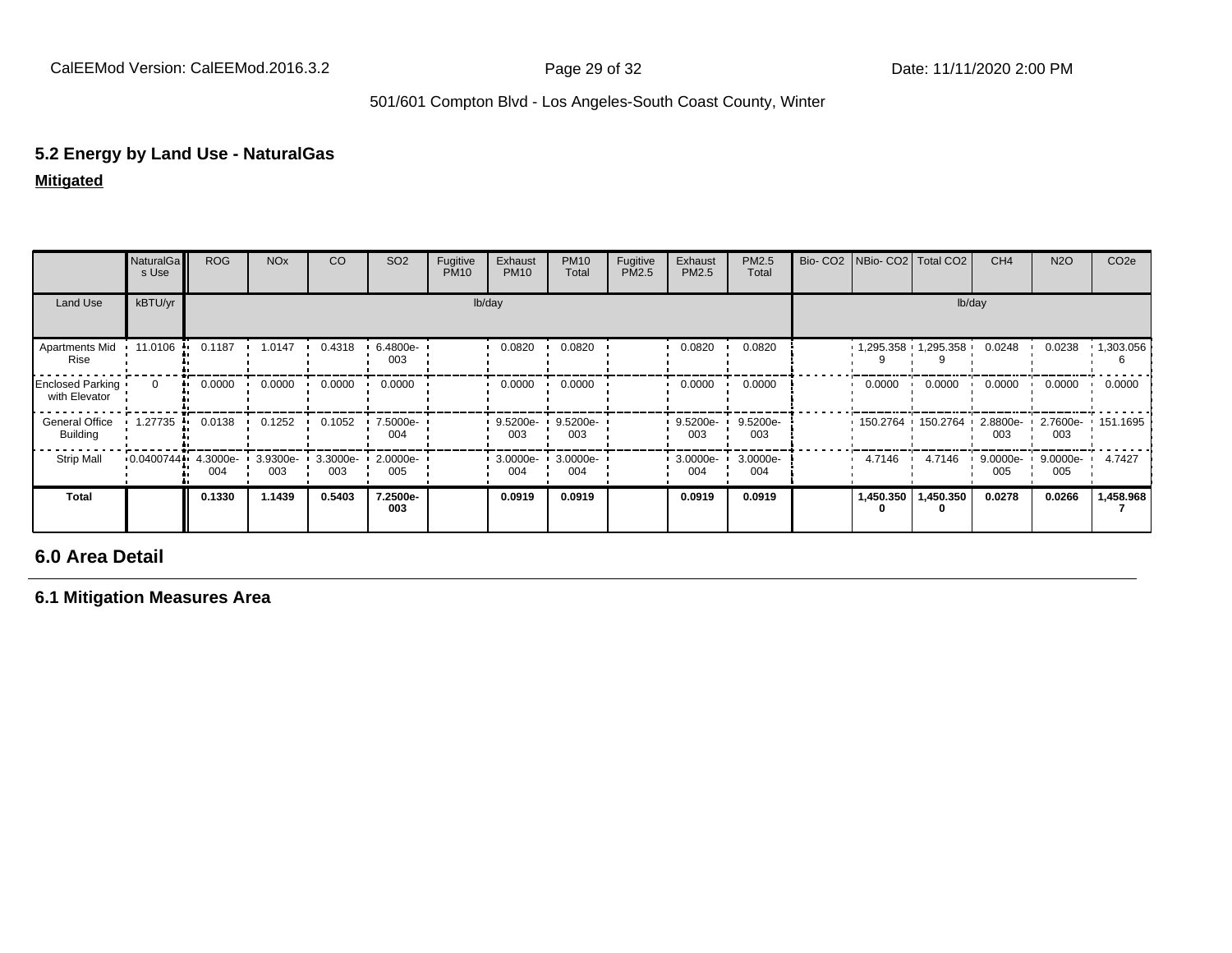|             | <b>ROG</b>                            | NO <sub>x</sub> | CO | SO <sub>2</sub> | Fugitive<br><b>PM10</b> | Exhaust<br><b>PM10</b> | <b>PM10</b><br>Total | Fugitive<br>PM2.5 | Exhaust<br>PM2.5 | <b>PM2.5</b><br>Total                                    |  | Bio- CO2 NBio- CO2 Total CO2          | CH <sub>4</sub> | <b>N2O</b> | CO <sub>2</sub> e |
|-------------|---------------------------------------|-----------------|----|-----------------|-------------------------|------------------------|----------------------|-------------------|------------------|----------------------------------------------------------|--|---------------------------------------|-----------------|------------|-------------------|
| Category    |                                       |                 |    |                 |                         | lb/day                 |                      |                   |                  |                                                          |  | lb/dav                                |                 |            |                   |
| Mitigated   | $\blacksquare$ 14.6003 $\blacksquare$ |                 |    | 0.2682          |                         |                        | 12.4746 12.4746      |                   | 12.4746          |                                                          |  | 12.4746 1.770.491 5.444.666 7.215.157 | 8.4231          | 0.0990     | .7.455.237        |
| Unmitigated | $14.6003$ 5.7148 100.1042 0.2682      |                 |    |                 |                         | $12.4746$ 12.4746      |                      |                   |                  | $12.4746$ 12.4746 $1.770.491$ 5.444.666 7.215.157 8.4231 |  |                                       |                 |            | 0.0990 7.455.237  |

#### **6.2 Area by SubCategory**

#### **Unmitigated**

|                          | <b>ROG</b>           | <b>NO<sub>x</sub></b> | CO             | SO <sub>2</sub>    | Fugitive<br><b>PM10</b> | Exhaust<br><b>PM10</b> | <b>PM10</b><br>Total | Fugitive<br>PM2.5 | Exhaust<br>PM2.5 | <b>PM2.5</b><br>Total | Bio- CO2   NBio- CO2   Total CO2                         |         | CH <sub>4</sub> | <b>N2O</b> | CO <sub>2e</sub> |
|--------------------------|----------------------|-----------------------|----------------|--------------------|-------------------------|------------------------|----------------------|-------------------|------------------|-----------------------|----------------------------------------------------------|---------|-----------------|------------|------------------|
| SubCategory              |                      |                       |                |                    |                         | lb/day                 |                      |                   |                  |                       |                                                          |         | lb/day          |            |                  |
| Architectural<br>Coating | 0.4669               |                       |                |                    |                         | 0.0000                 | 0.0000               |                   | 0.0000           | 0.0000                |                                                          | 0.0000  |                 |            | 0.0000           |
| Consumer<br>Products     | 4.7950<br><b>ALC</b> |                       |                |                    |                         | 0.0000                 | 0.0000               |                   | 0.0000           | 0.0000                |                                                          | 0.0000  |                 |            | 0.0000           |
| Hearth                   | 8.5918               |                       | 5.4295 75.3306 | 0.2669             |                         |                        | 12.3372 12.3372      |                   | 12.3372 ·        | 12.3372               | $1,770.491 \cdot 5,400.000 \cdot 7,170.491 \cdot 8.3802$ |         |                 | 0.0990     | 17,409.498       |
| Landscaping              | 0.7467               | 0.2853                | 24.7736<br>-   | $1.3100e -$<br>003 |                         | 0.1374<br>. .          | 0.1374               |                   | 0.1374           | 0.1374                | 44.6661 ·                                                | 44.6661 | 0.0429          |            | 45.7395          |
| <b>Total</b>             | 14.6003              | 5.7148                | 100.1042       | 0.2682             |                         | 12.4746                | 12.4746              |                   | 12.4746          | 12.4746               | 1,770.491 5,444.666 7,215.157                            |         | 8.4231          | 0.0990     | 7,455.237<br>8   |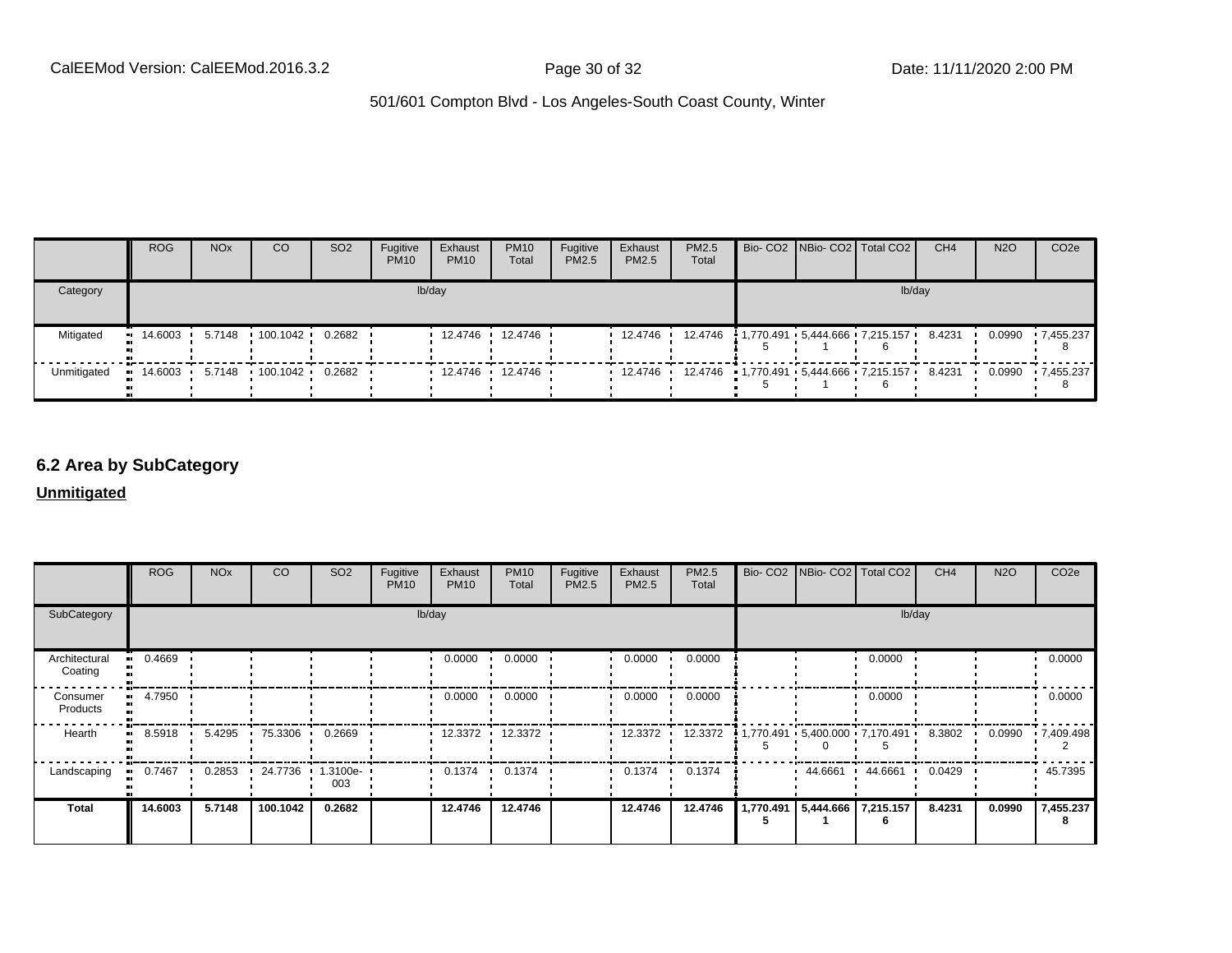#### **6.2 Area by SubCategory**

#### **Mitigated**

|                          | <b>ROG</b> | <b>NO<sub>x</sub></b> | CO       | SO <sub>2</sub>    | Fugitive<br><b>PM10</b> | Exhaust<br><b>PM10</b> | <b>PM10</b><br>Total | Fugitive<br>PM2.5 | Exhaust<br>PM2.5 | PM2.5<br>Total | Bio- CO2   NBio- CO2   Total CO2  |         | CH <sub>4</sub> | <b>N2O</b> | CO <sub>2e</sub> |
|--------------------------|------------|-----------------------|----------|--------------------|-------------------------|------------------------|----------------------|-------------------|------------------|----------------|-----------------------------------|---------|-----------------|------------|------------------|
| SubCategory              |            |                       |          |                    |                         | lb/day                 |                      |                   |                  |                |                                   | lb/day  |                 |            |                  |
| Architectural<br>Coating | 0.4669<br> |                       |          |                    |                         | 0.0000                 | 0.0000               |                   | 0.0000           | 0.0000         |                                   | 0.0000  |                 |            | 0.0000           |
| Consumer<br>Products     | 4.7950     |                       |          |                    |                         | 0.0000                 | 0.0000               |                   | 0.0000           | 0.0000         |                                   | 0.0000  |                 |            | 0.0000           |
| Hearth                   | 8.5918     | 5.4295                | 75.3306  | 0.2669             |                         | 12.3372 ·              | 12.3372              |                   | 12.3372          | 12.3372        |                                   |         | 8.3802 ·        | 0.0990     | .7,409.498       |
| Landscaping              | 0.7467     | 0.2853                | 24.7736  | $1.3100e -$<br>003 |                         | 0.1374                 | 0.1374               |                   | 0.1374           | 0.1374         | 44.6661                           | 44.6661 | 0.0429          |            | 45.7395          |
| Total                    | 14.6003    | 5.7148                | 100.1042 | 0.2682             |                         | 12.4746                | 12.4746              |                   | 12.4746          | 12.4746        | 1,770.491   5,444.666   7,215.157 |         | 8.4231          | 0.0990     | 7,455.237        |

### **7.0 Water Detail**

#### **7.1 Mitigation Measures Water**

#### **8.0 Waste Detail**

#### **8.1 Mitigation Measures Waste**

#### **9.0 Operational Offroad**

| Number<br>Hours/Day<br>Equipment Type | Days/Year | <b>Horse Power</b> | Load Factor | <b>Fuel Type</b> |
|---------------------------------------|-----------|--------------------|-------------|------------------|
|---------------------------------------|-----------|--------------------|-------------|------------------|

## **10.0 Stationary Equipment**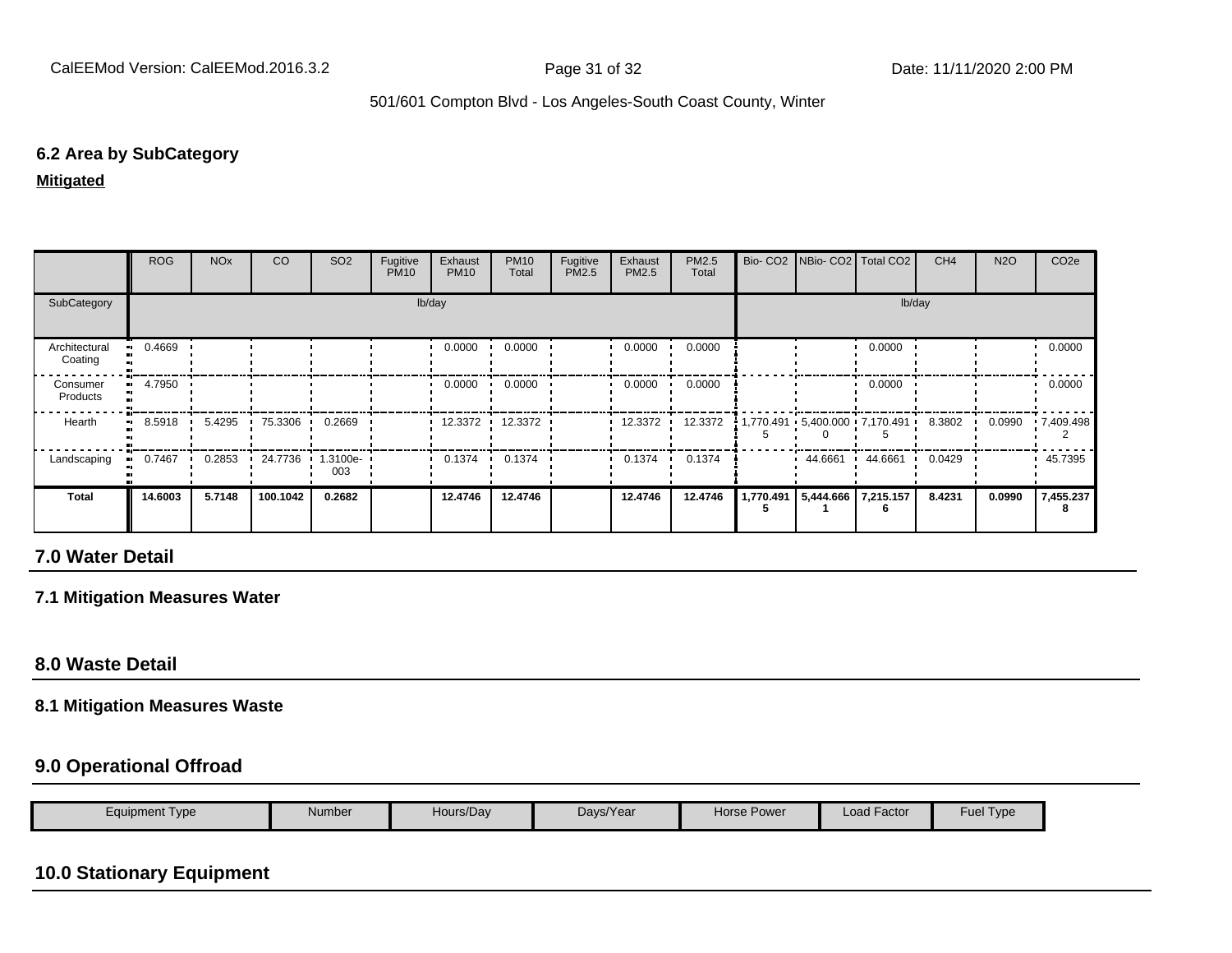#### **Fire Pumps and Emergency Generators**

| <b>Equipment Type</b>                                                                                                                                                                                                                                                                                                                                                                | Number | Hours/Day      | Hours/Year      | Horse Power          | Load Factor | Fuel Type |
|--------------------------------------------------------------------------------------------------------------------------------------------------------------------------------------------------------------------------------------------------------------------------------------------------------------------------------------------------------------------------------------|--------|----------------|-----------------|----------------------|-------------|-----------|
| <b>Boilers</b>                                                                                                                                                                                                                                                                                                                                                                       |        |                |                 |                      |             |           |
| <b>Equipment Type</b>                                                                                                                                                                                                                                                                                                                                                                | Number | Heat Input/Day | Heat Input/Year | <b>Boiler Rating</b> | Fuel Type   |           |
| <b>User Defined Equipment</b>                                                                                                                                                                                                                                                                                                                                                        |        |                |                 |                      |             |           |
| <b>Equipment Type</b>                                                                                                                                                                                                                                                                                                                                                                | Number |                |                 |                      |             |           |
| $\overline{A}$ $\overline{A}$ $\overline{A}$ $\overline{A}$ $\overline{A}$ $\overline{A}$ $\overline{A}$ $\overline{A}$ $\overline{A}$ $\overline{A}$ $\overline{A}$ $\overline{A}$ $\overline{A}$ $\overline{A}$ $\overline{A}$ $\overline{A}$ $\overline{A}$ $\overline{A}$ $\overline{A}$ $\overline{A}$ $\overline{A}$ $\overline{A}$ $\overline{A}$ $\overline{A}$ $\overline{$ |        |                |                 |                      |             |           |

#### **11.0 Vegetation**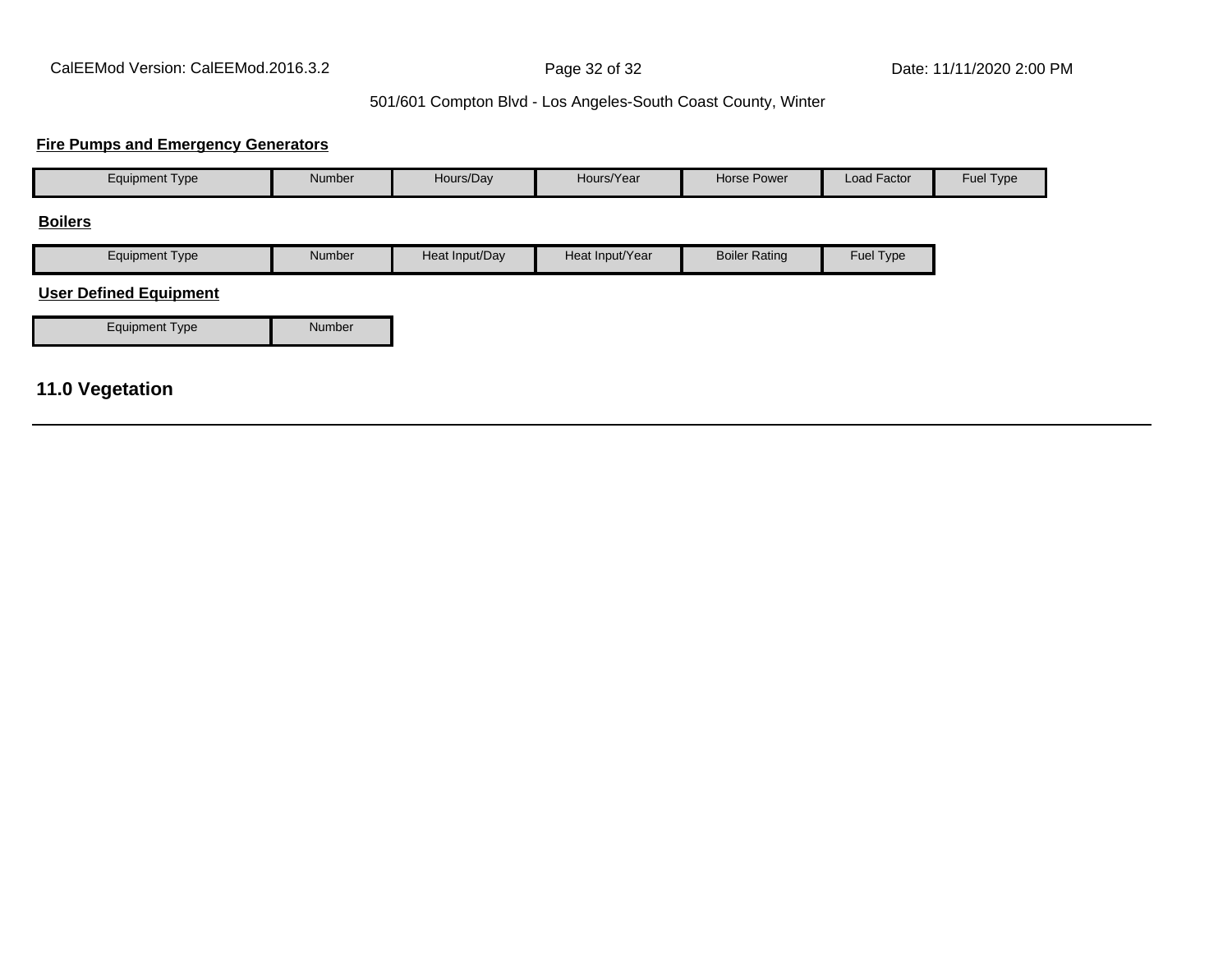## DATA, EQUIPMENT AND TIME ESTIMATE - General Information

Project:

| <b>LAND USE TYPE</b>             | <b>UNITS/SF</b>        |                   | <b>ZONING</b> (Will this project require one?) |                          |     |                                            |
|----------------------------------|------------------------|-------------------|------------------------------------------------|--------------------------|-----|--------------------------------------------|
| Mixed Use Residential+           |                        |                   | Zone Change?                                   |                          |     |                                            |
| Commercial: R2/M/B/S-2           |                        |                   |                                                | Yes<br>$\boxtimes$       |     |                                            |
|                                  |                        |                   |                                                | <b>No</b><br>$\Box$      |     |                                            |
| Residential                      | 300 Units / 185,566 SF |                   | GPA?                                           |                          |     |                                            |
| Commercial                       | 53,706 SF              |                   | Yes                                            | $\Box$                   |     |                                            |
|                                  |                        |                   |                                                | $\Box$<br><b>No</b>      |     |                                            |
|                                  |                        |                   |                                                |                          |     |                                            |
| <b>START DATES - One-Phase</b>   | (Month/Year)           | Duration (Months) | <b>Pile Driving</b>                            |                          |     |                                            |
| Demolition (if applicable):      | 11/2022                | 1.5               | Is pile driving required?                      |                          |     | Type of pile driving (e.g., diesel hammer, |
| Grading:                         | 12/2022                | 8.5               | Yes                                            | $\Box$                   |     | hydraulic hammer, hydraulic press-in,      |
| Paving:                          | 09/2024                | 6                 |                                                | $\boxtimes$<br><b>No</b> |     | vibratory, etc.):                          |
| Construction:                    | 03/2023                | 13                | Number of piles:                               |                          | 600 | <b>Cast-In-Place Concrete Pile</b>         |
| Painting:                        | 04/2024                | $\overline{4}$    | Duration (days):                               |                          | 30  |                                            |
|                                  |                        |                   |                                                |                          |     |                                            |
| <b>START DATES - Multi-Phase</b> | (Month/Year)           | Duration (Months) |                                                |                          |     |                                            |
| Phase 1 Demolition:              |                        |                   |                                                |                          |     |                                            |
| Grading:                         |                        |                   |                                                |                          |     |                                            |
| Paving:                          |                        |                   |                                                |                          |     |                                            |
| Construction:                    |                        |                   |                                                |                          |     |                                            |
| Painting:                        |                        |                   |                                                |                          |     |                                            |
| Demolition:<br>Phase 2           |                        |                   |                                                |                          |     |                                            |
| Grading:                         |                        |                   |                                                |                          |     |                                            |
| Paving:                          |                        |                   |                                                |                          |     |                                            |
| Construction:                    |                        |                   |                                                |                          |     |                                            |
| Painting:                        |                        |                   |                                                |                          |     |                                            |
| Demolition:<br>Phase 3           |                        |                   |                                                |                          |     |                                            |
| Grading:                         |                        |                   |                                                |                          |     |                                            |
| Paving:                          |                        |                   |                                                |                          |     |                                            |
| Construction:                    |                        |                   | GPA analysis per Architectural.                |                          |     |                                            |
| Painting:                        |                        |                   |                                                |                          |     |                                            |
|                                  |                        |                   |                                                |                          |     |                                            |
| <b>COMPLETION DATE</b>           | (Month/Year)           |                   |                                                |                          |     |                                            |
| <b>For ALL Construction:</b>     | 01/2025                |                   |                                                |                          |     |                                            |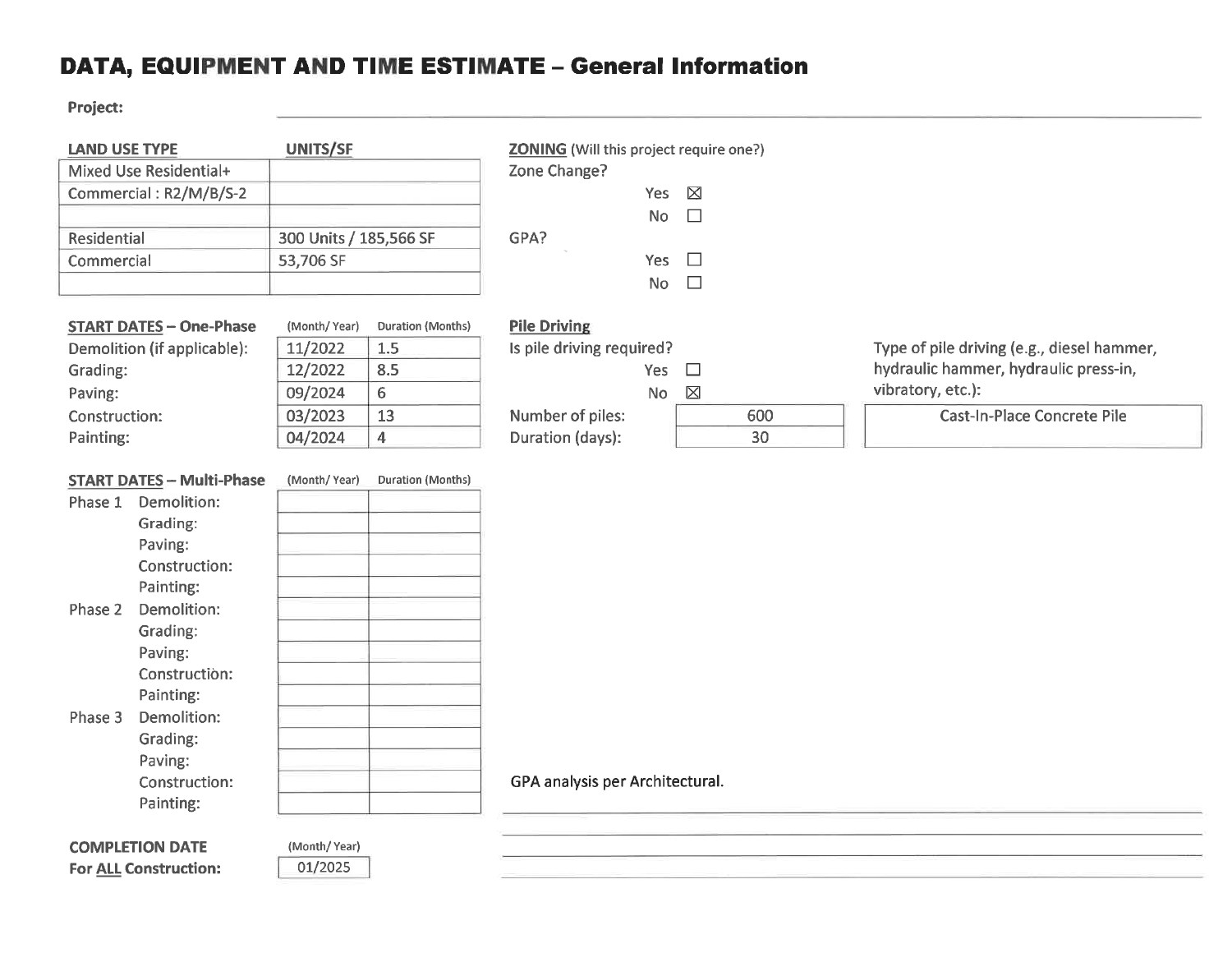## **DEMOLITION DETAILS**

Project:

Compton KBK: 501 & 601 Compton Blvd., Compton, CA 90220

#### **DEMOLITION**

 $\overline{2}$ 

Tractors/Loaders/Backhoes

Trenchers

| <b>DEMOLITION</b> |                                   |                             | <b>BUILDING DEMOLITION</b>               |        |                |                  |                                    |
|-------------------|-----------------------------------|-----------------------------|------------------------------------------|--------|----------------|------------------|------------------------------------|
|                   |                                   | <b>Structure Dimensions</b> |                                          |        | <b>or</b>      |                  | <b>Tons of Demolished Material</b> |
| <b>Units</b>      | <b>Type of Equipment</b>          | <b>Width</b>                | Length                                   | Height |                |                  | 3121                               |
|                   | <b>Bore/Drill Rigs</b>            |                             |                                          |        |                |                  |                                    |
| 4                 | <b>Concrete/Industrial Saws</b>   |                             |                                          |        |                |                  |                                    |
|                   | Crane                             | <b>Haul Truck Data:</b>     |                                          |        |                |                  |                                    |
| $\overline{2}$    | <b>Crawler Tractors</b>           | Number of Trips/Day:        |                                          |        | $\overline{2}$ | $6 \overline{6}$ |                                    |
|                   | <b>Crushing/Processing Equip.</b> |                             | <b>Round Trip to Disposal Site:</b>      |        | 68.4 mi        | 68.4 mi          |                                    |
| 4                 | <b>Excavators</b>                 |                             | <b>Approx. Cubic Yards of Each Truck</b> |        | 40             | 10               |                                    |
|                   | <b>Graders</b>                    |                             |                                          |        |                |                  |                                    |
|                   | <b>Off-Highway Tractors</b>       |                             | <b>Asbestos Containing Material:</b>     |        |                |                  |                                    |
|                   | <b>Off-Highway Trucks</b>         |                             |                                          |        | (Check One)    |                  |                                    |
|                   | <b>Other Equipment</b>            | Known to be Present?        |                                          |        |                | Yes              |                                    |
|                   | Pavers                            |                             |                                          |        | ⊠              | <b>No</b>        |                                    |
|                   | <b>Paving Equipment</b>           |                             |                                          |        |                |                  |                                    |
|                   | <b>Rollers</b>                    |                             | <b>Underground Storage Tanks (UST):</b>  |        |                |                  |                                    |
|                   | <b>Rough Terrain Forklifts</b>    |                             |                                          |        | (Check One)    |                  |                                    |
| 4                 | <b>Rubber Tired Dozers</b>        | Known to be Present?        |                                          |        | $\mathsf{L}$   | Yes              |                                    |
| 4                 | <b>Rubber Tired Loaders</b>       |                             |                                          |        | 区              | <b>No</b>        |                                    |
|                   | <b>Scrapers</b>                   |                             |                                          |        |                |                  |                                    |
| 4                 | <b>Signal Boards</b>              |                             |                                          |        |                |                  |                                    |
|                   | <b>Skid Steer Loaders</b>         |                             |                                          |        |                |                  |                                    |
|                   | <b>Surfacing Equipment</b>        |                             |                                          |        |                |                  |                                    |

**RELATED ADDITIONAL INFORMATION:**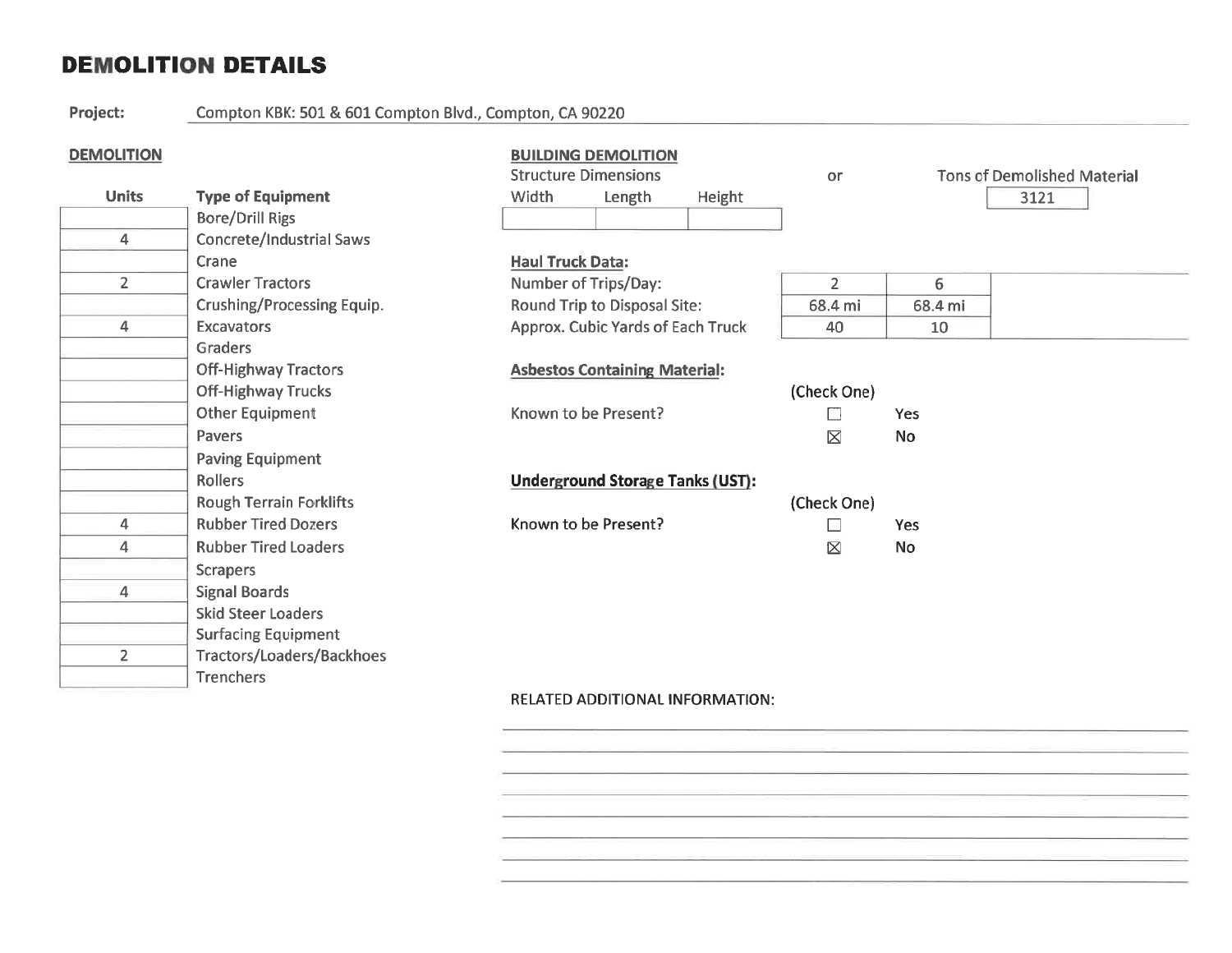## **GRADING EQUIPMENT / DUST CONTROL DETAILS**

#### Project: Compton KBK: 501 & 601 Compton Blvd., Compton, CA 90220

**GRADING** 

**DUST CONTROL** 

| <b>Units</b>   | <b>Type of Equipment</b>          | Will Haul Roads be paved?                     | (Check One)    |                                                 |
|----------------|-----------------------------------|-----------------------------------------------|----------------|-------------------------------------------------|
|                | <b>Bore/Drill Rigs</b>            | Yes                                           | $\boxtimes$    |                                                 |
| 4              | <b>Concrete/Industrial Saws</b>   | <b>No</b>                                     | $\Box$         |                                                 |
|                | Crane                             |                                               |                |                                                 |
|                | <b>Crawler Tractors</b>           | How will dust be controlled?                  | (Check One)    |                                                 |
| $\overline{2}$ | <b>Crushing/Processing Equip.</b> | Water?                                        | ⊠              | (Recommended)                                   |
| $\overline{2}$ | <b>Excavators</b>                 | Chemical?                                     | $\Box$         |                                                 |
|                | <b>Graders</b>                    | Other?                                        | $\Box$         | Specify:                                        |
|                | <b>Off-Highway Tractors</b>       |                                               |                |                                                 |
|                | <b>Off-Highway Trucks</b>         | How often will the control method be applied? | (Check One)    |                                                 |
|                | <b>Other Equipment</b>            | > 3 Times / Day                               | ⊠              | (Recommended)                                   |
|                | Pavers                            | $>1$ Time / Day                               | $\Box$         |                                                 |
|                | <b>Paving Equipment</b>           | Other                                         | $\Box$         |                                                 |
|                | <b>Pile Drivers</b>               |                                               |                |                                                 |
|                | <b>Rollers</b>                    | <b>EARTHWORK</b>                              |                |                                                 |
|                | <b>Rough Terrain Forklifts</b>    |                                               |                |                                                 |
|                | <b>Rubber Tired Dozers</b>        | <b>Total Cut</b>                              | 18,406         | cubic yards                                     |
|                | <b>Rubber Tired Loaders</b>       | <b>Total Fill</b>                             | 0              | cubic yards                                     |
|                | <b>Scrapers</b>                   | <b>Duration</b>                               | 179            | days                                            |
| 6              | <b>Signal Boards</b>              |                                               |                |                                                 |
|                | <b>Skid Steer Loaders</b>         | <b>SOIL IMPORT / EXPORT INFORMATION</b>       |                |                                                 |
|                | <b>Surfacing Equipment</b>        |                                               |                |                                                 |
| $\overline{2}$ | Tractors/Loaders/Backhoes         | Soil to be imported                           | $\overline{0}$ | cubic yards                                     |
|                | Trenchers                         | Soil to be exported                           | 18,406         | cubic yards                                     |
|                |                                   | <b>Hauling Days</b>                           | 48             | (# of days soil will be brought in or out)      |
|                |                                   | Roundtrip Distance                            | 68.4 mi        | (distance from site to haul/dump site and back) |

#### **RELATED ADDITIONAL INFORMATION:**